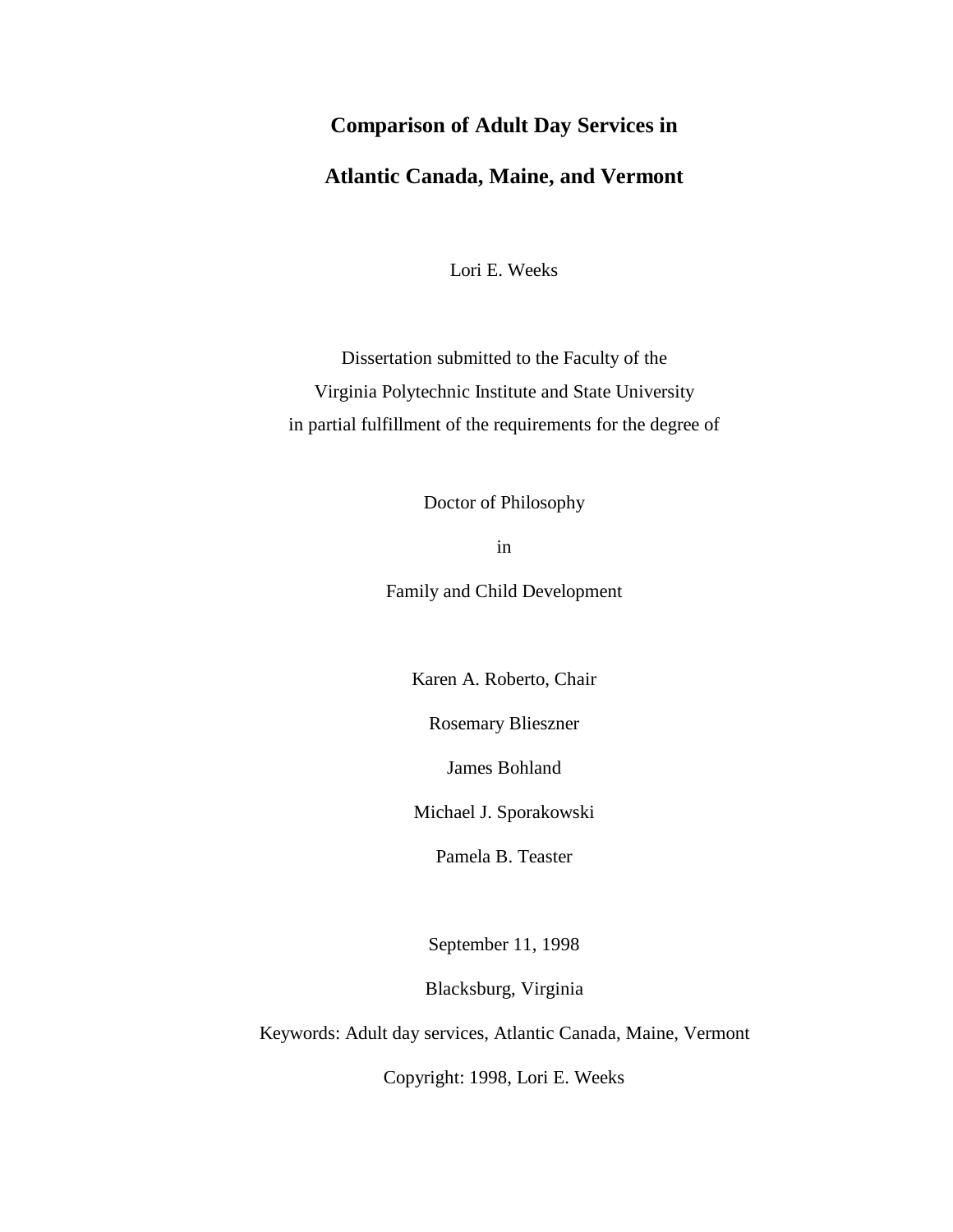# **Comparison of Adult Day Services in Atlantic Canada, Maine, and Vermont**

**Lori E. Weeks**

# **Karen A. Roberto, Ph.D., Chair**

### **Abstract**

Comparisons of aging services in Canada and the United States reveal similarities and differences in the structure and function of the two systems. In both countries, adult day services (ADS) is an integral component in the array of services available to older adults. In this study, I compared structural characteristics of programs, participant characteristics, and examined the National Adult Day Services Association classification model of ADS in demographically similar areas of Canada and the United States. Directors of 47 ADS programs in demographically similar provinces and states in Atlantic Canada, Maine, and Vermont responded to a mailed survey. Adult day services programs in each province and state exhibited some unique structural and participant characteristics. Statistically significant differences emerged between ADS programs in the two countries on the following structural variables: town population, center affiliation, center location, levels of government support, participant fees, organizational structure, hours of operation, months of attendance, hours attended per day, service frequency, and service provision. Participant characteristics that significantly varied between the two countries involved educational level and functional characteristics. A minority of programs exhibited a match between participant needs and services provided. However, very few programs belonged to the most mismatched category of providing core services to intensive level participants. The findings of this study support the importance of individual programs providing services appropriate to meet the needs of participants rather than adhering to a predetermined model of care.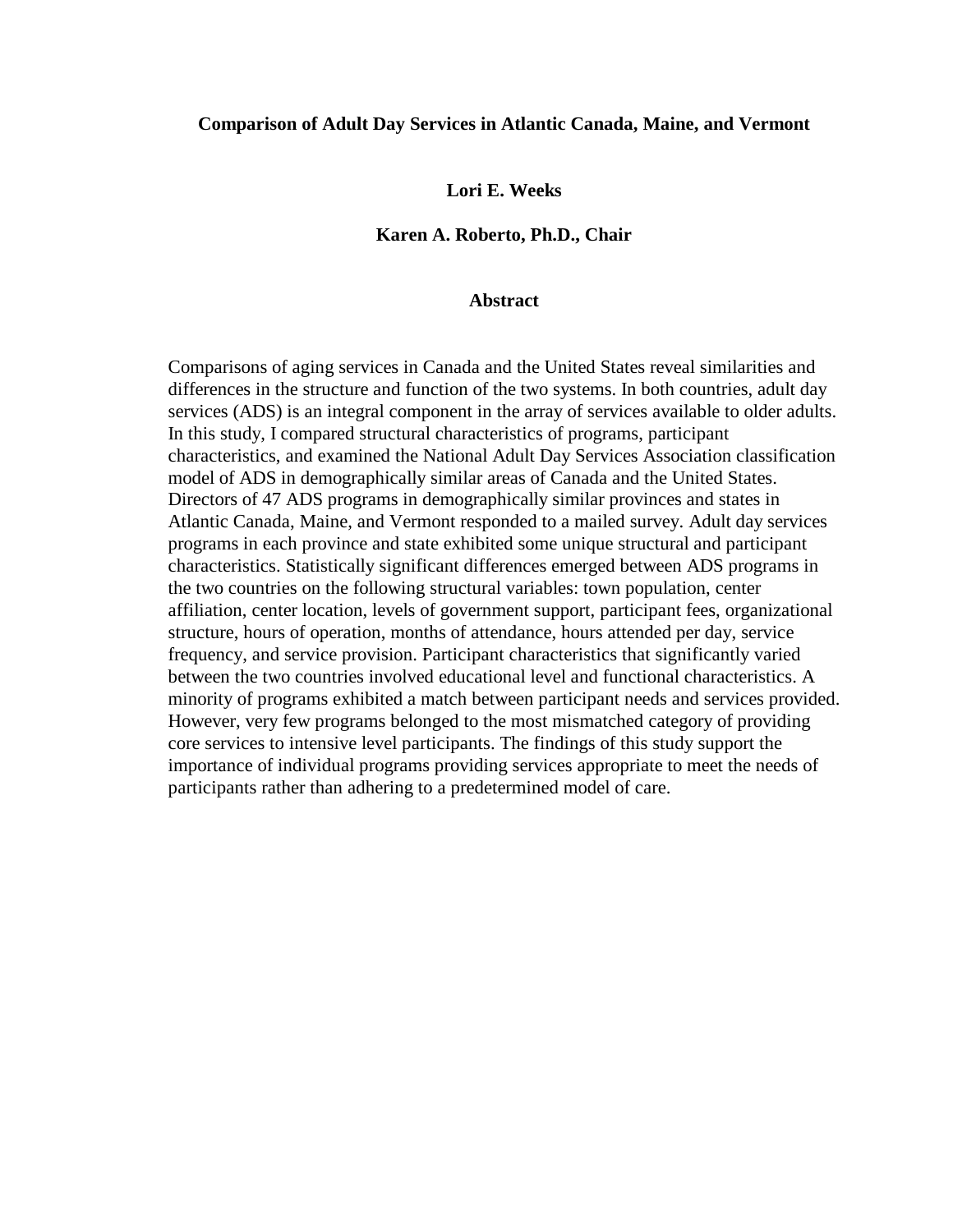### **Acknowledgements**

I am greatly indebted to all of the older adults that have touched my life, made me think about aging in new ways, and influenced my decision to become a Gerontologist. In particular, I thank the participants and staff of the Virginia Tech Adult Day Services program whom I have had the privilege to work with for three years. To the directors of the Adult Day Services programs who participated in this study, thank you for your enthusiastic interest in my work. I am greatly indebted to Karen Roberto who served as the chair of my dissertation committee. Your hard work is greatly appreciated. To Rosemary Blieszner, James Bohland, Michael Sporakowski, and Pamela Teaster, thank you for serving on my dissertation committee and guiding me in conducting the research I needed to do. Thank you Karen Roberto, Marc Baranowski, and Heather Henry who served as to my academic mentors in my three degree programs. You each inspired me in my quest to become a practitioner, a teacher, and a researcher. To my friends Cara, Cecile, Mary, Saliha, and Sue, thank you for your friendship and support throughout the Ph.D. experience. Thank you Mom and Dad for supporting me in whatever decisions I make, no matter how odd they appear to be. To my business partners and siblings, Jeff and Gwen, thank you for encouraging me to finish my dissertation and for the wisdom to know what I am best at doing. Thank you little Emily and Joseph for teaching me about the other end of the life course. Finally, thank you to my Lord Jesus Christ for being the constant in my ever-changing life.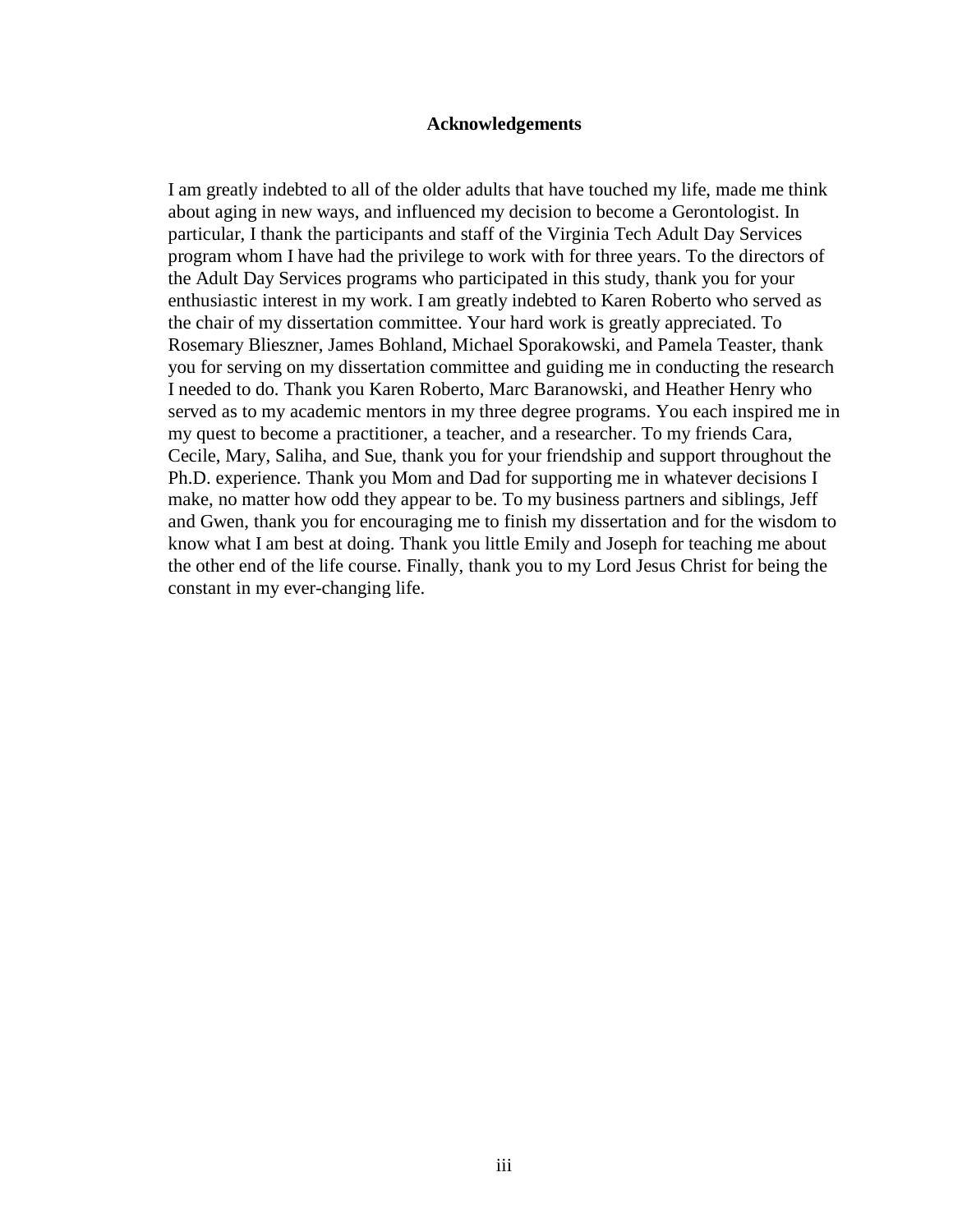# **Table of Contents**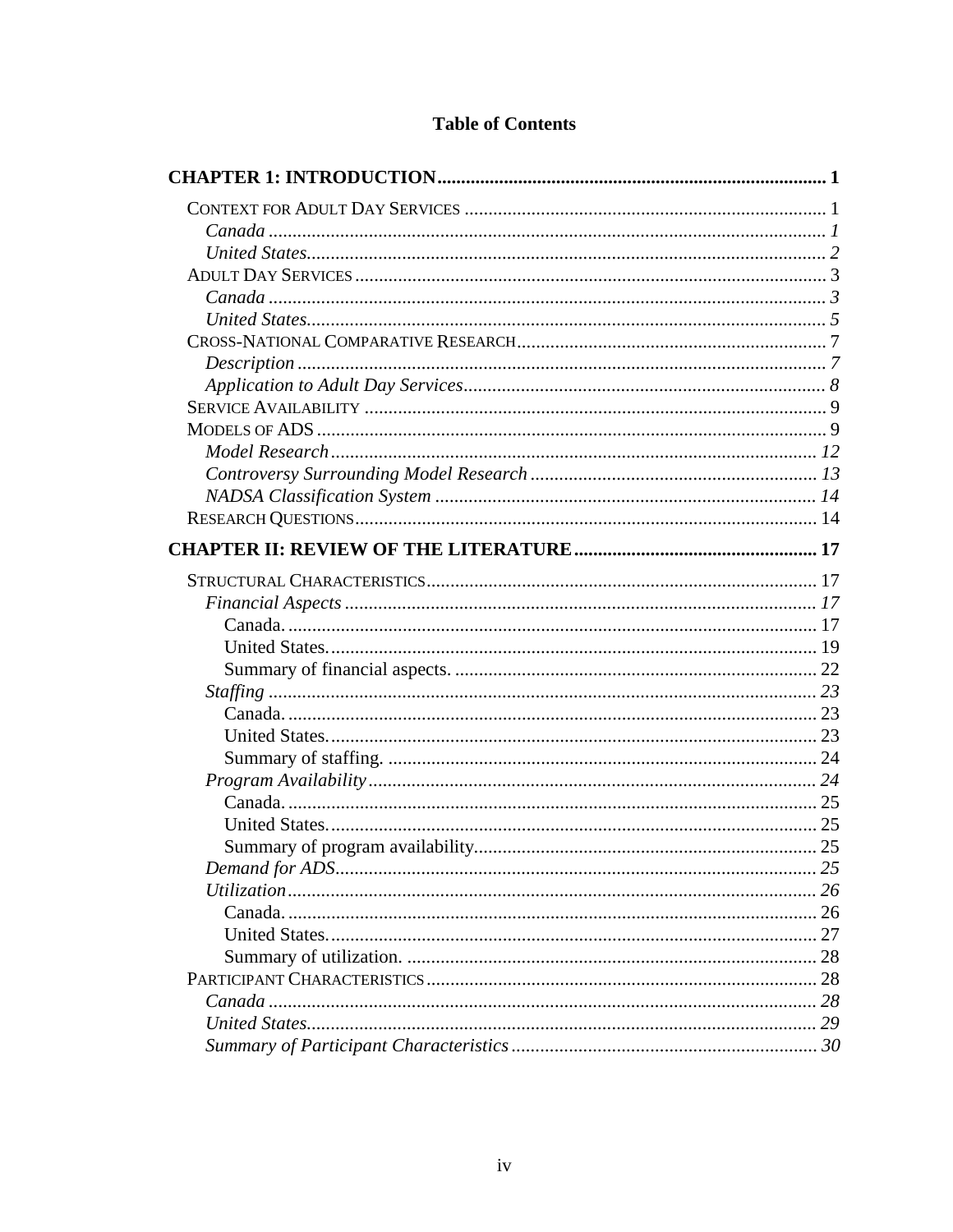| Summary of Comparison of ADS Between Provinces and States 61               |  |
|----------------------------------------------------------------------------|--|
|                                                                            |  |
|                                                                            |  |
| Congruence Between Participants and Services: Individual Program Level  62 |  |
|                                                                            |  |
|                                                                            |  |
|                                                                            |  |
|                                                                            |  |
|                                                                            |  |
|                                                                            |  |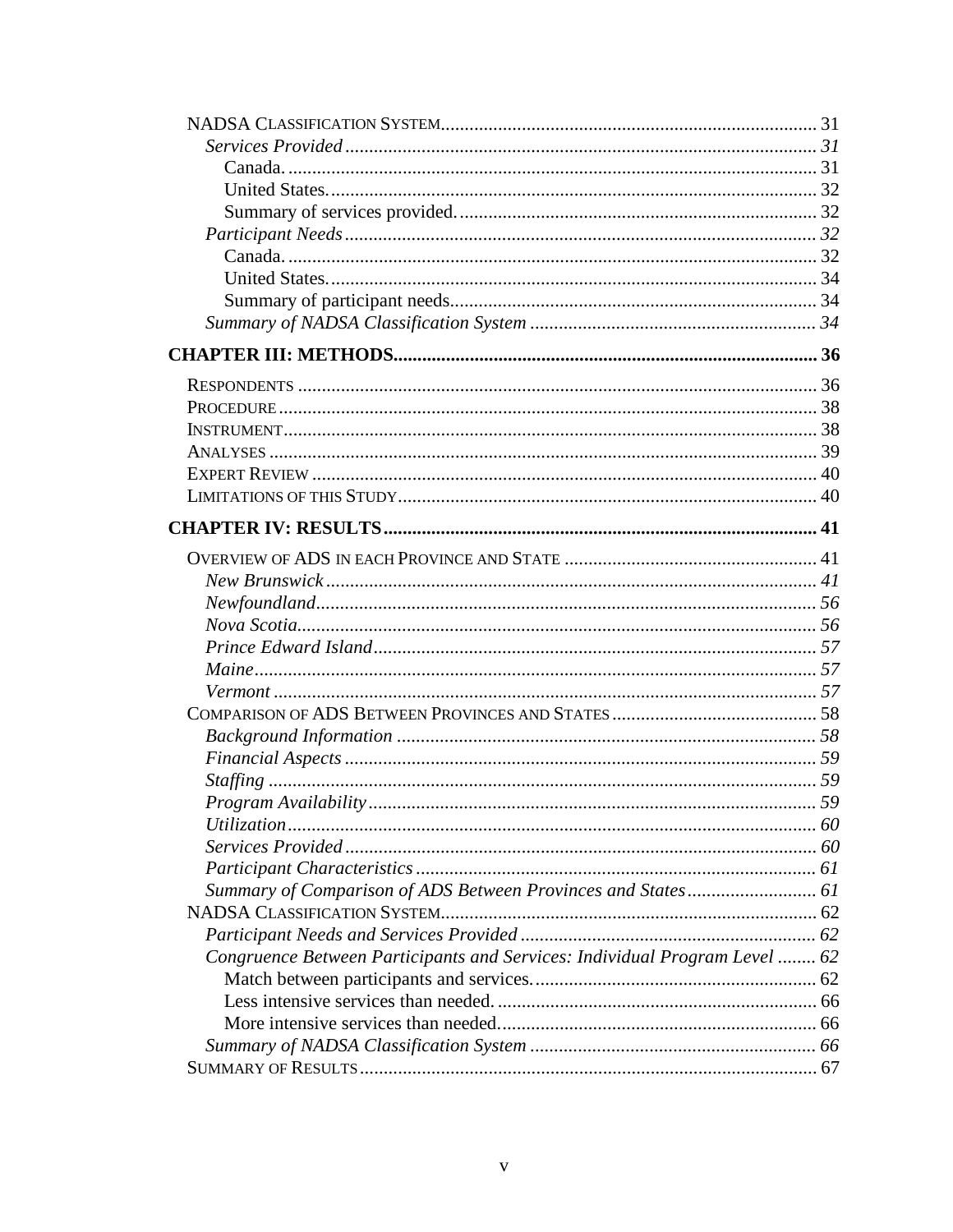| <b>TABLES</b> |  |
|---------------|--|

| Table 2: Summary of United States Adult Day Services National Studies 6 |    |
|-------------------------------------------------------------------------|----|
| Table 3: Demographic Comparison of Atlantic                             |    |
|                                                                         |    |
| Table 4: Services Available for Every Thousand Citizens age 65+  11     |    |
|                                                                         |    |
|                                                                         |    |
|                                                                         |    |
|                                                                         |    |
|                                                                         |    |
|                                                                         |    |
|                                                                         |    |
|                                                                         |    |
|                                                                         |    |
|                                                                         |    |
|                                                                         |    |
|                                                                         |    |
| Table 17: NADSA Classification Results by Province and State:           |    |
|                                                                         |    |
| Table 18: NADSA Classification Results by Province and State:           |    |
|                                                                         |    |
| Table 19: NADSA Classification Results: Match of                        |    |
|                                                                         | 65 |
|                                                                         |    |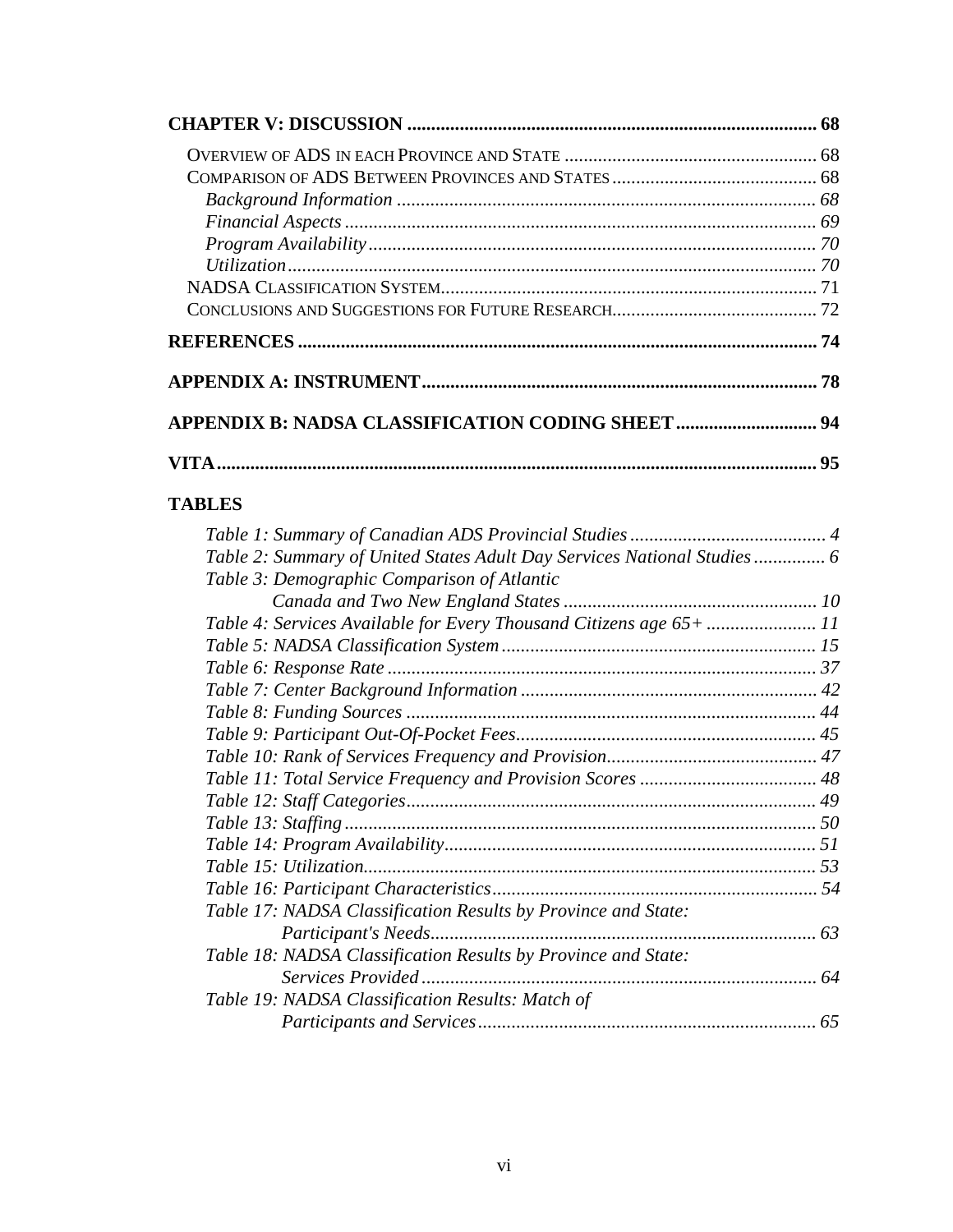#### **Chapter 1: Introduction**

My goal in this research project involved a comparison of adult day services (ADS) programs in Atlantic Canada, Maine, and Vermont. In this chapter, I provide the context for ADS and present an overview of ADS in Canada and the United States. As I utilized a cross-national comparative approach to address the research questions posed in this study, I provide a description of this methodology and examine the previous applications of this methodology to ADS. I then present the services provided in addition to ADS in Atlantic Canada, Maine, and Vermont. Past research of service models, or categories, of ADS constituted a central component of this research. I examine the state of model research, the controversy surrounding model research, and the newly developed National Adult Day Services Association classification system. Finally, in this introductory chapter, I describe the research problem I addressed in this project.

## Context for Adult Day Services

Few countries in the world exhibit as many similar characteristics as Canada and the United States. However, in both countries "... because certain health care issues are delegated, great variation occurs in health services for long-term care. Essentially, neither country has a national and universal long-term care policy" (Liebig, 1993, p. 23), yet discussion of the need for such policy is underway in both countries. Central to the policy debate is the balance between the values of individualism and collectivism in each country (Clark, 1995).

#### Canada

Peace, order, and good government are valued in Canadian society. All citizens have access to primary health care, and the health care system fosters equality, collectivism, and respect for government (Clark, 1991). The Canada Health Act requires universality, accessibility, comprehensiveness, portability, and public administration. The federal government has much control over taxes and also has the authority to set broad policy directions (Neysmith, 1994). Even so, health and social services are delegated as the responsibility of the provinces. The federal government controls the amount of money transferred to the provinces, but it has rather limited control over how the provinces utilize these monies (Neysmith, 1994).

In the 1980s, a long-term care policy debate in Canada centered around the undesirability of institutional services and the benefits of community based services (Neysmith, 1994). Even with this focused attention, community based services have not received adequate public financing (Neysmith, 1994). Government programs generally cover long-term care services in hospitals and nursing homes. However, "... noninstitutional home and community-based services are covered only by a crazy-quilt payment system of public and private programs, as well as non-profit agencies and user fees for consumers" (Clark, 1995, p. 10). "A pattern of provincial autonomy results in significant variations in long-term care services and costs, similar to the United States"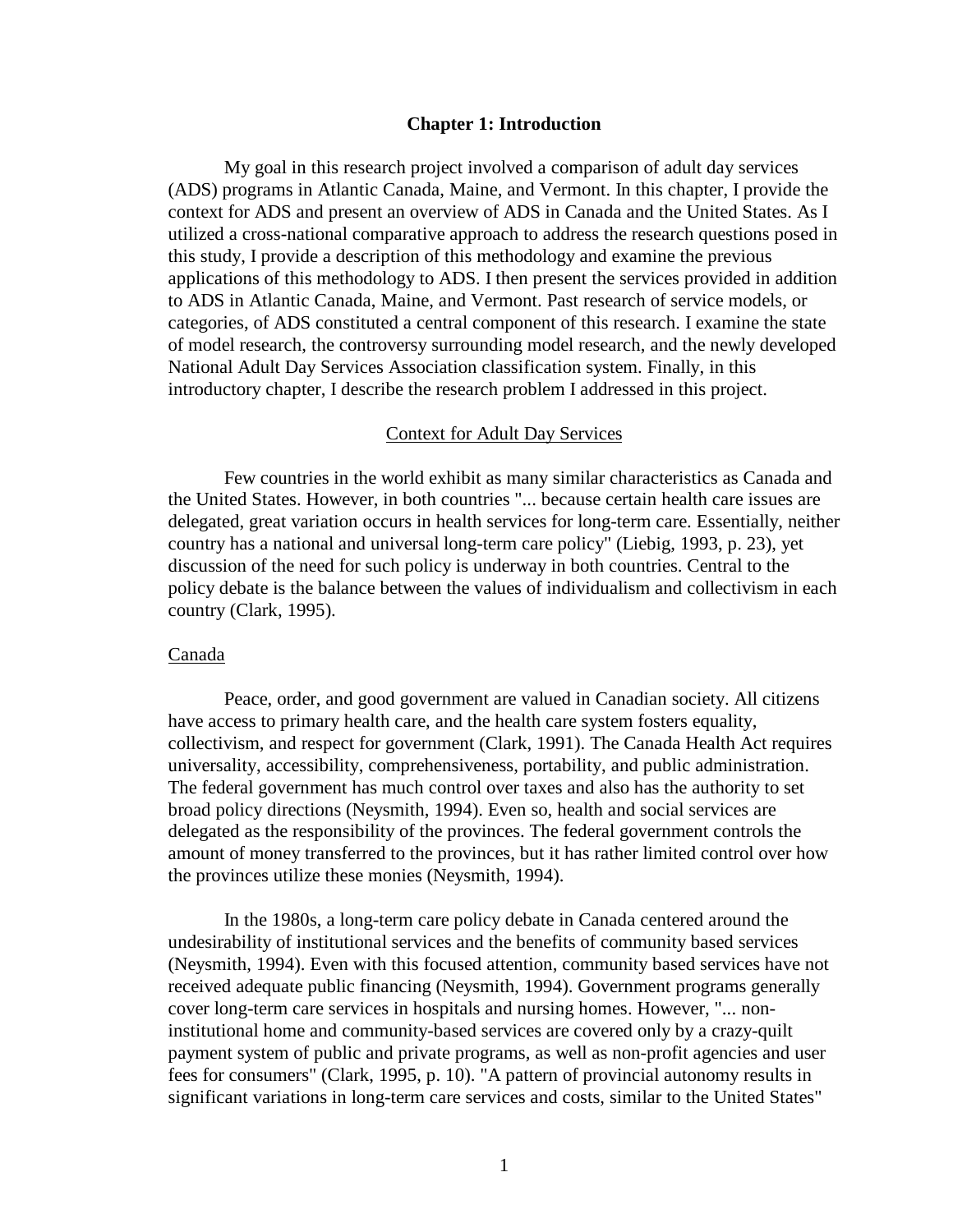(Liebig, 1993, p. 19). As a result, long-term care programs in each province differ in regard to their organization, coverage, and funding patterns (Neysmith, 1994). In addition, for-profit long-term care services are emerging (Neysmith, 1994). Some critics of the Canadian health care system suggest that it is too medically oriented and should provide more direct support for community-based programs (Clark, 1995). Engelmann (1988) stressed that in order to make the best use of health care resources, prevention, early intervention, appropriate treatment and rehabilitation should be emphasized. Community care services such as homemakers, transportation assistance, and ADS can assist in decreasing health care costs and reducing unnecessary dependency (Engelmann, 1988).

# United States

Life, liberty, and the pursuit of happiness are central ideals in American society. Health and aging issues in the United States are shaped by "independence, autonomy, the application of principles, and a preeminent concern for individual rights" (Clark, 1991, p. 634). Although there are many benefits to individualism, rampant individualism can pose a significant threat to the ability to live together in a national community (Clark, 1991).

Medicare is the federal health insurance program for Americans age 65 or older and certain Americans of any age with disabilities. The Medicare program has two parts. Part A (hospital insurance) helps pay part of the costs of inpatient hospital care, limited care received in a Medicare-certified skilled nursing facility, home health care, and hospice care. Part B (medical insurance) is designed to cover physician services, outpatient hospital care, and lab services. Recipients are responsible for paying part of Medicare Part A benefits and they pay a monthly premium to receive Medicare Part B coverage (American Association of Retired Persons, 1996).

Medicaid is a means-tested entitlement program in the United States that provides health care and long-term care to low-income pregnant women, children, families, older adults, and persons with disabilities. Medicaid is state administered and financed jointly with federal and state dollars. Medicaid is the largest public health care program in the United States serving persons who have low-incomes (McCloskey & Holahan, 1995).

Medicare and Medicaid form the basis of health care for older adults in the United States. However, these programs do not provide complete coverage for health. Medicare only funds specific medical types of care and the program is designed to be rehabilitative, not long-term. Medicaid often funds community based long-term care services, but great variation exists between the states in coverage. In addition, as Medicaid is a means tested program, the majority of older adults do not qualify for coverage.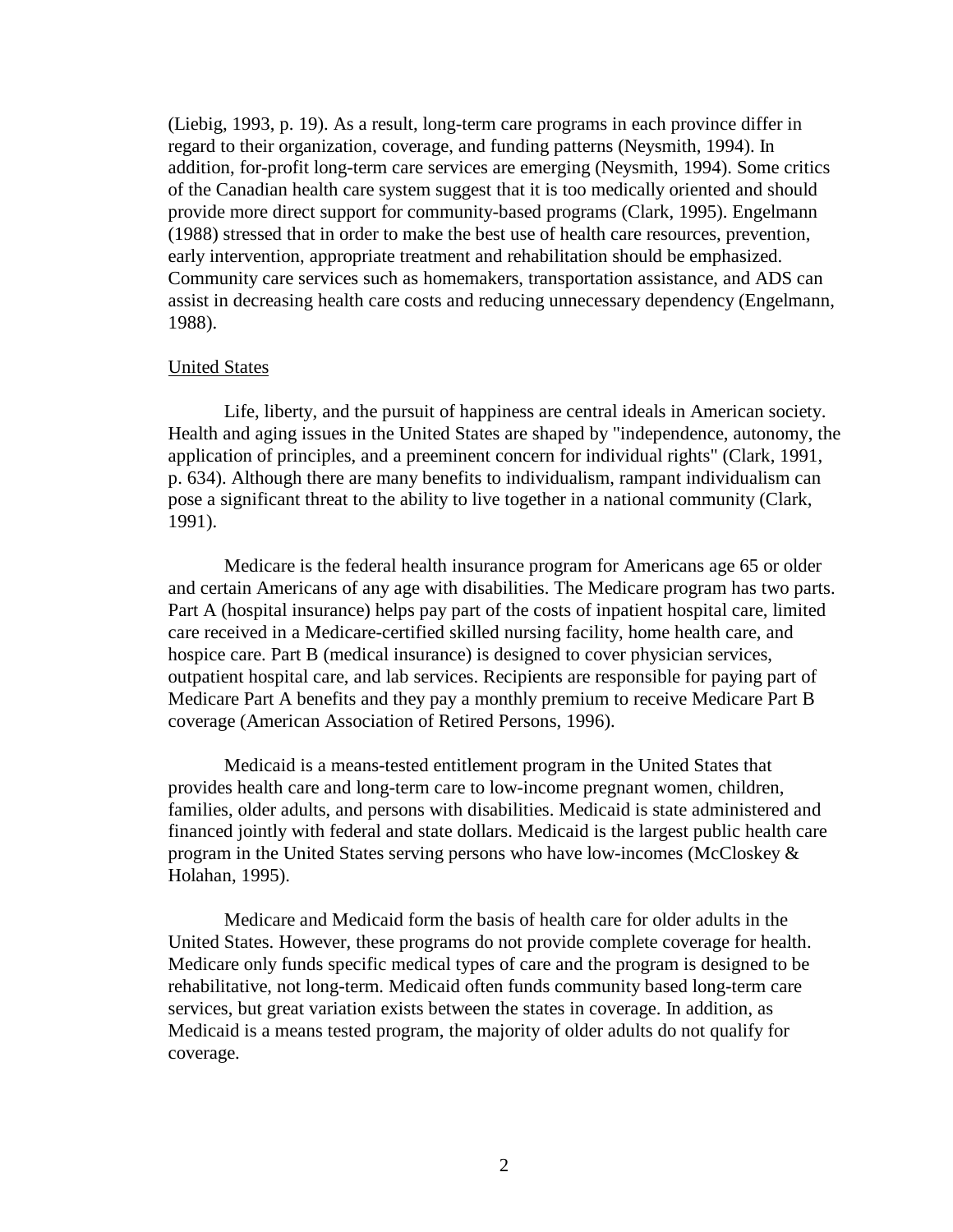#### Adult Day Services

Similar types of health care and related services are available for seniors in both Canada and the United States. Adult day services is one type of service that is an integral component in the array of services available to older adults in both countries. In order to examine ADS in Canada and the United States effectively, it is necessary first to define specific terms. In this research, I used ADS to refer to all of the forms of adult day programs in Canada and the United States. In previous studies, researchers utilized the terms adult day care (ADC), day hospital, day support, or adult day health. Researchers also use various term to refer to those who utilize ADS such as clients, members, and customers. To reduce confusion, I chose to use the term "participants" throughout this research. In this section I provide an overview of the history and development of ADS in Canada and the United States.

# Canada

The primary goals of ADS in Canada involve aiding social and physical functioning, providing respite for families, and helping people remain living in their own homes in the community (Chappell, Strain, & Blandford, 1986). The following definition provides a general description of ADS in Canada.

The program by definition, is a health or social services program whose prime objective is a strengthening of the individual's ability to function within his or her own home or community. It is intended for those for whom attendance one or two days a week in an organized program is believed to provide the resource which maximizes independent living. (Chappell, 1983, p. 10)

In Canada, long-term care has great variation in terms of organization, payment, and service delivery models (Clark, 1995). However, the differences with regards to ADS are largely unknown as ADS research in all the provinces and comparative research between the provinces is lacking. Researchers examined ADS in the provinces of Alberta, British Columbia, Manitoba, Ontario, and Quebec. I found no published literature on ADS in the other five provinces in Canada (i.e., New Brunswick, Newfoundland, Nova Scotia, Saskatchewan, and Prince Edward Island). With the exception of Saskatchewan, these provinces make up the Atlantic Canada region.

Although I based my research on the current state of knowledge of ADS in Canada, I recognized that this literature may not be representative of ADS programs in the entire country. I prepared a summary of provincial-wide ADS studies conducted in Alberta, British Columbia, and Manitoba (see Table 1). I referred to these three studies throughout this research, and I presented specific details about these studies in the literature review in Chapter 2. I also presented findings from smaller Canadian ADS studies to supplement findings from the larger provincial studies.

Adult day services programs in Canada have existed for several decades. One of the first known Canadian ADS programs opened in 1959 in Toronto, Ontario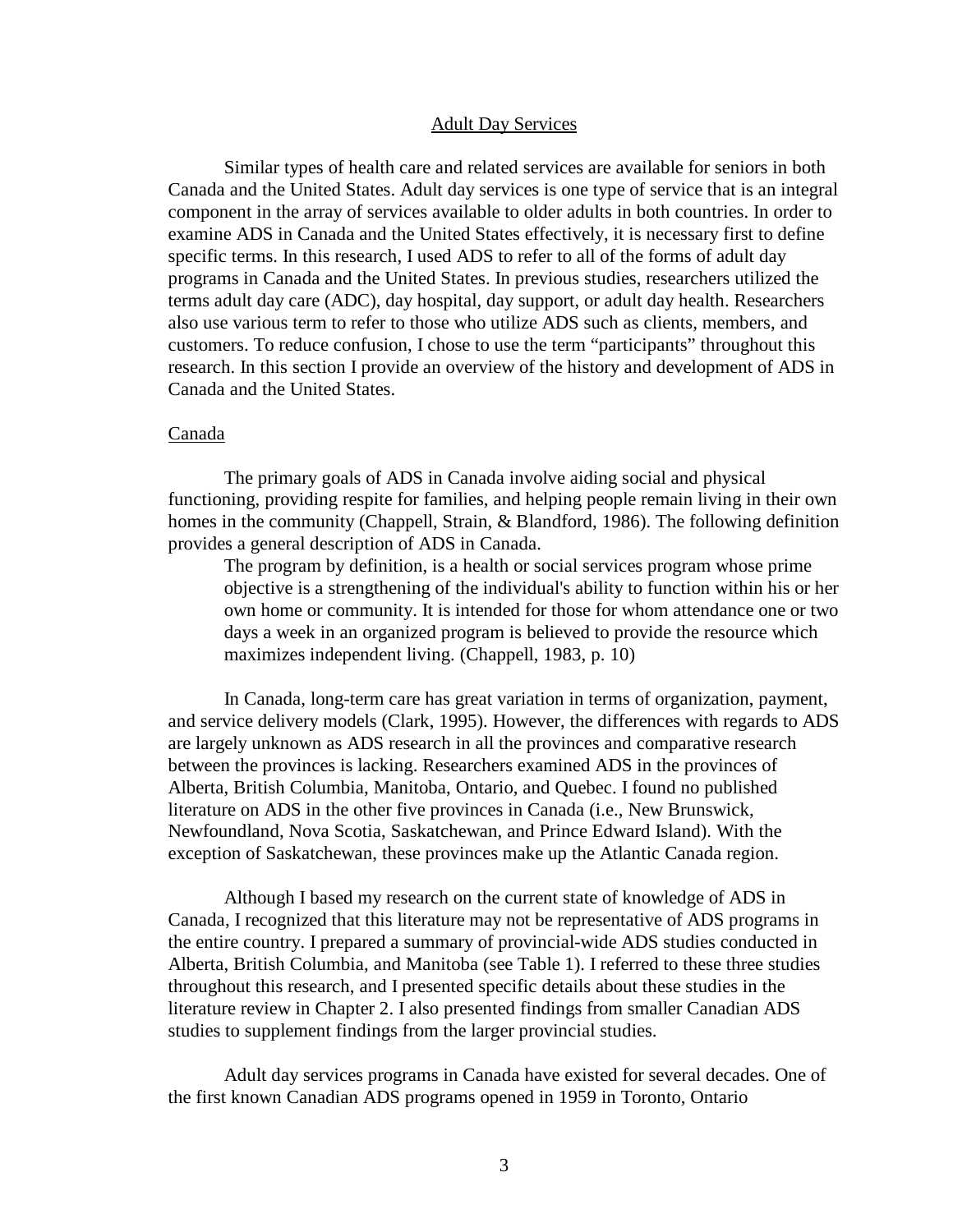Table 1 Summary of Canadian ADS Provincial Studies

| Province, Authors,<br>Date, Title                                                                                                                                                                                                                                   | Purpose                                                                                                                                                                                                                                                                          | Sample, Methods                                                                                                                                                                                                                                                           | Conclusions                                                                                                                                                                                                                                                                                          |
|---------------------------------------------------------------------------------------------------------------------------------------------------------------------------------------------------------------------------------------------------------------------|----------------------------------------------------------------------------------------------------------------------------------------------------------------------------------------------------------------------------------------------------------------------------------|---------------------------------------------------------------------------------------------------------------------------------------------------------------------------------------------------------------------------------------------------------------------------|------------------------------------------------------------------------------------------------------------------------------------------------------------------------------------------------------------------------------------------------------------------------------------------------------|
| Alberta<br>Kerr, Warren, &<br>Godkin (1995). Adult<br>day programs:<br>Maintaining the<br>health status and<br>quality of life of<br>Alberta's elderly<br>people in the<br>community.                                                                               | To design and carry<br>out an evaluation of<br>the Adult Day<br>Program<br>Demonstration<br>Project in order to<br>draw conclusions and<br>make<br>recommendations on<br>the role of day<br>programs in the long<br>term care system in<br>Alberta.                              | $N=14$ centers.<br>Surveyed directors,<br>surveyed referral<br>agency managers,<br>analyzed participant<br>records, interviewed<br>participants and<br>caregivers across five<br>time intervals.                                                                          | ADS allowed<br>participants to<br>maintain a sense of<br>independence and<br>quality of life, day<br>hospitals assist in<br>maintaining level of<br>functioning                                                                                                                                      |
| <b>British Columbia</b><br>Gutman, Milstein,<br>Killam, & Lewis<br>(1991). Adult day<br>care centers in British<br>Columbia: Their<br>operating<br>characteristics,<br>activities and<br>services, clients, and<br>interface with the<br>long term care<br>program. | To provide<br>information<br>concerning activities<br>and services,<br>characteristics of<br>participants, reasons<br>for referral, reasons<br>why referred<br>participants do not<br>attend, the referral<br>process and the<br>interface between<br>ADS and long term<br>care. | N=479 participants in<br>49 centers. Surveyed<br>directors, analyzed<br>participant<br>assessment forms,<br>and conducting focus<br>groups with case<br>managers and staff<br>members.                                                                                    | Few special purpose<br>centers, most<br>attended one or two<br>days a week, most<br>programs had a wait<br>list, few therapists are<br>on staff, smaller<br>centers have more<br>participants who have<br>dementia, the<br>researchers made<br>several conclusions<br>about the referral<br>process. |
| Manitoba<br>Strain, Payne Dunn,<br>Kampen, &<br>Blandford (1997).An<br>evaluation of adult<br>day care in Manitoba:<br>Final report.                                                                                                                                | To describe ADS<br>programs, services,<br>and population; to<br>assess the impact of<br>ADS on clients,<br>caregivers, and<br>utilization of other<br>services, to examine<br>the role of ADS<br>within the Provincial<br>Home Care Program.                                     | Surveyed ADS<br>directors (N=68) and<br>government Home<br>Care Case<br>Coordinators<br>$(N=126)$ ; interviewed<br>participants (633),<br>caregivers $(N=517)$ ,<br>and Manitoba Health<br>representatives<br>$(N=16)$ ; reviewed and<br>analyzed Manitoba<br>Health data | ADS programs in<br>Manitoba are<br>generally meeting<br>specified goals of<br>increased<br>socialization for<br>participants and<br>provision of respite<br>for caregivers.                                                                                                                          |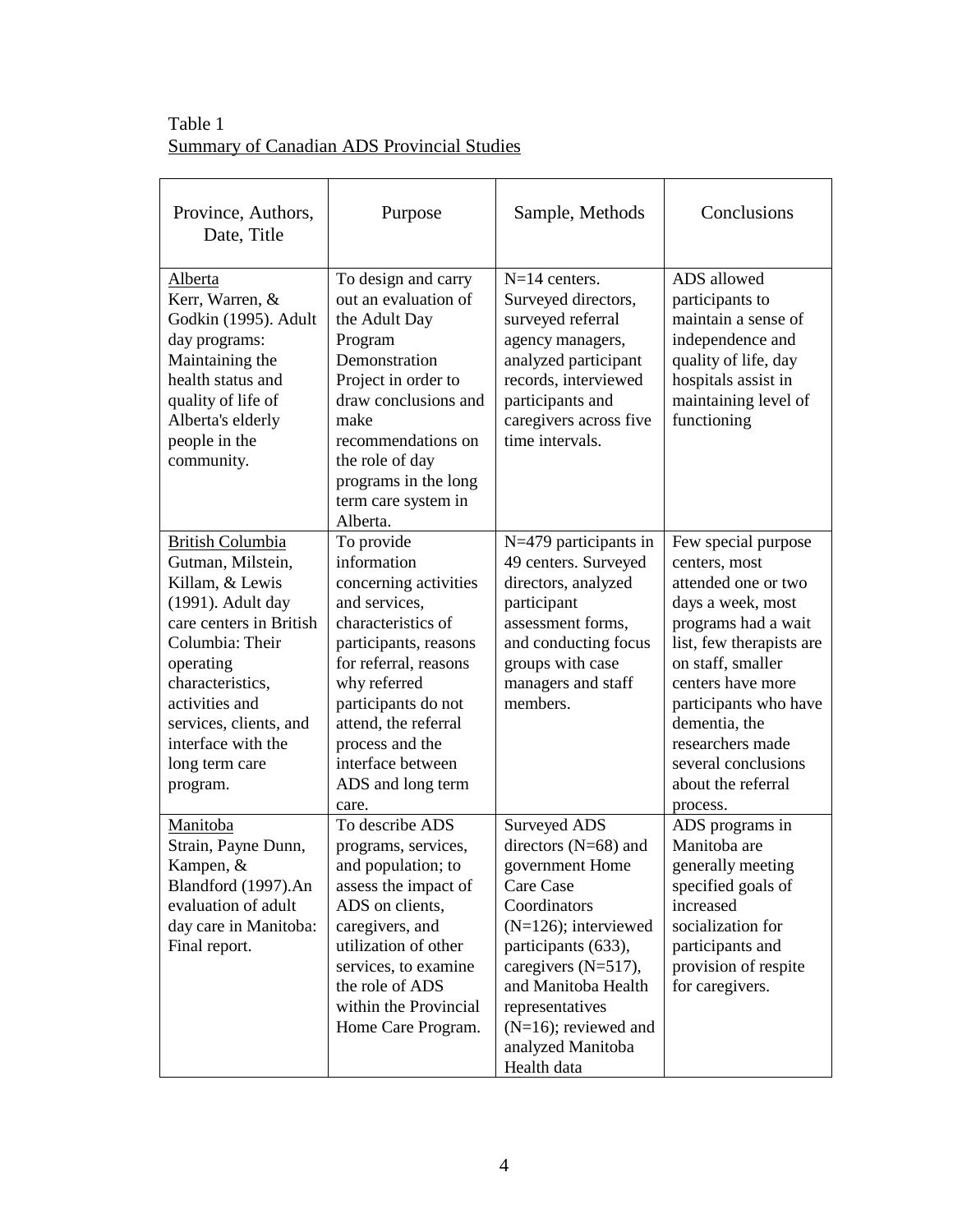(Patashnick, 1982). Other provinces typically began opening ADS programs in the late 1970s. In Manitoba, funding of the provincial-wide ADS program began in fiscal year 1979-1980, and 17 programs existed by 1980 (Chappell, 1983; Chappell & Blandford, 1983). By 1997, 68 programs existed in Manitoba (Strain, Payne, Dunn, Kampen, & Blandford, 1997). In Alberta, ADS programs have operated for almost 20 years. A total of five day hospitals and nine-day support programs exist (Kerr, Warren, & Godkin, 1995). In British Columbia, ADS became a government-funded program in 1979. By 1989, 49 centers operated in British Columbia (Gutman, Milstein, Killam, & Lewis, 1991).

### United States

In the United States, the National Adult Day Services Association (NADSA) (formerly the National Institute on Adult Daycare [NIAD]) provides leadership in all areas of ADS. The most current definition for ADS in the United States comes from the NADSA Standards and Guidelines for ADS published in 1997.

Adult day services are community-based group programs designed to meet the needs of adults with impairments through individual plans of care. These structured, comprehensive, nonresidential programs provide a variety of health, social, and related support services in a protective setting. By supporting families and other caregivers, adult day services enable participants to live in the community. Adult day services assess the needs of participants and offer services to meet those needs. Participants attend on a planned basis. (Murphy, 1997, p. 1)

The rather sparse provincial research conducted on ADS in Canada is in stark contrast to several national studies of ADS in the United States. A summary of the most pertinent national studies for this research is presented in Table 2. I utilized these five national studies throughout this research and supplemented them with state or regional ADS studies when applicable. Note that the United States studies are national studies (see Table 2) in comparison to the three Canadian provincial-wide studies (see Table 1).

In 1974, just 18 ADS centers existed in the United States (Weissert, 1977). In 1985, approximately 1,200 centers existed in the United States (Von Behren, 1986). By 1990, Zawadski and Stewart estimated that over 2,100 centers existed. Six years later, there were approximately 3,000 ADS centers in the United States (National Adult Day Services Association, 1996). Although the number of ADS centers is growing, this growth has not kept pace with other forms of long-term care**.** For example, researchers found 113 ADS spaces per 100,000 older adults as compared to 5,128 nursing beds per 100,000 older adults (Conrad, Hanrahan, & Hughes, 1990). Although ADS is a growing industry, it has probably not yet reached its zenith in size.

Generally, standards for ADS are enforced at state levels, but there is no mechanism to enforce national standards. In the United States, NADSA published standards and guidelines for ADS, but at the present time they are voluntarily subscribed to (Murphy, 1997). These standards and guidelines cover the areas of target population,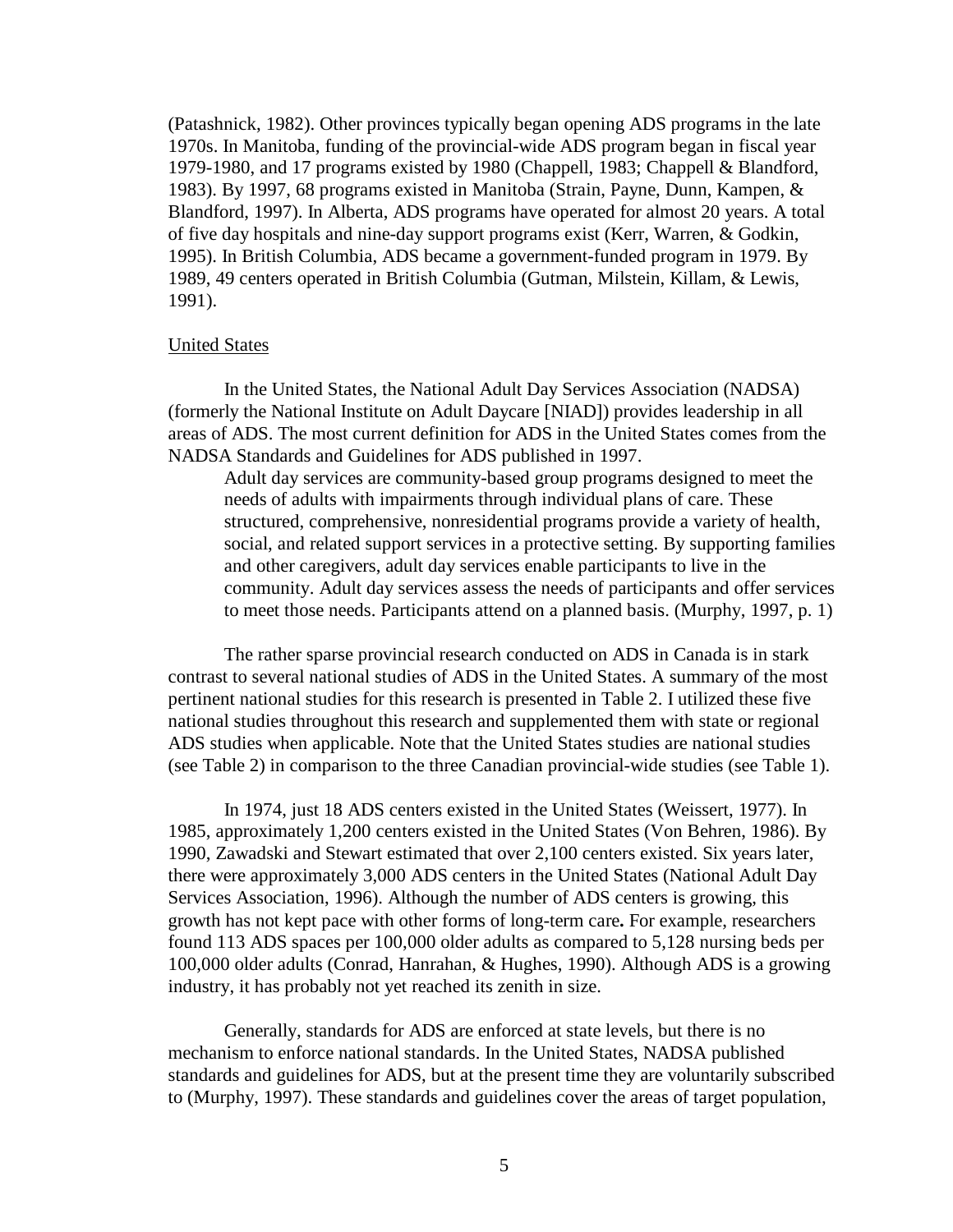| Table 2 |                                                              |
|---------|--------------------------------------------------------------|
|         | Summary of United States Adult Day Services National Studies |

| Authors, Date, Title                                                                                                            | Purpose                                                                                                                                                                                                                                                             | Sample, Methods                                                                                                                                    | Conclusions                                                                                                                                                                                                                          |
|---------------------------------------------------------------------------------------------------------------------------------|---------------------------------------------------------------------------------------------------------------------------------------------------------------------------------------------------------------------------------------------------------------------|----------------------------------------------------------------------------------------------------------------------------------------------------|--------------------------------------------------------------------------------------------------------------------------------------------------------------------------------------------------------------------------------------|
| Conrad, Hanrahan, &<br>Hughes (1990).<br>Survey of adult day<br>care in the United<br><b>States</b>                             | To describe the<br>structural<br>characteristics of<br>ADS centers and the<br>characteristics of<br>ADS users in the U.S.<br>and across the four<br>U.S. census regions.                                                                                            | $N=974$ centers.<br>Surveyed all ADS<br>directors listed in<br>NIAD Directory.                                                                     | Great variability,<br>demand and<br>enrollment are low,<br>centers are well-<br>staffed and well-<br>equipped, need<br>improved staff<br>training.                                                                                   |
| Mace & Rabins<br>$(1984)$ . A survey of<br>day care for the<br>demented adult in the<br><b>United States</b>                    | To describe ADS,<br>especially centers that<br>provide care to<br>participants with<br>dementia.                                                                                                                                                                    | $N=346$ centers.<br>Surveyed directors of<br>centers with at least<br>one participant with<br>dementia.                                            | Importance of ADS in<br>serving participants<br>with dementia.<br>underutilization of<br>ADS, importance of<br>respite for caregivers.                                                                                               |
| Sherrill, Reifler,<br>Henry, & Myers<br>(1992).<br>Characteristics of<br>dementia-specific day<br>programs.                     | Purpose: To provide<br>an overview of ADS<br>centers represented in<br>the grant applications<br>to the Robert Wood<br><b>Johnson Foundation</b><br>Dementia Care and<br><b>Respite Services</b><br>(DCRS) program.                                                 | N=283 participants in<br>25 centers. Analyzed<br>completed grant<br>applications to the<br>DCRS program.                                           | Major Conclusions:<br>Program consistency<br>in operation and use<br>of professional staff,<br>variability in sources<br>of funding and size of<br>community served.                                                                 |
| Von Behren (1986).<br>Adult day care in<br>America: Summary of<br>a National Survey.                                            | To create a Directory<br>of all known ADS<br>centers in the United<br>States and create a<br>database including<br>funding patterns,<br>census, participant<br>demographics and<br>functional<br>information, type of<br>services provided,<br>costs, and staffing. | $N=847$ centers.<br>Surveyed directors of<br>ADS centers. Great<br>range in programs<br>from lack of<br>guidelines, standards,<br>and regulations. | Researchers<br>presented a profile of<br>a typical ADS<br>participant and ADS<br>program. However, in<br>the absence of<br>national and often no<br>state guidelines, great<br>diversity in<br>participants and<br>programs existed. |
| Weissert, Elston,<br>Bolda, Zelman,<br>Mutran, & Mangum<br>(1990). Adult day<br>care: Findings from a<br><b>National Survey</b> | To describe ADS<br>after a decade of<br>growth, to develop<br>microcomputer<br>software to improve<br>center planning and<br>program design.                                                                                                                        | $N=60$ centers.<br>Surveyed directors,<br>interviewed<br>participants and<br>caregivers.                                                           | Heterogeneity of<br>population served,<br>three models of<br>centers, Medicare<br>will decrease<br>participant costs and<br>increase utilization.                                                                                    |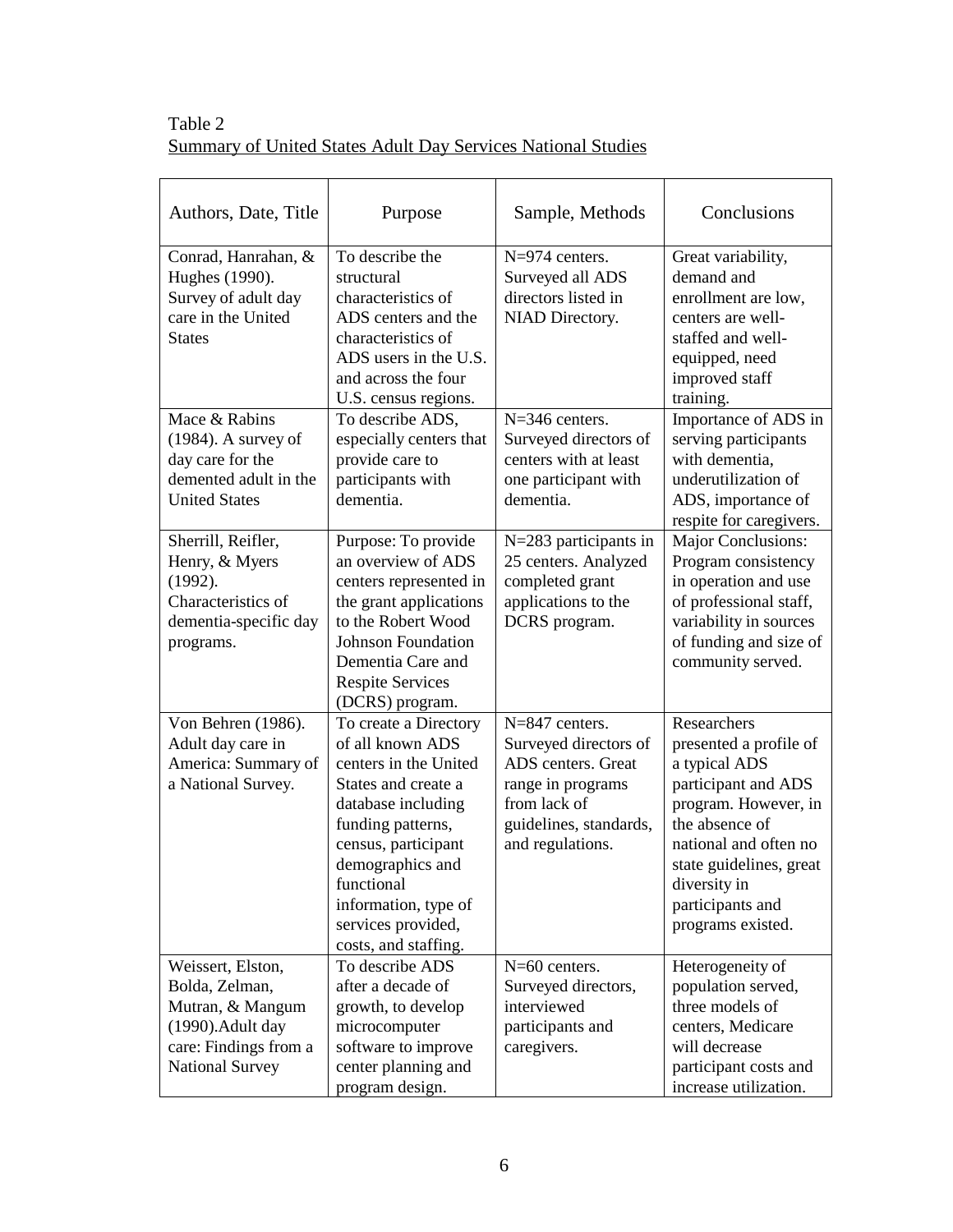administration and organization, individual plans of care, services, staffing, facility, and program evaluation.

# Cross-National Comparative Research

It is apparent that ADS in Canada and the United States is similar in a variety of areas. For example, the basic concept of ADS is similar in both countries as both countries provide day services to adults. One methodology that is useful in more closely examining ADS between the two countries is cross-national comparative research, very little research is available that utilized this methodology to examine ADS.

# **Description**

Cross-national comparative research entails several criteria. These criteria involve the study of issues or phenomena in two or more countries in order to compare different socio-cultural settings using identical research instruments to gather secondary or new data (Hantrais & Mangen, 1996). As with other types of research, cross-national comparative research can be descriptive, evaluative, or analytical with descriptive usually being the first stage in a project (Hantrais & Mangen, 1996).

There are many reasons for undertaking cross-national comparative research. One of the most important is "... to establish sociological generalizations across societal and cultural differences using the method of comparative analysis" (Cogswell  $\&$  Sussman, 1972, p 1). Essentially, in cross-national comparative research, similarities and differences emerge among countries (Cogswell & Sussman, 1972; Wiatr, 1972). The benefits of cross-national studies are many. Of benefit to researchers in different areas of the world are increased contact, improved communication, and mutual understanding (Nowak, 1972). Nowak (1972) suggested that such benefits could lead to the unification of theoretical thinking, methodology, and conceptual language in the social sciences. Some additional benefits of cross-national comparative research are a deeper understanding of issues of central concern to both countries, the identification of new research directions, suggesting new perspectives of data analysis, and the identification of gaps in knowledge (Hantrais & Mangen, 1996). In essence, cross-national comparative research is needed to attain a fuller understanding of social organizational issues (Fry, 1995).

The objectives of cross-national comparative research range on a continuum from descriptive to theoretical and the strategies range from pragmatic to theoretical. However, Wiatr (1972) stressed that this continuum is not totally dichotomous in that extremely descriptive studies can inform theory and extremely theoretical studies can also result in descriptive analyses. Wiatr (1972) scrutinized the controversy surrounding the importance of theory formulation versus data gathering in cross-national comparative research. In essence, the solution depends on the context of the specific research topic. In some areas, much data are available and theoretical formulation can be achieved. In other areas, however, very scant or no data are available resulting in very little theoretical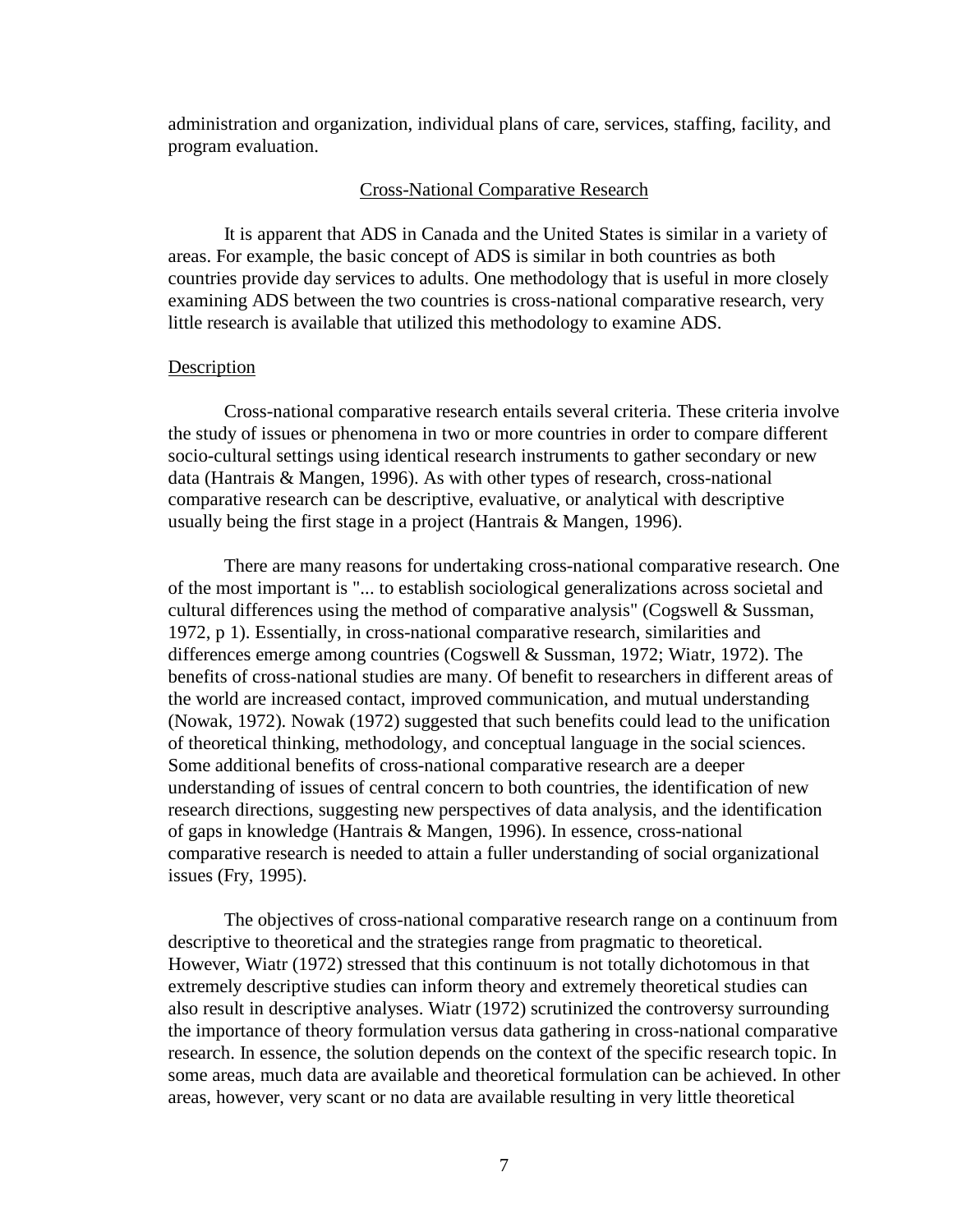advancement. If the purpose of a study is to describe the differences and similarities among countries, the theoretical component does not need to be as strong as in the case when the objective is to test general hypotheses (Wiatr, 1972).

For any cross-national study, "... one should not underestimate the practical implications of strictly scientific results... because they have potentially a great indirect practical applicability" (Nowak, 1972, p. 8). Through utilizing a comparative perspective, even purely descriptive results can have a greater influence on policy makers than mono-cultural or mono-national studies. In addition, "... the theoretical consequences of cross-national or cross-cultural studies are usually (at least in principle) much more important, and the understanding of social mechanisms which may arise from such studies are much deeper than from the studies conducted in one country only" (Nowak, 1972, p. 9). Nowak (1972) supported cross-national research that simply compared different nations on different variables as a necessary exploratory step before developing more in-depth studies.

## Application to Adult Day Services

Kane and Kane (1985) discussed the similarities and differences of providing care for older adults in Canada and the United States. However, to my knowledge, researchers have not directly compared ADS in Canada and the United States. Two research teams utilized cross-national comparative survey research to examine ADS in the United Kingdom and the Netherlands (Nies, Tester, & Nuijens, 1991) and in the United States and Sweden (Jarrott, Leitsch, Zarit, Berg, & Johansson, 1996). Jarrott and colleagues (1996) suggested that "By comparing day care across societies, we can learn more about how programs function, if they serve similar people for similar reasons, and if differences in social policy affect the programs' organization" (p. 1). They examined the organization and administration of ADS programs that served participants with dementia. Similarities between the two countries are the age of participants and the length of attendance in ADS. Programs in the United States had higher rates of formal activities, more formal admission policies, and more highly qualified staff.

In the other available cross-national comparative study, Nies et al. (1991) compared ADS in the United Kingdom and the Netherlands to examine the influence of the policy context of ADS in each country. Using secondary data, the researchers examined care delivery systems; origins, policy, legislation; and development. In addition, these researchers examined objectives, transportation, facility, care and activities, staffing, organizational context, and participant characteristics. They found very different policy contexts in the two countries. In particular, variations in government support in the form of legislation and funding greatly influenced the development of ADS for both countries. A lack of planning for ADS in the two countries resulted in the uneven and uncoordinated development of services. Adult day services in both countries exhibited a lack of program evaluation. Programs in the Netherlands managed transportation services much more effectively than programs in the United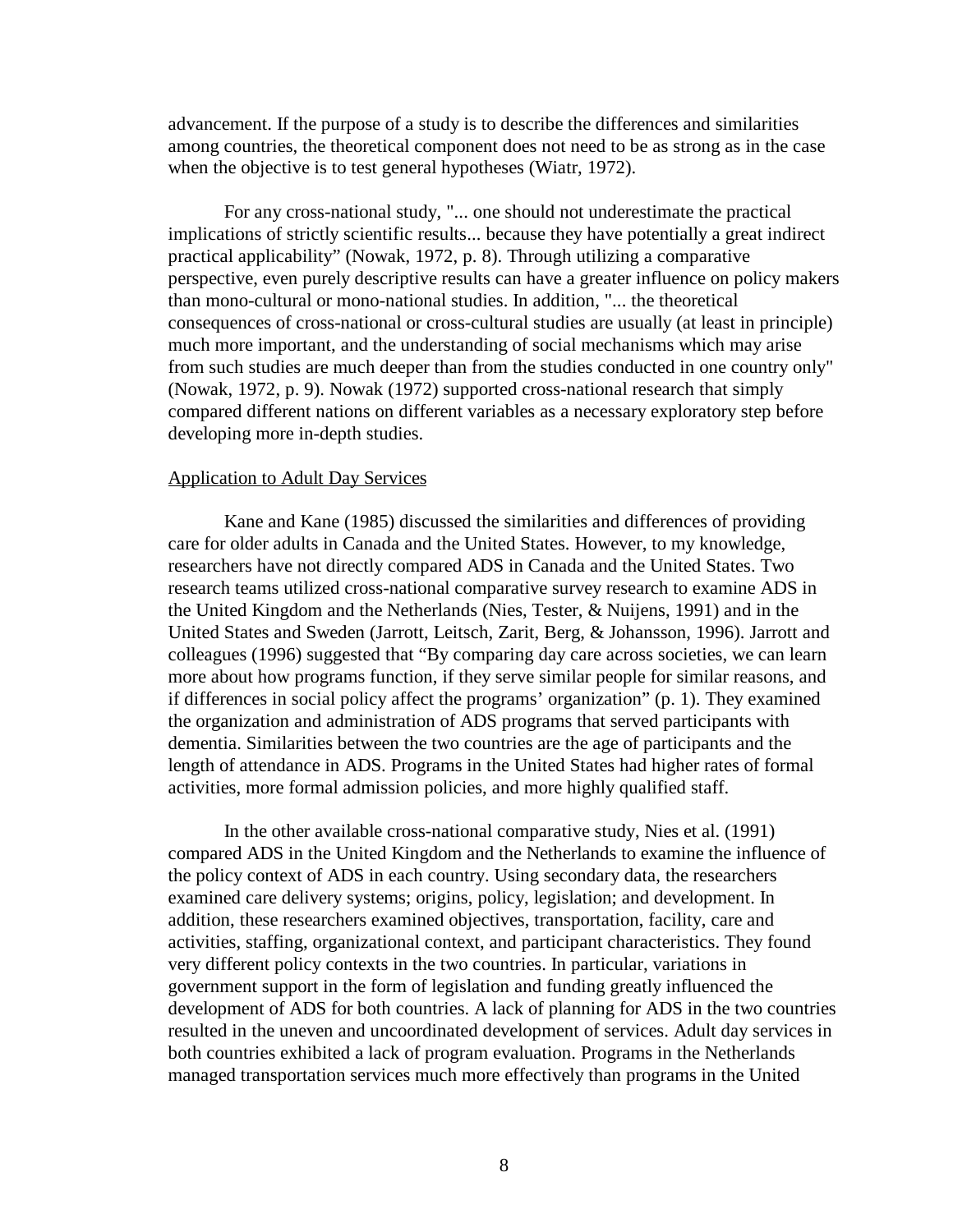Kingdom. Although little cross-national comparative research focusing on ADS is available, such research can be very beneficial to the development of ADS.

Clearly, further comparisons are needed, across Canada and other nations, to better define [sic] the operating characteristics of adult day care centers and the services they offer. Decision-makers need this information to access the nature, purpose and costs of adult day care, and its optimal role in Canada's Continuing Care system. (Gutman, Milstein, Killam, Lewis, & Hollander, 1993, p. 20)

With the many similarities between Canada and the United States, cross-national comparative research focusing on ADS in these countries can be of mutual benefit to both countries. As collecting data from a national sample in both countries did not prove feasible for this project, I conducted a study that focused on a portion of each country. I examined the region of Atlantic Canada because of the lack of ADS research in these provinces. I chose the states of Maine and Vermont for comparison in the United States because of the similarity in demographic variables between these two states and Atlantic Canada (see Table 3).

#### **Service Availability**

Adult day services is just one of the services available for seniors in Atlantic Canada, Maine, and Vermont. In order to provide some context for ADS in these areas, I examined the availability of hospitals, nursing homes, and assisted living/community care for older adults (see Table 4). As the Canadian Home Care Association does not collect statistics on all the home care agencies operating in Canada, I could not examine home care availability (L. Larsen, personal communication, February 16, 1998).

When comparing services in two countries, it is evident that service availability is quite similar. There is more variability between provinces and states than between countries. The availability of hospital beds is particularly similar between the two countries. Canadian seniors have slightly higher levels of access to nursing homes and assisted living/community care. Adult day services are more available to seniors in Maine and Vermont. This comparison is helpful in understanding that ADS does not serve as a substitute for a different type of service in one of the two countries. As with other human services, subgroups or types of ADS exist.

#### Models of ADS

In ADS research, investigators used the term "model" to delineate between different types of programs. The use of the word model, however, is misleading, as these ADS models do not meet the criteria of true models. They are not untestable metaphorical representations of reality that aid in the understanding of complex phenomena (Cavanaugh, 1993; Stevens-Long & Commons, 1992), but are classifications or categories of programs with very specific characteristics. I use the word model to discuss historical developments in this area of ADS research even though they are not true models. I also present the controversy surrounding ADS models research that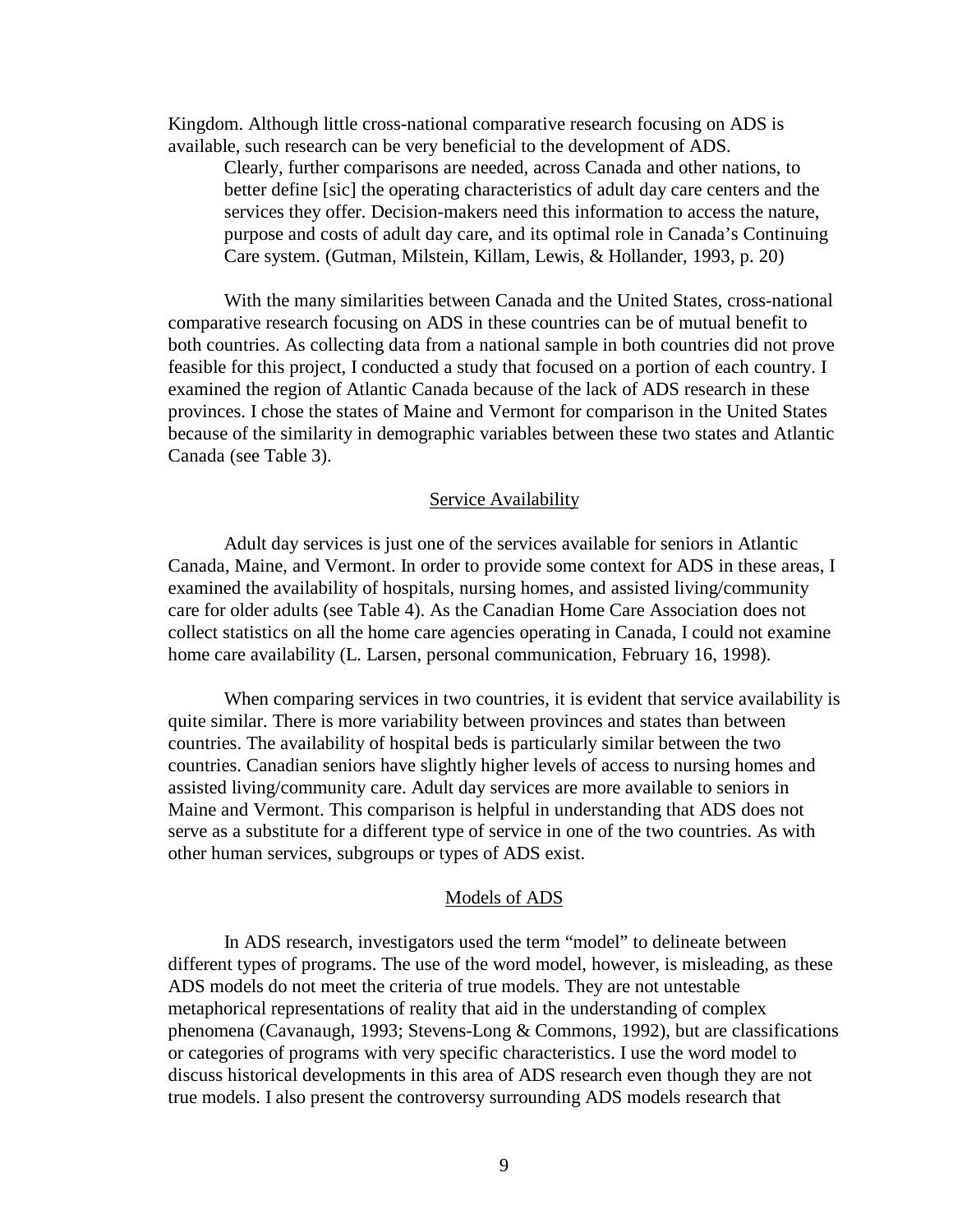Table 3 Demographic Comparison of Atlantic Canada and Two New England States

| Location               | Total<br>Pop.        | Pop.<br>Age<br>$65+$ | Pop.<br>Per Square<br>Mile | Rural<br>$%$ of<br>Pop. |
|------------------------|----------------------|----------------------|----------------------------|-------------------------|
| <b>Atlantic Canada</b> |                      |                      |                            |                         |
| New Brunswick          | 757,700 <sup>"</sup> | 13%                  | $28^{\degree}$             | 52%                     |
| Nova Scotia            | $933,900^4$          | $13\overline{\%}$    | $\overline{46}^{\circ}$    | $46\%$                  |
| Prince Edward Island   | $134,600^{\degree}$  | $13\%$ <sup>a</sup>  | $62^{\circ}$               | $60\%$                  |
| Newfoundland           | 781,200 <sup>"</sup> | $10\%$               | $\overline{4}^e$           | 46%                     |
| <b>Totals/Means</b>    | 2,607,400            | 12%                  | 35                         | 51%                     |
| New England            |                      |                      |                            |                         |
| Maine                  | 1,240,000            | 14%                  | 40                         | 64%                     |
| Vermont                | 580,000              | 12%                  | 63                         | 73%                     |
| <b>Totals/Means</b>    | 1,820,000            | 13%                  | 52                         | 69%                     |

 $\int_{b}^{a}$ Statistics Canada (1996)

estatistics Canada (1993)<br>Statistics Canada (1992)<br>d

US Department of Commerce (1995)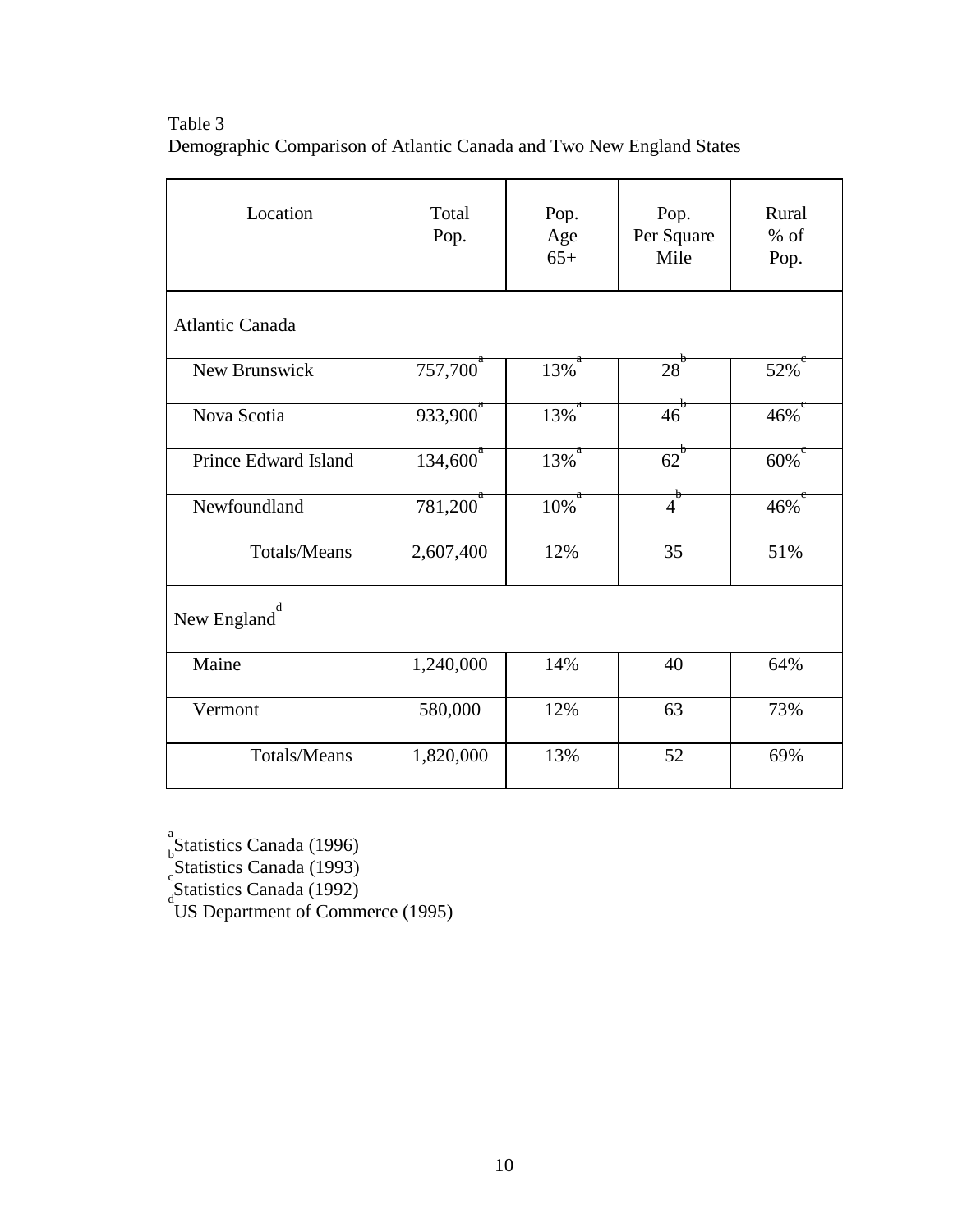|                                                     | <b>Atlantic Canada</b> |             |           | ME and VT   |       |           |                   |       |
|-----------------------------------------------------|------------------------|-------------|-----------|-------------|-------|-----------|-------------------|-------|
| Variable                                            | NB                     | <b>NF</b>   | <b>NS</b> | PE          | Total | <b>ME</b> | <b>VT</b>         | Total |
| Hospitals                                           |                        |             |           |             |       |           |                   |       |
| Number                                              | 0.29                   | 0.19        | 0.32      | 0.46        | 0.29  | 0.25      | 0.23              | 0.25  |
| <b>Beds</b>                                         | 32.19                  | 12.28       | 32.35     | 40.98       | 28.04 | 27.89     | 30.36 29.40       |       |
| <b>Nursing Homes</b>                                |                        |             |           |             |       |           |                   |       |
| Number                                              | 0.66                   | 0.29        | 1.60      | 0.40        | 0.92  | 0.72      | 0.69              | 0.73  |
| <b>Beds</b>                                         |                        | 42.56 31.78 | 114.00    | 22.40       | 66.82 |           | 51.84 55.09 54.24 |       |
| Assisted Living/<br><b>Community Care</b><br>Number | 2.33                   | 1.28        | 1.19      | 0.97        | 1.57  | 1.55      | 1.88              | 1.69  |
| <b>Beds</b>                                         | 59.49                  | 50.22       |           | 61.45 58.41 | 58.38 |           | 27.44 33.59 30.01 |       |
| Adult day services                                  |                        |             |           |             |       |           |                   |       |
| Number                                              | 0.14                   | 0.10        | 0.13      | 0.23        | 0.13  | 0.22      | 0.23              | 0.23  |
| <b>Spaces</b>                                       | 2.13                   | 1.54        | 1.98      | 3.43        | 2.01  | 3.28      | 3.66              | 3.49  |

Table 4 Services Available for Every Thousand Citizens age 65+

 $\overline{a}$ 

Note. Based on number of facilities and number of beds per every thousand citizens age 65 and over. ADS spaces based on a mean of 20 spaces per center. Totals are calculated using the total results within each country and are not means of provincial and state totals. L.. T. Dorogi (personal communication, January 12 1998); Hall & Gaquin, 1997; Iseegobin, 1997-1998; M. Stephenson (personal communication, January 29, 1998); P. Pearson (personal communication, January 29, 1998).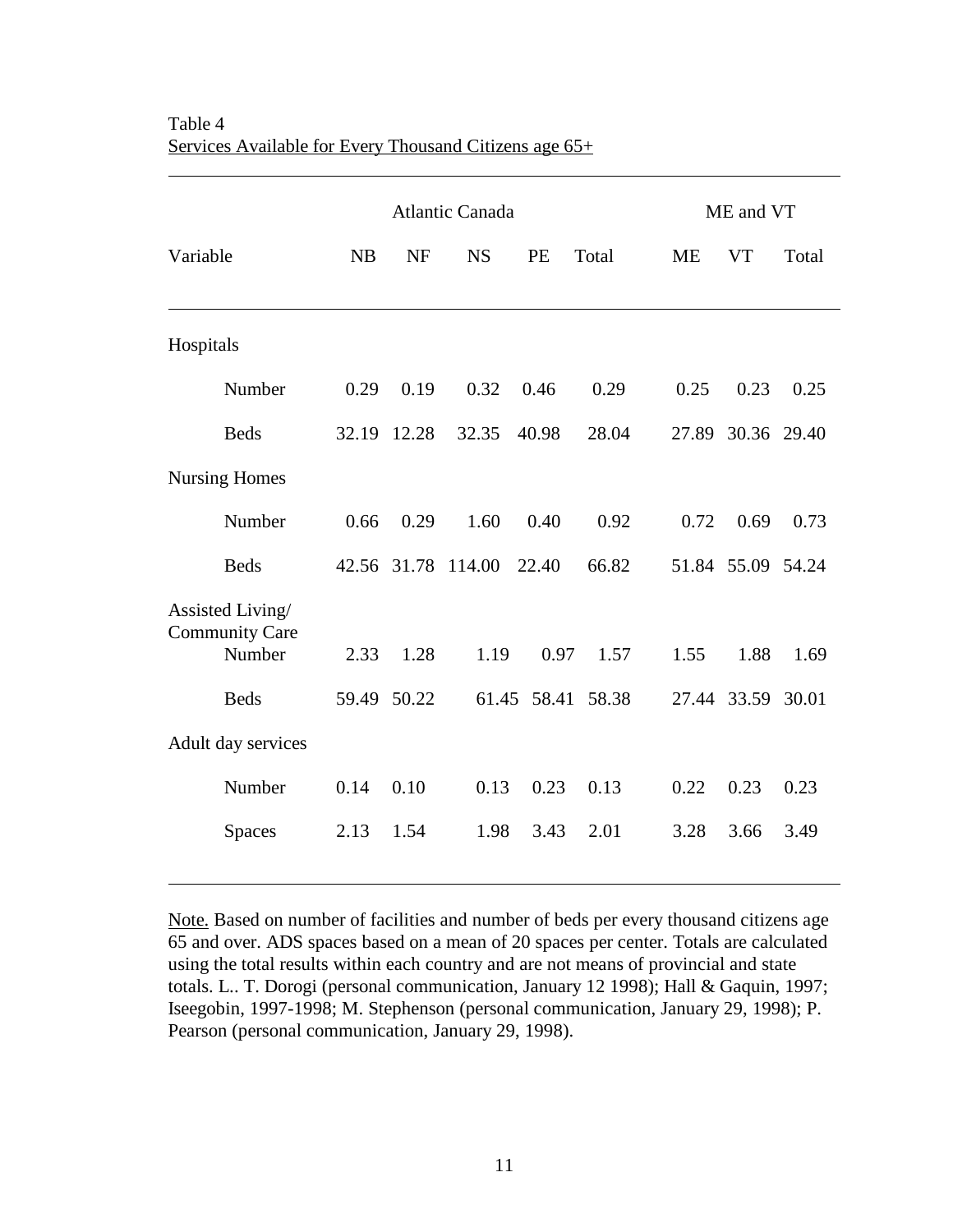focused on the problematic categorizing of ADS programs. Finally, I examine the newly developed NADSA classification system that involves multiple areas of service delivery and expands on previous ADS models to examine matching the services provided with the needs of the participants.

#### Model Research

When conducting research on ADS, the importance of defining the parameters of ADS becomes clear. For example, different names are used, programs have various emphases, and affiliations to larger organizations vary greatly. Even though much variability exists between programs, the specific service called ADS remains distinct from the multitude of other services for older and frail adults. From the very establishment of ADS in North America, researchers began to delineate models of ADS. Many researchers advanced various models, but no one universally accepted model emerged.

William Weissert and colleagues spent several decades developing one of the most familiar ADS models posited (Weissert, 1976; Weissert et al., 1990). Within this model, Weissert and colleagues (1990) described three basic types of ADS in the United States: Auspice Model I, Auspice Model II, and Special Purpose Centers. Essentially, Auspice Model I programs are more medically oriented than Auspice Model II programs which are more socially oriented. Special Purpose centers serve a specific clientele whereas a wider range of participants attend the other two types of ADS. Some examples of populations served by Special Purpose ADS are veterans, senior citizens who have dementia, and persons with AIDS. Weissert and colleagues (1990) found that 26.5% of centers in the United States ascribed to Auspice Model I, 62.2% ascribed to Auspice Model II, and special purpose centers made up the remaining 11.2%. This research group observed that "...day care is not one single entity, but as with hospitals and nursing homes is best characterized by subgroups of centers that are similar to each other and different from those of other subgroups" (Weissert et al., 1990, p. 9).

In Canada, what is often termed "day support" focuses on providing long-term social support for participants and their caregivers (Kerr et al., 1995). Thus, ADS in Canada is generally based on a social model as opposed to a medical model (Chappell et al., 1986). An examination of 49 ADS programs in British Columbia revealed that 53% of the programs belonged to Auspice Model I (Gutman et al., 1993). None of these programs fit into the special purpose category, but some programs provided services for specific populations on certain days. Also, many British Columbia programs did not easily fit into Weissert's model. This model focused on affiliation with a larger organization and did not address affiliation with general hospitals, but 27% of the programs in British Columbia exhibited one of these characteristics (Gutman et al., 1993).

Other posited models of ADS incorporated various differentiating criteria. For example, Conrad, Hughes, and colleagues (1993) analyzed data collected from 774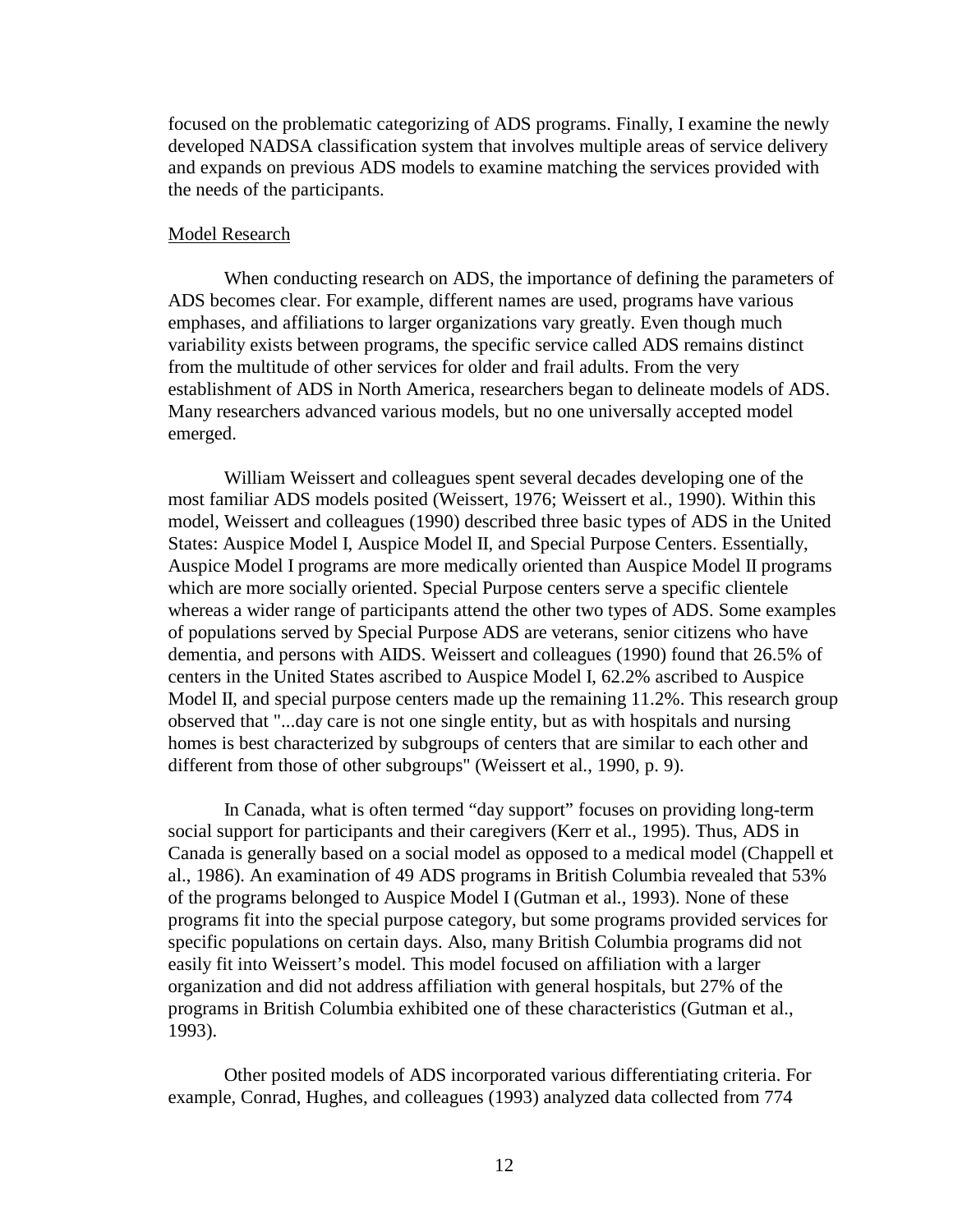centers. These researchers identified the following classes of ADS based on the intensity of services and activities provided: Alzheimer's family care, rehabilitation, high intensity clinical/social, moderate intensity clinical/social, general purpose, and low scoring where programs offered minimal services and activities. In this study, the results did not indicate a delineation between medical and social models. Another model specified three types of ADS services: social, medical, and a combination of both social and medical models (Bradsher, Estes, & Stuart, 1995). Neustadt (1985) described similar medical and social models as those advanced by other researchers, but added a health maintenance model as a combination of medical and social programs, but this model of ADS did not emphasize rehabilitation. In this model, participants attended ADS in order to avoid institutionalization, but not necessarily to regain their functional abilities.

Geriatric day hospitals are based on a related but separate model from ADS. The main distinguishing factor of day hospitals from ADS is that day hospitals provide more medical care and are often located within a hospital environment. Day hospital programs focus on more intensive on-site medical and rehabilitation assessment and treatment, and they may replace acute care services (Kerr et al., 1995). In the United States, very few geriatric day hospitals exist outside the Veterans Administration system. For example, only 7.9% of the 416 hospitals examined in a study of hospitals in every region of the United States operated day programs (Evashwick, Rundall, & Goldiamond, 1985).

From the research on models of ADS, it can be surmised that there are many variations of models of ADS with the most emphasis placed on medical and social programs along with a myriad of specialty programs. Kirwin (1986) indicated that medical or therapeutic model ADS programs existed from ten to fifteen years earlier than social models and there is thus a paucity of research on social model programs. Conrad, Hughes, and colleagues (1993) suggested that specialization occurs so that more effective and efficient delivery of care can be provided. With the many ADS models proposed, it is not surprising that controversy surrounds this line of research.

# Controversy Surrounding Model Research

Although researchers continue to pursue various ways of classifying ADS, opposition to this line of research occurred on a national basis since the late 1970s (Von Behren, 1988). It is not that classification is considered detrimental to the development of ADS, but it is the specific classifications proposed that some researchers oppose. Classification of ADC centers would improve our ability to develop more accurate expectations/theories about how the various ADC classes function....Classification can also help evaluation researchers to clarify the nature of the centers they are studying and the generalizability of their findings. Additionally, it can help policy makers to target funding more effectively. (Conrad, Hughes, et al., 1993, p. S112)

The national ADS leadership prefers to describe ADS as a range of services provided in a variety of settings rather than discrete and separate models (Von Behren,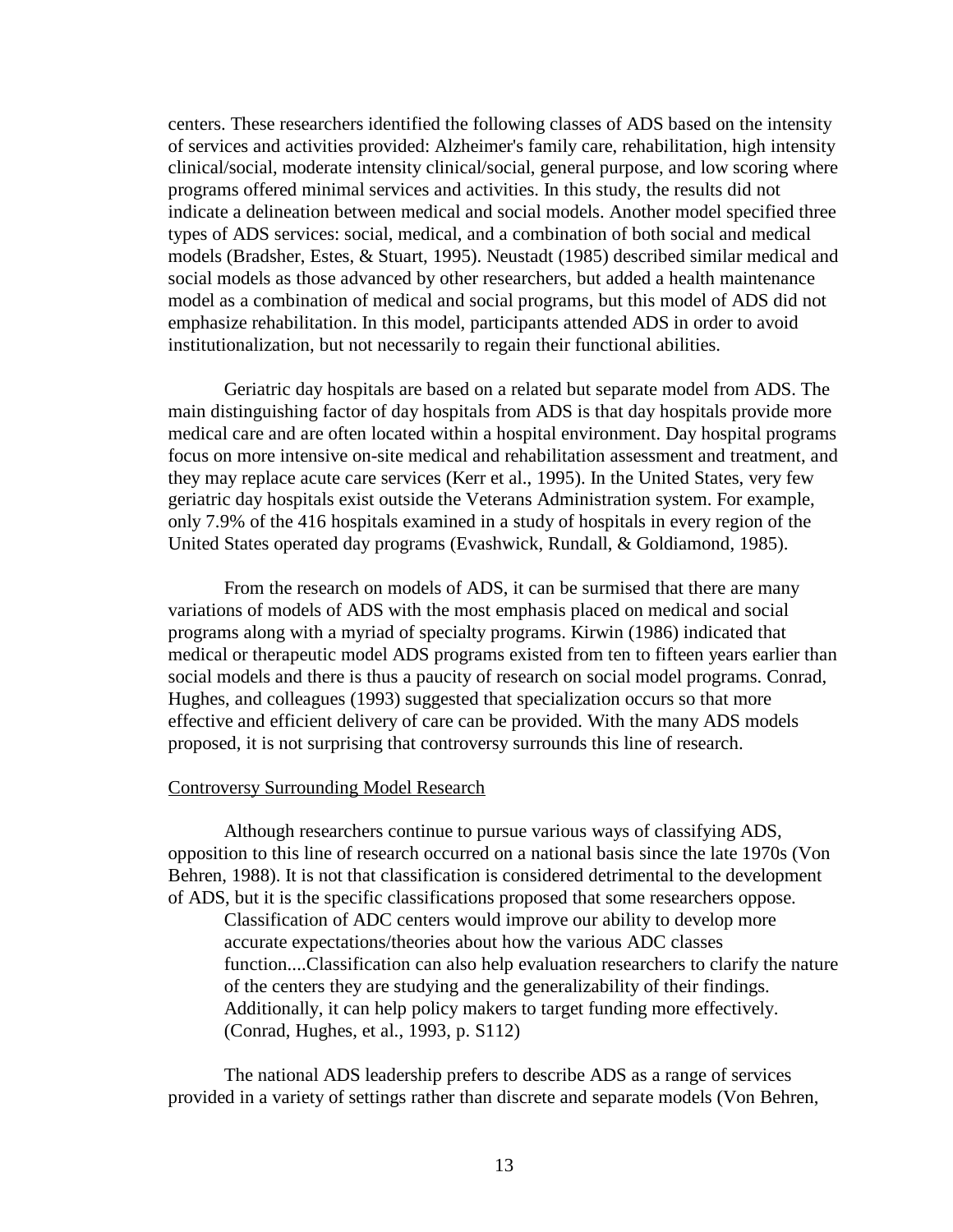1988). Because of the variety of models of ADS posited, "...it seems reasonable to assert that there is no clear consensus that classes of ADC even exist, and there is even less consensus regarding their nature" (Conrad, Hughes, et al., 1993, p. S112). The problem with enforced classification is that it can segment centers and participants when programs should be responsive to the needs of participants (Conrad, Hughes, et al., 1993, p. S121).

It is evident that theoretical developments in ADS research are scant and deserve much more attention than they presently receive. The research presented on models of ADS is the most theoretically developed area of ADS. However, descriptive studies are integral to the development of these limited advancements. Clearly these developments in ADS research and theory are not sufficient in guiding further research in ADS. The new NADSA classification system takes into consideration multiple areas of service provision and extends previous models to take into account the needs of participants.

## NADSA Classification System

In response to the controversy surrounding research on models, or categories, of ADS, NADSA developed a new classification system that encompassed the concept of the level of care that participants require and the level of service provided by the programs (Murphy, 1997). Researchers have not yet utilized this model. The basis of this model is that program and services provided need to meet the needs of participants. In Table 5, I outlined core, enhanced, and intensive levels for both participant care and services provided.

The NADSA classification system takes into account a variety of services such as health-related services, social services, and therapeutic activities. The main use of the NADSA classification system is to ensure that the needs of participants are being met in the programs that they attend. In essence, there should be a match between programs and participants. For example, a program providing core service should not enroll participants with intensive medical, psychological, or social needs. This classification system can assist ADS workers to "... clarify categories and provide a framework for making decisions on the target population and components of care" (Murphy, 1997).

## Research Questions

In this introductory chapter, I provided evidence that ADS research in Canada is lacking. A national study of ADS in Canada is needed and research still needs to be conducted in many provinces. In particular, no research is available on ADS in Atlantic Canada. The whole area of models of ADS is a critical aspect of ADS research. Data need to be collected utilizing the newly developed NADSA classification system.

Thus, my first purpose in conducting this research involved profiling the structural and participant characteristics of adult day services in Atlantic Canada (New Brunswick, Newfoundland, Nova Scotia, and Prince Edward Island), Maine, and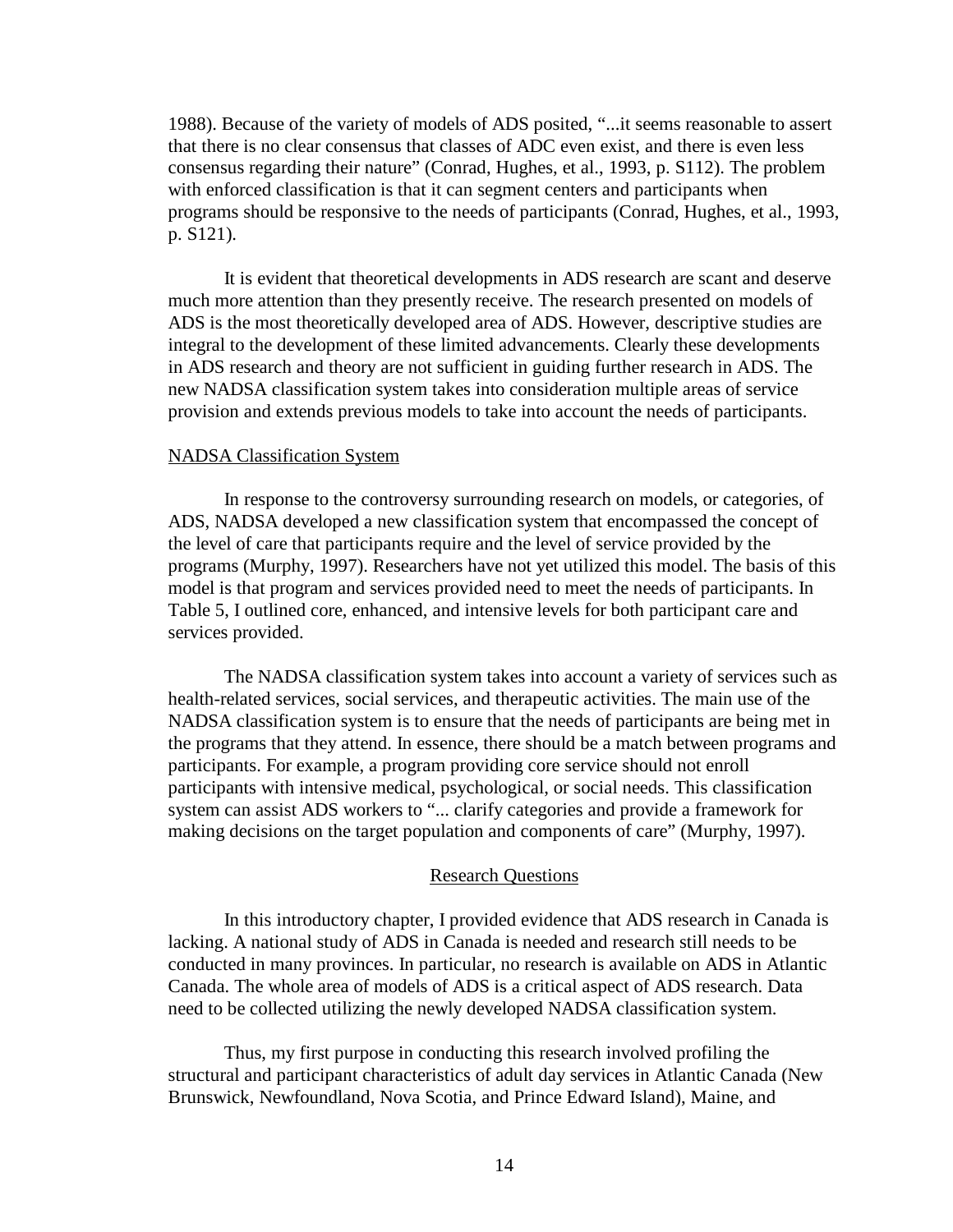| Table 5                            |  |
|------------------------------------|--|
| <b>NADSA</b> Classification System |  |

|           | Participants                                                                                                                                                                                                                                                                                                                                                                                                                                                                                                                                                                                                                                                                                | Services                                                                                                                                                                                                                                                                                                                                                                                                                                                                                                                                                                                                                                                                                                                                                                                                                                                                                                              |
|-----------|---------------------------------------------------------------------------------------------------------------------------------------------------------------------------------------------------------------------------------------------------------------------------------------------------------------------------------------------------------------------------------------------------------------------------------------------------------------------------------------------------------------------------------------------------------------------------------------------------------------------------------------------------------------------------------------------|-----------------------------------------------------------------------------------------------------------------------------------------------------------------------------------------------------------------------------------------------------------------------------------------------------------------------------------------------------------------------------------------------------------------------------------------------------------------------------------------------------------------------------------------------------------------------------------------------------------------------------------------------------------------------------------------------------------------------------------------------------------------------------------------------------------------------------------------------------------------------------------------------------------------------|
| Core      | The participant who receives core services<br>needs socialization, some supervision,<br>supportive service, and minimal assistance<br>with activities of daily living. This person may<br>have multiple physical problems but is stable<br>and does not need nursing observation or<br>nursing intervention. There may be some<br>cognitive impairment, but the resulting<br>behavior can be handled with redirection and<br>reassurance. This participant can<br>communicate (though not necessarily<br>verbalize) personal needs.                                                                                                                                                         | Services include assessment and care<br>planning, assistance with activities of daily<br>living, health-related services, social<br>services, therapeutic activities, nutrition,<br>transportation, and emergency care. No<br>direct nursing, rehabilitative, or psychosocial<br>services are provided.                                                                                                                                                                                                                                                                                                                                                                                                                                                                                                                                                                                                               |
| Enhanced  | The participant who receives enhanced<br>services needs moderate assistance. He or she<br>may need health assessment, oversight, or<br>monitoring by a nurse; therapy services at a<br>functional maintenance level; or moderate<br>assistance with 1 to 3 activities of daily living.<br>He or she may have difficulty communicating<br>or making appropriate judgments or may<br>periodically demonstrate disruptive behavior<br>that can be accommodated - with increased<br>skills or time on the part of the staff.                                                                                                                                                                    | Services include assessment and care<br>planning, assistance with activities of daily<br>living, health-related services, social<br>services, therapeutic activities, nutrition,<br>transportation, and emergency care. In<br>addition, some or all of the following may be<br>provided: restorative, supportive, or<br>rehabilitative nursing care on a moderate<br>basis (that is, intermittent but not<br>continuous); assessment and referral for<br>psychosocial services and follow-through<br>with recommended treatments in the plan of<br>care; and physical, occupational, and speech<br>therapy at a functional maintenance level.                                                                                                                                                                                                                                                                         |
| Intensive | The participant who receives intensive<br>services needs maximum assistance. His or<br>her medical condition may not be stable and<br>may require regular monitoring or<br>intervention by a nurse. Rehabilitative or<br>restorative therapy services may be needed.<br>There may be a need for total care in one or<br>more activities of daily living, or moderate<br>assistance with more than three activities of<br>daily living at the center, or a need for a two-<br>person assist. The individual may be unable to<br>communicate needs or may display behavior<br>requiring frequent staff intervention or<br>support – and even more skills or time on the<br>part of the staff. | Services include assessment and care<br>planning, assistance with activities of daily<br>living, health-related services, social<br>services, therapeutic activities, nutrition,<br>transportation, and emergency care. Some or<br>all of the following may be provided:<br>restorative, supportive, or rehabilitative<br>nursing care on a moderate basis (that is,<br>intermittent but not continuous); assessment<br>and referral for psychosocial services and<br>follow-through with recommended<br>treatments in the plan of care; and physical,<br>occupational, and speech therapy at a<br>functional maintenance level. In addition,<br>some or all of the following may be added:<br>intensive nursing services necessary for<br>unstable medical conditions, therapies at a<br>restorative or rehabilitative level; intensive<br>psychosocial services; and specialized<br>supportive services, as needed. |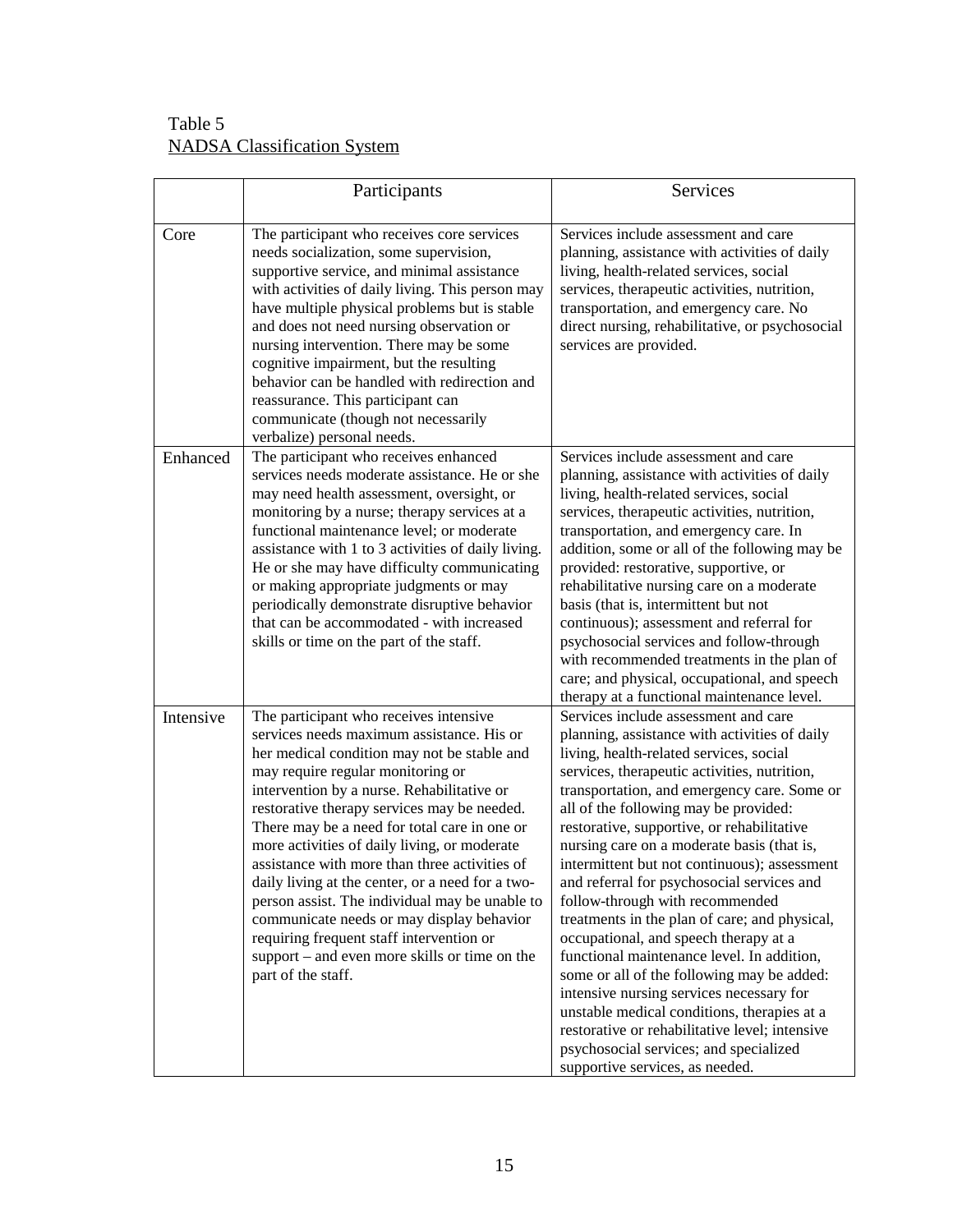Vermont. As there is a lack of baseline data on ADS in these provinces and states, a basic profile of these programs is necessary at this point. My second purpose involved the utilization of the NADSA classification system of ADS to categorize ADS programs in Atlantic Canada, Maine, and Vermont. This classification allows an examination of the congruence between participant needs and the services provided in Atlantic Canada, Maine, and Vermont. The utilization of this model will aid in gaining a greater understanding of whether ADS programs address the needs of participants. The following are the specific research questions examined:

- #1 What are the structural characteristics and participant characteristics of ADS in Atlantic Canada, Maine, and Vermont?
- #2 How do the structural characteristics and participant characteristics of ADS program compare between the two countries?
- #3 What needs do ADS participants have?
- #4 What services do ADS programs provide?
- #5 Is there congruence between the needs of participants and the services provided within individual programs?
- #6 Are there predominant patterns of perceived participant needs and services provided within provinces and states, between provinces and states, and between countries?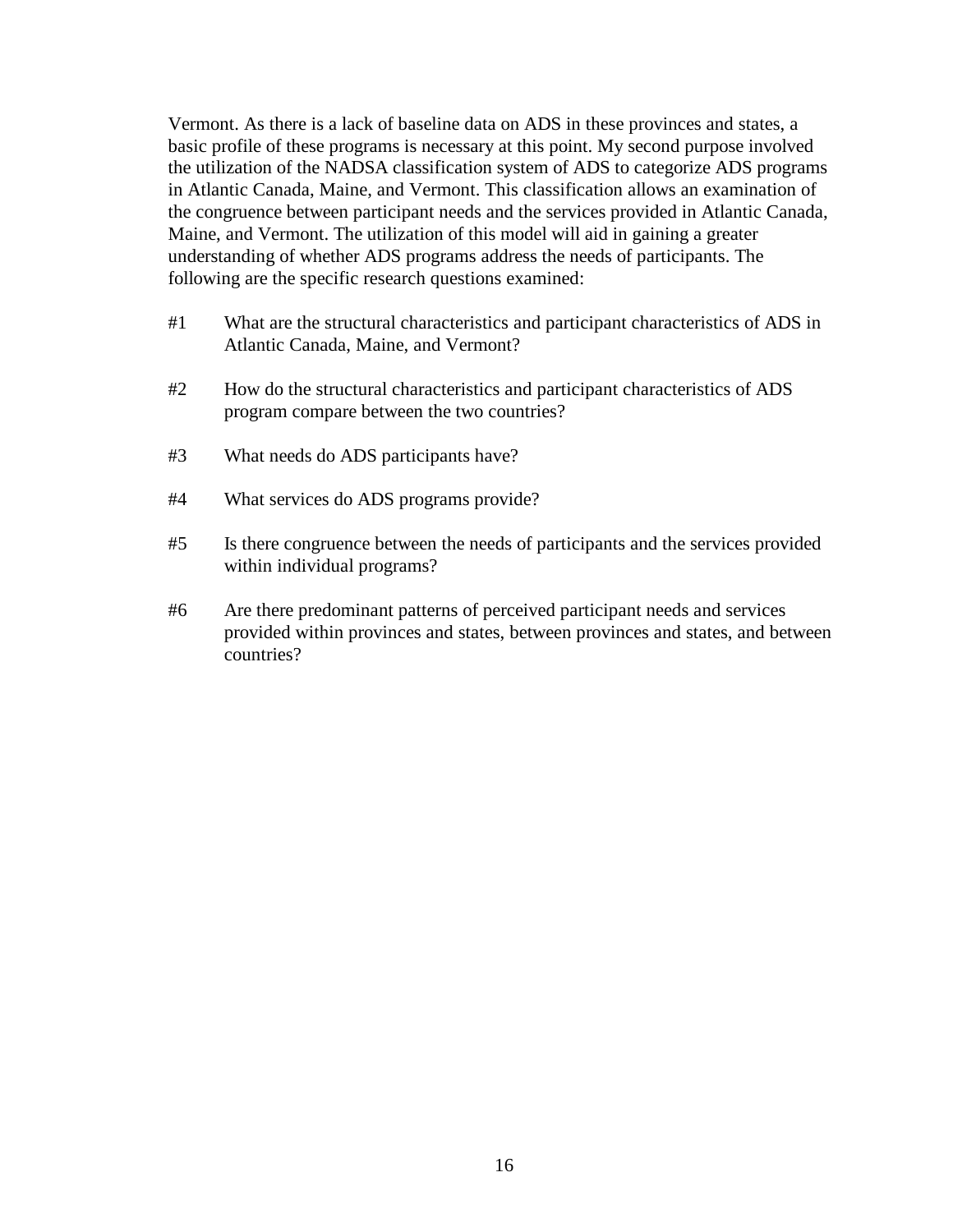## **Chapter II: Review of the Literature**

In this review of the literature, I examine three major areas. First, I present research results concerning structural characteristics of ADS programs. The structural characteristics examined involved financial aspects, staffing, program availability, demand for ADS, and utilization. In the second part of this literature review, I examine several demographic characteristics of participants. Third, through reviewing literature concerning services provided and the functional characteristics of participants, I examine the two main components of the new NADSA classification system.

# Structural Characteristics

Structural characteristics of ADS examined included financial aspects, staffing, program availability, demand for ADS, and utilization. The three financial aspects consisted of various funding sources, out-of-pocket fees charged to participants, and the daily cost of providing ADS. Staffing involved both the staff to participant ratio and the job titles of those working in ADS. Availability of ADS involved the hours that ADS programs operated per day and the number of days that programs operated each week. Demand for ADS involved an examination of the number of ADS programs in existence and the number of programs required to fill the need. Finally, I examined maximum capacity and waiting lists as aspects of utilization.

# Financial Aspects

Funding sources, out-of-pocket fees charged and the cost of providing ADS composed three very interrelated aspects of ADS examined in the two countries. To aid in interpreting the comparisons of currency from two countries with different monetary systems from studies conducted over a period of several decades, I completed a two step process. First, I used the inflation rates in each country to convert each currency reported to 1997 dollars. Second, I converted all the Canadian currency to United States currency using the exchange rate in February, 1997. I selected the exchange rate during that month as I began data collection at that time. Thus, for ease of comparison between the two countries, all currency reported are in United States currency in February, 1997.

Canada. Researchers found a variety of funding sources for Canadian ADS programs such as government support, fees or donations from participants, community fund raising activities (Mitchell, 1993), United Way support, and private donations (Patashnick, 1982). However, researchers showed that the government provided the majority of financial support for ADS. For most of the 14 centers in an Alberta study, a substantial portion, if not all, of the funding for operations came from the government (Kerr et al., 1995). Results from this report showed that government support totaled 76.7% of revenue for ADS. In British Columbia, the government subsidized ADS for most participants (Gutman et al., 1991). Manitoba Health, a provincial government organization, paid approximately 84% of all ADS costs in Manitoba (Strain et al., 1997).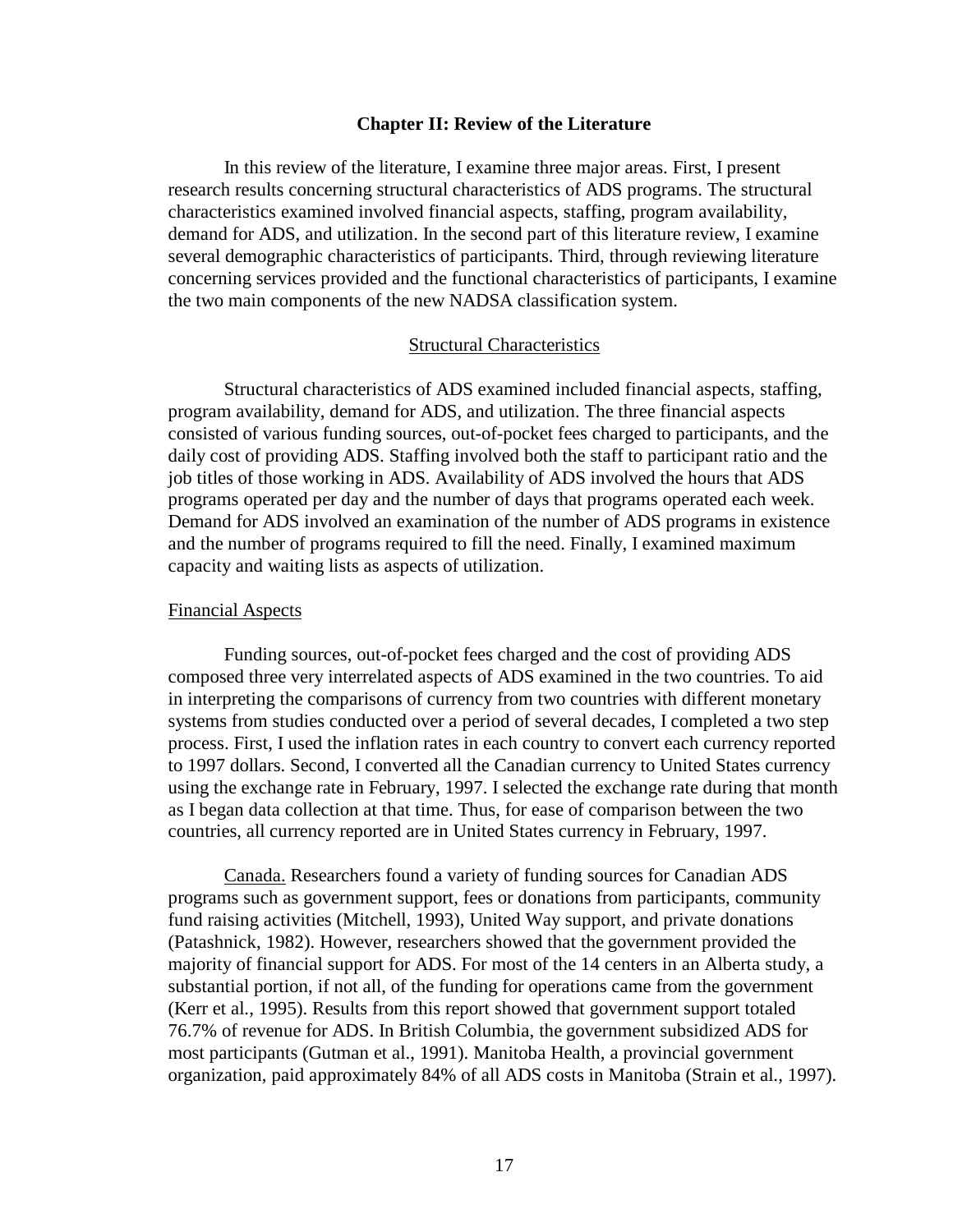There is not a standard daily amount charged to participants in Canadian ADS centers and standards often did not exist even within provinces. In a study of all 49 ADS centers in British Columbia, directors in 45 of the centers charged participants a daily fee, but the fee charged ranged considerably across centers (Gutman et al., 1991). Directors in 8% of the centers in British Columbia charged no fees to participants. The fees charged ranged from \$0.70 to \$5.63 per day with 80% of the centers charging \$2.11 to \$2.81 per day. Almost half of the centers in the study also served participants paying privately. Private pay participants had various payment arrangements ranging from no charge to \$36.59 per day. In Alberta, participants in seven of the nine ADS programs paid a program fee (Kerr et al., 1995). Similar in cost to the British Columbia ADS centers, the charge to ADS participants in Alberta ranged from no cost to \$8.31 per day with a mean of \$4.86 per day. This daily fee covered the cost of meals in six ADS programs and it covered transportation costs in two ADS programs. Unlike the fees charged to participants in Alberta and British Columbia programs, all participants in Manitoba paid a standard fee of \$3.54 (Strain et al., 1997).

In one study of an individual program in Toronto, Ontario, the maximum fee for attendance per day totaled \$29.71 (Patashnick, 1982). Although this amount may seem large in comparison to that charged in other provinces, the fees charged depended on individual ability to pay. Also, an elected council of participants decided upon fee increases and recommended changes to the center's Day Care Advisory Committee. In the event that participants could not pay the fees, the financial obligations fell upon spouses and adult children.

From the above studies conducted in Alberta, British Columbia, Manitoba, and Ontario, researchers indicated that ADS participants in Canada generally paid rather low out-of-pocket fees, which often amounted to less than \$10.00 per day. Although knowing the daily charges for ADS is important, in order to compare this information to ADS programs in the United States, the actual cost of providing ADS per day is helpful. However, the availability of actual costs per day proved rather scant and contradictory data limits this type of comparison.

In three Canadian studies, researchers indicated the total daily cost involved in providing ADS. The cost per participant per day in Alberta totaled \$71.17 (Kerr et al., 1995). In Manitoba, the total cost per participant day equaled less than \$19.33 for 25% of programs, \$19.33 to \$25.77 for 41.2% of programs, and \$25.77 for 33.8% of programs (Strain et al., 1997). In one ADS center in Ontario, the actual cost of providing ADS totaled approximately \$59.41 (Patashnick, 1982). The actual costs of providing ADS services vastly differed from the fees charged to participants. The Canadian government made up the majority of the difference between fees charged to participants and the actual cost of providing ADS in Canada. However, Mitchell (1993) stressed that innovation in developing funding sources is integral in increasing the financial viability of ADS. Thus, government support and participant fees must be supplemented by other sources of revenue in Canadian ADS.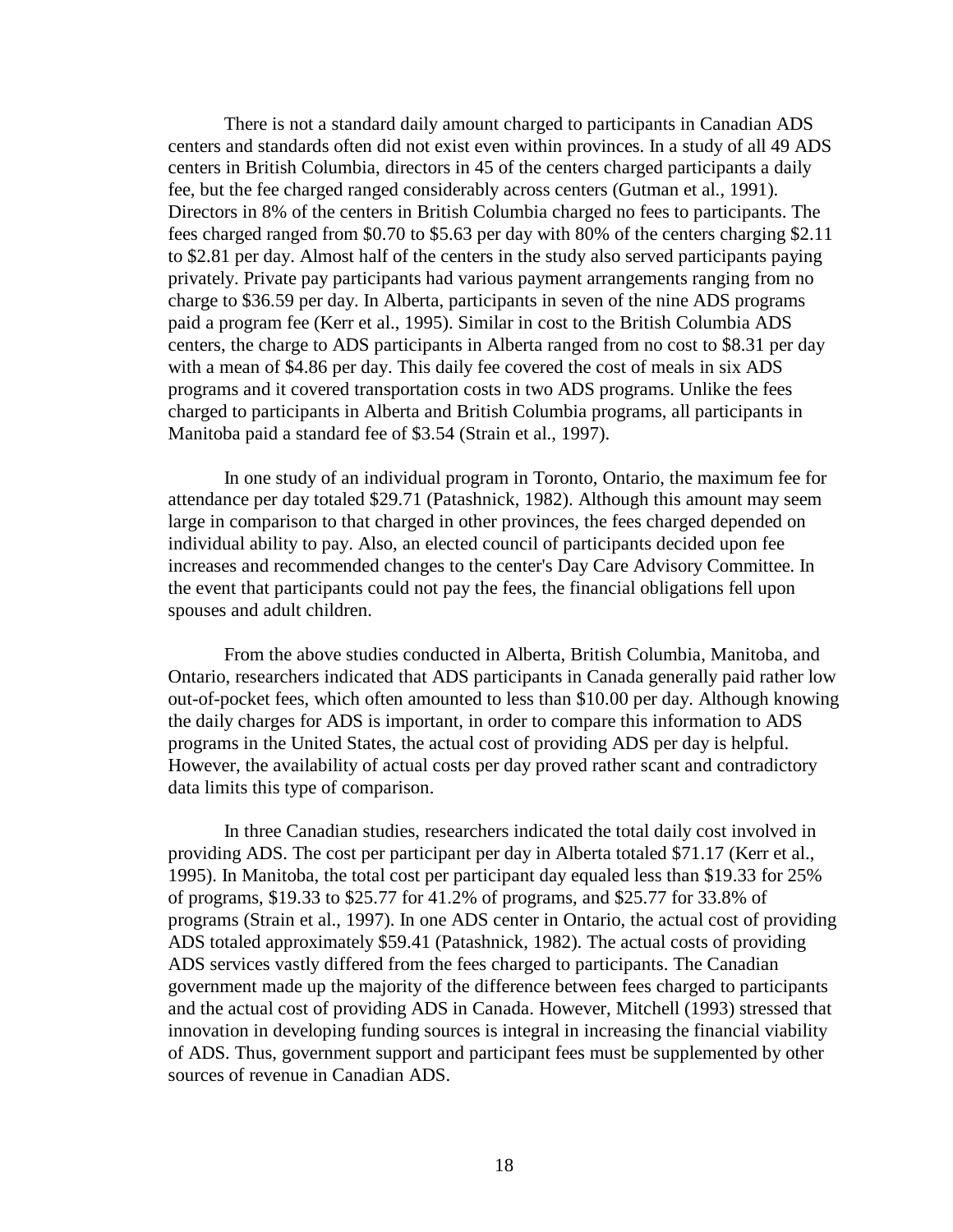United States. Because varying structures of ADS exist in the United States, funding sources varied widely. In one study, private not-for-profit centers totaled 70% the 974 programs, public programs equaled 20%, and private for-profit programs made up 10% (Conrad et al., 1990). Thus, funding for ADS in the United States is a rather complex issue resulting in a patchwork of sources and methods of funding. Participant fees (29.2%); city and county funds, state matching grants, United Way Funds, and subsidies from a parent organization (23.5%), other state funds (22.2%), Medicaid (19.5%), philanthropy (12.2%), the Older Americans Act (8.4%), and private insurance (0.5%) comprise the major sources of funding (Bradsher et al., 1995). In some centers, participant fees and Medicaid formed the largest ADS sources of income (Von Behren, 1988). In general, approximately two-fifths of ADS funds came from non-government sources whereas local, state or federal governments provided three-fifths of funding (Von Behren, 1986). Medicaid currently constitutes an important source of governmental funding for ADS, and Medicare is a potential future source of funding for ADS. In fact, "A combination of Medicaid and Medicare funding could substantially increase access to and demand for this service" (Bradsher et al., 1995, p. 18).

Medicaid tends to be the largest single source of funds for ADS programs to draw upon. In one study, Medicaid accounted for more than a quarter of all ADS revenues as over one half of all centers received Medicaid funds (Weissert et al., 1990). Persons eligible for Medicaid benefits have the option to be subsidized to attend ADS in the following 35 states: Arkansas, Alabama, Arizona, Colorado, Connecticut, Delaware, Florida, Georgia, Hawaii, Illinois, Indiana, Iowa, Kansas, Kentucky, Louisiana, Maine, Michigan, Minnesota, Mississippi, Montana, North Carolina, North Dakota, Nebraska, New Hampshire, New Jersey, Ohio, Oklahoma, Pennsylvania, South Carolina, Utah, Virginia, Vermont, Washington, Wisconsin, and Wyoming (D. A. Himes, personal communication, September 9, 1996). Although over half of the states provided Medicaid funding for ADS, a large portion of ADS participants do not meet eligibility requirements for Medicaid (Bradsher et al., 1995). Only about 45% of all ADS participants are eligible to participate in Medicaid (Conrad et al., 1990; Von Behren, 1986).

As Medicare is a program accessible to all seniors in the United States, the potential benefits of the availability of Medicare funds for ADS are many. Conrad, Hanrahan, Wang, and Hughes (1993) outlined the following three factors that contribute to the growing perception that Medicare is needed to cover ADS: a) reducing hospital stays leads to a higher care needs for patients when discharged, b) Medicare home health care benefits may eventually run out, but the person needs care such as that provided by ADS, and c) the private-pay cost of ADS prohibits some participants from using the service and their condition deteriorates in the meantime. These authors suggested that the provision of Medicare funds for ADS will aid in filling in some of the gaps that currently exist in the long-term care options for older adults. Some ADS programs receive Medicare reimbursement for therapies and skilled services. As these services have to be provided directly by ADS employees and few programs employ highly skilled professionals, many centers do not qualify for Medicare reimbursement (Bradsher et al.,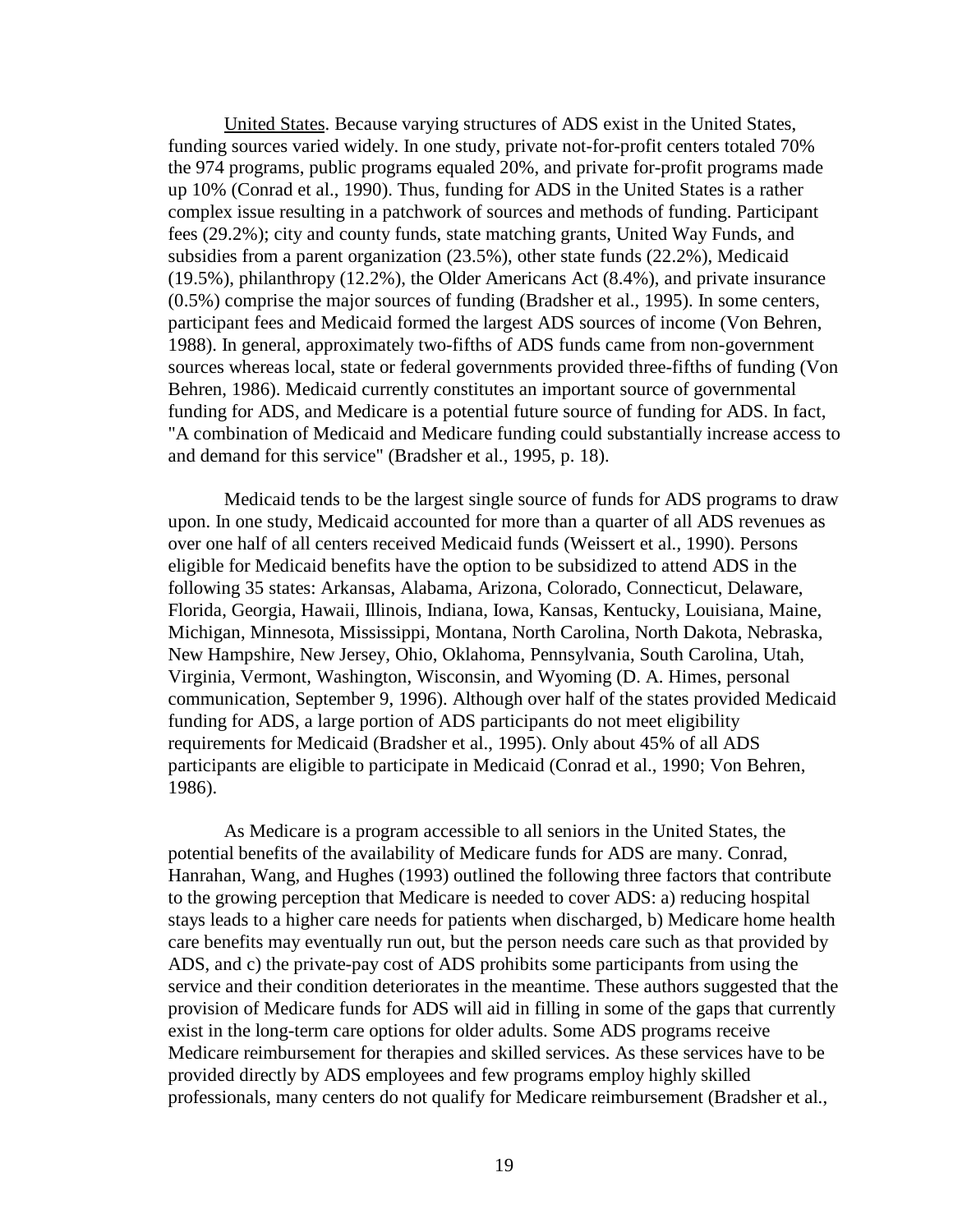1995). Weissert and colleagues (1990) found that just 2.4% of centers surveyed received some Medicare reimbursement.

In 1989, Senate Bill 524 that proposed to make ADS a Medicare benefit did not become legislation (U.S. Senate, 1989). The five categories of service requirements in this bill involved the following: services be provided directly (nursing care and medical social services), employment of a multidisciplinary team (registered nurse and social worker), services provided directly or indirectly (nutrition and speech therapy), program activities (therapeutic and social), other requirements (maintenance of health records and medical emergency procedures), and eligible participants (two activity of daily living impairments and in need of institutional care).

Conrad, Hanrahan, and colleagues (1993) utilized data collected in 1986 from 974 ADS centers in a national survey to determine if existing ADS programs complied with the Medicare requirements as outlined by Senate Bill 524. The researchers found that only 3% of the centers surveyed met all of the qualifications for Medicare reimbursement. Using four of the five general criteria, 13% of the centers qualified. In sum, the majority of ADS programs examined in 1986 did not subscribe to the medical model required by the proposed Medicare guidelines. These researchers recommended that Medicare funds become available to ADS programs instead of requiring programs to meet new regulations.

If ADC is serving a large proportion of persons who are eligible for long-term care coverage and if ADC is considered preferable by these people to other longterm care modalities, why not support it through Medicare, rather than impose additional requirements with their added costs? (Conrad, Hanrahan, et al., 1993, p. 72)

Even though ADS as a Medicare benefit has been proposed for some time and the prospect of Medicare funding gains strength, very few specific ADS services are reimbursable under Medicare (Conrad, Hanrahan, et al., 1993; Von Behren, 1988). However, Medicare may prove to be an important source of ADS funding in the future. As not every adult receives Medicaid benefits, and ADS is not yet a Medicare benefit, private insurance policies may become important in covering ADS in the near future.

Two types of private insurance are pertinent to a discussion of ADS. These are long-term care insurance and health insurance. Private long-term care insurance protects against the potentially devastating costs of long-term care such as nursing home care. However, Weiner and Illston (1996) estimated that only about 4% to 5% of older adults purchased some kind of long-term care insurance. As private long-term care insurance becomes more available and comprehensive in scope, more persons are expected to purchase this type of insurance in the future. The ADS industry is preparing for these changes as "ADC standards for insurance coverage have already been developed by companies such as Travelers and Prudential for the American Association of Retired Persons' group long-term care coverage" (Von Behren, 1988, p. 3). Private health insurance currently plays a very minor role in funding ADS, as it provides just 0.5% of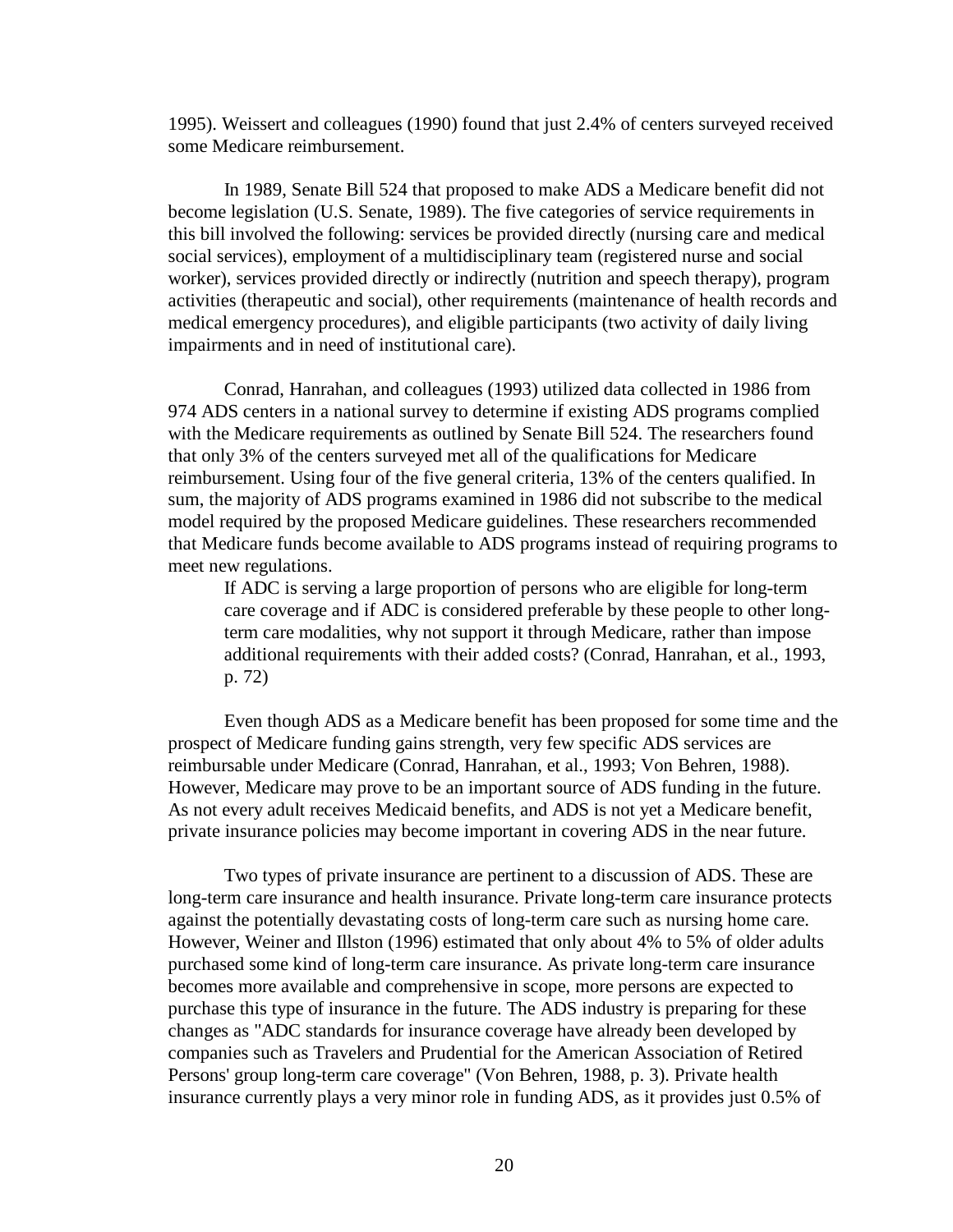revenues for ADS centers (Bradsher et al., 1995), but this type of insurance is more common in particular states. For example, researchers in Missouri found that 4.7% of revenues came from private health insurance (Wallace, Ingman, Snyder, Planning, & Walker, 1991).

In addition to the existence of very few ADS participants who pay for ADS through some type of insurance policy, very few participants in ADS are involved in a managed care plan. "...the effects of managed care on the elderly are unknown at the present time, but will be sure to impact the shape and nature of the long-term care delivery system" (Bradsher et al., 1995). There are approximately 25 Programs for All Inclusive Care of the Elderly (PACE) that function as ADS managed care programs (Gold, 1997). Evaluation of these programs will provide evidence of the effectiveness of ADS managed care. Managed care essentially integrates the delivery of care with the financing of care (Ansel, 1996). Medicaid managed care plans are becoming increasingly popular (Lutz, 1995), and as Medicaid is a significant funder of ADS in the United States, it is likely that many ADS participants who are Medicaid beneficiaries will be enrolled in managed care plans in the future.

Because structures do not exist in the US to fund the total cost of ADS, participants usually pay part or all of the fees associated with ADS. As in Canada, participant fees charged per day of ADS in the United States varied greatly. The type of program and the specific services provided may influence the amount of fees paid. One study showed that participants enrolled in different types of ADS paid different fees. Those enrolled in Auspice Model I centers paid a mean of \$12.47 whereas other participants paid \$4.03 for Auspice Model II centers (Weissert et al., 1990).

In a similar vein, participants in The Robert Wood Johnson Foundation's national demonstration of Dementia Care and Respite Services project paid according to the type of ADS service received (Henry & Capitman, 1995). For those providing care for persons with dementia, (N=213), the average amount billed for weekday care totaled \$44.96 per day. For those caring for persons without dementia (N=99), the average amount billed for weekday care totaled \$31.37. Results from an earlier report of 25 ADS centers in the Robert Wood Johnson project indicated that the range of undiscounted fees per day ranged from a low of \$22.55 to a high of \$81.17, and the mean for all centers totaled \$39.46 (Reifler, Henry, Sherrill, Ashbury, & Bodford, 1992).

In a large national study, Von Behren (1986) found that many ADS centers included various provisions for charging participant fees. Some centers  $(N=105)$  charged no fees and simply accepted donations. Sliding fee schedules varied among centers: 67% had a minimum fee from no charge to \$6.99; 23% had a minimum fee between \$8.39 and \$20.98; and 10% had a minimum fee of \$22.38 to \$55.95. Maximum per diem fees incorporated 57% of programs that charged between \$43.36 and \$55.95, and nine percent charged a maximum of \$57.35 or more. The maximum per diem fee charged totaled \$251.78. A total of 333 centers had just one fixed rate with a mean of \$31.03. In another national study, Mace and Rabins (1984) also found a wide range of participant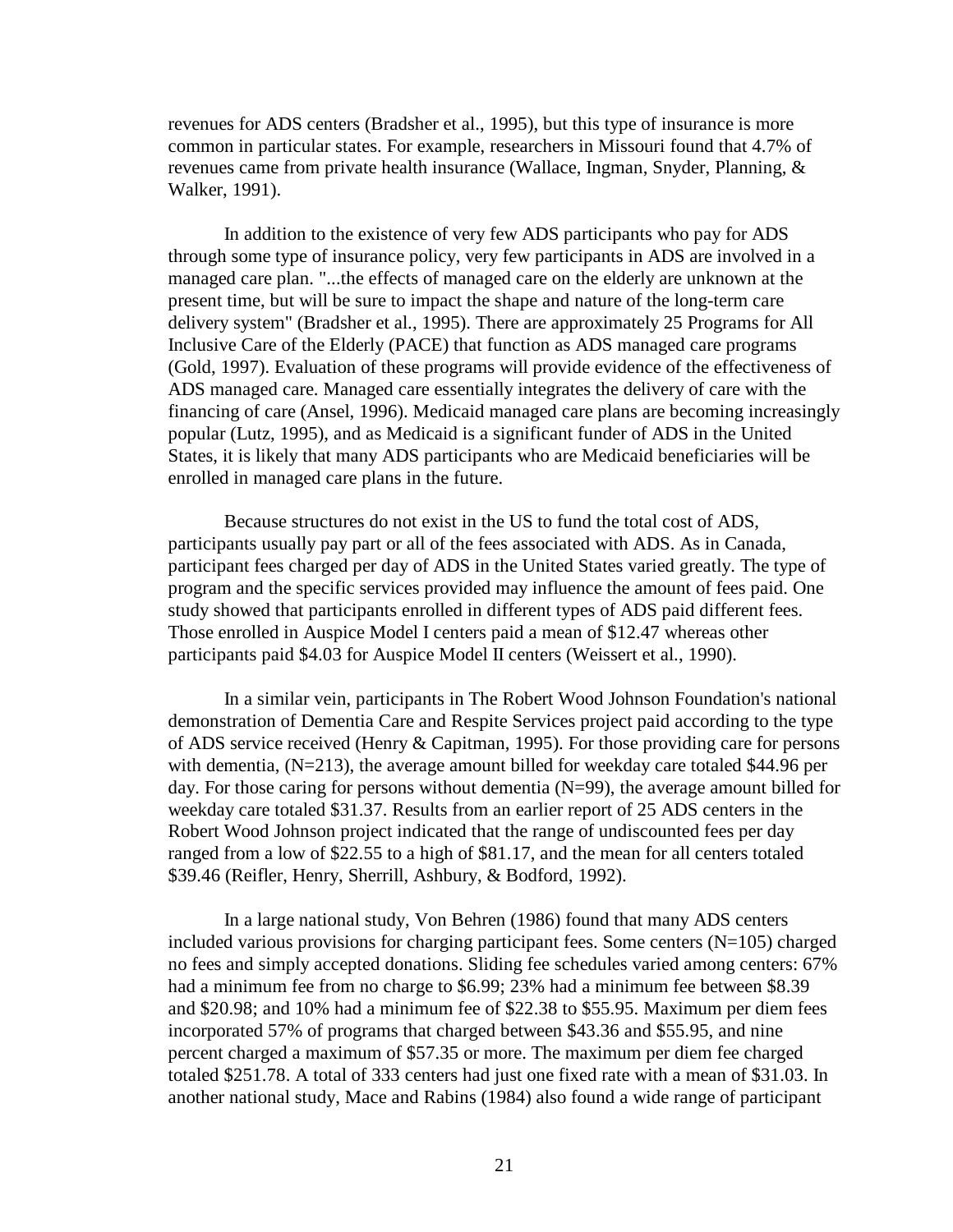fees varying from no charge to \$81.85 with a mean of \$31.73 per diem. In a state-wide study in Missouri, the mean private pay rate totaled \$31.33 and about half of the centers charged from \$29.01 to \$34.82 per day (Wallace et al., 1991). Results from the above studies illustrated the wide range of fees charged to ADS participants in the United States.

As in the Canadian studies, few researchers in the US examined the total daily cost of providing ADS. In an early study of 10 ADS programs, Weissert (1976) found that the average cost of providing services per day totaled \$111.29 for Model I centers and \$53.10 for Model II programs. In a national sample of 60 centers (Weissert et al., 1990), total daily expenses ranged from a low of \$12.45 to a high of \$133.13 with 80% of costs ranging from \$17.65 to \$65.55 per day. Von Behren (1986) found that of 549 ADS centers, the unsubsidized average per diem cost totaled \$37.77. When Von Behren (1986) included in-kind contributions in the daily costs, 310 centers reported an average per diem cost of \$43.36. In one ADS center in California (Sands & Suzuki, 1983), the reported average cost for providing services per diem totaled \$36.09.

Summary of financial aspects. Several trends resulted from the available literature with regard to funding sources, fees charged, and the cost of providing ADS. The funding mechanisms of ADS in each country differed. The government in Canada paid a larger proportion of ADS expenses than the government in the United States. Government sources constituted the primary funding source in Canada whereas participant fees made up a smaller proportion of income. In the United States, most funding for ADS came from participant fees and Medicaid. A variety of additional funding sources such as Medicare, managed care plans, and insurance policies may become more important in the future in the United States.

Standard out-of-pocket fees paid did not exist in either country. Because of higher levels of government funding, participants paid lower fees in Canada. In the United States, programs exhibited a greater range of fees paid by United States participants and participants paid more for services. Weissert and colleagues (1990) noted that 43% of participants in the United States paid for ADS entirely out of their own pockets. Research results indicated that most Canadian participants received some subsidization and very few paid for the entire cost for ADS out-of-pocket. Canadian participants generally paid less than \$10 per day whereas United States participants typically paid \$35 or \$40 per day.

Although few researchers reported the total cost of providing ADS per day, research results indicated that United States participants paid closer to the actual cost of providing ADS. In the United States, the services provided, such as more medical services, influenced the daily costs. In both countries, participants generally paid less than it cost to provide services. In one United States study, the median revenue from all sources totaled \$28.82 whereas the median cost per participant per day totaled \$29.50 (Weissert et al., 1990). This amount translated into these centers operating at a median net loss of \$1,815 per year.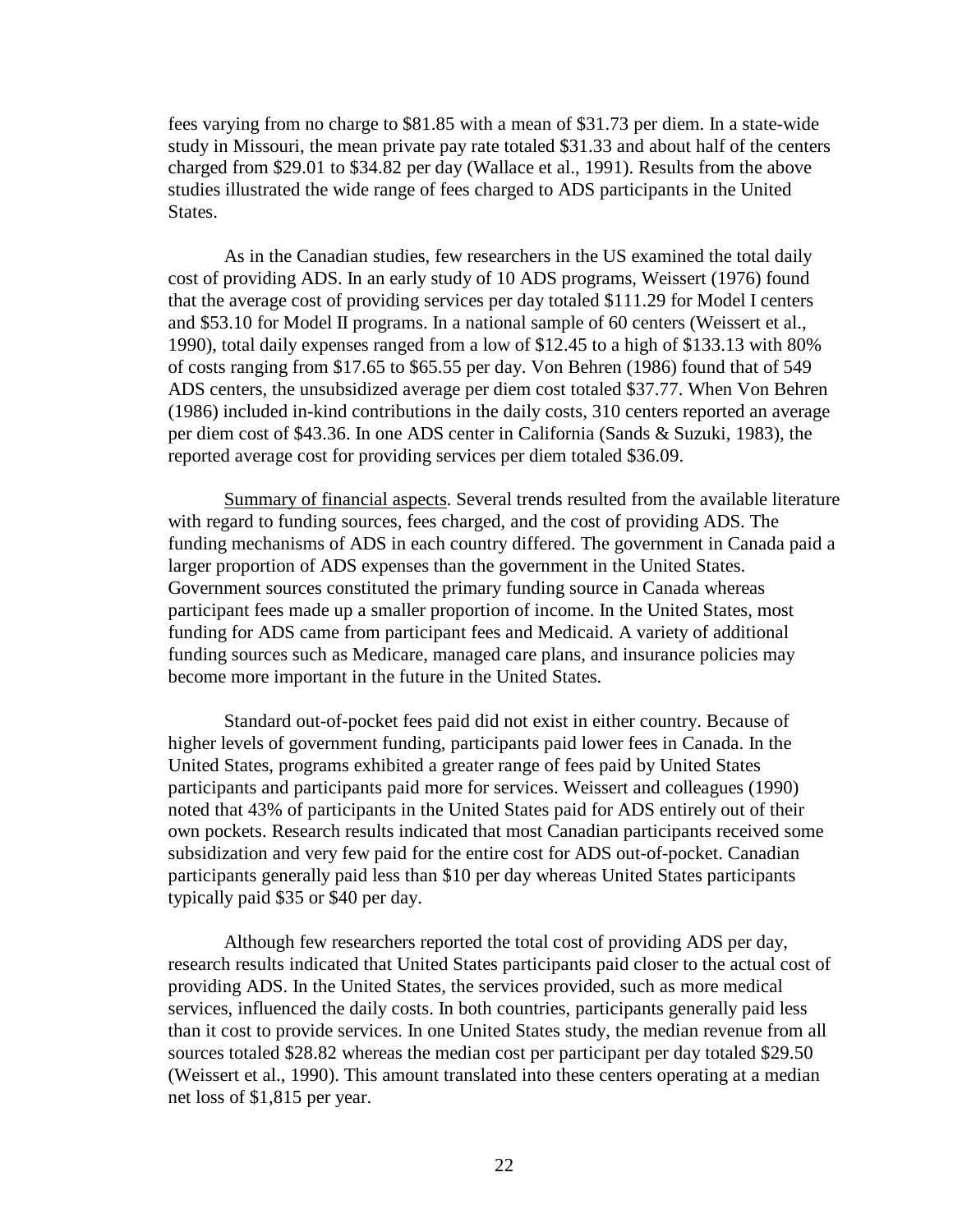# **Staffing**

In this section, I examine two components of staffing: the staff to participant ratio and staff job titles. The staff to participant ratio is a measure of the number of staff members available to provide care for the participants. In ADS, this ratio is calculated by dividing the total number of participants by the number of staff members available at any given time. If this calculation yields 7 participants for each staff person, the ratio is presented as 1:7. Whereas calculating staff to participant ratios provides an indicator of the number of staff that are physically present in a center, an examination of job titles gives insight into the type of care that staff members are trained to provide.

Canada. No nationally agreed upon standard exists for the staff to participant ratio in Canadian ADS programs. In an Alberta sample, results showed 1:7 as the average staff to participant ratio and the ratios ranged from 1:2.2 to 1:15 (Kerr et al., 1995). In the Manitoba study, researchers presented the number of allocated spaces per week for each equivalent to full-time position (Strain et al., 1997). The median number of spaces available to each staff person equaled 27.6 and the mean number of days these programs operated totaled 3.1. Thus, a typical staff to participant ratio in Manitoba equaled 1:8.9.

In the three Canadian provincial studies, the researchers examined the staff positions filled in ADS programs. In British Columbia, the following resulted as the most common types of employees: administrator/coordinator (84.6%), program worker (69.2%), nurse (46.2%), and secretary/bookkeeper (46.2%). About 78% of the centers made regular use of volunteers (Gutman et al., 1991). Many Alberta ADS programs employed recreation therapists and/or recreation therapy aides, and registered nurses and/or nursing aides. Adult day services program volunteer hours totaled 43.6 hours per week (Kerr et al., 1995). In Manitoba, most programs employed a coordinator (94.1%), whereas about half employed an activity aide (52.9%) and 13.2% of centers employed a health care aide (Strain et al., 1997). The most frequently utilized consultants in Manitoba included Nurses and dieticians/nutritionists.

United States. In the United States, NADSA recommends that programs have two staff persons available at all times and a minimum staff to participant ratio of 1:6 with more staff members available if required by participant needs (Murphy, 1997). In addition, NADSA recommended that staff counted in the ratio should encompass only those who work on site, are actively involved in providing care, and are immediately available to meet the needs of participants. In one large national study, the staff to participant ratio of 1:6.4 came close to the NADSA standard (Conrad et al., 1990). In 25 ADS centers in the dementia program funded by the Robert Wood Johnson Foundation, the staff to participant ratio ranged from 1:1 to 1:8 with 1:4 as the most common ratio (Reifler et al., 1992). Mace and Rabins (1984) found that in providing ADS for persons with dementia, a staff to participant ratio of at least 1:5 proved ideal and that at least one professional staff member should be present at all times.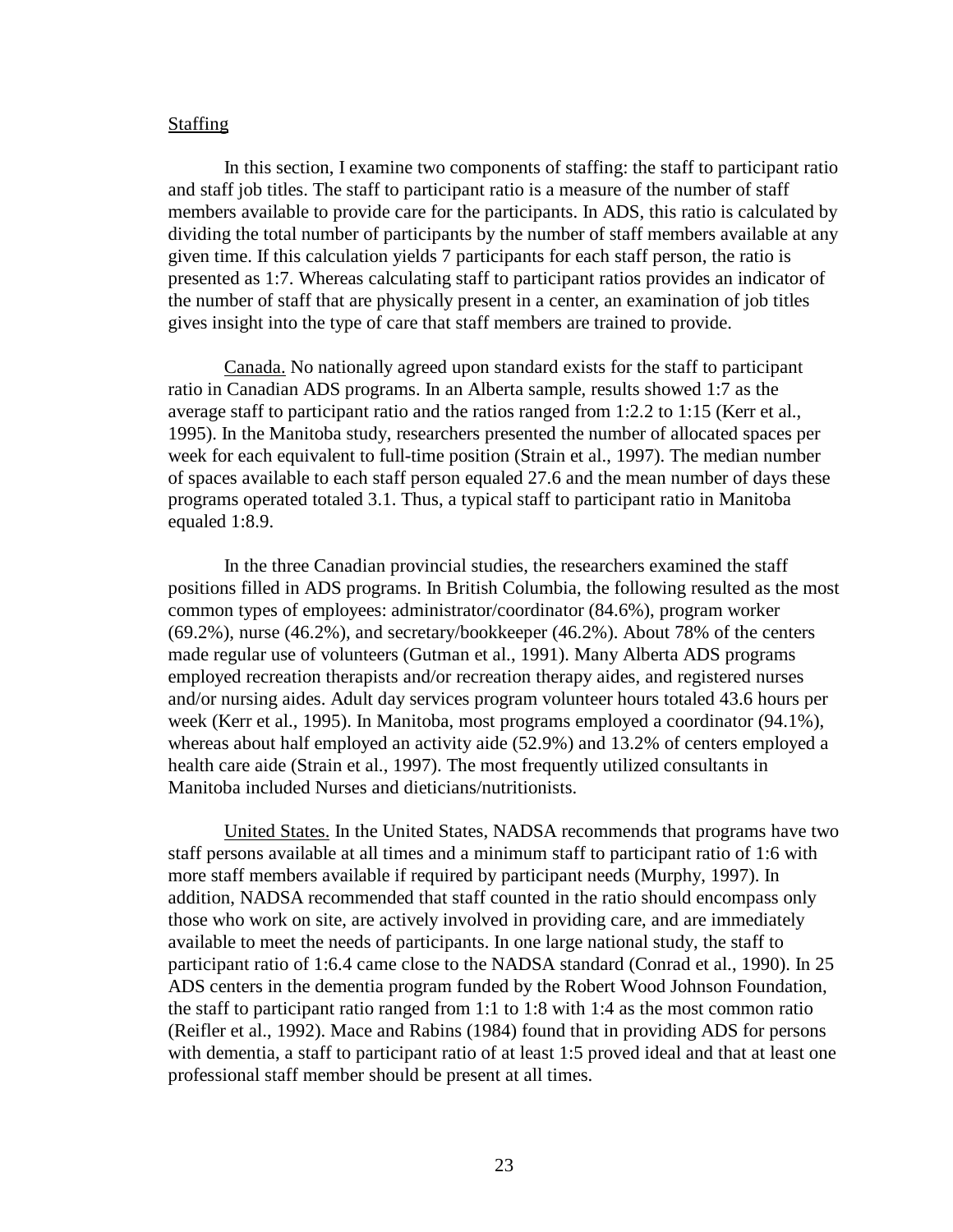Researchers indicated specific job titles of ADS employees in very few United States studies. Von Behren (1986) found that ADS centers had a mean of 1.4 full-time administrative staff, 1.7 part-time administrative staff, 3.4 full time services staff, and 3.3 part-time services staff. Most programs involved 10 volunteers who worked a total of 123.3 hours per month. Conrad and colleagues (1990) also did not indicate the types of staff that worked in ADS, but like Von Behren (1986), the researchers indicated general categories of employees. Adult day services centers had a mean of 4.1 regular salaried employees. Including consultants, centers employed a mean of 4.6 persons. The mean number of volunteer hours per week totaled 31.9, 6.2% of centers utilized volunteers, and 63% of centers had students involved. Weissert and colleagues (1989) reported the types of staff employed in ADS. A typical center employed a nurse or social worker as the director in addition to an assistant director and some or all of the following employees: recreation/activity and nursing aides, nurses, therapists, custodial workers, van drivers, case managers, social workers, administrative personnel, and office staff.

Summary of staffing. In Canada, each staff person provided care for a few more participants than in the United States. Results from the available research indicated that most United States programs adhered to the 1:6 staff to participant ratio in accordance with the national standard. In contrast, 1:8 appeared to be the most prevalent staff to participant ratio in Canadian programs. One problem in collecting data of this type is that different studies presented questions differently. For example, it is difficult to compare ratios between studies if administrative staff are included in some ratios and not in others. Thus, the precise measurement of the staff to participant ratio is crucial in determining if similar or differing staff to participant ratios are maintained in Canada and the United States.

One problem with comparing studies in regards to staff qualifications is the various types of data reported that make it difficult to ascertain similarities and differences. The job titles are just one indicator of the personnel employed in ADS. If researchers examined the training and experiences of personnel, greater insight into the quality of employees working in ADS could be achieved. Evidence of general categories of employees such as administrative, direct care, and support personnel resulted in both countries.

# Program Availability

Neither country has a requirement regarding the availability of ADS programs. Programs may vary in availability in two areas. First, the hours of operation per day can vary. One program may be open from 9 a.m. to 5 p.m. whereas another may be open only in the afternoon. Second, programs vary in the days of the week they are open. Programs may be open just a few days a week or every day of the week. Thus, great variation can exist in the availability of ADS programs measured through examining the hours open per day and the days open each week.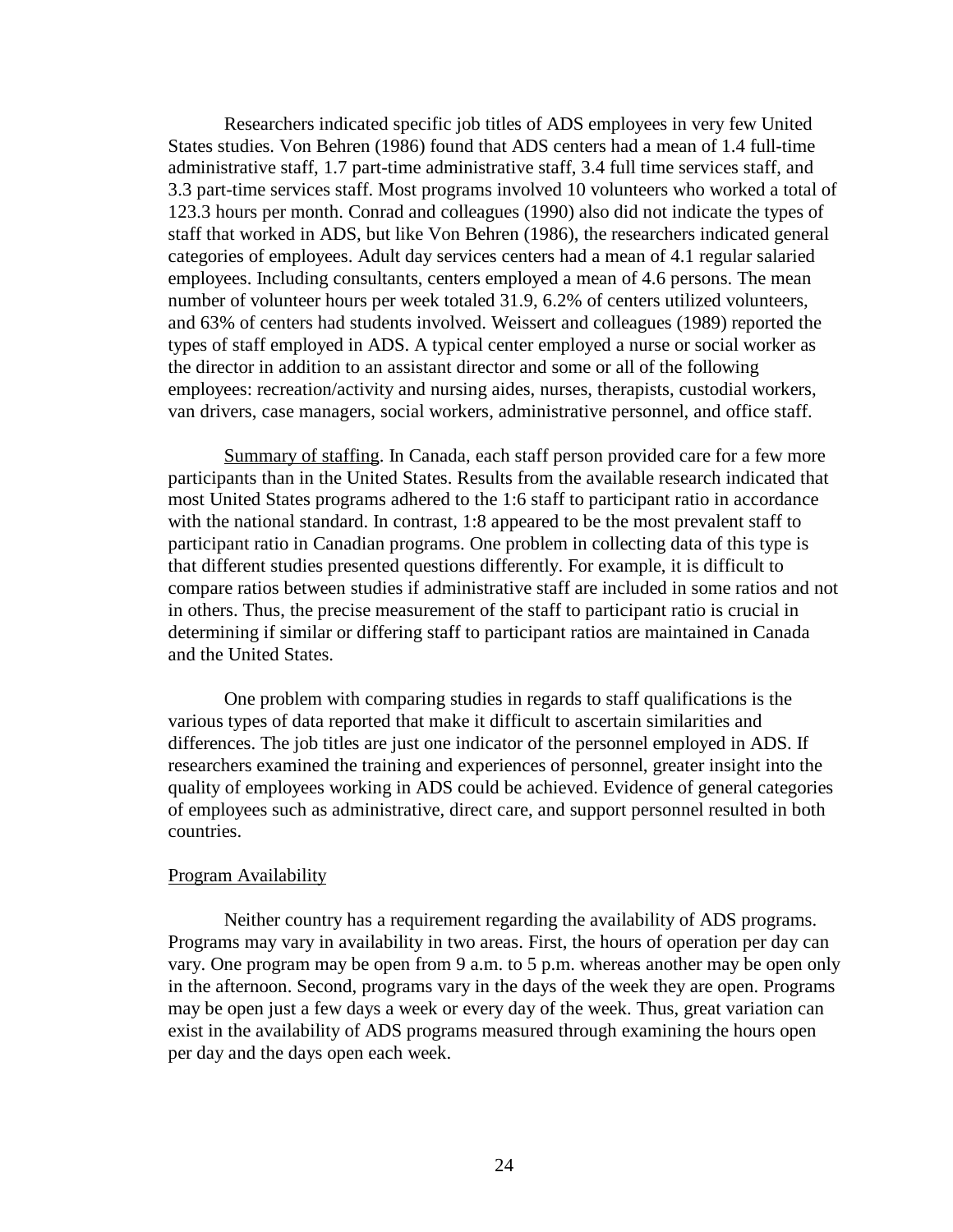Canada. In Alberta, the hours of operation varied, but the average number of hours that centers operated per week totaled 33.3 (Kerr et al., 1995). The hours open per day ranged from 6.1 to 7.0. Just one program held evening hours on one weekday night. None of the Alberta programs operated on weekends (Kerr et al., 1995). In one rural Alberta program, the center opened just two afternoons each week (Hall, 1989). In British Columbia, 61.2% of programs opened five days a week, 8.2% opened four days a week, 12.2% opened three days a week, and 18.4% opened two days a week (Gutman et al., 1991). Most centers that opened five days a week served participants from 9 a.m. to 5 p.m. Those that opened for fewer than five days a week operated from four to eleven hours per day (Gutman et al., 1991). In Manitoba, programs operated an average of 3.1 days per week (Strain et al, 1997). The most frequent number of days open per week totaled five (29.4%) followed by two days per week (26.5%). The remaining programs proved to be quite evenly divided between opening one, three, or four days per week. In Manitoba, no programs operated on Sunday whereas just one opened on Saturday. Over 60% of the programs operated from Tuesday to Thursday whereas just fewer than 40% opened on Monday. In Manitoba, just under 6% opened at least one evening each week.

United States. In a national sample of 923 ADS centers, the mean number of hours open on weekdays totaled 7.8 (Conrad et al., 1990). In a separate study of 847 centers, the majority of centers opened Monday through Friday for eight or more hours a day and a small percent opened on weekends and in the evening (Von Behren, 1986). In a study of 240 programs, most opened from 8 a.m. to 5 p.m., Monday to Friday (Sherrill, Reifler, Henry, & Myers, 1992). Very few programs opened on Saturday (8%), Sunday  $(8\%)$ , or in the evening  $(2\%)$ .

Summary of program availability. From the three Canadian studies examined, results indicated that many ADS programs operated fewer than five days per week. Very few programs operated in the evening hours or on weekends. Although few studies examined reported the hours and days of operation in the United States, Monday to Friday totaled the standard days of operation. Although the majority of United States programs did not open in the evenings or on weekends, more programs opened during these times than in Canada. Also, the United States programs operated more hours per day. In sum, the United States programs appeared more accessible to participants in terms of the number of days of operation and the hours of operation.

# Demand for ADS

Researchers have developed a method for determining the approximate number of ADS spaces needed in a geographical area based on the percentage of older adults, the percentage of those who could benefit from ADS, and the percentage of those who will actually use the service. For example, Travis (1993) indicated that about 15% of older persons in a given area might be impaired enough to need ADS, but only about 1.25% of this population are likely to use ADS. Thus, it is possible to determine the demand for ADS in an area.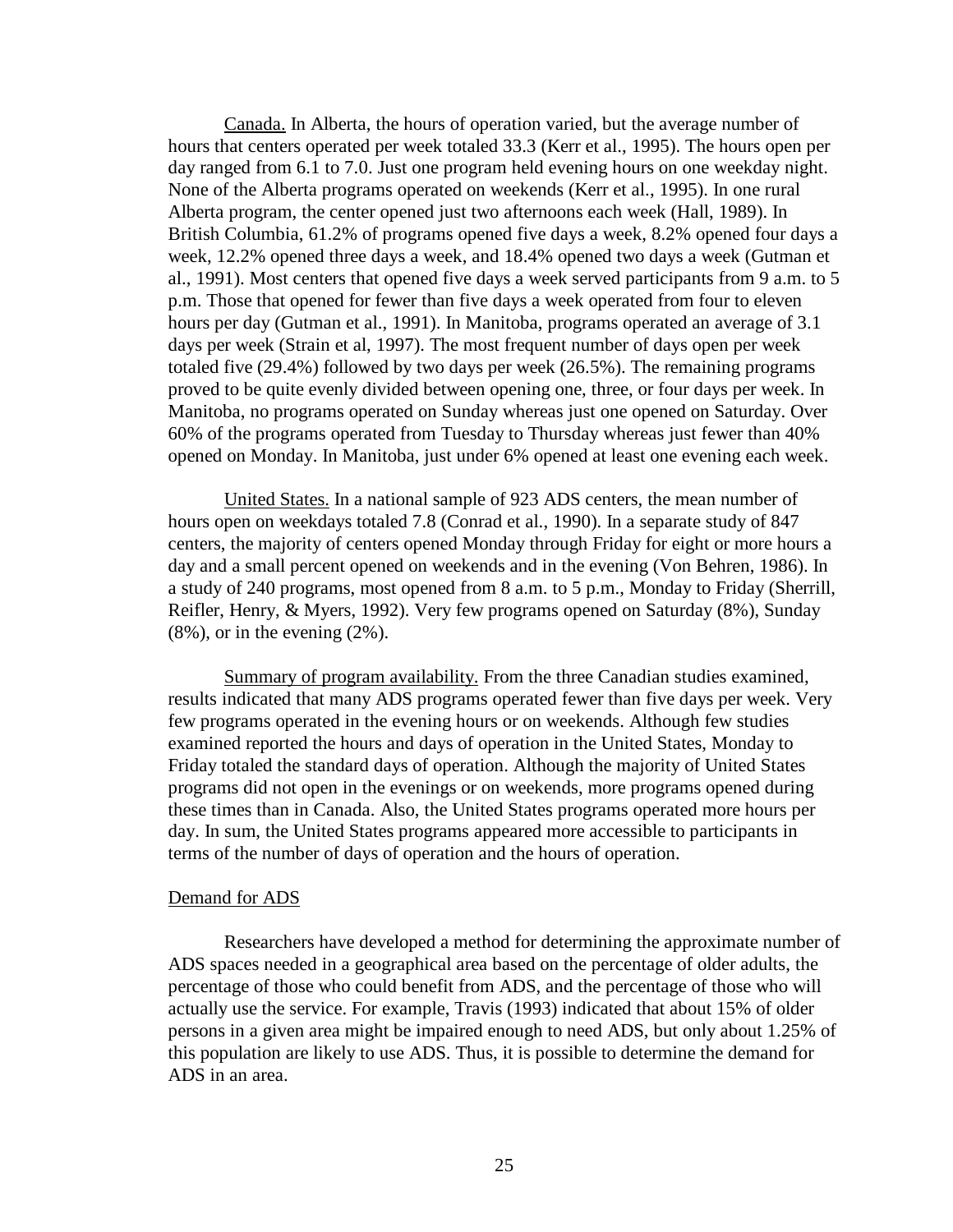In Canada, 12.0% of the population is over the age of 65 whereas 12.6% of the population in the United States is over age 65 (International Marketing Data and Statistics, 1996). These figures translate into 1,330,400 Canadians over age 65 and 13,045,000 Americans over age 65 (International Marketing Data and Statistics, 1996). Thus, using the 1.25% utilization rate and a mean of 20 participants per center, there should be 16,630 ADS spaces and 832 centers in Canada, and the United States should have 163,063 ADS spaces and 8153 ADS centers. It is currently unknown exactly how many ADS centers exist in Canada, but an estimate of 400 ADS centers can be made based on available studies. The most current number of existing ADS centers in the United States is 3000 (National Adult Day Services Association, 1996).

The above data provide an estimation of the demand that should exist for ADS centers in Canada and the United States. These calculations showed the existence of fewer ADS centers in both Canada and the United States than are needed to meet the demand. However, in the following section, I examine the actual utilization of ADS programs that already exist in Canada and the United States.

#### Utilization

Utilization of ADS involved several components. Capacity is the maximum number of participants a center can serve per day. Attendance is the actual number of participants served per day. Thus, the calculation of a utilization rate is possible though knowing the maximum capacity and attendance per day. The number of days per week participants attended indicates the amount of time participants spent in ADS. Finally, another indicator of utilization is the presence of waiting lists and the amount of time participants spend waiting for an ADS space to become available. Waiting lists exist when programs are operating at full capacity and there are additional people who want to use the service.

Canada. Adult day services programs in Alberta enrolled an average of 30.7 participants (Kerr et al., 1995). An average of just over 40 participants could be accommodated each day. Thus, the programs in Alberta operated at approximately 75% of capacity. In British Columbia (Gutman et al., 1991), the mean number of participants served per day totaled 13.6 with a range of 1 to 121 participants, but the researchers did not indicate the maximum number of clients who could be served per day. The median number of allocated ADS spaces per week in Manitoba totaled 19 and the median number of spaces used per week totaled 18 (Strain et al., 1997). Thus, Manitoba ADS programs operated at close to capacity. In fact, almost 80% served at least 85% of their maximum number of participants. Although the programs in Alberta and Manitoba operated at high capacity levels, this type of utilization rate does not account for the amount of time that each participant spends in ADS programs.

In Alberta, participants attended ADS a mean of 1.7 days per week (Kerr et al., 1995). In a qualitative study of 12 participants in six ADS centers in British Columbia, Shapera (1990) found that participant mean attendance per week totaled two days with a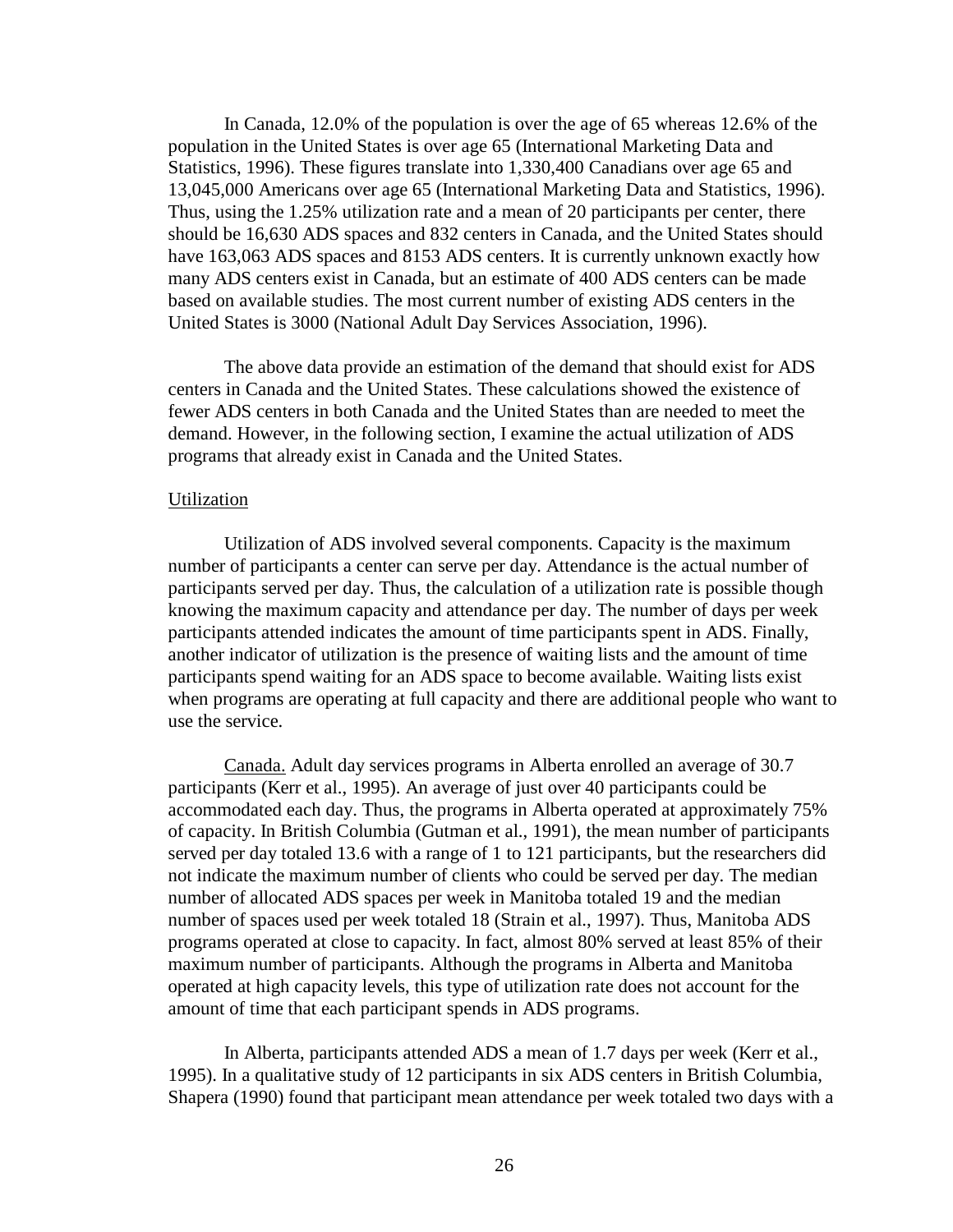range of one to three days. Researchers in the provincial British Columbia study supported these results as 1.7 totaled the mean number of days of attendance per week (Gutman et al., 1991). Most participants in Manitoba attended either one (57.4%) or two days per week (17.6%) (Strain et al, 1997). Thus, although researchers in Alberta and British Columbia showed that most programs served close to the highest possible number of participants per day, the participants generally attended just one or two days per week.

A good indicator of ADS utilization is the existence of waiting lists. Waiting lists show that a program is not only operating at capacity, but also additional participants could be served. In the Alberta study, 50% of the programs maintained waiting lists. Participants remained on the list an average of 14.2 weeks for ADS. Urban centers had longer waiting times than rural centers (Kerr et al., 1995). In British Columbia, 66.5% of all centers had a waiting list (Gutman et al., 1991). The number of people on the waiting lists varied from 2 to 46 and the waiting times ranged from 1 to 12 months. Although Gutman and colleagues (1991) did not indicate capacity levels for British Columbia programs, the presence of waiting lists for many centers indicates that the programs operate at high levels of capacity. In Manitoba, 42.6% of programs had waiting lists (Strain et al., 1997). The length of the wait ranged from 2 to 36 weeks and a median of eight weeks. The presence of waiting lists in many of the ADS programs in Alberta, British Columbia, and Manitoba indicated high utilization rates. Many participants remained on waiting lists for several months for the opportunity to attend ADS.

United States. Weissert and colleagues (1990) found that 85% of centers operated below their maximum capacity levels. Conrad and colleagues (1990) found that although centers tended to over-enroll participants, they still fell short of daily capacity by about four participants per day. In this study, mean daily attendance totaled 19.5 whereas the mean daily capacity totaled 23.9, so each program operated at about 82% of capacity. In a national study of 772 centers, Von Behren (1986) reported an average daily attendance of 19, but did not indicate the average daily capacity. In 1983, Mace and Rabins (1984) surveyed 346 ADS centers. At that time, the majority of centers operated at below capacity as 80% had vacancies. Thus, many ADS programs in the United States operated below capacity, but as shown below, the participants attended more days per week than in the Canadian programs.

The mean number of visits per week in a sample of 923 centers in the United States totaled 3.3 (S.D.=1.0) (Conrad et al., 1990). In another study, participants attended 3.4 days a week on average, and attendance ranged from one to six days per week (Weissert et al., 1990). Weissert and colleagues (1991) also found that participants at licensed or certified centers attended 3.8 days per week whereas those at unlicensed or uncertified centers attended 2.8 days per week. Von Behren (1986) found that participants attended approximately three days per week.

The percentage of centers with waiting lists totaled 29% in two national studies (Conrad et al., 1990; Mace & Rabins, 1984). Weissert and colleagues (1990) found that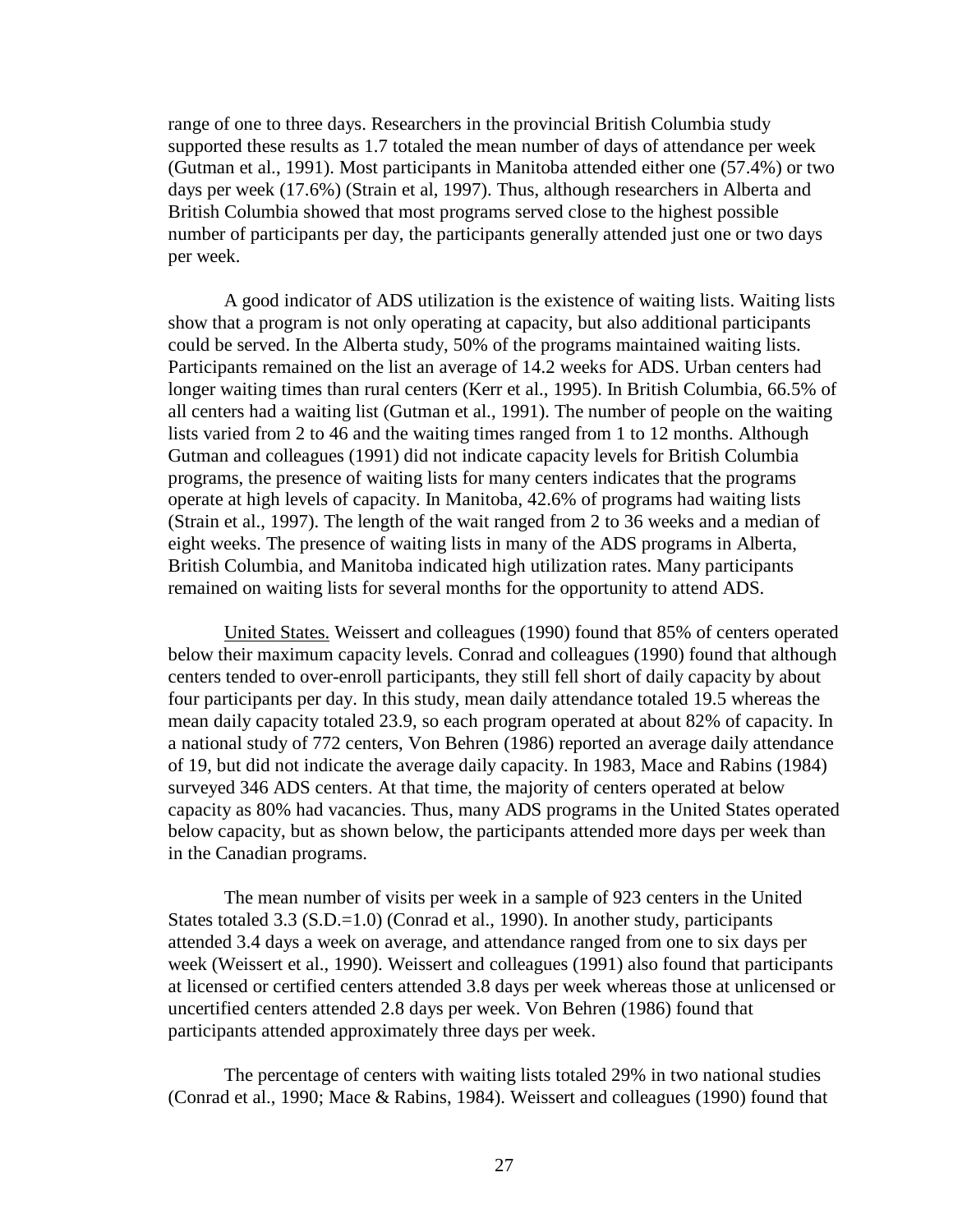a total of 43.5% of licensed or certified centers had waiting lists whereas 15% of other centers had waiting lists.

Summary of utilization. In the two Canadian studies that reported capacity levels, results indicated that the ADS programs operated at about 80% of capacity. However, in the United States studies, results varied in terms of capacity. The issue of utilization in terms of programs operating at capacity did not arise in Canadian literature. In the United States studies, though, underutilization is mentioned frequently as a problem.

Although the number of participants that Canadian centers can serve per day varied by province, these centers served fewer participants per day than United States centers. Participants attended ADS fewer days per week in Canada than in the United States. The mean number of days in attendance per week in Canada approximated one or two, and in the United States a mean attendance totaled three or four days per week. Fewer United States programs maintained waiting lists. Explanations for the differences in utilization between the countries are lacking in the available literature, but connections to funding of centers and daily fees charged are apparent. In the United States, Henry and Capitman (1995) found that caregiver dissatisfaction with the price of ADS decreased utilization of ADS.

## Participant Characteristics

In this section, I examined the characteristics of participants attending ADS in Canada and the United States. These characteristics encompassed age, gender, marital status, living arrangements, education, and income.

#### Canada

Kerr and colleagues (1995) found that the age of clients in Alberta averaged 72.3 and over half of ADS participants already reached at least age 75. Neufeld and Strang (1992) provided a breakdown of age groups in an Alberta sample: 19% under 65, 28% age 65 to 74, 42% age 75 to 84, and 11% age 85 years and older. In a British Columbia study, the mean age of ADS participants totaled 78.9% and participants under age 65 totaled 6.1% (Gutman et al., 1991). Strain and colleagues (1997) found that in Manitoba, participants ranged in age from 33 to 100 with a mean age of 79.8 and participants under age 65 totaled 5.2%.

In the Canadian studies, the gender of participants varied by province. Females totaled 74.9% of the sample in Manitoba, 63.1% in British Columbia, and 59.1% in Alberta.

Results of studies in Canada showed that married or widowed participants constituted most of the population in Canadian ADS programs. The proportion of married participants ranged from 33% to 52.4%, and the proportion of widowed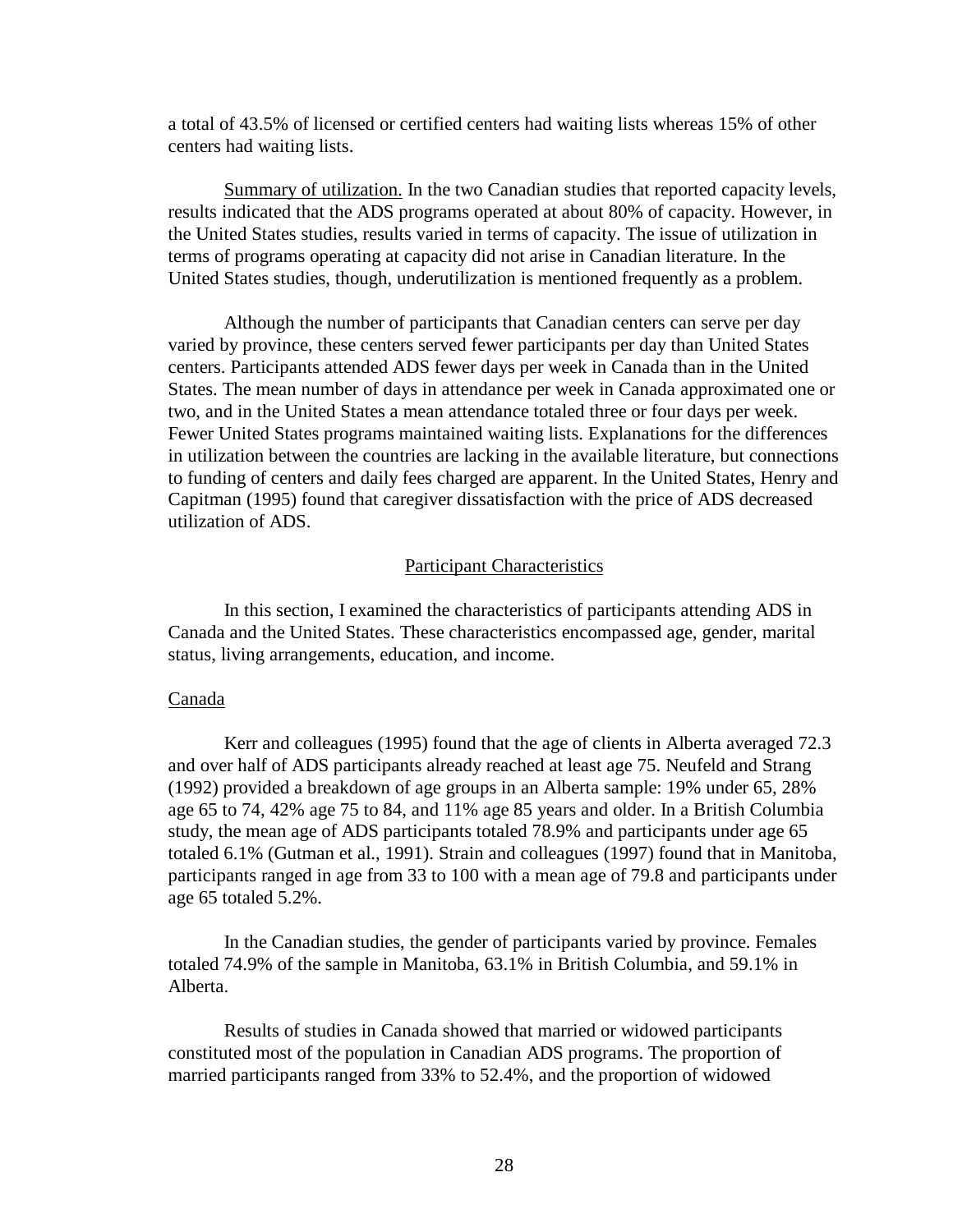participants ranged from 35.4% to 50% (Gutman et al., 1991; Kerr et al., 1995; Strain et al, 1997).

Results showed that 58.3% and 69.4% of participants lived in their own houses, and 33.3% and 17% lived in apartments (Kerr et al., 1995; Gutman et al., 1991). In addition, other living arrangements consisted of lodges (boarding homes) (8.8%), nursing homes (1.4%), and other arrangements (3.4%) (Kerr et al., 1995). In British Columbia, most participants lived with a spouse (37.8%) and others either lived alone (26.7%) or with children (24.5%) (Gutman et al., 1991). Very similarly, Alberta ADS participants most likely lived with a spouse (42.9%), whereas others lived with another family member (25.2%), lived alone (22.4%), or lived with someone other than a family member (8.2%) (Kerr et al., 1995). In contrast, most participants in Manitoba lived alone (69.6%) whereas 23.6% lived with one other person (Strain et al., 1997).

In both Alberta and Manitoba, fewer than 20% of respondents completed formal education beyond high school (Kerr et al., Strain et al., 1997). Almost 60% of Alberta participants completed at least some secondary training whereas less than 40% of Manitoba participants did do. Almost half of Manitoba participants completed elementary school or less. In the Canadian literature reviewed, the researchers did not report participant income. However, researchers in Alberta and Manitoba reported similar former occupations of participants of approximately 37% semi-skilled, 24% homemakers or never worked for pay, 22% professional or managerial, and 17% farmers (Kerr et al., 1995; Strain et al., 1997).

# United States

Of 312 participants in 10 ADS centers in the Robert Wood Johnson Foundation project, the average age totaled 77.5 (Henry & Capitman, 1995). In a national study of 912 ADS centers, the mean age totaled 72 years (S.D.=11.0) (Conrad et al., 1990). Von Behren (1986) found a mean age of 72.9. Weissert and colleagues (1990) found a mean age of 77.7, excluding the 18% of participants under age 64.

In two large national studies, 68% totaled the proportion of female ADS participants (Conrad et al., 1990; Von Behren, 1986). Weissert and colleagues (1990) found a slightly lower proportion of female ADS participants at 63.8%.

Few researchers reported the marital status of ADS participants in the United States. Weissert and colleagues (1989) found that the proportion of married participants totaled 28.9%. In a study in Pennsylvania, Kirwin (1991) found that widowed participants made up 60% of the ADS population whereas married participants totaled 39%.

Researchers did not report the type of dwelling in which ADS participants lived, but they reported information on those that ADS participants resided with. Conrad and colleagues (1990) found that participants lived with children (29%), alone in the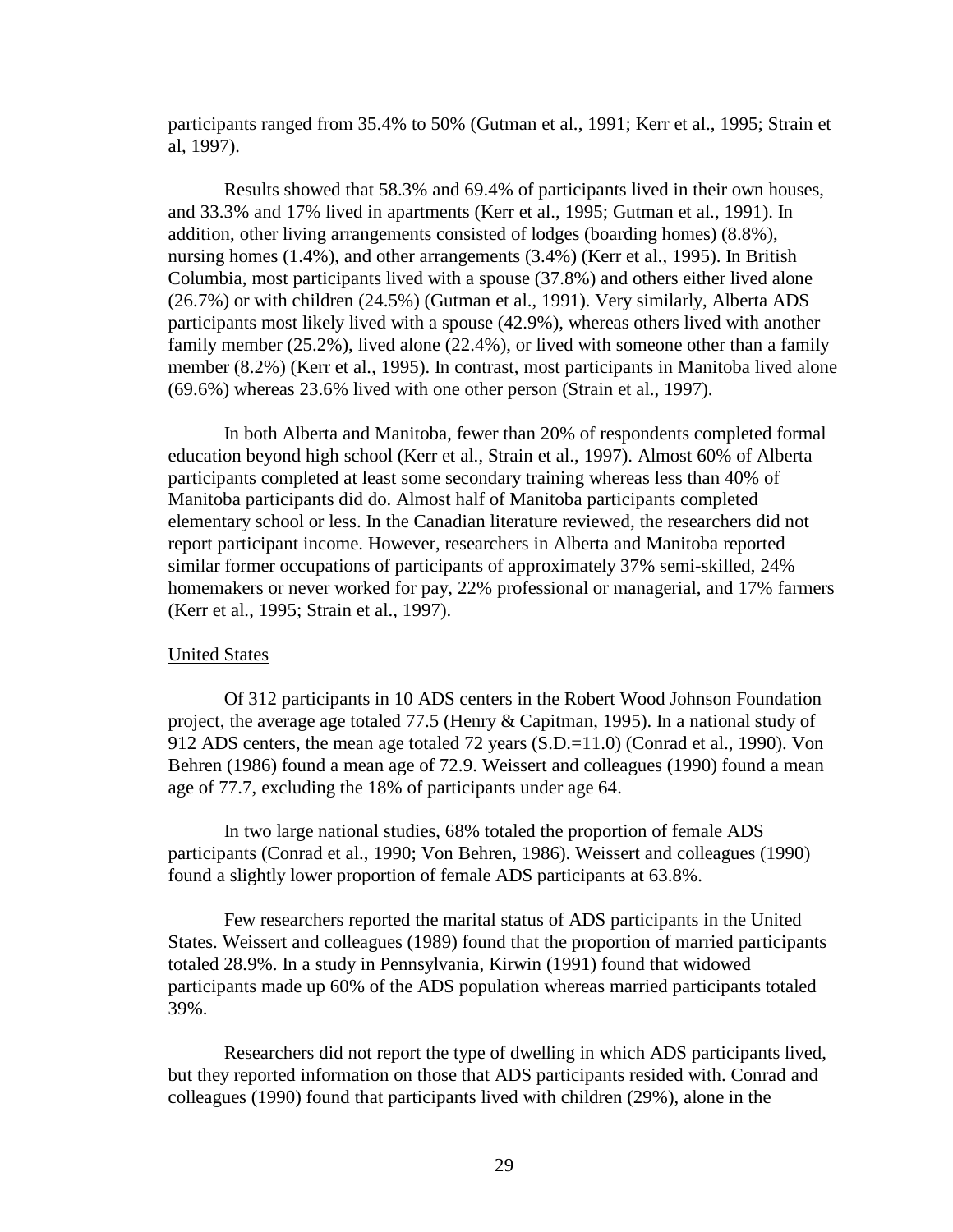community (20%), with a spouse (20%), with other relatives or friends (13%), alone in a congregate setting (7%), or in an institutional setting (7%). Von Behren (1986) found that 63.5% of participants lived with a spouse, relatives, or friends, 18.8% lived alone in the community, 12.3% lived alone in a congregate setting, and 4.4% lived in an institution. Kirwin (1991) summarized that 90.6% of the participants lived with others and the remaining 9.4% lived alone. Through interviewing 94 caregivers of ADS participants, Zimmerman (1986) found that most participants lived with a spouse or adult child and 14% lived alone.

Researchers did not provide the level of participant education in any of the United States studies reviewed and just one researcher reported participant income. Von Behren (1986) found an average participant monthly income of \$478.

### Summary of Participant Characteristics

In both countries, the mean age of participants fell between age 70 and age 80. One confounding factor concerning age involved whether participants who are younger than the typical ADS participant are considered in the analysis. Some researchers simply excluded younger participants from data analysis (Von Behren, 1986). Data should be presented in various age groups rather than as aggregate data. It is important to recognize that ADS provides care to younger adults and this area should be explored further. Little is known about participants under age 75 who utilize ADS services. Von Behren (1986) found that most younger ADS participants exhibited some type of developmental disability.

When comparing the sex of the participants across the Canadian provinces, the proportion of male and female participants varied greatly. The proportion of women ranged from 60% to 75%. United States programs enrolled approximately 65% women. Thus, it is unclear whether ADS in Canada served a similar proportion of women and men as in the United States.

In the available Canadian studies, equal numbers of married and widowed participants resulted. Little is known about the marital status of participants in the United States.

In Canada, most participants lived in their own houses or in apartments. Researchers did not report information on the type of dwellings in which US participants lived. Results varied concerning those members in participants households. In most studies in both countries, most of the participants lived with at least one person, but approximately 20% lived alone. However, in Manitoba, almost 70% of participants lived alone. Adult day services programs in Manitoba appear to target older adults who live alone.

In the Canadian studies examined, less than 20% of participants had completed formal training beyond high school and many had little formal training. Not surprisingly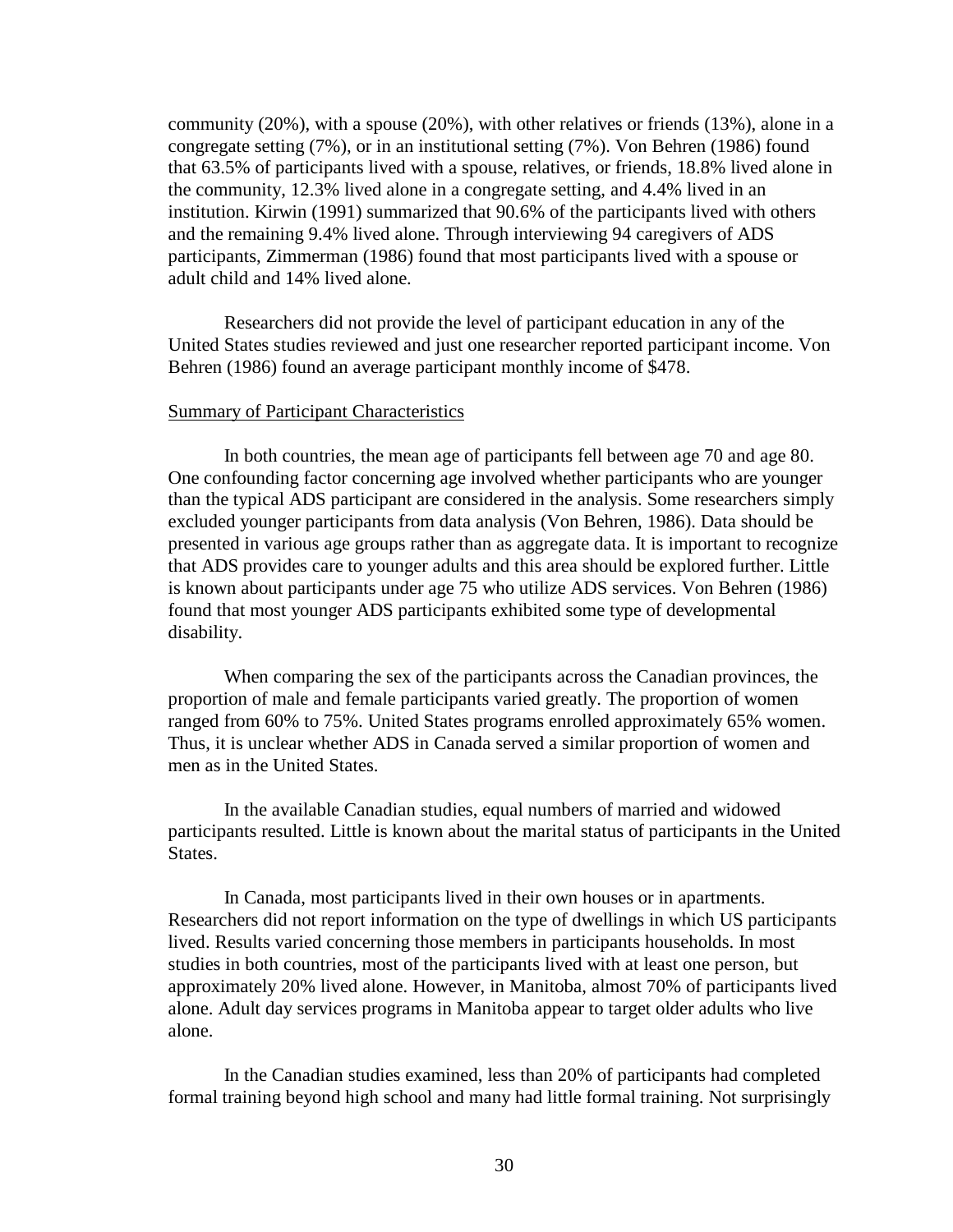because of their education levels, most Canadian respondents worked previously as farmers, homemakers, unskilled, or semi-skilled laborers. Researchers did not report the education or income levels of United States respondents.

#### NADSA Classification System

Although researchers have not yet utilized the classification system published in late 1997 (Murphy, 1997), many researchers examined the two main components of the NADSA classification system: services provided and participants enrolled. The services provided by ADS programs are rather difficult to compare across programs as no standard method of collecting and reporting these data exists. However, many researchers included information concerning the services that ADS programs provided. Researchers have also examined the second aspect of the NADSA classification system, the needs of the participants. The classification system is designed for use by individual ADS programs in that the services provided should meet the needs of the participants enrolled, and researchers generally reported aggregate data.

#### Services Provided

Researchers reported a variety of services that ADS programs provided. Most researchers examined both psychosocial services and medical services. In some cases, researchers utilized a model or categorical system to collect data on services provided.

Canada. In Alberta, the researchers gave a list of the services provided (Kerr et al., 1995). The following is a list of the services provided and the percentage of programs that provided each service: socialization (100%), case coordination (89%), recreational therapy (89%), nursing (78%), personal care (78%), nutritionist (67%), podiatrist/foot care (67%), caregiver support group (56%), occupational therapy (56%), physiotherapy (56%), physician (33%), pastoral care (22%), psychologist (11%), and pharmacist  $(11\%)$ .

In the British Columbia study, Gutman and colleagues (1991) divided services and activities provided into ten broad headings. The following is a list of these headings and some examples of the most frequently provided services in each category: health care (podiatry/footcare, nutrition counseling), personal care (personal grooming, taking clients on shopping trips), transportation (social events, shopping), social services (information and referral, counseling participants), therapeutic activities (exercise class, reminiscence therapy), recreational and social activities (arts and crafts, bingo, entertainment), educational programs (information about community resources, current events), participant volunteer activities (participation in running the center, doing volunteer work for other participants), quiet time activities (conversation, rest), and meals (meals at the center, snacks).

Strain and colleagues (1997) divided the services provided into four types. The following are the four service types and examples of services in each category: core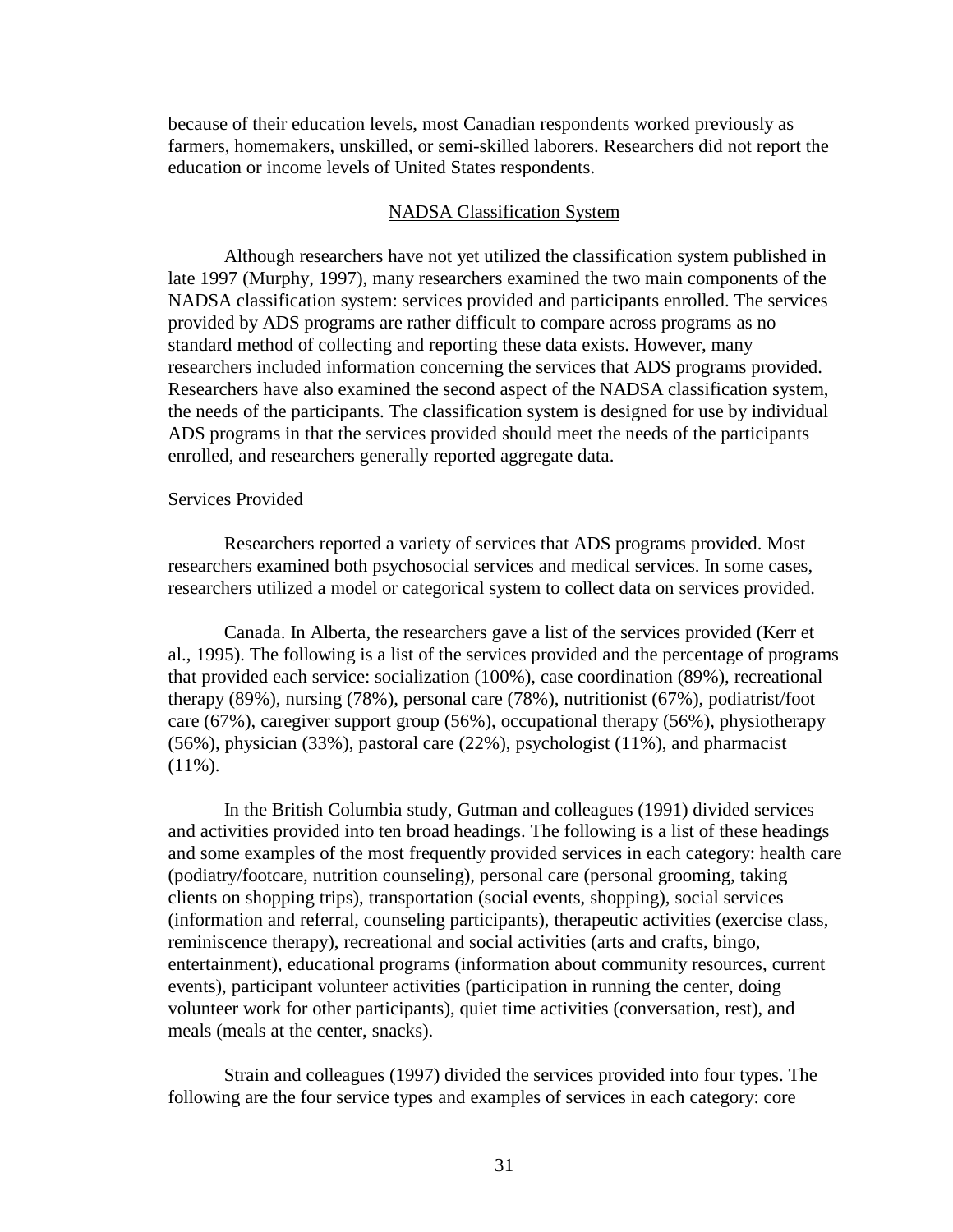services (meals, exercise, arts and crafts, socialization, toileting), social services (music, baking, recreation, pastoral services), health services (medication administration, personal grooming), and specialized health services (baths, physiotherapy). The researchers then divided each program into one of four service clusters depending on the services provided in each type. Programs in Service Cluster I consisted of the fewest services provided and programs in Service Cluster IV provided the most services. Approximately a quarter of the programs fit into each service cluster.

United States. United States researchers utilized various methods for collecting information on services provided. Von Behren (1986) provided a list of services and asked whether staff provided the services, if contract personnel provided them, or if staff referred participants to other services. Services most commonly provided by staff included social services, nursing, recreational activities, exercise, and personal care. Contract personnel most often provided various therapies, transportation, and meals. Services most often referred included physician services, psychiatry, podiatry, and dentistry services. Sherrill and colleagues (1992) reported the most frequently provided services involve caregiver education and support, activity therapy, exercise, toileting, music therapy, and crafts.

Some researchers examined services in terms of a social or medical model. Whereas researchers did not list specific services, major groupings of services provided indicated types of assistance available. Weissert and colleagues (1990) developed a type of ADS classification partially based on the services rendered. In one study of 32 centers, nine belonged to Auspice Model I (medical model) and 23 belonged to Auspice Model II (social model) (Zelman, Elston, & Weissert, 1991). Bradsher and colleagues (1995) found that of 92 programs in five states, 34.8% operated on a social model, 19.6% operated on a health model, and the remaining 44.6% operated on a combination of social and health models.

Summary of services provided. Several researchers in both countries reported the types of services provided. Some researchers indicated the most common types of services provided whereas others included a more comprehensive list and only indicated if a program provided a service. In addition, some researchers categorized services into various topics that are helpful, but no standard method of categorization existed. Thus, these problems make a comparison of services provided in ADS in Canada and the United States difficult.

### Participant Needs

In order to examine participant needs, I utilized results concerning various physical and mental health statuses. Researchers reported many different characteristics in varying levels of detail. Many researchers examined the degree of participant independence in activities of daily living and instrumental activities of daily living.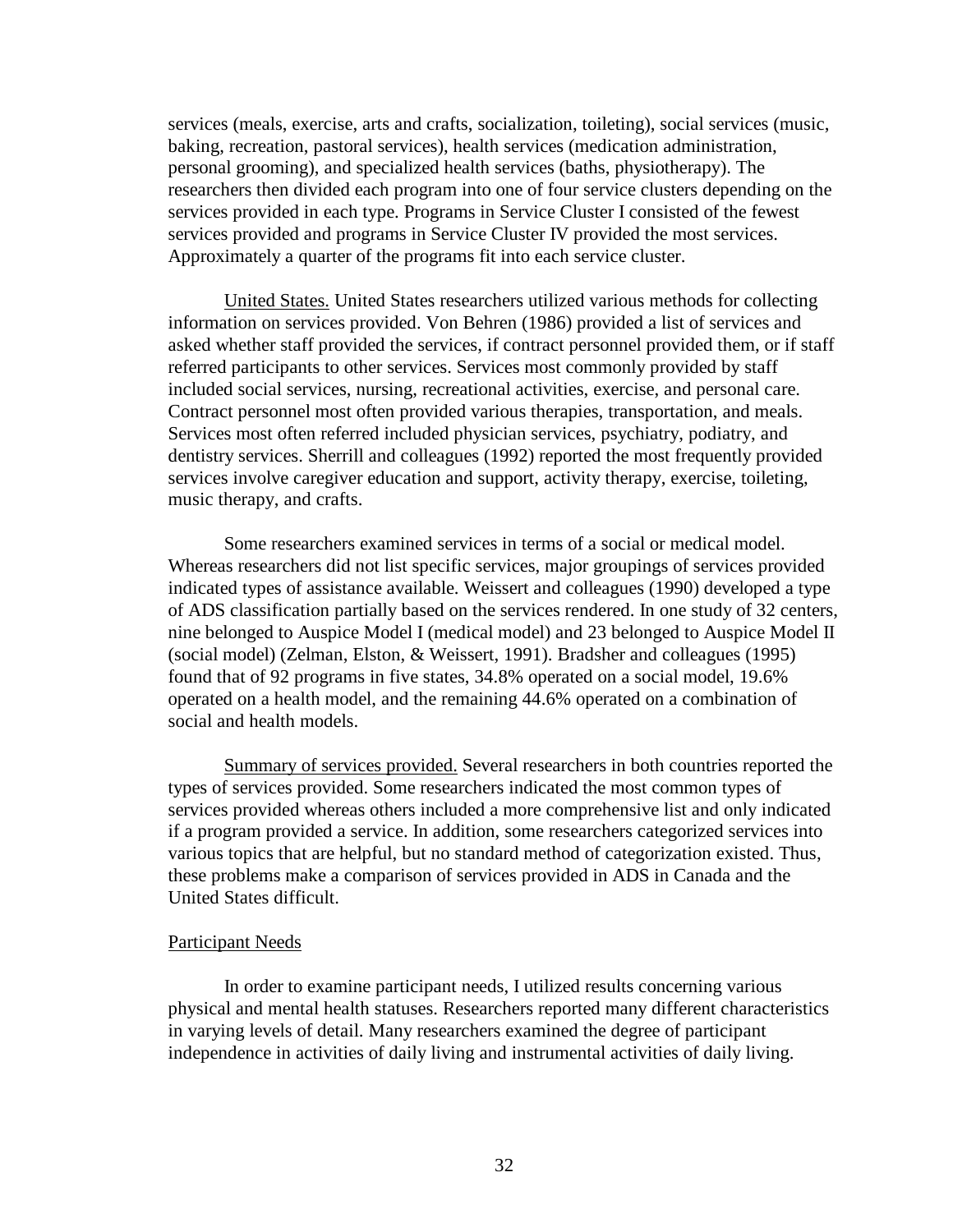Canada. In Alberta, Kerr and colleagues (1995) examined medication usage, diagnoses, falls, substance abuse, psychiatric problems, ambulation devices, and activities of daily living. Participants reported using an average of five medications per day and almost 10% took more than 10 medications daily. Participants reported an average of 3.2 diagnosis with a range of zero to five diagnoses. Depression, cerebrovascular accident, hypertension, osteoarthritis, diabetes mellitus, dementia, Alzheimer's disease, and Parkinson's disease made up the most frequent diagnoses. Participants reported falling an average of four times in the previous year. Just over 5% of participants reported some form of substance abuse. Most reports of substance abuse involved alcoholism. A total of 35.3% participants reported a history of psychiatric problems. Canes (34.9%), walkers (11.7%), and wheelchairs (3.7%) formed the most common ambulation devices utilized. The following percentages of participants did not need assistance with activities of daily living: 83.4% for toileting, 78.2% for eating, 66.8% for dressing, and 61.1% for transferring.

Gutman and colleagues (1991) examined the following in British Columbia: medical conditions, medication consumption, communication ability, activities of daily living, instrumental activities of daily living, and mental health status. Participants most frequently exhibited circulatory diseases, musculoskeletal system diseases, nervous system and sensory organ diseases, and mental disorders. Over half (60.7%) of participants took one to four medications daily and 6.8% took eight or more per day. Most respondents wore glasses (89.4%) whereas just 15.2% wore hearing aids. Most participants spoke (87.2%) and heard (86.3%) unimpaired. Many participants did not need assistance with activities of daily living (83.9% for eating, 82.0% for transferring, 57.1% for dressing, 55.9% for toileting, 47.5% for ambulation, and 30.4% for bathing). Many participants also did not need assistance with instrumental activities of daily living (55.5% for using the telephone, 29.8% for taking medications and treatments, 18.4% for food preparation, 15.5% for travelling, 13.6% for housekeeping, and 11.8% for shopping). The following percentages of respondents received the highest mental health status ratings: 71.8% for reality orientation, 64.5% for comprehension, 58.2% for emotional stability, 56.1% for self-direction, and 41.1% for memory.

Researchers in Manitoba provided results concerning chronic health problems, basic and instrumental activities of daily living, cognitive impairment, and depression scores (Strain et al., 1997). Respondents reported a having a mean of 6.6 chronic health conditions of the 24 chronic health conditions examined. Arthritis (65.2%), eye trouble (48.7%), trouble with feet or ankles (48.0%), high blood pressure (44.7%), hearing problems (40.4%), and memory loss (37.3%) included the most common chronic health conditions. Almost 60% of participants required assistance with at least one basic activity of daily living. Activities requiring the most staff assistance involved bathing (58.0%) and dressing (21.0%). Almost all (97.5%) of participants required assistance with at least one instrumental activity of daily living. Whereas 52.3% of respondents showed no signs of cognitive impairment, the remaining 47.7% did show potential cognitive impairment. Over one-quarter (27.4%) of participants showed some signs of depression.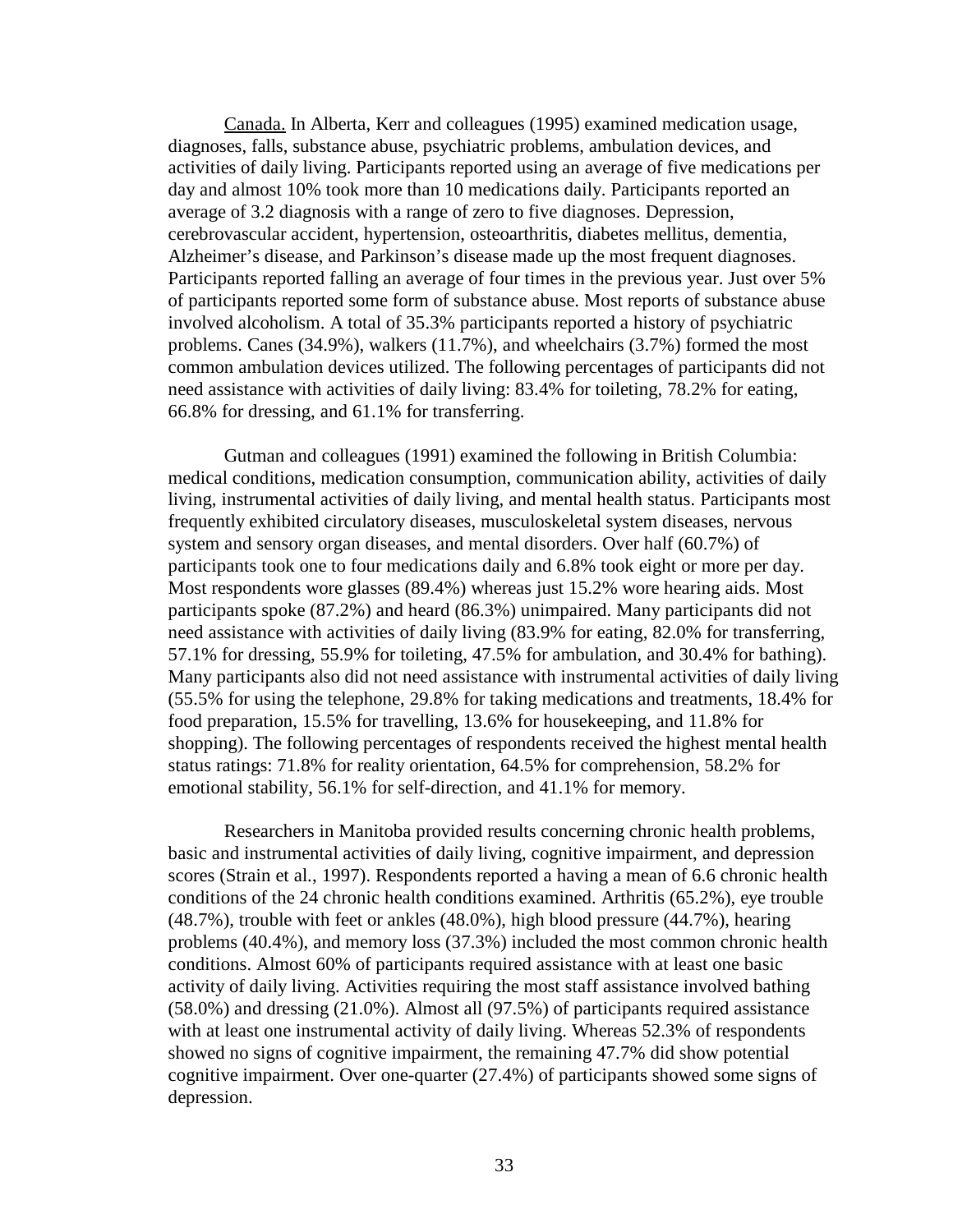United States. Researchers from the United States often did not report the details of participants needs to the degree of detail that Canadian researchers did. Researchers did report results of dementia and activities of daily living.

Reifler and colleagues (1992) administered the Mini-Mental Status Exam to the first 450 enrollees in the Robert Wood Johnson Foundation project. This foundation supported centers to specifically provide ADC services to older adults with dementia. Participants had a mean score of 13.5 on a scale from 0 to 30. Thus, moderately demented described most participants. Conrad and colleagues (1990) found 40.2% of participants exhibited confusion or disorientation and that 20.6% exhibited Alzheimer's disease. Von Behren (1986) found 65.2% percent of participants exhibited cognitive impairment, 10.1% a developmentally disability and 7.6% disruptive behavior.

Of 312 participants in 10 Robert Wood Johnson Foundation ADS centers, the mean activity of daily living score totaled 4.05 on a scale from zero (less impaired) to a high of 12 (more impaired) (Henry & Capitman, 1995). Conrad and colleagues (1990) collected data on activities of daily living from center administrators. Results showed that participants exhibited slight dependence on total activities of daily living and moderate dependence on instrumental activities of daily living. The majority of participants required no assistance with activities of daily living. The particular difficulties and proportion of participants requiring assistance consisted of ambulation, 17.3%; transferring, 12.9%; bathing, 9.9% to 49%; dressing, 11.9%; grooming and hygiene, 45%; feeding, 16.4% to 21%; and urinary incontinence, 3.4% to 7.8% (Conrad et al., 1990; Von Behren, 1986; Weissert et al., 1990).

Summary of participant needs. Difficulties arise in comparing results between countries when researchers examined different variables in different ways. However, researchers generally reported results concerning cognitive disorders and assistance with activities of daily living and instrumental activities of daily living. Most participants performed activities of daily living independently. The researchers tended to report more participant medical needs as opposed to psychological or social needs.

However, ADS in both countries provided care to quite a large proportion of participants with dementia or some other type of cognitive impairment. It appeared that ADS programs in the United States provided care to more participants with dementia or other cognitive or behavioral problems as compared to those in Canada. Some programs specialized in providing care to people with dementia, especially in the United States. Adult day services in both countries provided care to participants with a variety of needs.

### Summary of NADSA Classification System

Whereas many researchers in both countries examined services provided and participant needs, it is impossible to determine if individual programs are meeting the needs of participants. Analysis needs to be conducted on a program by program basis to determine if a match exists between the participants and services provided. The NADSA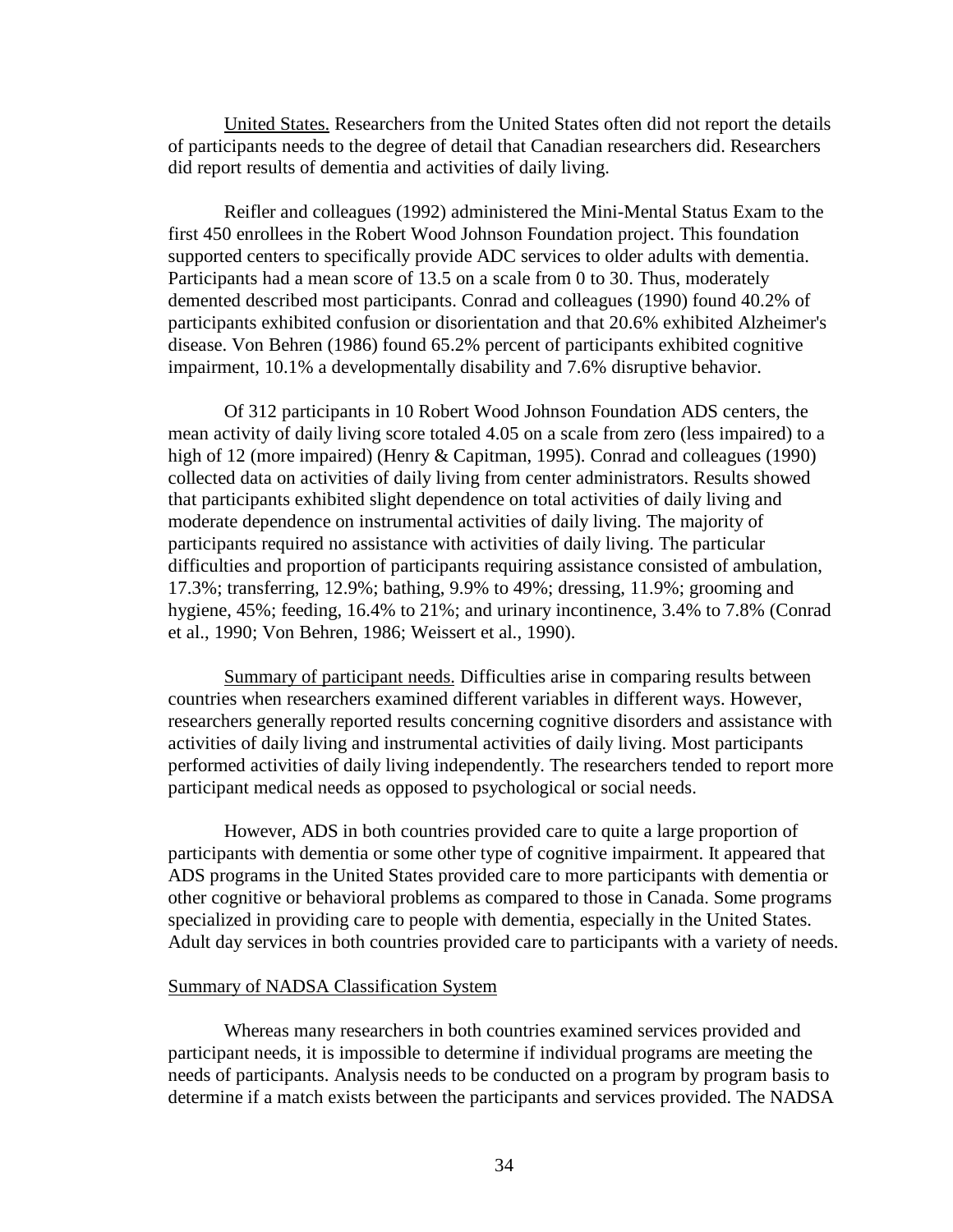classification system is designed for analysis at the program level and needs to be utilized at this level in future research.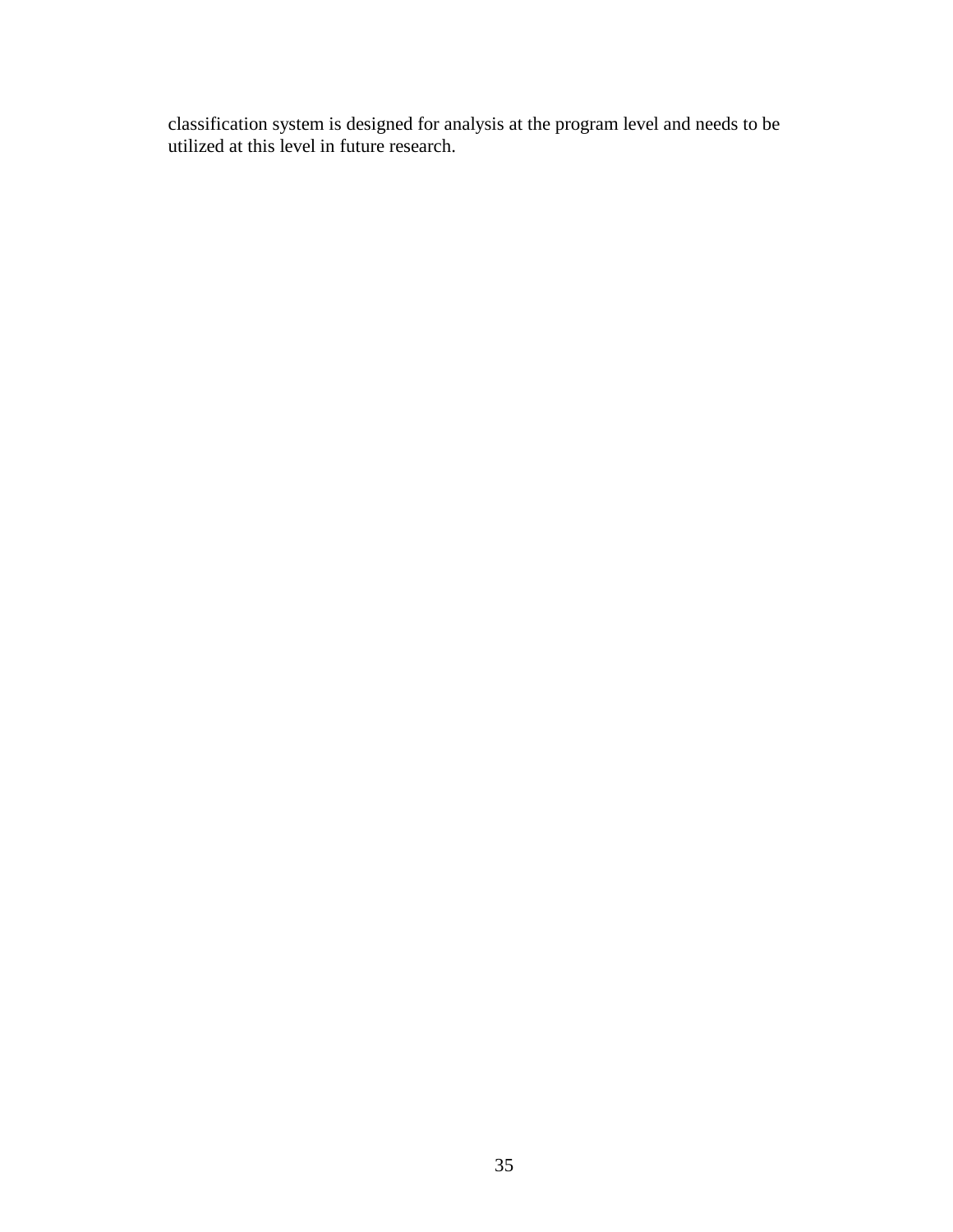### **Chapter III: Methods**

In this chapter, I present the methods I used to conduct this study. First, I the describe the respondents, followed by the procedure used to gather the data, the instrument completed by the respondents, analyses, expert review, and limitations of the study.

## Respondents

Respondents consisted of directors of ADS programs in the four Atlantic Canada provinces of New Brunswick (NB), Newfoundland (NF), Nova Scotia (NS), and Prince Edward Island (PE). Also, program directors in Maine (ME) and Vermont (VT) responded. I selected these four provinces and two states for several reasons. Many similarities in demographic characteristics existed such as total population, population age 65 and over, population per square mile, rural percent of population, and total number of ADS centers (see Table 3). Population per square mile varied the most among the provinces and states. The low population density in the province of NF largely influenced this dissimilarity. Newfoundland has vast areas where extremely few or no people live. The ADS centers that exist in NF are located in villages, towns, or cities similar to those in the other Atlantic Canada provinces. Thus, this difference in population density should not significantly influence the results of this study. In addition to these demographic characteristics, similarities existed in the type of services available to seniors in addition to ADS (see Table 4).

I also examined ADS in these particular provinces and states because I am familiar with the geographic region as I am from PEI, and I completed a bachelor's degree at the University of Prince Edward Island. Also, I resided in ME for three years while I completed a master's degree at the University of Maine. This familiarity aided me in interacting with ADS personnel and helped me to achieve an acceptable response rate for a mailed survey.

The respondents consisted of ADS directors in the six provinces and states. I contacted the government agency in each of the provinces and states responsible for administering or overseeing ADS and requested contact information for all the ADS programs. No such list existed in NS, so I sent letters to administrators of Nursing Home and Homes for the Aged and requested information on ADS programs. I mailed surveys to directors of all the 111 ADS programs identified in Atlantic Canada. I excluded 14 programs as 11 did not have any participants at the time of data collection, two operated day hospitals, and one operated in combination with another program. Of the 97 eligible programs, directors of 47 responded, for a response rate of 48% (see Table 6). Response rates ranged from 35% in VT to 75% in NF. A higher percentage of Canadian program directors responded (57%) than United States program directors (42%). However, because more programs existed in ME and VT, the number of surveys completed remained similar. Twenty-four directors responded in Atlantic Canada, and 23 responded in ME and VT. The reasons why the response rate varied between the provinces and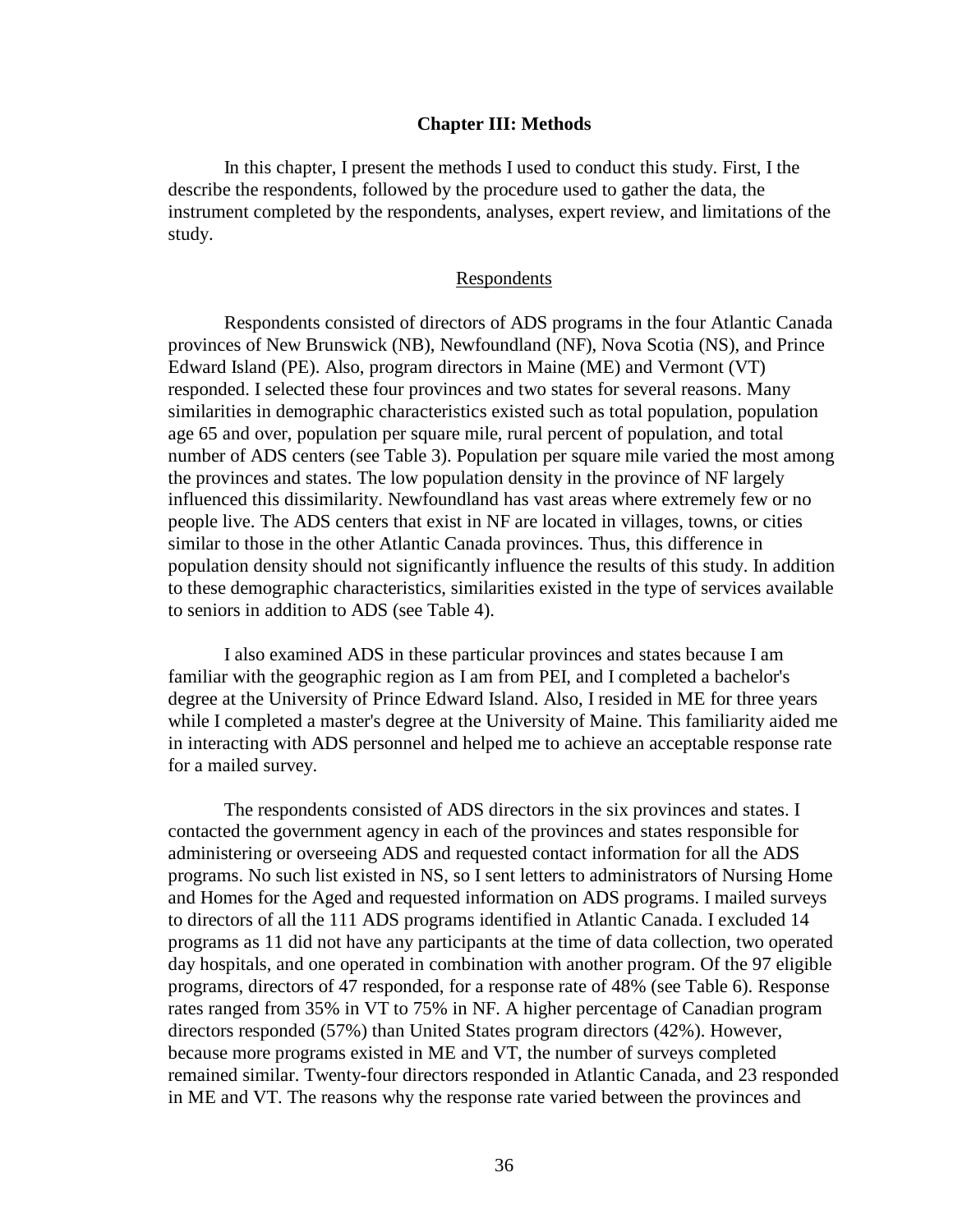# Table 6 Response Rate

|                                                                     |                  |                | Canada    |                | <b>United States</b> |                |                |        |
|---------------------------------------------------------------------|------------------|----------------|-----------|----------------|----------------------|----------------|----------------|--------|
| Variable                                                            | NB               | <b>NF</b>      | <b>NS</b> | PE             | Total                | ME             | VT             | Total  |
| Potential programs<br>identified                                    | 14               | 8              | 22        | 5              | 49                   | 45             | 17             | 62     |
| Ineligible programs                                                 | $\boldsymbol{0}$ | $\overline{0}$ | 6         | $\mathbf{1}$   | $\overline{7}$       | $\overline{7}$ | $\overline{0}$ | $\tau$ |
| Eligible programs                                                   | 14               | 8              | 16        | $\overline{4}$ | 42                   | 38             | 17             | 55     |
| Responding programs 7                                               |                  | 6              | 9         | $\overline{2}$ | 24                   | 17             | 6              | 23     |
| Response rate $(\%)$<br>(Eligible programs/<br>responding programs) | 50               | 75             | 56        | 50             | 57                   | 45             | 35             | 42     |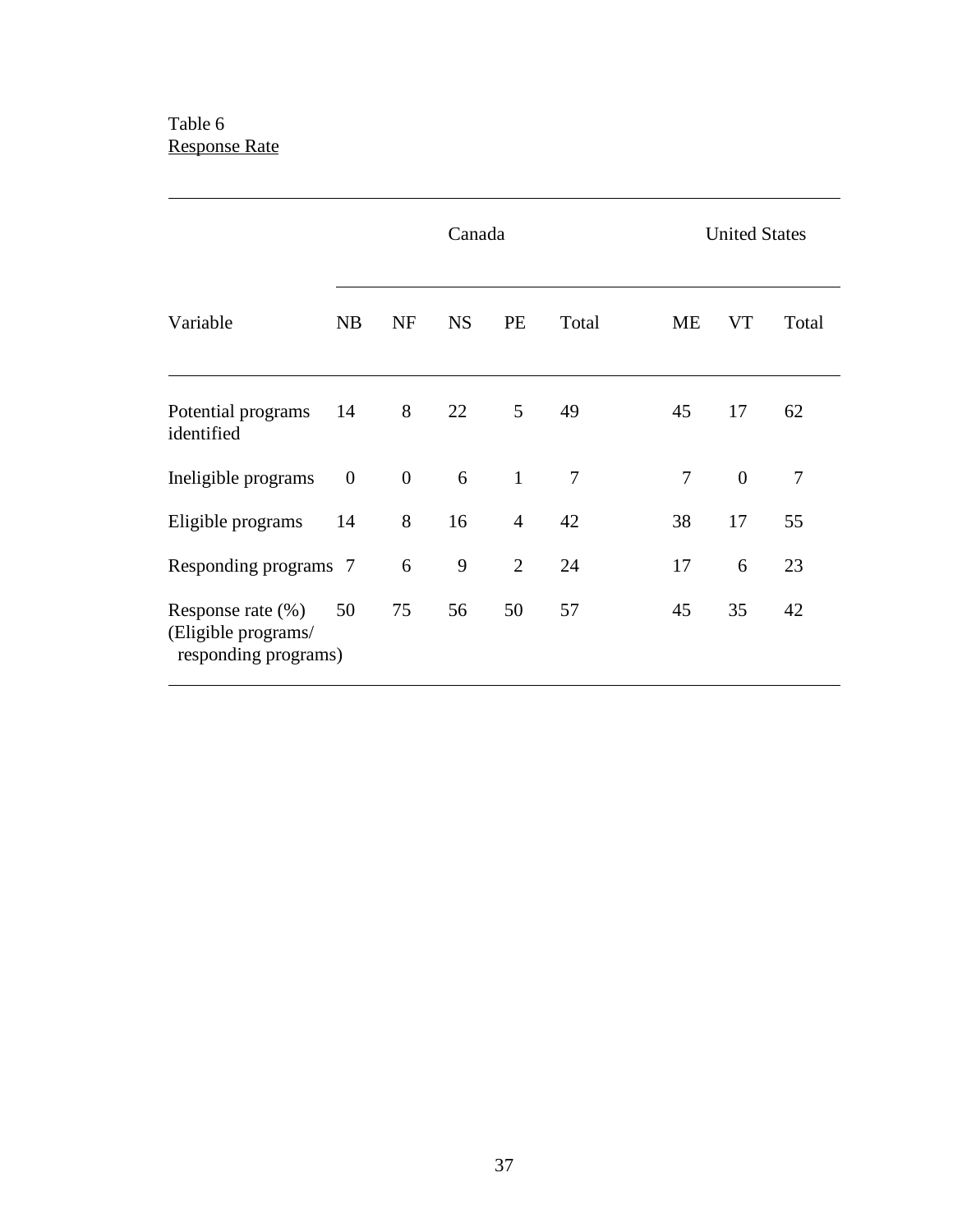states are unknown. Because I used nonrandom sampling procedures and less than 100% of the directors responded, the results can not be generalized to all ADS programs in the six states and provinces or to ADS programs in other areas.

#### Procedure

On February 19, 1997, I mailed survey packets to the directors identified to participate in this study. Each packet contained a letter of introduction, an informed consent form, a survey instrument, and a self-addressed and stamped return envelope. In order to encourage directors to participate in this study, each respondent had the opportunity to participate in a drawing to receive \$50 for their center's activities program. Of the directors who returned a completed ballot with their completed survey, one from each country received a \$50 check.

I requested that each respondent complete the survey and return it by mail within two weeks from the date they received the packet. Eleven surveys arrived between February 28 and March 10. I mailed a follow-up postcard to all those who did not respond by March 10. I utilized the postcard to thank the directors for responding if they had already done so, inquire whether another packet needed to be sent, and encourage response as soon as possible. A total of 25 surveys arrived between March 11 and April 14. Between April 14 and April 24, I telephoned all those who had not yet responded. I left voice messages for 36 directors and spoke directly with 34 directors. As a result of the telephoning process, I resent surveys to 17 directors. An additional 11 respondents replied between April 15 and May 16.

Nonrespondents did not complete formal follow-up procedures. However, when I telephoned the directors to encourage participation, a few gave reasons for nonresponse. One director operated a strictly social ADS program and refused to participate in a survey that included questions about medical services provided. Two directors indicated that they completed the surveys and mailed them back to me, but I never received them. Although I resent packets to these two directors, I did not receive completed surveys. Finally, I telephoned one program in a French region several times, but I did not reach anyone who spoke English.

### Instrument

As no measure existed that specifically examined the research questions in this study, I developed a new instrument (see Appendix A) that incorporated components of two previously developed instruments and the NADSA classification system (Gutman et al., 1991; Murphy, 1997; Von Behren, 1986). Although the survey length totaled 15 pages of questions, it fell within the maximum page length Dillman (1978) recommended to avoid reducing the response rate. The final instrument consisted of four 11.5 X 16 inch pages printed on both sides, folded, and stapled in the middle to form a booklet.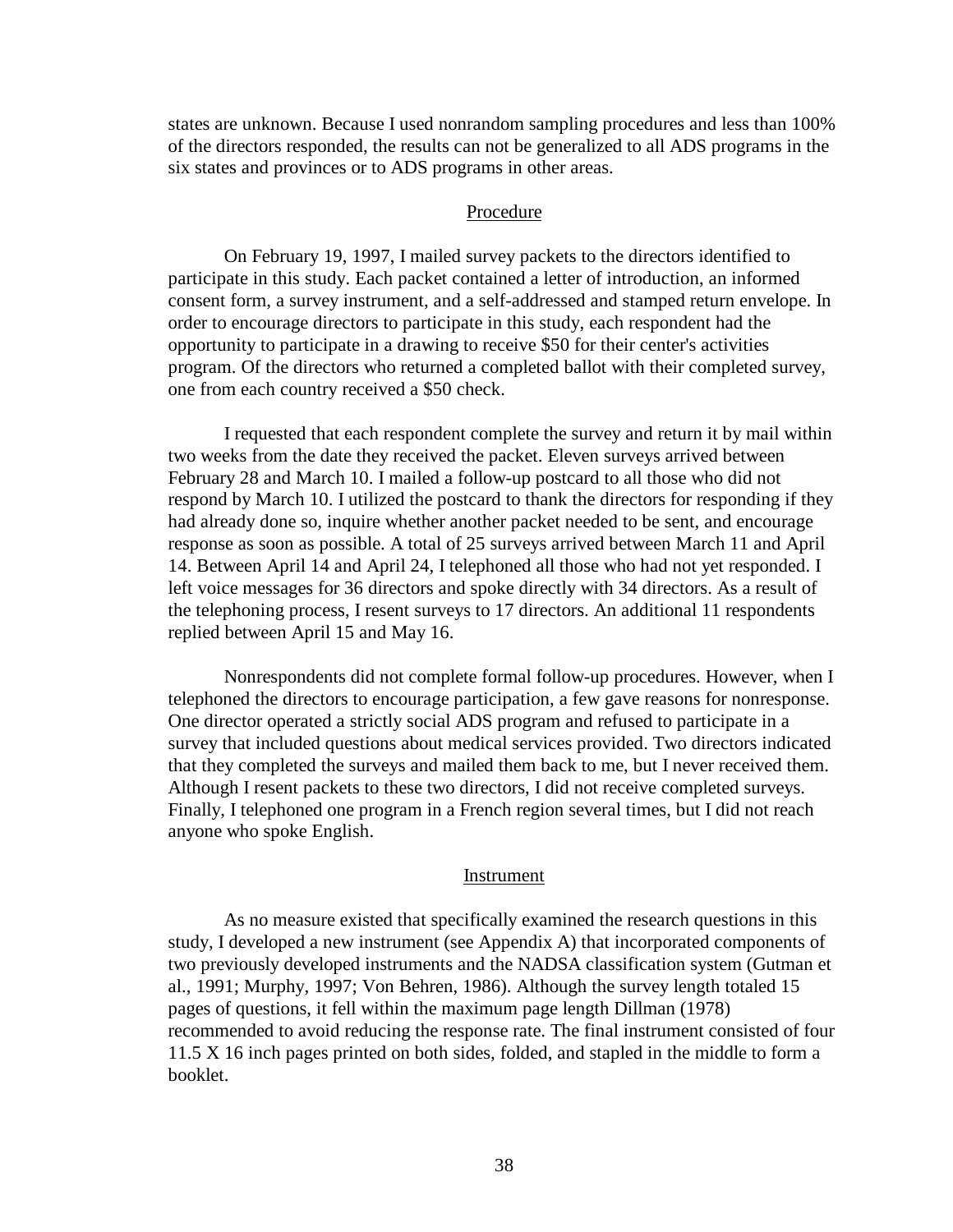The survey consisted of sections on center information, structural characteristics of programs, participant characteristics, program purposes, and policies. Center information involved questions on contact information, center affiliation or sponsor, and physical location of the center. The structural characteristics section included questions concerning financial information, services provided, staff to participant ratio, staff job titles, hours and days of center operation, capacity and waiting lists, and participant attendance. Participant characteristic questions involved items concerning age, gender, marital status, education, income, caregiver availability, living arrangements, functional ability, and other community and institutional services utilized. In the fourth section, directors indicated the purposes of their centers. Finally, the last section involved openended questions on program purposes, eligibility, the referral process, the admission process, and the regulatory system.

## Analyses

Data analysis consisted of two parts. First, I created profiles of ADS in each province and state utilizing data on structural characteristics and participant characteristics. After creating six profiles, I examined major differences in ADS between provinces and states and between the two countries. For most variables, I calculated means, percentages, and standard deviations and presented the results in tables or charts.

Each program director provided information about the services their program provided. I grouped these 100 specific services into 11 categories: health, personal care, transportation, volunteer opportunities for participants, social services for participants, social services for caregivers, therapeutic activities, recreational and social activities, food, and individual activities. Administrators indicated whether their programs provided each service daily, weekly, monthly, on an as needed basis, or not at all. I analyzed the data on services provided in two ways. First, I examined the availability of each service (1=provided, 2=not provided). Second, I examined the frequency of service provision (4=daily, 3=weekly, 2=monthly, 1=provided as needed, 0=not provided). In order to facilitate analyses of the 100 services, I calculated mean total service provision and service frequency scores for each of the 11 service categories. These calculations made it possible to compare across service categories.

Second, I examined whether a match existed between the director's perceptions of participant needs and the services provided through utilization of the NADSA classification system. First, analysis took place at the program level. Within each program, I determined if a match existed between needs of the participants and the services provided. See Appendix B for details on how I coded program participants and services into core, enhanced, and intensive levels. Then, I examined trends in the level of participants and services at the provincial and state level. Finally, I examined patterns in the types of respondents served and services provided in each country.

Whereas examining aggregate data provides useful information on trends of participant needs and services provided, the strength of the NADSA model is the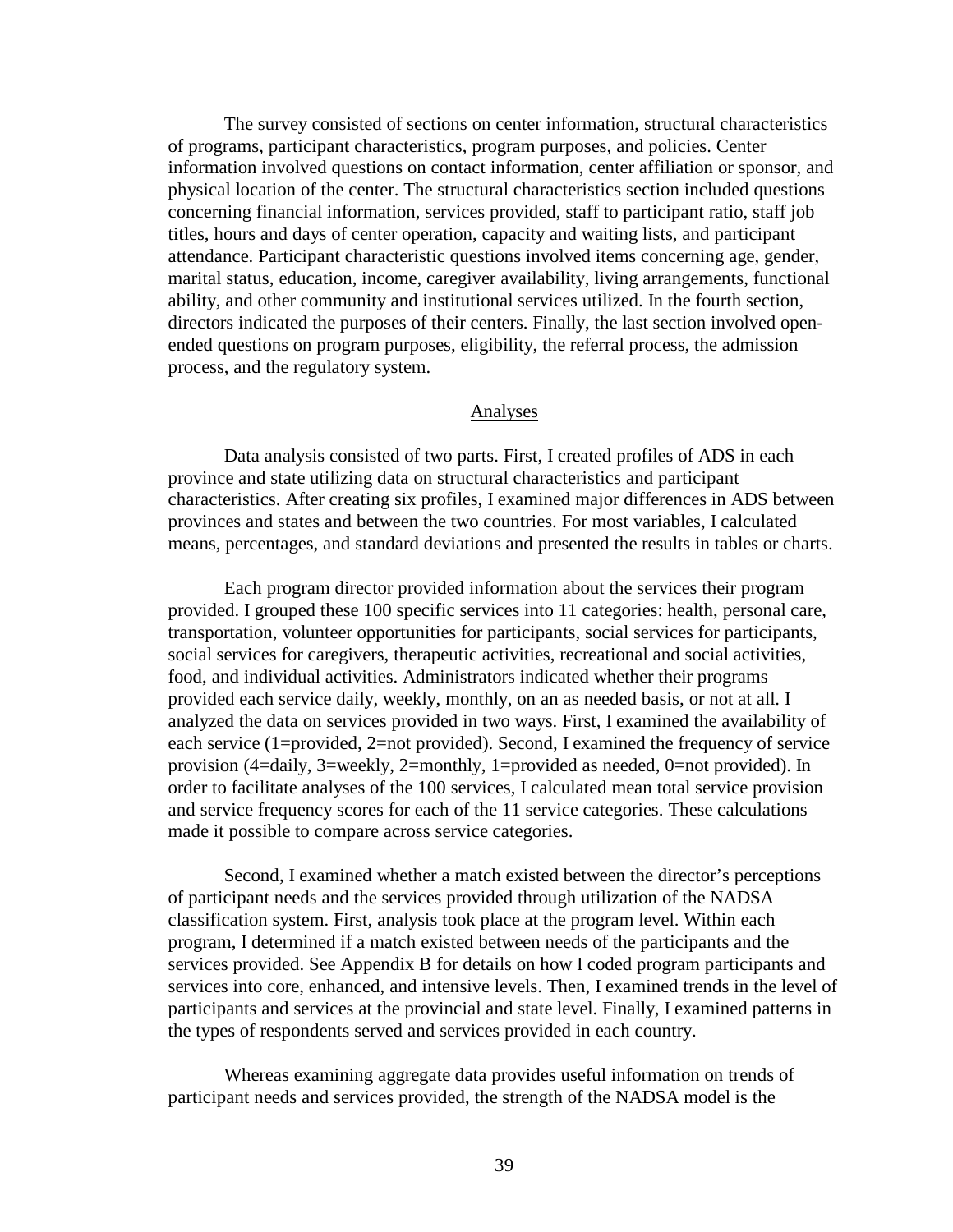utilization of the model at the individual program level. In this model, the level of services provided is examined in the context of the participants using the services. Three possibilities result when using the NADSA model: participant needs are matched by the services provided, participant needs are not being met by the services provided, and programs have the capability of providing services to participants with more intensive needs than their current participants have.

### Expert Review

Development of the survey involved a two-stage expert review process. The first stage of the review involved the director of Virginia Tech Adult Day Services reviewing the survey. I discussed with the director any problem areas with the survey. Following this discussion, I revised the survey.

In the second stage of the review, one person knowledgeable about ADS in each province and state reviewed the revised survey. The reviewers in NB, PE, ME, and VT consisted of government employees. The respondents in NF and NS worked with individual ADS programs and completed the surveys because I could not identify a person overseeing ADS in the government. The following are the reviewer job titles: Program Consultant with Health and Community Services in NB, Coordinator for Outreach Services of a nursing home in NF, director of an Adult Day Program in NS, a Social Service Program Specialist in NB, Seniors Liaison for Health and Community Services in PE, Social Service Program Specialist in ME, and Independent Living Services Coordinator in VT. The expert reviewers did not actually complete the survey, but reviewed the survey for appropriate content. As a result of this second-stage of the review process, I refined the survey instrument again.

## Limitations of this Study

The results of this study are not representative of all the ADS programs in the provinces and states included in this study. In addition, the generalizability of the findings to the other areas of Canada and the United States is not appropriate because the policies in each province and state vary. Finally, cost constraints limited this study to a mail survey, one follow-up post card, and one follow-up telephone call. The benefits of follow-up questions in-person or via phone interview are recognized, but were not feasible. Despite these limitations, the results of this study will provide new and useful information in guiding future research and program development of ADS in Atlantic Canada, ME, and VT.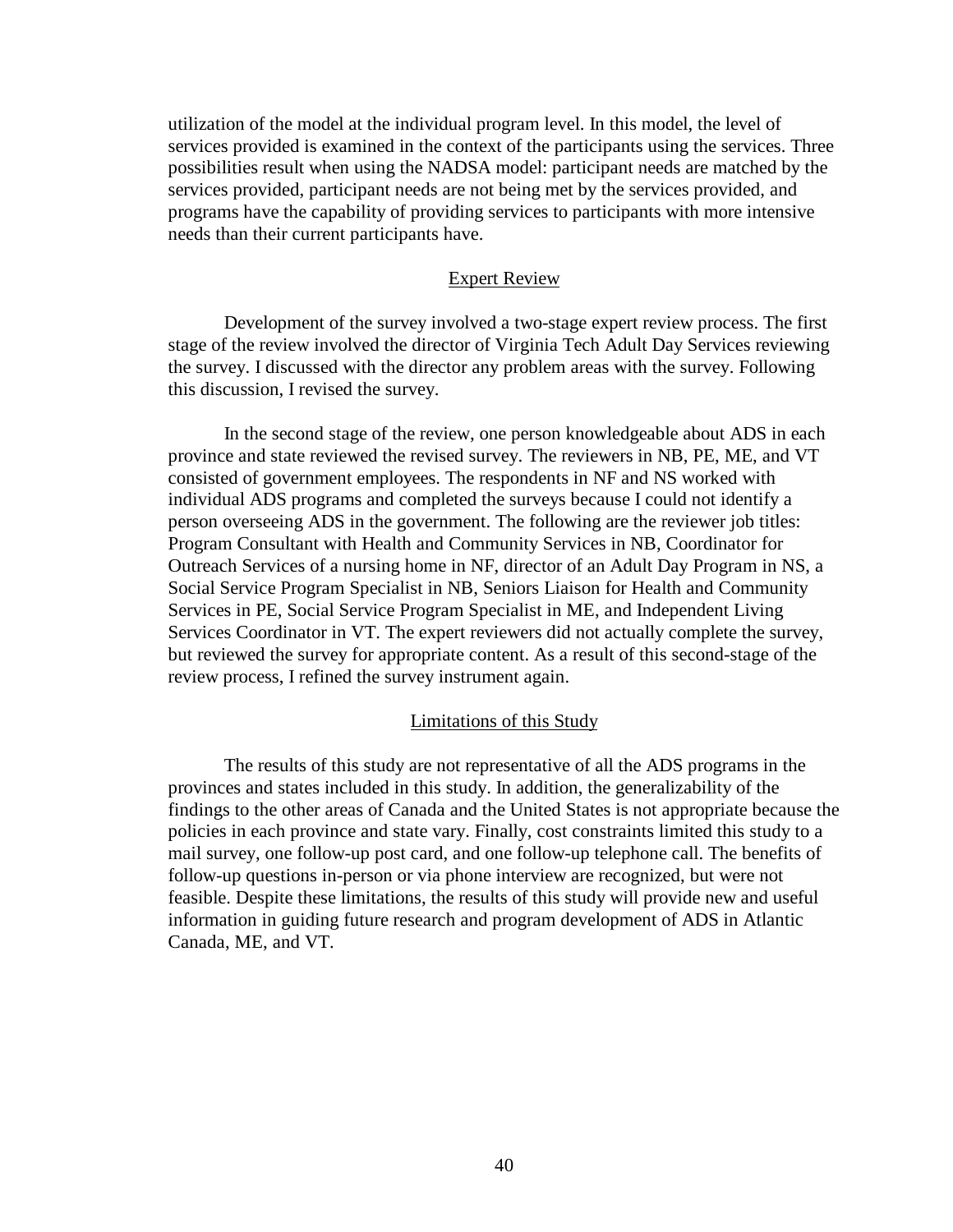### **Chapter IV: Results**

In order to answer the first two research question, I provided an overview of the structural characteristics and participant characteristics of ADS in Atlantic Canada, Maine, and Vermont ADS programs. Then, I compared these characteristics between the two countries to determine the major differences in the programs. The remaining research questions dealt with the application of the NADSA classification system to the ADS programs.

## Overview of ADS in each Province and State

I examined several structural and participant characteristics of ADS in order to develop a profile of ADS programs in each province and state. The structural variables examined were background information (Table 7), financial aspects (Tables 8 and 9), services (Tables 10 and 11), staffing (Tables 12 and 13), program availability (Table 14), and program utilization (Table 15). Participant characteristics examined included: age, gender, marital status, living arrangements, education, income, caregivers, and functional ability (Table 16). I highlighted the distinctive features of ADS programs in each province and state. Then, I compared similarities and differences of ADS programs between the two countries. See the corresponding tables for details on specific variables.

### New Brunswick

Government programs and nursing homes sponsored over 70% of ADS programs in NB, and almost 60% of programs operated in nursing homes. As it is likely that governments operated many of these nursing homes, the government played a large role in providing ADS in NB. Although daily fees ranged from no charge to \$6.44 per day, and a mean of \$4.24 per day, three-quarters of participants paid a portion of these fees. In addition, just 1% of participants paid the full fees. In the other provinces and states, many more participants paid the full fees and fewer paid partial fees. Whereas public programs predominated in Canada and private non-profit programs predominated in ME and VT, many NB programs operated as private non-profit facilities (42.9%). Unlike the other provinces and states, NB ADS programs ranked very low on the availability of personal care services and the frequency of offering this type of help. In addition, of all programs, NB programs scored the lowest on total service provision and frequency. Although ADS programs in NB exhibited typical capacity levels, none of the programs maintained waiting lists.

Whereas the other provinces and states enrolled approximately 12% of participants under age 59, almost 50% of NB ADS participants belonged to this age group. In addition, almost 50% of participants exhibited developmental disabilities. Participants in NB attained the highest educational levels of the Canadian provinces. Whereas very few participants graduated from high school in the other Canadian provinces, 42.2% of the participants graduated from high school in NB.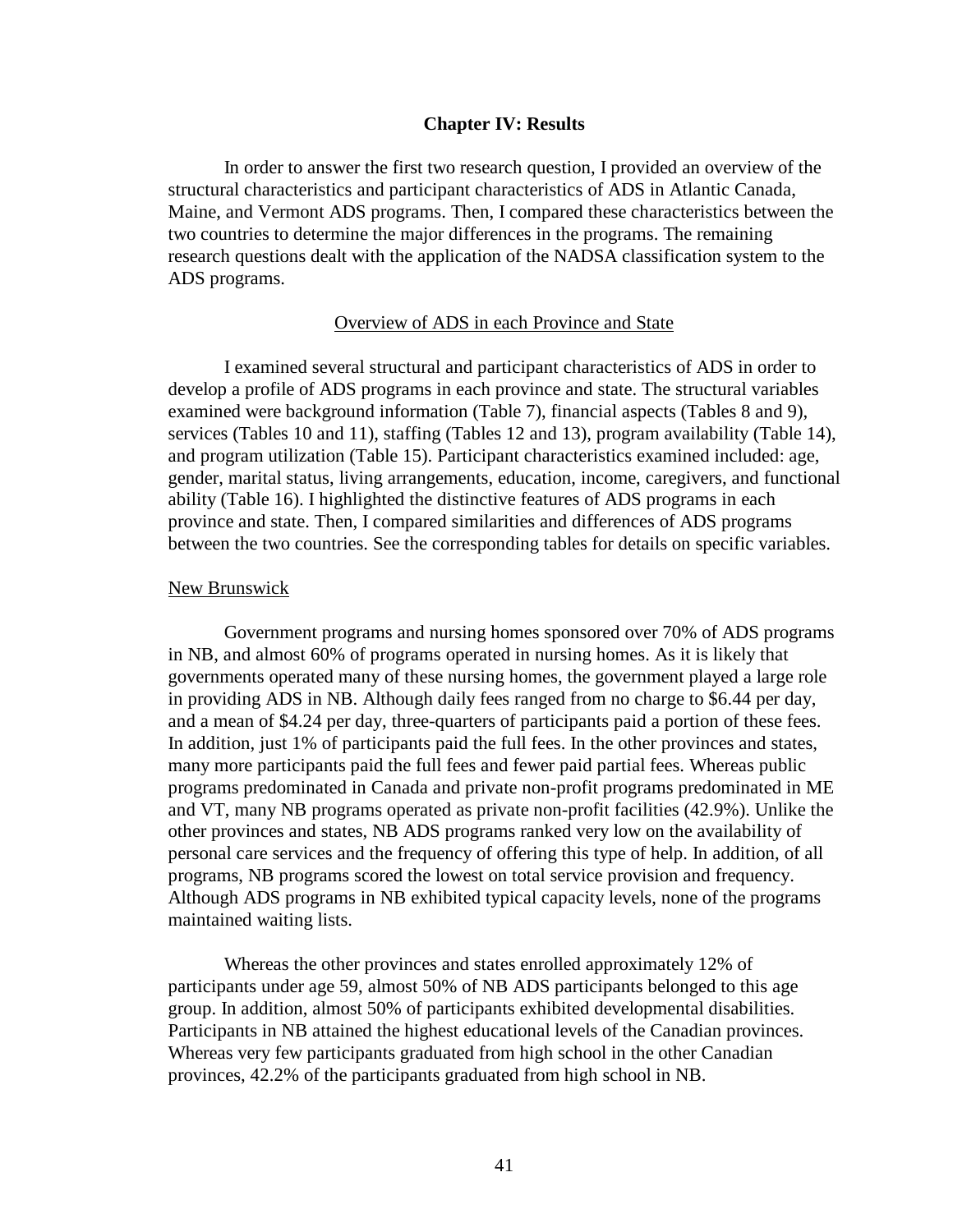# Table 7 Center Background Information

 $\overline{a}$ 

|                    |      |           | Canada      |      |       |           | <b>United States</b> |       |
|--------------------|------|-----------|-------------|------|-------|-----------|----------------------|-------|
| Variable           | NB   | <b>NF</b> | <b>NS</b>   | PE   | Total | <b>ME</b> | <b>VT</b>            | Total |
| Year opened (mean) |      |           |             |      |       |           |                      |       |
| Earliest           | 1976 | 1976      | 1978        | 1980 | 1976  | 1979      | 1979                 | 1979  |
| <b>Most Recent</b> | 1996 | 1983      | 1997        | 1988 | 1997  | 1997      | 1992                 | 1997  |
| Mean               | 1981 | 1979      | 1990        | 1984 | 1984  | 1989      | 1986                 | 1988  |
| Population (%)     |      |           |             |      |       |           |                      |       |
| <b>Under 2,500</b> | 57.1 | 33.3      | 33.3        | 50.0 | 41.7  | 11.8      | 0.0                  | 8.7   |
| 2,500-9,999        | 0.0  | 50.0      | 44.4        | 50.0 | 33.3  | 41.2      | 50.0                 | 43.5  |
| 10,000-99,999      | 42.9 | 16.7      | 11.1        | 0.0  | 20.8  | 47.1      | 50.0                 | 47.8  |
| 100,000-499,999    | 0.0  | 0.0       | 11.1        | 0.0  | 4.2   | 0.0       | 0.0                  | 0.0   |
| Affiliation (%)    |      |           |             |      |       |           |                      |       |
| Nursing home       | 28.6 | 100       | 22.3        | 0.0  | 41.7  | 43.8      | 0.0                  | 31.8  |
| Government         | 42.9 | $0.0\,$   | 22.2        | 100  | 29.2  | 6.3       | $0.0\,$              | 4.5   |
| Other              | 14.3 | 0.0       | 11.1        | 0.0  | 8.3   | 37.5      | 33.3                 | 36.4  |
| No affiliation     | 0.0  | 0.0       | 11.1        | 0.0  | 4.2   | 0.0       | 66.7                 | 18.2  |
| Church             | 14.3 | 0.0       | 11.1        | 0.0  | 8.3   | 12.5      | 0.0                  | 9.1   |
| Hospital           | 0.0  | 0.0       | <u>11.1</u> | 0.0  | 4.2   | 0.0       | 0.0                  | 0.0   |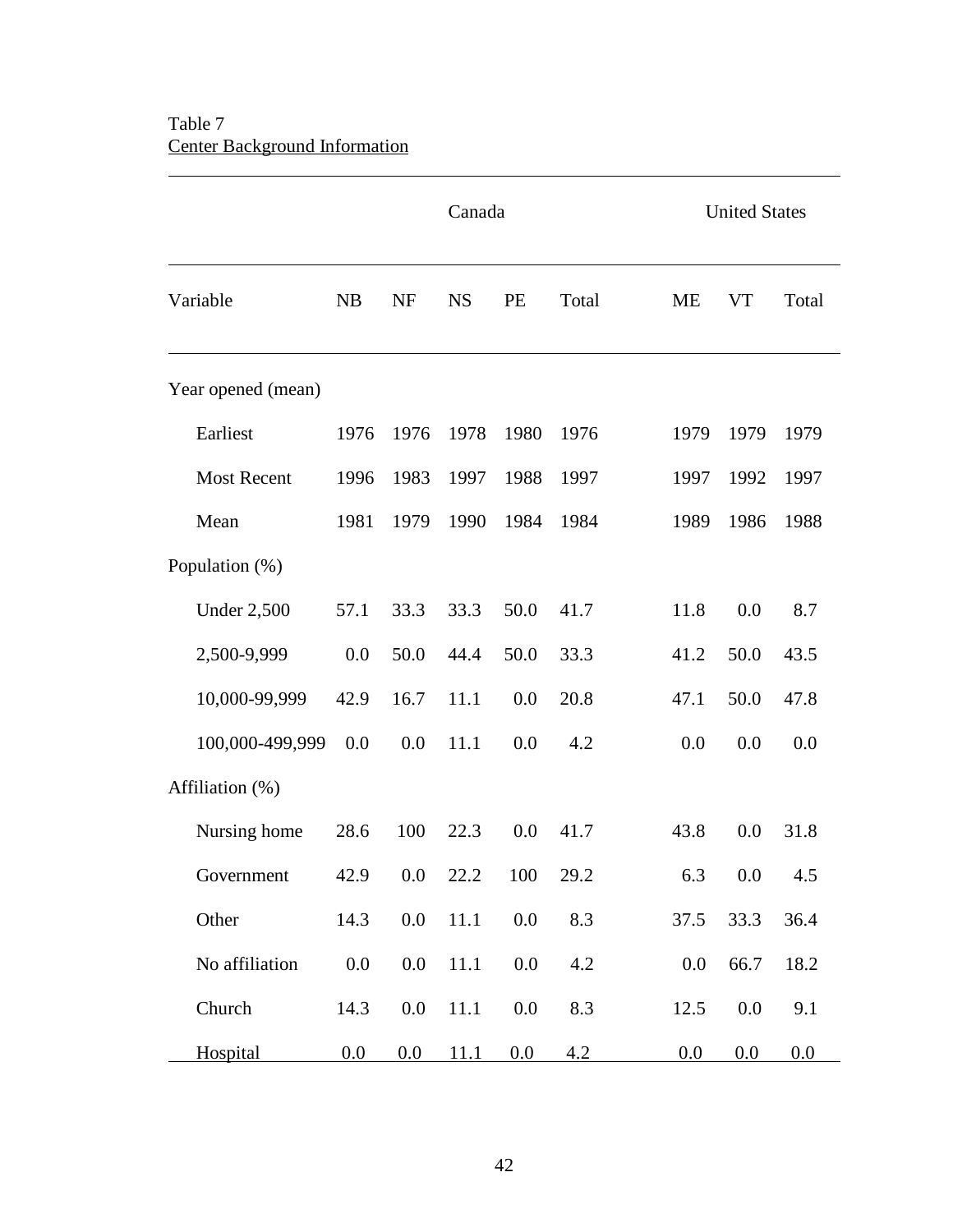# Center Background Information: continued

|                             | Canada    |           |           |     |       |           |           | <b>United States</b> |  |
|-----------------------------|-----------|-----------|-----------|-----|-------|-----------|-----------|----------------------|--|
| Variable                    | <b>NB</b> | <b>NF</b> | <b>NS</b> | PE  | Total | <b>ME</b> | <b>VT</b> | Total                |  |
| Physical location<br>(mean) |           |           |           |     |       |           |           |                      |  |
| Nursing home                | 57.1      | 83.3      | 44.4      | 100 | 62.5  | 43.8      | 0.0       | 31.8                 |  |
| Community/<br>senior center | 14.3      | 0.0       | 33.3      | 0.0 | 16.7  | 18.8      | 16.7      | 18.2                 |  |
| Other                       | 14.3      | 0.0       | 0.0       | 0.0 | 4.2   | 31.3      | 50.0      | 36.4                 |  |
| Freestanding                | 0.0       | 16.7      | 11.1      | 0.0 | 8.3   | 0.0       | 33.3      | 9.1                  |  |
| Church                      | 14.3      | 0.0       | 0.0       | 0.0 | 4.2   | 6.3       | 0.0       | 4.5                  |  |
| Hospital                    | 0.0       | 0.0       | 11.1      | 0.0 | 4.2   | 0.0       | 0.0       | 0.0                  |  |

n= 21-24 for Atlantic Canada, 19-23 for ME and VT

 $\overline{a}$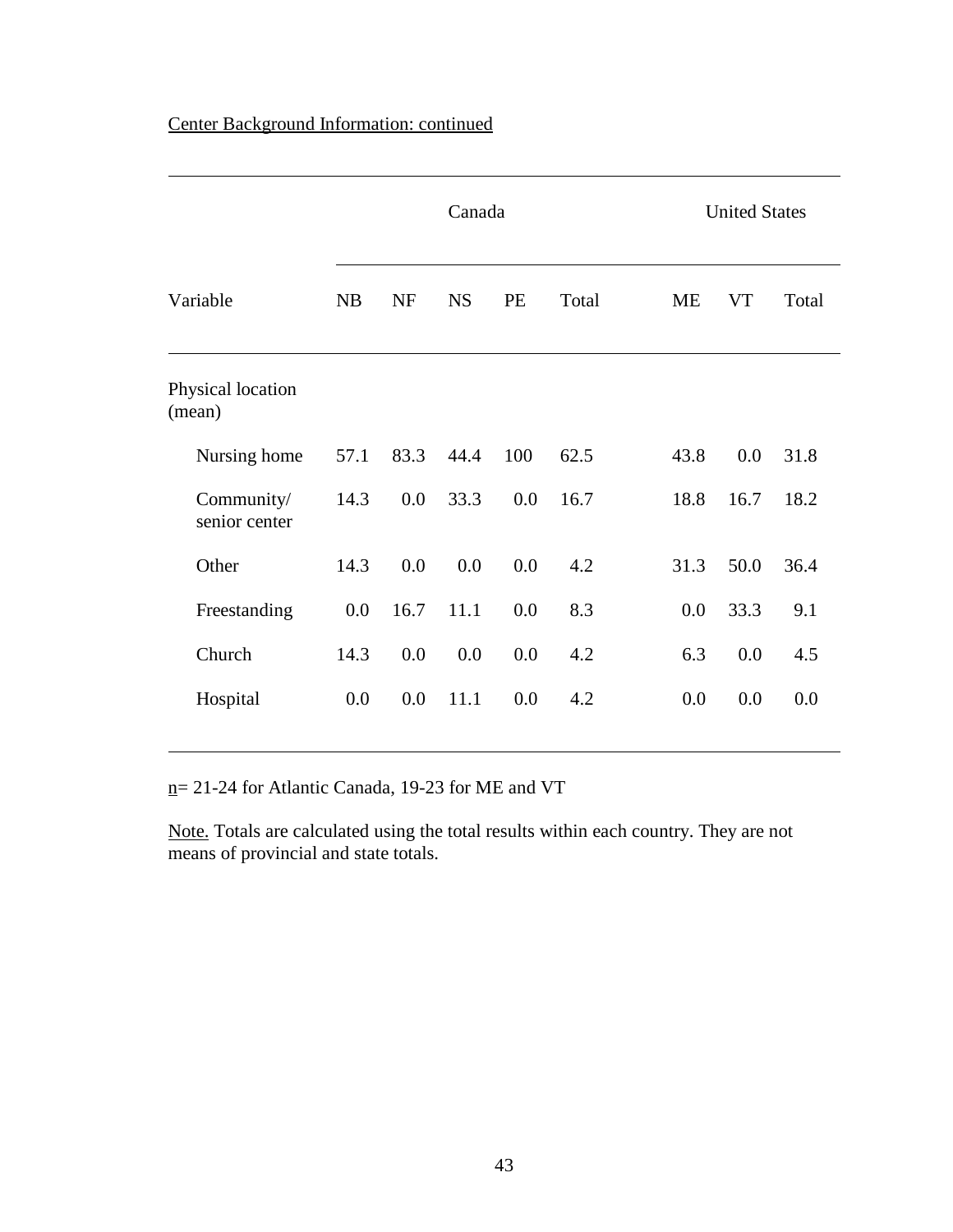## Table 8 Funding Sources

 $\overline{a}$ 

 $\overline{a}$ 

|                          |      |           | Canada    |      |       | <b>United States</b> |           |       |
|--------------------------|------|-----------|-----------|------|-------|----------------------|-----------|-------|
| Variable                 | NB   | <b>NF</b> | <b>NS</b> | PE   | Total | ME                   | <b>VT</b> | Total |
| Government <sup>a</sup>  | 68.3 | 98.0      | 58.8      | 0.0  | 70.2  | 41.2                 | 30.5      | 38.1  |
| Participant fees         | 20.2 | 0.6       | 23.4      | 60.0 | 17.7  | 37.7                 | 26.7      | 34.6  |
| Other                    | 7.7  | 0.0       | 17.8      | 40.0 | 10.3  | 12.6                 | 30.3      | 17.7  |
| Fund raising/grants      | 1.2  | 0.4       | 0.0       | 0.0  | 0.5   | 4.3                  | 7.8       | 5.3   |
| United Way               | 2.7  | 0.0       | 0.0       | 0.0  | 0.9   | 0.1                  | 4.7       | 1.4   |
| <b>Private Donations</b> | 0.0  | 0.0       | 1.7       | 0.0  | 0.6   |                      |           |       |
| <b>LTC</b> Insurance     | 0.0  | 0.0       | 0.0       | 0.0  | 0.0   | 0.7                  | 0.0       | 0.5   |

<sup>a</sup> In ME and VT included Medicaid, Title IV, Title XX, and Veterans Affairs. No directors reported Medicare funds. Medicaid funds accounted for 25.3% in ME, 10.0% in VT

n= 18 for Atlantic Canada, 21 for ME and VT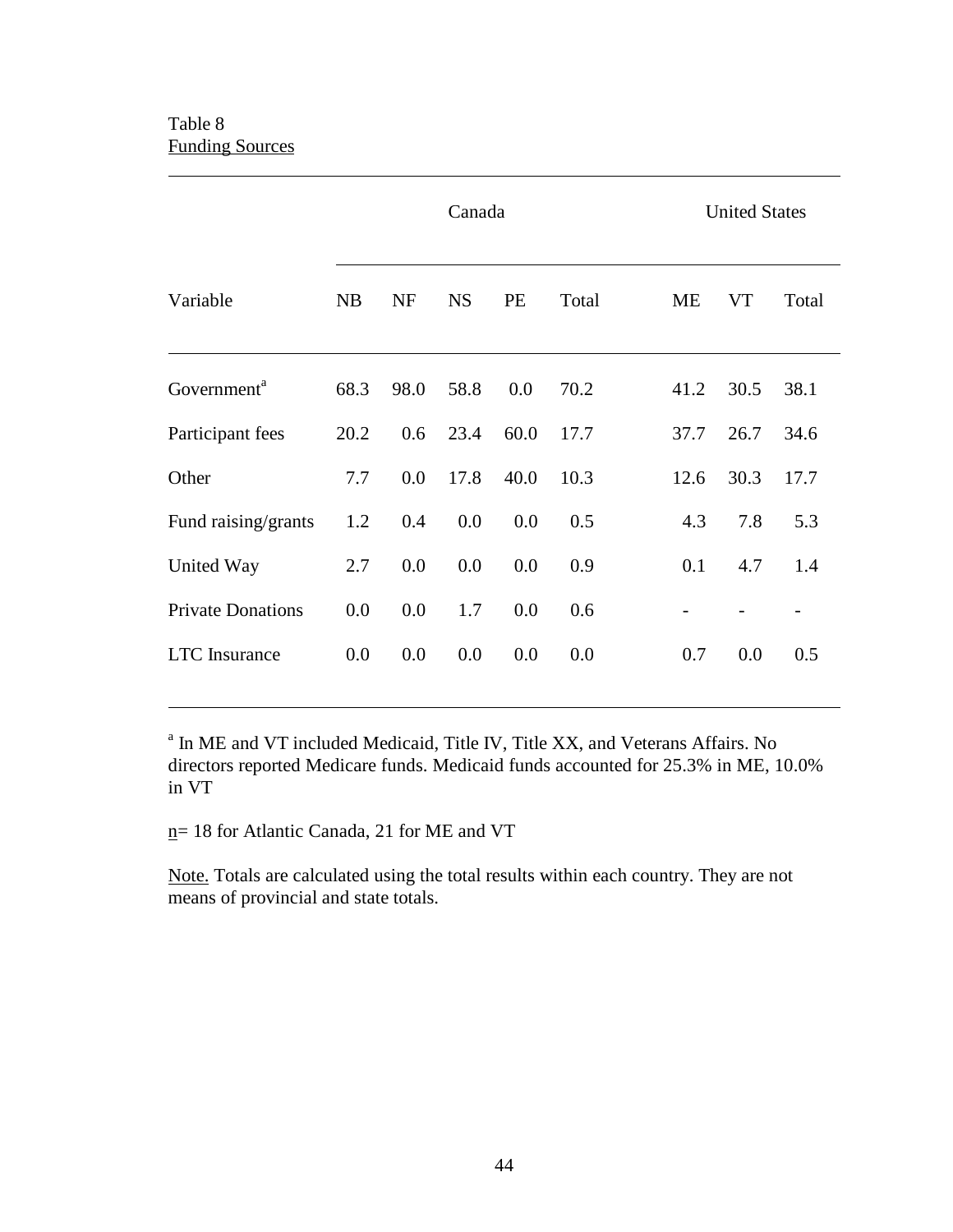# Table 9 Participant Out-Of-Pocket Fees

 $\overline{a}$ 

|                               | Canada  |                          |            |                |               | <b>United States</b> |                |         |
|-------------------------------|---------|--------------------------|------------|----------------|---------------|----------------------|----------------|---------|
| Variable                      | NB      | <b>NF</b>                | <b>NS</b>  | PE             | Total         | <b>ME</b>            | <b>VT</b>      | Total   |
| Same fees paid<br>by everyone |         |                          |            |                |               |                      |                |         |
| Yes $(\%)$                    | 57.1    | 100                      | 66.7       | 50.0           | 70.8          | 0.0                  | 0.0            | 0.0     |
| $\mathbf N$                   | 6       | 5                        | 8          | $\overline{2}$ | 21            | 16                   | 6              | 22      |
| Standard daily<br>rate $(\$)$ |         |                          |            |                |               |                      |                |         |
| Minimum                       | 0.0     | 0.0                      | 0.0        | 2.58           | 0.0           | 28.00                | 10.00          | 10.00   |
| Maximum                       | 6.44    | 2.58                     | 12.89 2.58 |                | 12.89         |                      | 76.00 38.55    | 76.00   |
| Mean                          | 4.24    | 0.64                     | 5.07       | 2.58           | 3.47          |                      | 54.50 26.89    | 40.69   |
| <b>SD</b>                     | 2.19    | 1.08                     | 3.80       | 0.91           | 3.11          | 19.95                | 12.58 21.37    |         |
| $\mathbf N$                   | 6       | 6                        | 8          | $\overline{2}$ | 22            | $\overline{4}$       | $\overline{4}$ | 8       |
| Sliding scale                 |         |                          |            |                |               |                      |                |         |
| Yes $(\%)$                    |         | $20.0\ 0.0$              |            |                | 22.2 0.0 17.6 | 11.8                 | 83.3           | 30.4    |
| Minimum                       | $0.0\,$ | $\sim 10^{-1}$           | $0.32 -$   |                | $0.0\,$       | 7.20                 | 0.0            | $0.0\,$ |
| Maximum                       | 7.09    | $\overline{\phantom{a}}$ | $9.02 -$   |                | 9.02          | none                 | 38.55 none     |         |
| ${\bf N}$                     | 5       | 6                        | 9          | $\overline{2}$ | 22            | 17                   | 6              | 23      |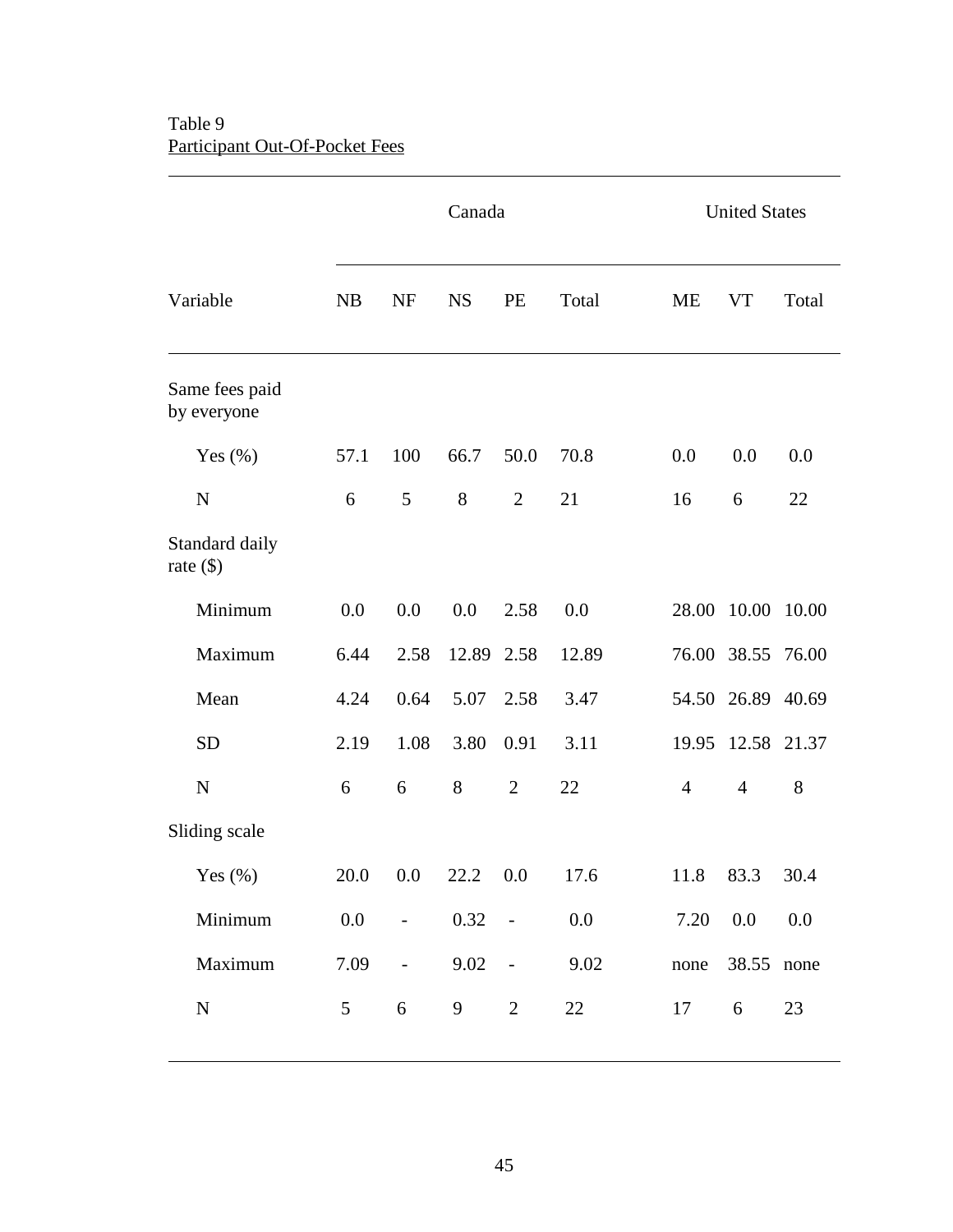# Participant Out-Of-Pocket Fees: continued

|                                                     |                  |           | Canada    |                |       |      | <b>United States</b> |       |
|-----------------------------------------------------|------------------|-----------|-----------|----------------|-------|------|----------------------|-------|
| Variable                                            | <b>NB</b>        | <b>NF</b> | <b>NS</b> | PE             | Total | ME   | <b>VT</b>            | Total |
| Portion of fees paid<br>by participants (%)<br>Full | 1.0              | 20.0      | 67.4      | 75.0           | 39.7  | 43.1 | 28.2                 | 38.9  |
| Partial                                             | 77.6             | 20.0      | 17.9      | 0.0            | 31.5  | 33.7 | 55.3                 | 39.9  |
| No fees                                             | 21.4             | 60.0      | 14.7      | 25.0           | 28.8  | 24.4 | 16.5                 | 22.2  |
| $\mathbf N$                                         | 5                | 5         | 8         | $\overline{2}$ | 20    | 15   | 6                    | 21    |
| Are fees charged $(\%)$                             |                  |           |           |                |       |      |                      |       |
| About right                                         | 100              | 100       | 44.4      | 100            | 76.2  | 75.0 | 16.7                 | 59.1  |
| Too little                                          | 0.0              | 0.0       | 44.4      | 0.0            | 19.0  | 6.3  | 66.7                 | 22.7  |
| Too much                                            | 0.0              | 0.0       | 11.1      | 0.0            | 4.8   | 18.8 | 16.7                 | 18.2  |
| $\mathbf N$                                         | $\tau$           | 3         | 9         | $\overline{2}$ | 21    | 16   | 6                    | 22    |
| Organizational<br>structure $(\% )$<br>Public       | 57.1             | 83.3      | 33.3      | 100            | 58.3  | 18.8 | 0.0                  | 13.6  |
| Private non-profit 42.9                             |                  | 0.0       | 33.3      | $0.0\,$        | 25.0  | 56.3 | 100                  | 68.2  |
| Private for-profit                                  | 0.0              | 0.0       | 11.1      | $0.0\,$        | 4.2   | 18.8 | 0.0                  | 13.6  |
| Other                                               | 0.0              | 16.7      | 22.2      | 0.0            | 12.5  | 6.3  | 0.0                  | 4.5   |
| ${\bf N}$                                           | $\boldsymbol{7}$ | 6         | 9         | $\overline{2}$ | 24    | 16   | 6                    | 22    |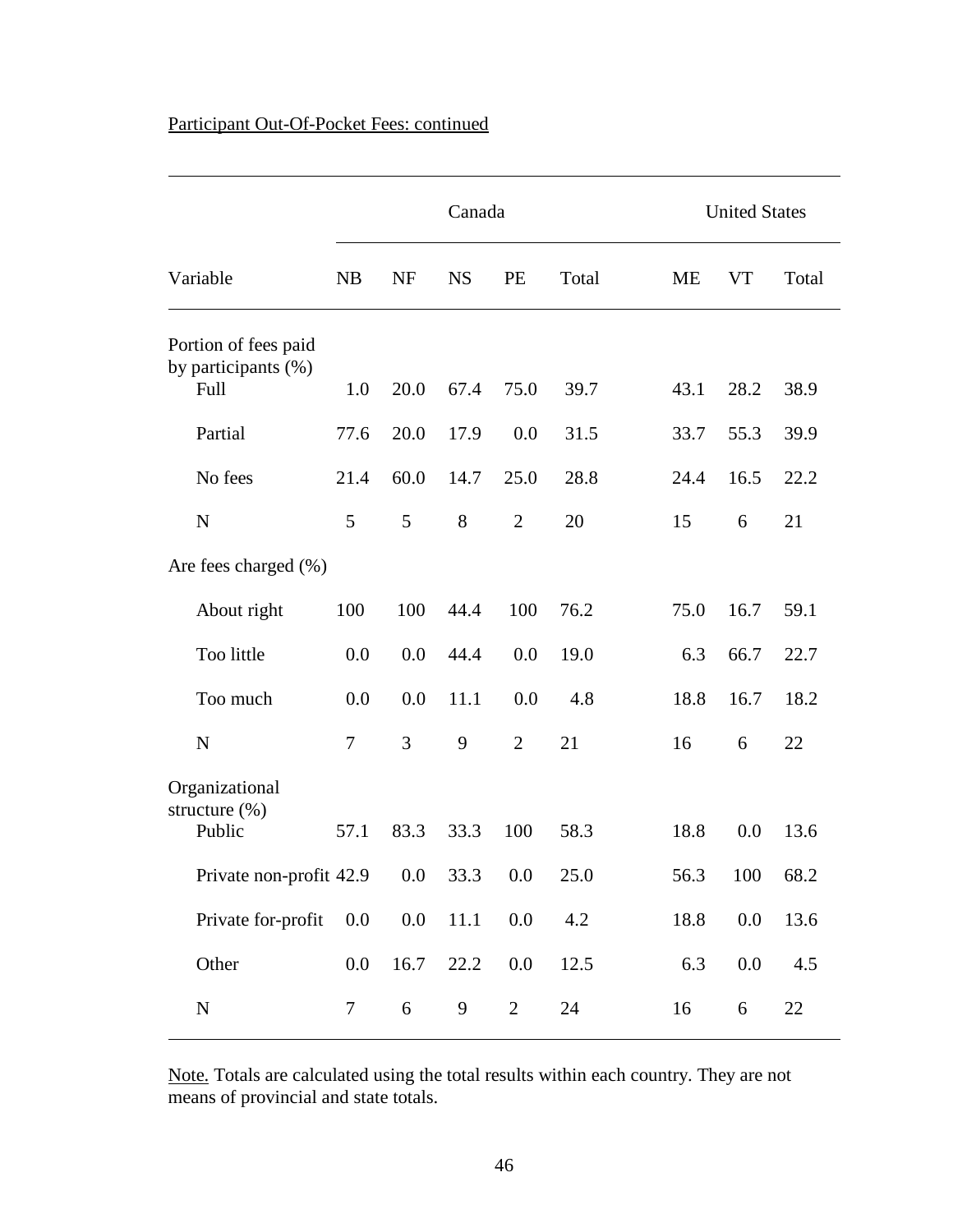|                                                | Canada |       |           |       |       |              | <b>United States</b> |       |  |  |
|------------------------------------------------|--------|-------|-----------|-------|-------|--------------|----------------------|-------|--|--|
| Variable                                       | NB     | NF    | <b>NS</b> | PE    | Total | <b>ME</b>    | <b>VT</b>            | Total |  |  |
| Individual                                     | 2, 1   | 1, 1  | 1, 1      | 1, 1  | 1, 1  | 2, 1         | 3, 1                 | 2, 1  |  |  |
| Recreational                                   | 1, 2   | 6, 3  | 2, 2      | 4, 4  | 2, 2  | 1, 3         | 2, 4                 | 1, 3  |  |  |
| Food                                           | 7, 3   | 6, 2  | 10, 4     | 11, 7 | 9, 3  | 5, 2         | 11, 3                | 5, 2  |  |  |
| Therapeutic                                    | 4, 4   | 8,7   | 4, 3      | 3, 3  | 4, 4  | 4, 4         | 1, 2                 | 3, 4  |  |  |
| Volunteer<br>opportunities<br>for participants | 6, 5   | 9, 5  | 9, 9      | 2, 2  | 7, 5  | 9,6          | 9, 5                 | 10, 5 |  |  |
| Personal care                                  | 11,10  | 5, 6  | 10, 8     | 5, 5  | 8,6   | 8, 5         | 5, 8                 | 8,6   |  |  |
| Education                                      | 10, 9  | 2,10  | 5, 5      | 6, 6  | 5, 7  | 7, 8         | 4, 7                 | 7,7   |  |  |
| Social services<br>for caregivers              | 3, 7   | 3, 8  | 3, 7      | 7, 8  | 3, 8  | 3, 7         | 10, 9                | 4,8   |  |  |
| Social services<br>for participants            | 5, 8   | 3, 9  | 6, 6      | 7, 8  | 6, 9  |              | 6, 9 8, 11           | 6,10  |  |  |
| Transportation                                 | 7, 6   | 9,4   | 8,10      | 9,10  | 9,10  | $11,10$ 6, 6 |                      | 11, 9 |  |  |
| Health                                         | 9,11   | 11,11 | 7,11      | 10,10 | 11,11 | 10,11        | 7,10                 | 9,11  |  |  |

## Table 10 Rank of Services Frequency and Provision

 $\overline{a}$ 

Note. Service provision (P) is ranked on the mean number of programs that provide each service (yes or no). Service frequency (F) is based on how often the programs provide the service (daily, weekly, monthly, provided as needed, not provided. Note. Totals are calculated using the total results within each country. They are not means of provincial and state totals.

n= 24 for Atlantic Canada, 23 for ME and VT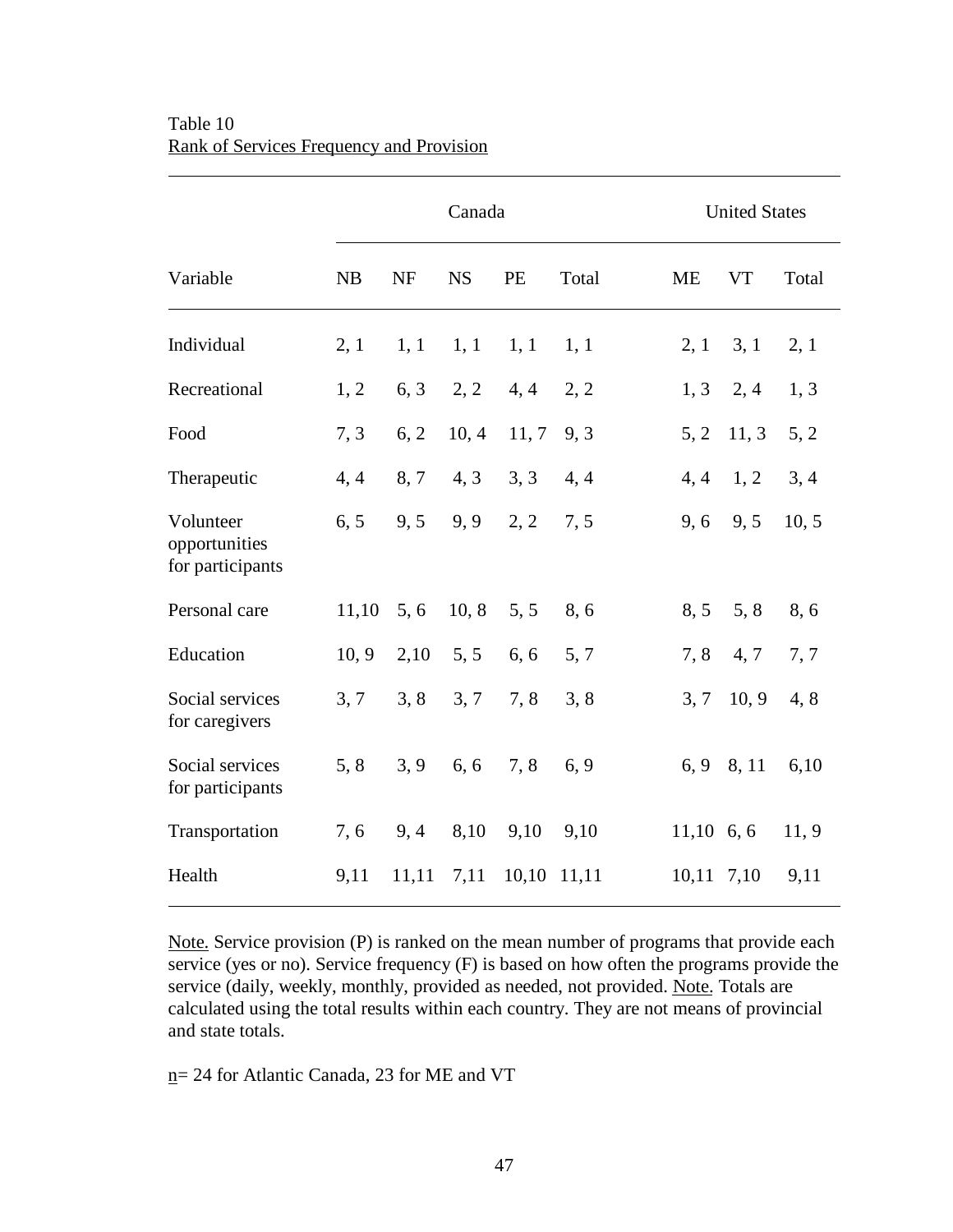$\overline{a}$ 

|               |           | Canada                        |           |           |       |  | <b>United States</b> |                   |       |  |
|---------------|-----------|-------------------------------|-----------|-----------|-------|--|----------------------|-------------------|-------|--|
| Variable      | <b>NB</b> | <b>NF</b>                     | <b>NS</b> | PE        | Total |  | ME                   | <b>VT</b>         | Total |  |
| Provision     |           |                               |           |           |       |  |                      |                   |       |  |
| $Maximum=100$ | 50.9      | 60.3                          | 59.6      | 61.5 57.4 |       |  | 64.3                 | 74.3              | 66.9  |  |
| Frequency     |           |                               |           |           |       |  |                      |                   |       |  |
| Maximum=400   |           | 111.7 141.2 119.8 132.0 123.8 |           |           |       |  |                      | 147.4 173.3 154.2 |       |  |
| % of Maximum  |           | 27.9 35.3                     | 30.0      | 33.0      | 31.0  |  | 36.9                 | 43.3              | 38.6  |  |

n= 24 for Atlantic Canada, 23 for ME and VT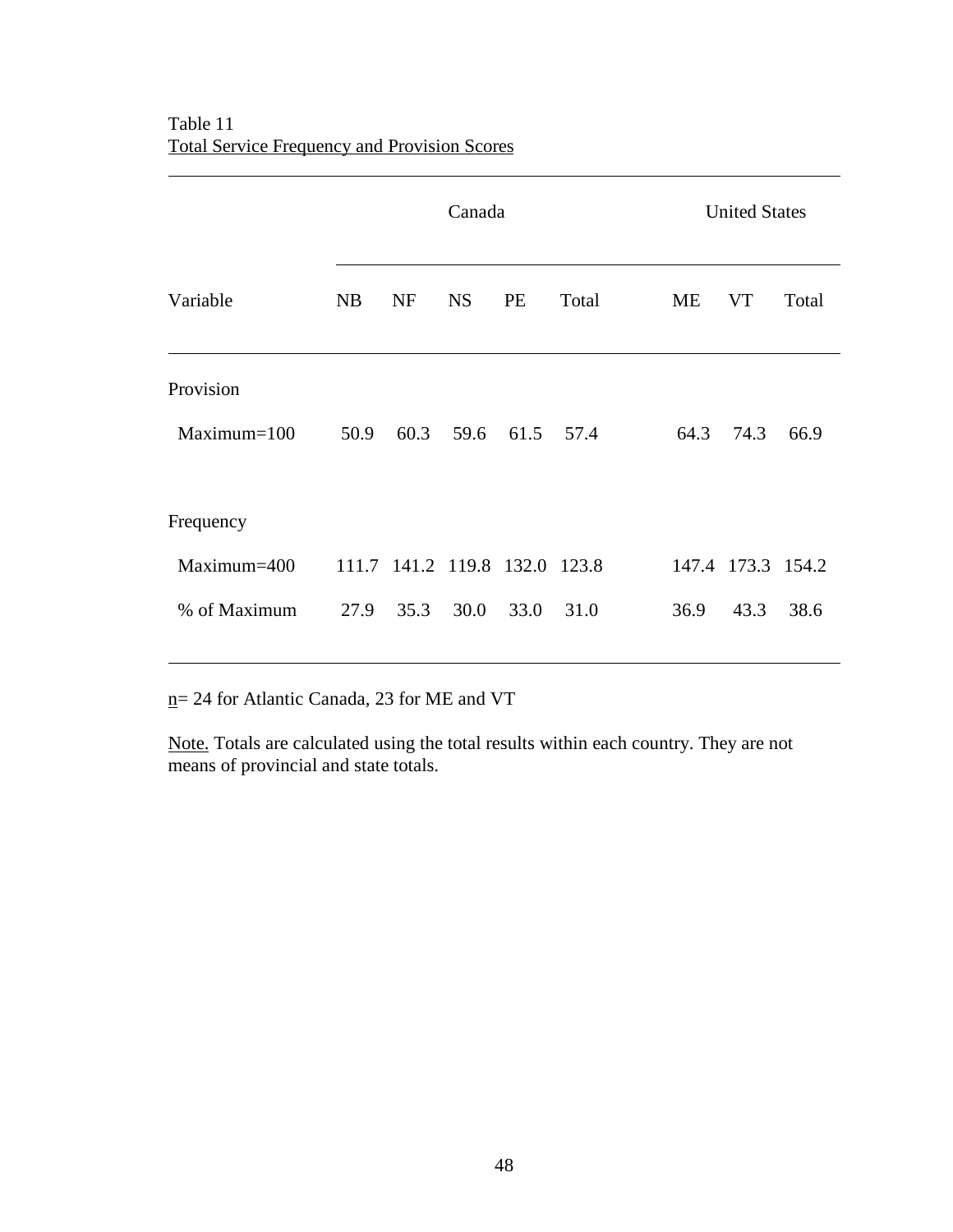# Table 12 **Staff Categories**

| Category       | <b>Job Titles</b>                                                                                                                                                                                |
|----------------|--------------------------------------------------------------------------------------------------------------------------------------------------------------------------------------------------|
| Activities     | Program Worker<br><b>Activities Director</b><br><b>Certified Nursing Assistant</b><br><b>Recreation Therapist</b><br>Art Therapist<br>Music Therapist                                            |
| Administrative | Administrator<br>Coordinator/Director<br><b>Assistant Director</b><br>Social Worker<br><b>Education/Training Coordinator</b>                                                                     |
| Support        | <b>Transportation Worker</b><br>Secretary<br>Cook                                                                                                                                                |
| Medical        | <b>Registered Nurse</b><br>Dietitian/Nutritionist<br>Occupational Therapist<br>Physical Therapist<br><b>Speech Therapist</b><br><b>Medical Doctor</b><br>Psychologist/Psychiatrist<br>Pharmacist |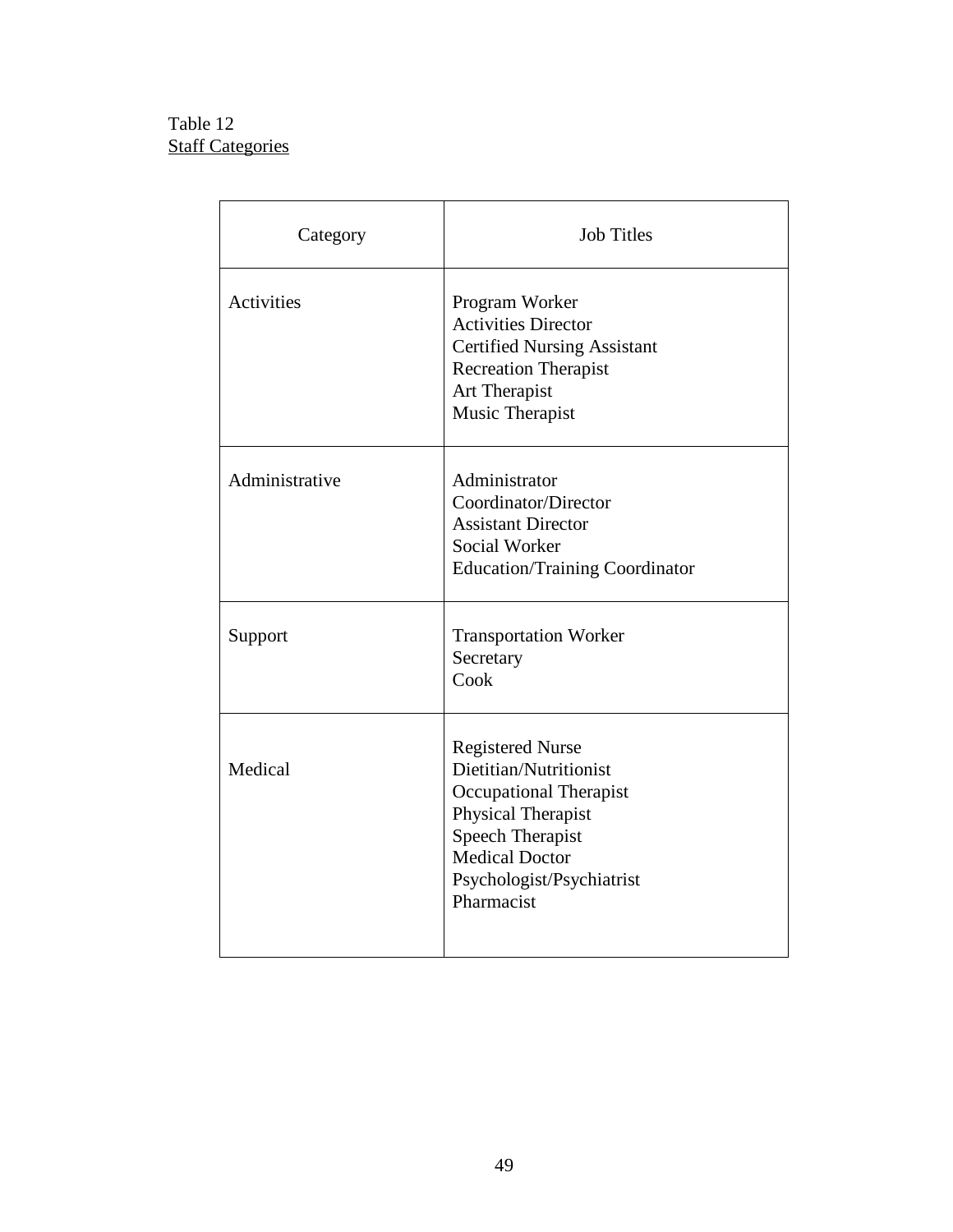## Table 13 **Staffing**

|                                                              |           |           | Canada    |       |       |           | <b>United States</b> |       |
|--------------------------------------------------------------|-----------|-----------|-----------|-------|-------|-----------|----------------------|-------|
| Variable                                                     | <b>NB</b> | <b>NF</b> | <b>NS</b> | PE    | Total | <b>ME</b> | <b>VT</b>            | Total |
| Staff : participants<br><b>Direct Care</b>                   | 1:2.3     | 1:2.6     | 1:2.0     | 1:5.3 | 1:2.5 | 1:2.0     | 1:3.1                | 1:2.3 |
| All Staff                                                    | 1:2.6     | 1:3.0     | 1:3.5     | 1:5.3 | 1:3.3 | 1:2.4     | 1:3.4                | 1:2.7 |
| Staff categories<br>(hours/week/center)<br><b>Activities</b> | 43.2      | 29.0      | 52.1      | 0.0   | 46.1  | 58.5      | 79.4                 | 64.2  |
| Administrative                                               | 43.5      | 20.8      | 48.2      | 60.0  | 40.4  | 54.2      | 46.0                 | 52.1  |
| Support                                                      | 24.3      | 7.6       | 25.6      | 0.0   | 18.9  | 29.7      | 40.0                 | 32.9  |
| Medical                                                      | 6.7       | 0.0       | 23.5      | 0.0   | 12.1  | 5.9       | 27.0                 | 12.3  |
| # of employees<br>per center (mean)<br>Full time             | 1.7       | 2.0       | 1.4       | 0.5   | 1.6   | 1.6       | 5.0                  | 2.6   |
| Permanent<br>part-time                                       | 1.4       | 1.0       | 1.5       | 2.0   | 1.4   | 2.4       | 2.5                  | 2.4   |
| Volunteers                                                   | 0.7       | 0.5       | 3.5       | 2.5   | 1.9   | 7.8       | 24.7                 | 12.4  |
| <b>Students</b>                                              | 0.0       | 0.0       | 0.9       | 1.0   | 0.4   | 0.4       | 2.0                  | 0.8   |
| Temporary<br>part-time                                       | 0.1       | 0.3       | 0.5       | 0.0   | 0.3   | 0.2       | 0.7                  | 0.3   |

n= 15-18 for Atlantic Canada, 22 for ME and VT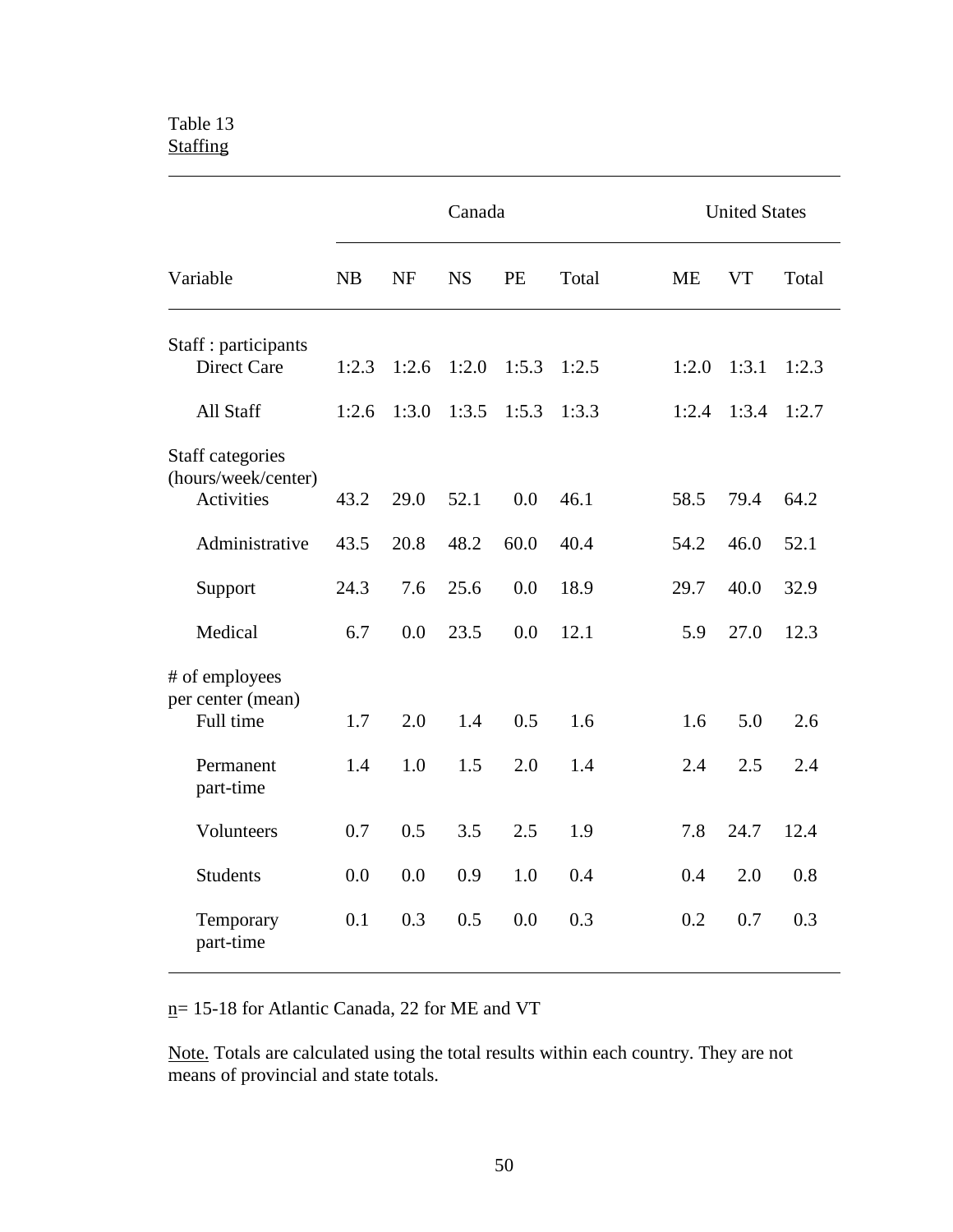# Table 14 Program Availability

 $\overline{a}$ 

|                            |      |                    | Canada    |         |              | <b>United States</b> |           |       |  |
|----------------------------|------|--------------------|-----------|---------|--------------|----------------------|-----------|-------|--|
| Variable                   | NB   | <b>NF</b>          | <b>NS</b> | PE      | Total        | <b>ME</b>            | <b>VT</b> | Total |  |
| Days/year (mean)<br>% Open | 225  | 315                | 194       | 250     | 227          | 241                  | 223       | 235   |  |
| Monday                     | 85.7 | 100                | 66.7      | 50.0    | 79.2         | 82.4                 | 83.3      | 82.6  |  |
| Tuesday                    | 85.7 | 100                | 66.7      | 100     | 83.3         | 94.1                 | 100       | 95.7  |  |
| Wednesday                  | 100  | 100                | 77.8      | 50.0    | 87.5         | 82.4                 | 83.3      | 82.6  |  |
| Thursday                   | 85.7 | 100                | 66.7      | 100     | 88.3         | 94.1                 | 83.3      | 91.3  |  |
| Friday                     | 85.7 | 83.3               | 77.8      | 100     | 88.3         | 82.4                 | 83.3      | 82.6  |  |
| Saturday                   | 0.0  | 16.7               | 0.0       | 0.0     | $\mathbf{a}$ | 5.9                  | 16.7      | 8.7   |  |
| Sunday                     | 0.0  | 16.7               | 0.0       | 0.0     |              | 0.0                  | 0.0       | 0.0   |  |
| Hours open (mean)          |      |                    |           |         |              |                      |           |       |  |
| Monday                     | 6.75 | 7.5                | 8.25      | 7.5     | 7.5          | 8.75                 | 8.5       | 8.5   |  |
| Tuesday                    | 6.0  | 7.5                | 8.0       | 7.75    | 7.0          | 9.25                 | 8.5       | 8.75  |  |
| Wednesday                  | 6.25 | 7.5                | 7.25      | 7.5     | 7.0          | 9.25                 | 8.5       | 8.75  |  |
| Thursday                   | 6.0  | 7.5                | 8.0       | 7.75    | 7.5          | 9.25                 | 8.5       | 8.75  |  |
| Friday                     | 6.0  | $\boldsymbol{8.0}$ | 7.5       | 7.75    | 7.25         | 8.25                 | 9.25      | 9.0   |  |
| Saturday                   | 0.0  | 8.0                | $0.0\,$   | $0.0\,$ |              | 7.0                  | 12.0      | 8.75  |  |
| Sunday                     | 0.0  | 8.0                | 0.0       | 0.0     |              | 0.0                  | 0.0       | 0.0   |  |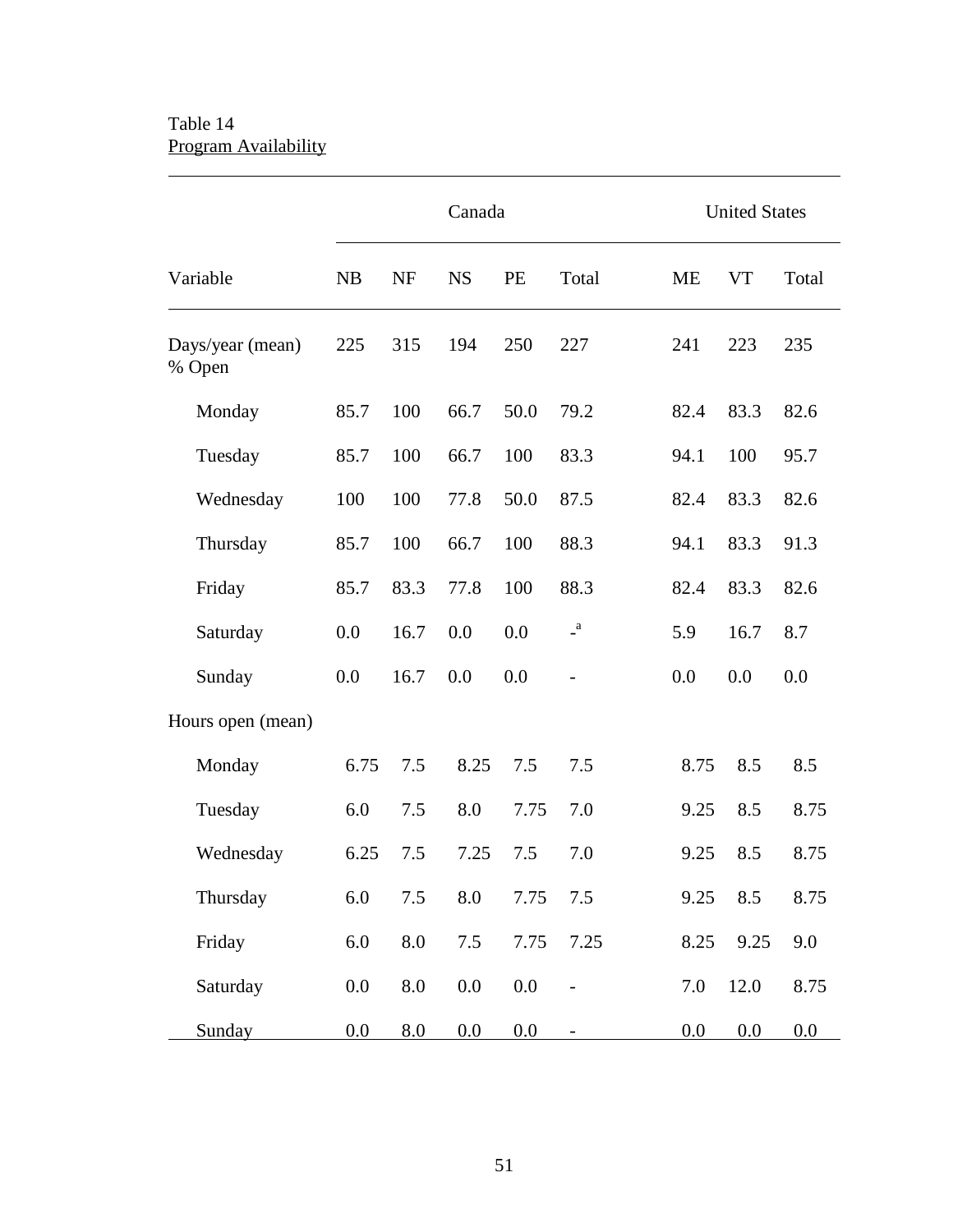# Program Availability: Continued

|                                    |      |           | Canada    |         |       |      | <b>United States</b> |       |  |  |
|------------------------------------|------|-----------|-----------|---------|-------|------|----------------------|-------|--|--|
| Variable                           | NB   | <b>NF</b> | <b>NS</b> | PE      | Total | ME   | <b>VT</b>            | Total |  |  |
| Open<br>additional<br>hours $(\%)$ | 42.9 | 83.3      | 11.1      | $0.0\,$ | 37.5  | 52.9 | 33.3                 | 47.8  |  |  |

<sup>a</sup> Percentages and means not calculated because results are based on one program.

 $n= 18-24$  for Atlantic Canada, 20-23 for ME and VT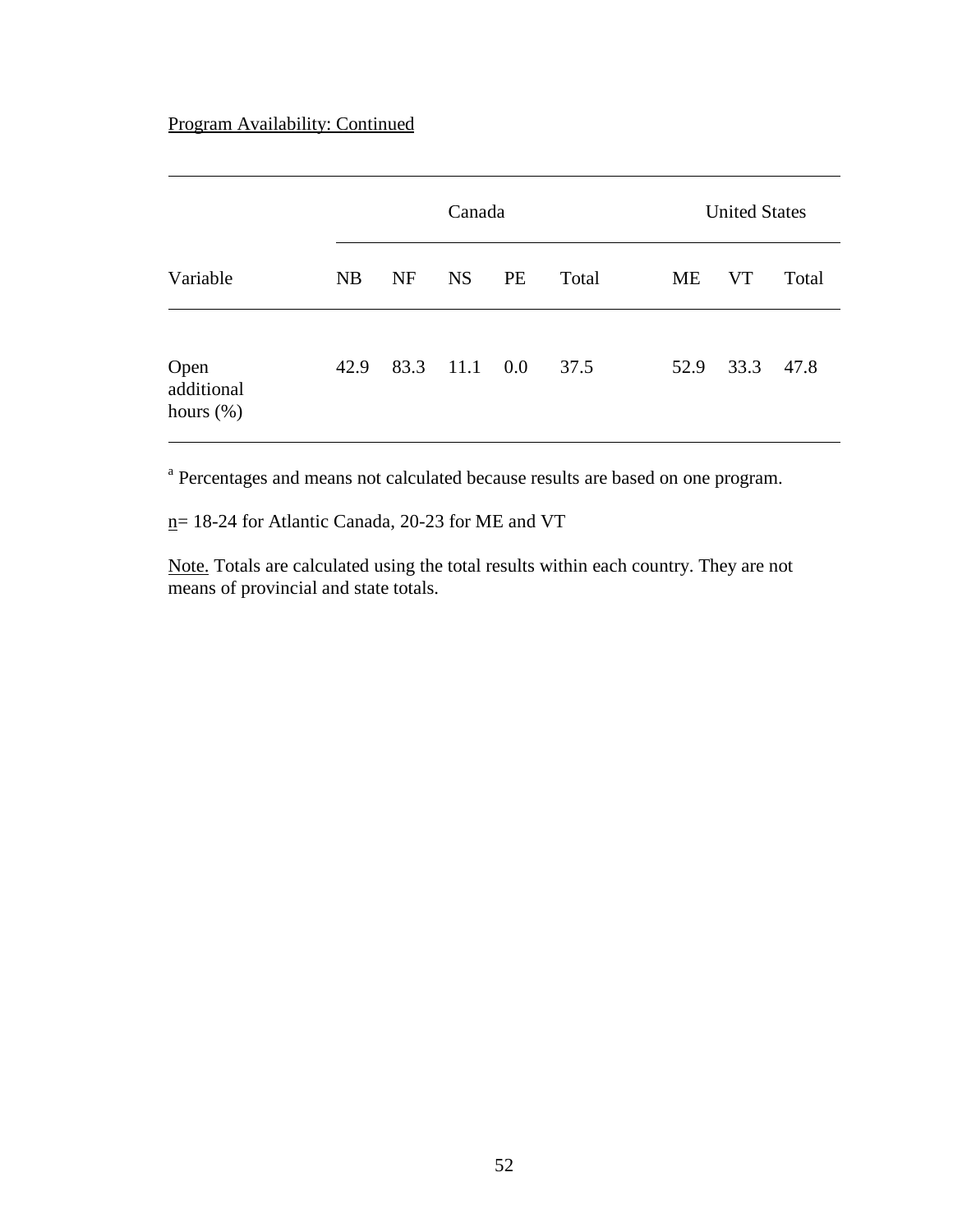## Table 15 **Utilization**

 $\overline{a}$ 

|                                     | Canada                   |           |           |                          |       | <b>United States</b> |      |       |  |
|-------------------------------------|--------------------------|-----------|-----------|--------------------------|-------|----------------------|------|-------|--|
| Variable                            | NB                       | <b>NF</b> | <b>NS</b> | PE                       | Total | <b>ME</b>            | VT   | Total |  |
| Number enrolled<br>(mean)           | 20.9                     | 18.2      | 26.3      | 28.5                     | 22.9  | 13.1                 | 39.0 | 20.2  |  |
| Maximum can serve<br>per day (mean) | 14.7                     | 9.8       | 15.8      | 21.0                     | 14.4  | 13.8                 | 24.0 | 16.4  |  |
| Daily attendance<br>(mean)          | 9.4                      | 8.7       | 10.8      | 15.0                     | 10.2  | 8.2                  | 21.5 | 11.6  |  |
| <b>Attendance Minus</b><br>Maximum  | 5.3                      | 1.1       | 5.0       | 6.0                      | 4.2   | 5.6                  | 2.5  | 4.8   |  |
| <b>Waiting lists</b><br>Yes $(\%)$  | 0.0                      | 16.7      | 22.2      | 0.0                      | 12.5  | 17.6                 | 33.3 | 21.7  |  |
| People (mean)                       | $\overline{\phantom{a}}$ | 30.0      | 10.0      | $\overline{\phantom{0}}$ | 16.7  | 2.3                  | 13.0 | 6.6   |  |
| Weeks on list                       |                          | 24.0      | 3.0       |                          | 10.0  | 8.7                  | 8.0  | 8.5   |  |
| Attendance (%)<br>$3+$ days a week  | 34.3                     | 55.3      | 22.6      | 34.0                     | 33.8  | 52.1                 | 50.3 | 51.6  |  |
| 1-2 days a week                     | 65.7                     | 41.3      | 74.5      | 66.0                     | 63.9  | 45.8                 | 43.0 | 45.0  |  |
| <1 day a week                       | 0.0                      |           |           | $3.3$ $1.6$ $0.0$ $1.2$  |       | 2.2                  | 6.7  | 3.4   |  |
| Attend full day                     | 99.7                     | 74.2      | 92.9      | 78.5                     | 89.5  | 71.9                 | 92.0 | 75.9  |  |
| Months                              |                          | 20.4 11.0 | 5.3       | 6.0                      | 12.7  | 21.1                 | 37.2 | 25.6  |  |

 $n= 21-24$  for Atlantic Canada, 20-23 for ME and VT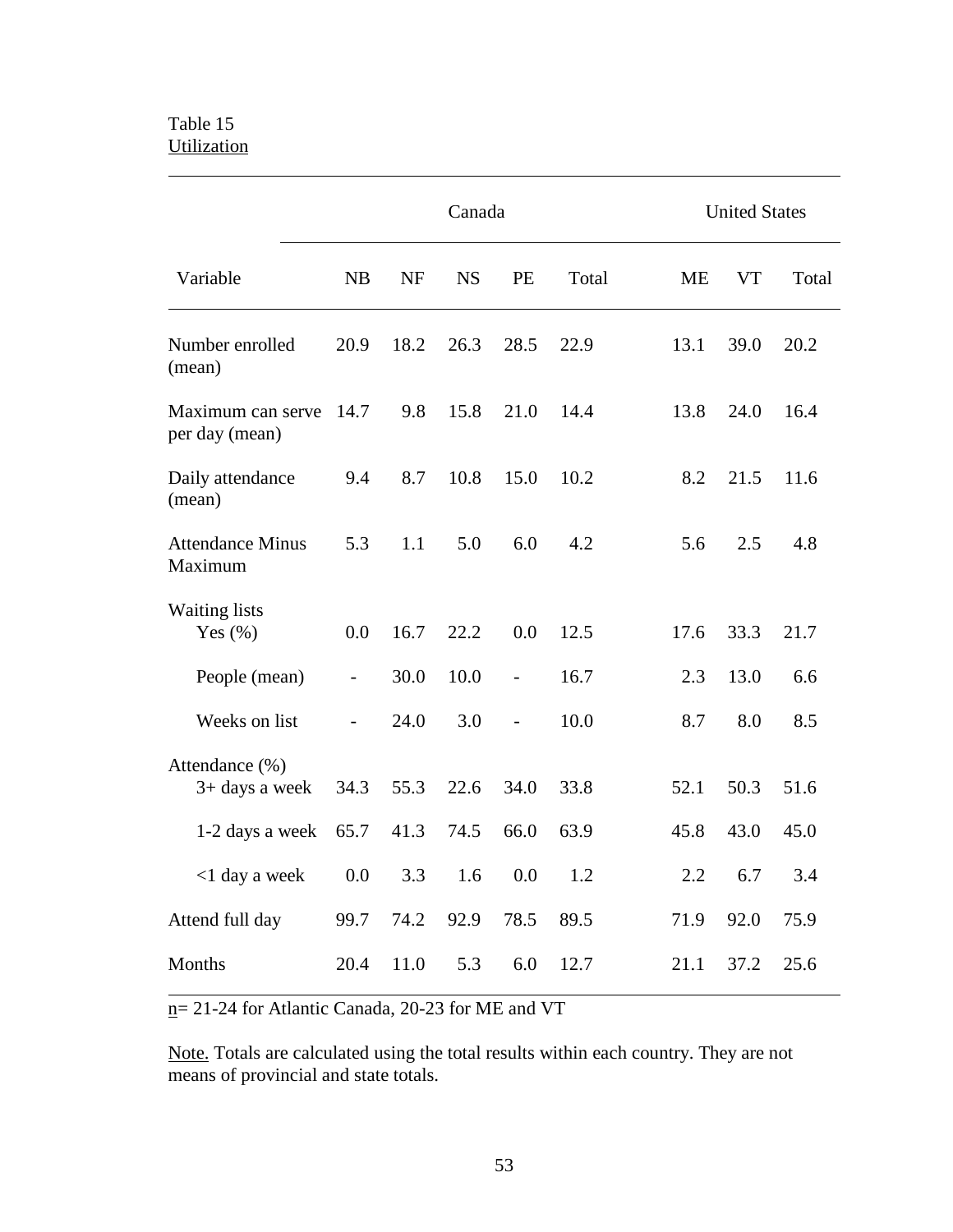# Table 16 Participant Characteristics

 $\overline{a}$ 

|                            |      | Canada                        |           |      |       | <b>United States</b> |                   |       |  |
|----------------------------|------|-------------------------------|-----------|------|-------|----------------------|-------------------|-------|--|
| Variable                   | NB   | <b>NF</b>                     | <b>NS</b> | PE   | Total | <b>ME</b>            | <b>VT</b>         | Total |  |
| Age                        |      |                               |           |      |       |                      |                   |       |  |
| Median                     |      | 60-69 70-79 70-79 70-79 70-79 |           |      |       |                      | 70-79 80-89 70-79 |       |  |
| Mode                       |      | 80-89 70-79 70-79 80-89 80-89 |           |      |       |                      | 80-89 80-89 80-89 |       |  |
| $<$ 59 (%)                 | 48.6 | 11.3                          | 15.7      | 15.0 | 21.9  | 11.7                 | 10.7              | 11.4  |  |
| Youngest (mean) 42.3       |      | 57.0                          | 45.2      | 42.5 | 47.3  | 56.0                 | 40.0              | 51.8  |  |
| Oldest (mean)              | 79.7 | 87.7                          | 88.8      | 84.0 | 85.7  | 88.0                 | 93.0              | 89.6  |  |
| Female (%)                 | 62.0 | 64.5                          | 62.9      | 41.5 | 61.2  | 71.6                 | 62.3              | 69.0  |  |
| Married (%)                | 18.0 | 13.7                          | 10.4      | 16.0 | 13.6  | 20.1                 | 15.7              | 18.9  |  |
| Living arrangements $(\%)$ |      |                               |           |      |       |                      |                   |       |  |
| Live Alone                 | 18.3 | 17.7                          | 21.1      | 50.0 | 20.6  | 11.4                 | 15.0              | 12.4  |  |
| Institutions               | 9.4  | 0.0                           | 15.5      | 4.0  | 8.8   | 1.4                  | 0.7               | 1.2   |  |
| Grade 12 (%)               | 42.2 | 3.2                           | 19.5      | 2.0  | 20.3  | 67.2                 | 53.0              | 63.0  |  |
| $< $20,000 ($\%)$          | 100  | 100                           | 97.3      |      | 99.2  | 94.7                 | 89.4              | 92.7  |  |
| Service use (%)            |      |                               |           |      |       |                      |                   |       |  |
| Home health care 16.7      |      | 21.6                          | 19.7      | 4.5  | 17.8  | 31.5                 | 57.7              | 38.7  |  |
| Transportation             | 33.3 | 0.0                           | 5.8       | 16.5 | 10.5  | 25.8                 | 33.5              | 27.9  |  |
| <b>Therapies</b>           | 0.0  | 0.0                           | 7.3       | 3.5  | 3.2   | 12.8                 | 12.2              | 12.6  |  |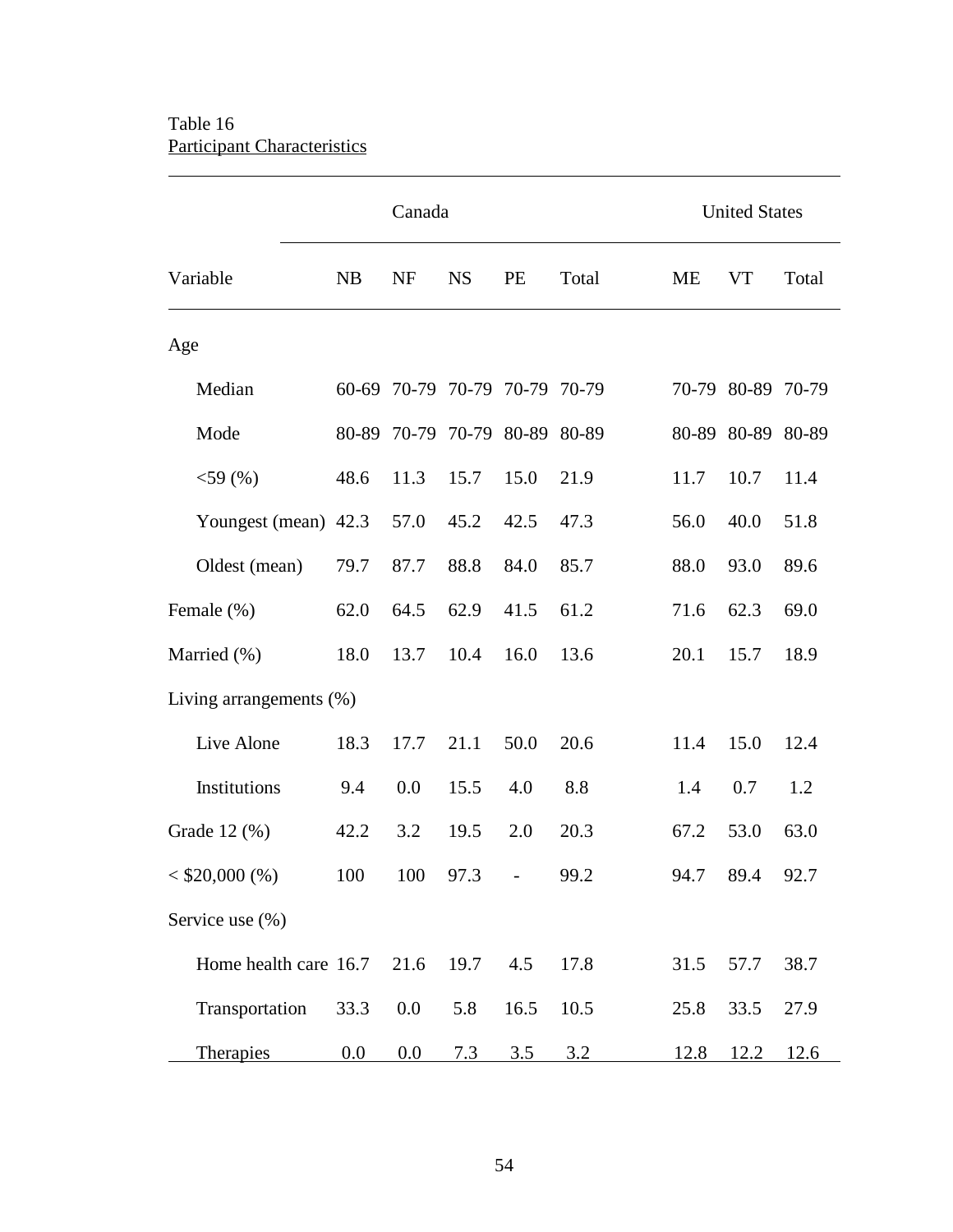|                                         | Canada |           |           |      |       | <b>United States</b> |           |       |  |
|-----------------------------------------|--------|-----------|-----------|------|-------|----------------------|-----------|-------|--|
| Variable                                | NB     | <b>NF</b> | <b>NS</b> | PE   | Total | <b>ME</b>            | <b>VT</b> | Total |  |
| Caregivers (%)                          |        |           |           |      |       |                      |           |       |  |
| Availability                            | 88.0   | 87.0      | 58.8      | 83.5 | 75.6  | 90.2                 | 71.5      | 85.1  |  |
| Adult child                             | 32.8   | 62.5      | 30.1      | 0.0  | 36.6  | 55.1                 | 39.2      | 50.7  |  |
| Spouse                                  | 8.3    | 12.3      | 15.0      | 16.0 | 12.8  | 20.8                 | 15.7      | 19.4  |  |
| Employed<br>full-time                   | 28.0   | 26.3      | 27.9      | 0.0  | 25.8  | 45.7                 | 23.2      | 39.2  |  |
| Employed<br>part-time                   | 3.8    | 0.0       | 8.1       | 7.0  | 4.9   | 7.5                  | 29.2      | 13.7  |  |
| Needs $(\% )$<br>General<br>Supervision | 51.4   | 30.5      | 44.9      | 10.5 | 39.3  | 70.7                 | 37.3      | 61.6  |  |
| Cognitive<br>Impairment                 | 27.2   | 16.7      | 38.3      | 9.0  | 27.2  | 71.4                 | 46.3      | 64.5  |  |
| Constant<br>supervision                 | 18.2   | 7.2       | 29.6      | 10.5 | 19.1  | 41.4                 | 30.3      | 38.4  |  |
| Developmentally 48.0<br>disabled        |        | 12.2      | 16.0      | 24.5 | 23.0  | 7.7                  | 15.5      | 9.8   |  |
| Need help<br>transferring               | 4.2    | 10.8      | 20.4      | 0.0  | 12.3  | 19.1                 | 23.0      | 20.2  |  |
| Incontinent                             | 3.8    | 4.3       | 6.7       | 0.0  | 4.8   | 12.8                 | 11.3      | 12.4  |  |

## Participant Characteristics: continued

 $\overline{a}$ 

 $\overline{a}$ 

Note. Dashes indicate the data was not reported.

 $n= 16-23$  for Atlantic Canada, 20-22 for ME and VT, except for income ( $n = 10$  for Atlantic Canada and 14 for ME and VT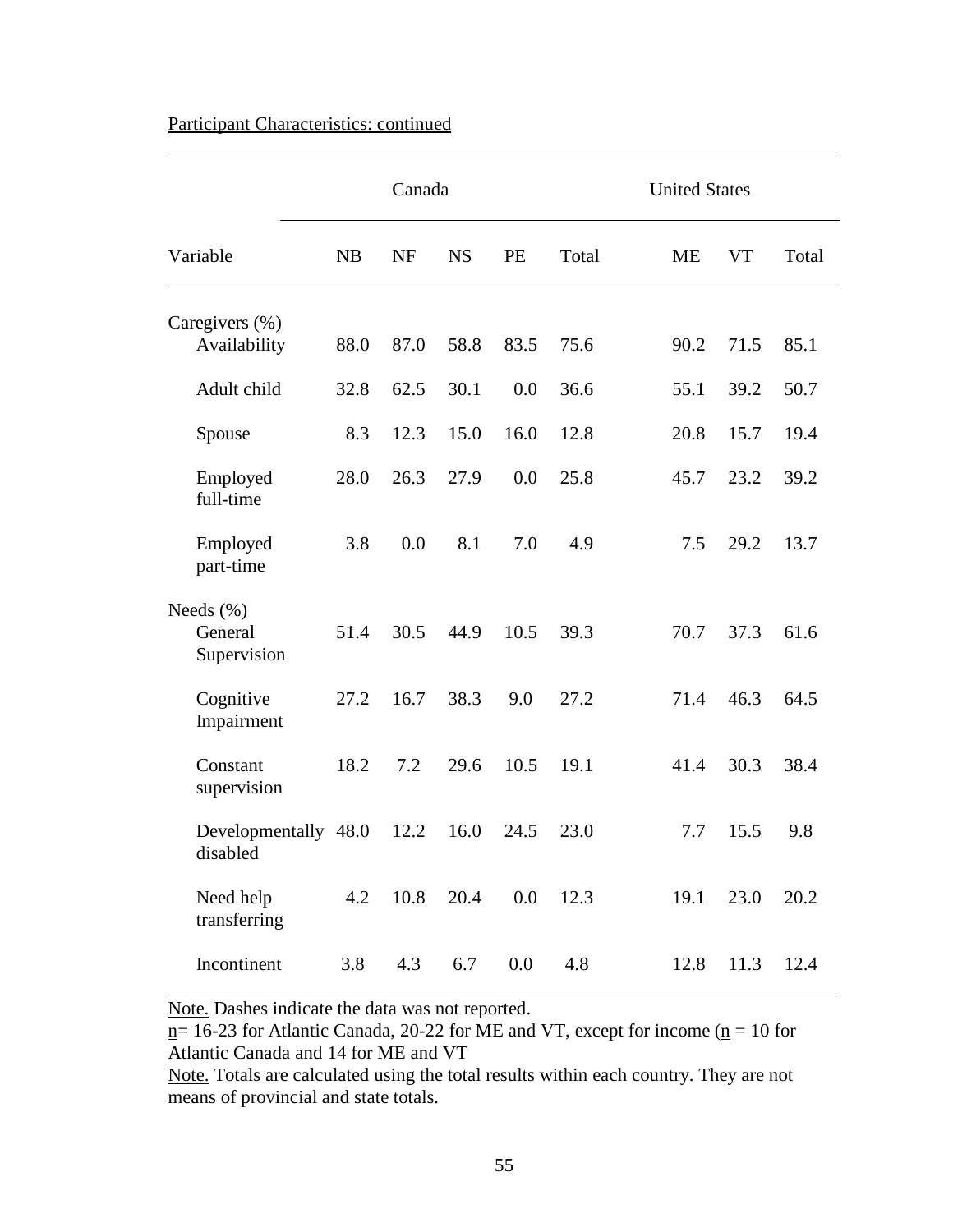## Newfoundland

With a mean opening year of 1979, the ADS programs in NF operated for the longest period of time of all the provinces and states. Nursing homes sponsored every one of the ADS programs in NF, and most operated within a nursing home. Government sources made up almost all of the funding sources for ADS in NF. The majority of the programs operated as public organizations. At a mean daily fee of less than \$1 per day, these charges constituted the lowest of any province or state. Even though on average participants paid low daily fees, 60% of them paid nothing.

The ADS programs in NF operated the most days per year of any province or state. Some programs operated on Saturday. Only programs in NF opened on Sunday. In addition, over three-quarters of programs operated for additional hours as needed. A typical program had a capacity of just 10 participants per day. Although these programs served the fewest participants per day, they operated at the highest capacity levels with 9 of 10 available spaces filled each day. The NF programs maintained the highest number of people on waiting lists and these potential participants waited for the longest period of time for an ADS slot to become open.

The participants in NF programs appeared quite similar to participants in the other provinces and states. However, less than 4% completed grade 12. Prince Edward Island constituted the only province or state with fewer participants graduating from high school.

### Nova Scotia

The ADS programs in NS operated half as long as the other Canadian programs. Whereas ADS programs in other provinces and states generally had one or two predominate affiliations, the programs in NS affiliated with a variety of organizations. Funding patterns also varied in that NS programs received less funding from government sources and relied more on participant fees than the other Canadian programs. Although still low in comparison with programs in ME and VT, participants in NS paid the highest fees of all the provinces. In addition, more participants in NS paid a higher proportion of the full fees than most provinces and states. Whereas public programs predominated in the other Canadian provinces, NS programs consisted of a balance of public and private non-profit programs and a smaller number of other types of programs. In comparison with the other provinces, NS programs utilized a higher number of medical personnel hours each week. Of all the provinces and states, ADS programs in NS operated the fewest number of days per year and they operated very few hours in addition to their regular hours. Participants in NS attended ADS fewer months than participants in other provinces and states.

Participants in NS ADS programs exhibited many characteristics similar to those of participants in other provinces and states. However, more participants in NS lived in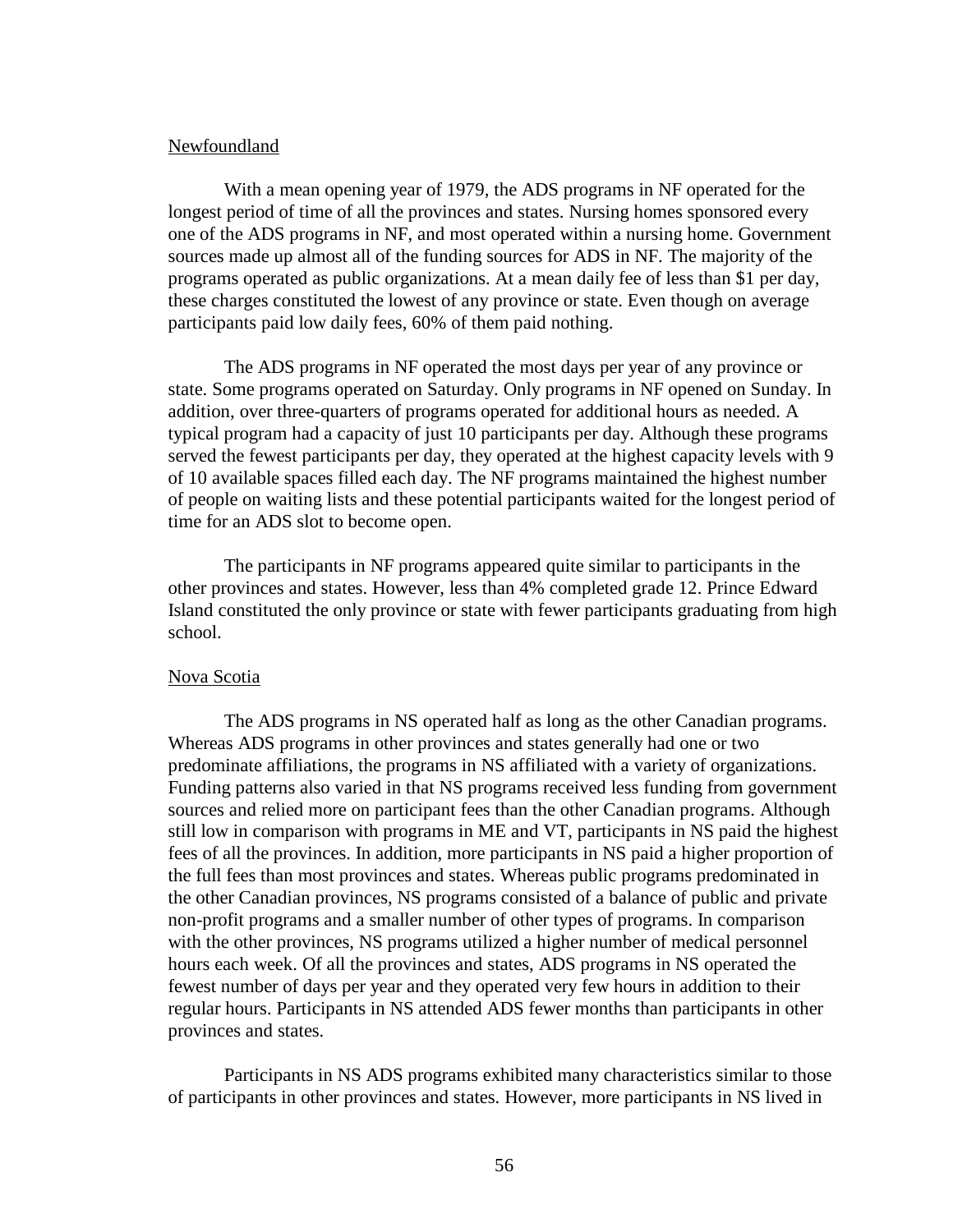institutions. In addition, more participants in NS required constant supervision than those in other provinces.

### Prince Edward Island

Only four ADS programs existed in PE, and two of these directors responded. Characteristics of these programs consisted of government sponsorship, nursing home location, and public organizational structure. Most respondents paid a standard rate of \$2.58 per day. Only participants in NF paid lower daily fees. Programs in PE operated with the fewest staff members per participant of all other provinces and states. All staff worked in administrative capacities, although the programs also made use of volunteers and students. The two programs in PE exhibited the lowest utilization rates of any province or state. The programs operated with a mean of six empty spaces per day and neither program maintained waiting lists. In addition, participants attended ADS for comparatively few months.

Approximately 20% more men attended ADS in PE than in the other provinces and states. In addition, many more ADS participants in PE lived alone. At 2%, the fewer participants in PE completed high school than in any province or state.

## Maine

A typical ADS program in ME had operated for fewer years than programs in VT and all of the provinces except NS. Affiliations, other than the typical nursing home or provincial government, consisted of elderly housing, city government, a health system, Area Agency on Aging, boarding home, and multi-level care facilities. Although nursing homes were the most common location for ADS programs in ME, they also co-located with senior centers, elderly housing, medical buildings, and boarding homes. Programs in ME exhibited the highest fees of all provinces and states charged to participants. Maine participants paid twice the amount of fees charged to VT participants. The programs in ME enrolled the fewest participants and the fewest participants attended each day.

Over 70% of the participants attending ADS in ME were female. The highest number of participants in ME completed high school, compared to those in VT and the provinces. Over 70% of the participants in ME required general supervision and over 70% experienced a cognitive impairment. As a result, a high proportion required constant supervision. Programs in ME served few participants with developmental disabilities.

## Vermont

Unlike the programs in Atlantic Canada and ME, VT programs did not have any affiliation with either nursing homes or the government, and none operated from within nursing homes. Two-thirds of VT programs indicated no affiliation with an organization.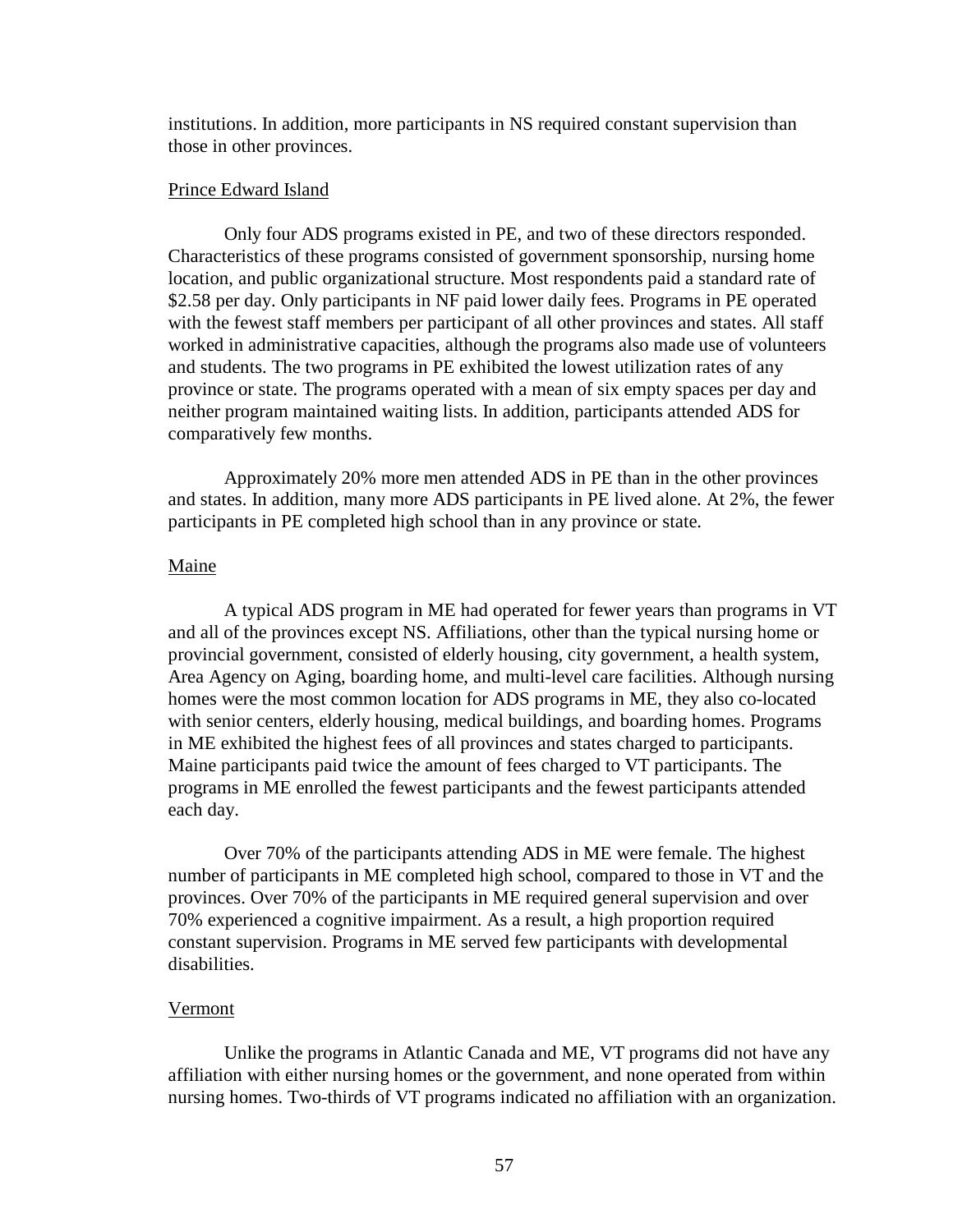The remaining one third had affiliation and co-location with various organizations including a community services agency and a neighborhood housing group. One third of the facilities operated in freestanding buildings. Government grants, participant fees, and other sources of funding all provided important sources of funding for ADS in VT. These other sources of funding consisted of mental health programs, various types of grants, and the USDA food program. All of the VT programs operated as private non-profit organizations. Typical fees charged to participants in VT totaled much higher than the provinces, but about half those charged in ME. Many more programs in VT incorporated sliding fee scales and the directors felt that participants paid too little for ADS services than programs in Atlantic Canada or ME. Vermont programs scored the highest of any province or ME on total service provision and service frequency.

The VT programs ranked highest on the number of participants enrolled, maximum daily capacity, and daily attendance. Only NF programs had a higher utilization rate. In conjunction with the size of the programs, VT programs utilized the most personnel in activities, support, and medical capacities. Vermont programs employed the most full-time and part-time staff and utilized by far the most volunteers compared to the Atlantic Canada provinces and ME. Vermont programs consisted of the highest percentage of programs with waiting lists. Finally, participants in VT attended ADS for the longest period of time compared to the Atlantic Canada provinces and ME.

Participants in VT ADS programs shared many characteristics with those attending ADS in Atlantic Canada and Maine. However, slightly older participants attended ADS in VT. In addition, the majority of participants in VT utilized home health care in addition to ADS.

### Comparison of ADS Between Provinces and States

In this section, I compare the responses of program directors from provinces with those from program directors in ME and VT. I examine the same categories as in the overview of ADS in each individual province and state: background information, financial aspects, staffing, program availability, utilization, services provided, and participant characteristics. I utilized descriptive and nonparametric statistics to determine if significant differences occurred between the two countries. I only reported the results where statistically significant differences resulted.

#### Background Information

A statistically significant difference resulted in the population of towns in which ADS programs existed  $\chi^2(3, \underline{N} = 47) = 8.79$ ,  $\underline{p} < .05$  (see Table 7). In Atlantic Canada, a higher percentage of the centers operated in towns with populations of fewer than 2,500 people. Most programs in ME and VT operated in towns with populations between 2,500 and 99,999.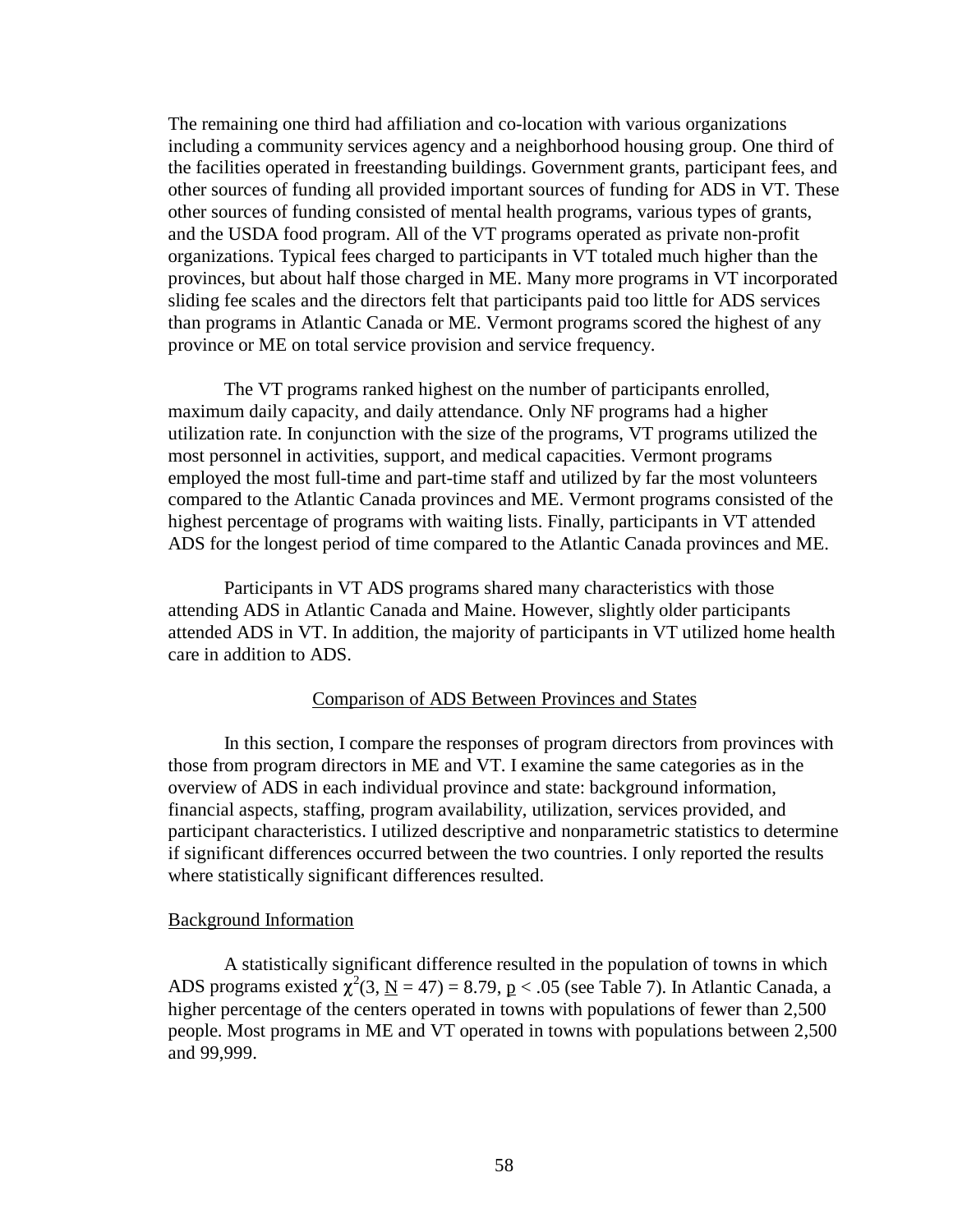Center affiliation varied between the two countries,  $\chi^2$  (6, <u>N</u> = 46) = 12.37, <u>p</u> < .05). Nursing homes were a common affiliation for ADS programs in both countries (see Table 7). However, strong government affiliations also existed in Atlantic Canada. An assisted living/rehabilitation facility and a health system are examples of other types of affiliations. The center location also varied significantly between the two countries  $\chi^2$  (5,  $N= 46$ ) = 9.28, p > 0.05. Approximately twice as many programs in Atlantic Canada operated in nursing homes than in ME and VT (Table 7).

### Financial Aspects

Two statistically significant differences in funding sources resulted between the two countries. In Atlantic Canada, higher levels of government support for ADS existed than in ME and VT,  $MW(38) = -2.46$ ,  $p < .05$ . Even after combining all of the sources of government support in ME and VT (Medicaid, Title IV, Title XX, Veterans Affairs), these sources totaled just 38.1% (see Table 8). In contrast, government support for ADS totaled 70.2% in Atlantic Canada. Notably, almost all of the financial support for ADS in NF came from government sources. Sources of revenue such as fund raising/grants, United Way, and private donations played a small part in funding ADS in both countries. The other financial area reaching statistical significance consisted of participant fees,  $MW(38) = -2.32$ ,  $p < .05$ . Income generated from participant fees accounted for 18% of funding for ADS in Atlantic Canada whereas 35% of ADS funding in ME and VT came from participant fees (see Table 8).

The daily fees charged to participants varied between the two countries. In some programs, all participants paid the same fees whereas in other programs, participants paid according to their level of income. In Atlantic Canada, at least 50% of all programs charged participants the same fees whereas no programs in ME and VT charged the same fees for all participants  $MW(46) = -4.92$ ,  $p < .001$ . The amount charged also varied significantly,  $\text{MW}(30) = -4.10$ ,  $p < .001$  with participants in Atlantic Canada paying much lower daily fees than those in ME and VT (see Table 9).

The organizational structure varied statistically between the two countries,  $\chi^2$  (2,  $N = 46$  = 12.9, p <.01. In Atlantic Canada, public programs predominated (see Table 9). Those who selected the "other" category in Atlantic Canada indicated their programs operated as both public and non-profit. Private non-profit programs predominated in ME and VT.

## Staffing

No significant differences emerged between ADS programs in Atlantic Canada and the United States in any area of staffing (see Table 13). Staff to participant ratios, staff qualifications, hours per week that staff in various categories worked, number of employees, number of volunteers, and consultants were all similar.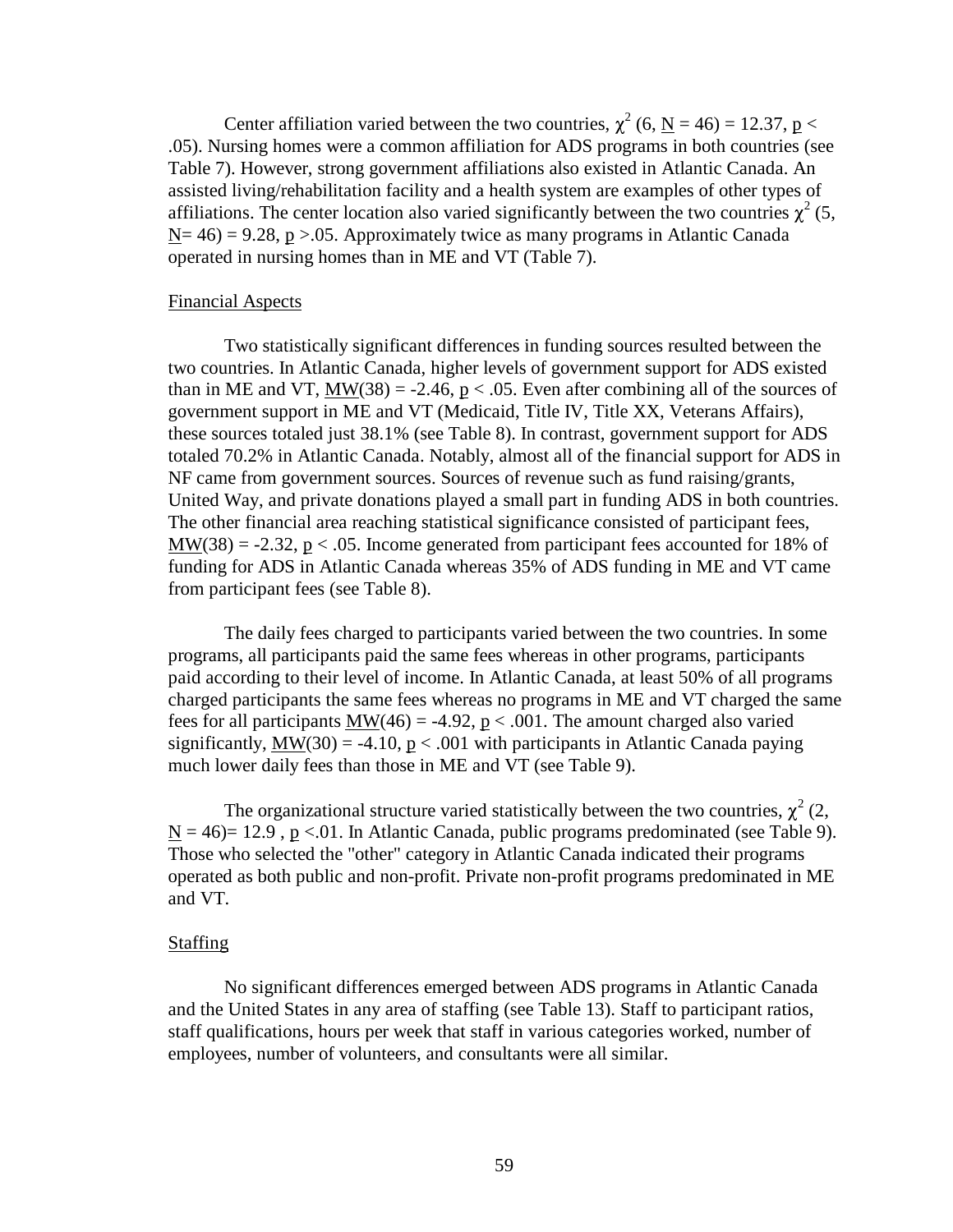### Program Availability

Over 75% of programs in both countries operated from Monday to Friday, but significant differences resulted between the two countries in the hours the programs were open during the week. Maine and VT programs opened earlier than the Atlantic Canada programs on: Monday,  $MW(38) = -2.77$ ,  $p < 01$ ; Tuesday,  $MW(42) = -2.48$ ,  $p < 05$ ; Wednesday,  $\text{MW}(40) = -3.07, \text{p} < .01$ ; Thursday,  $\text{MW}(41) = -2.67, \text{p} < .01$ ; and Friday, MW(39)=-3.01,p<.01. The Atlantic Canada programs were open fewer hours per day, with a range of 6.0 to 8.25. In ME and VT, programs opened a range of 8.5 to 9.25 hours per day (see Table 14).

Too few programs were open on the weekends to conduct statistical analyze (see table 14). Just one program in Atlantic Canada opened on weekends. This program located in NF operated for 8.0 hours on both Saturday and Sunday. In ME, 5.9% of centers offered Saturday services and in VT, 16.7% did. No ME or VT programs operated on Sundays.

#### Utilization

A significant difference resulted between the two countries on the number of months that participants attended ADS,  $MW(30)=2.10$ , p<.05. A much longer enrollment time existed in ME and VT than in Atlantic Canada (see Table 15). In Atlantic Canada, the mean length of enrollment totaled 12.7 months whereas participants in ME attended for a mean of 21.1 months and VT participants averaged 37.2 months of involvement (see Table 15).

The amount of time per day that participants attended ADS varied significantly between countries,  $MW(42)=2.21$ ,  $p<.05$ . Most participants attended for a full day as opposed to attending for less than half the hours a program operated (see table 15). In Atlantic Canada, 89.5% of participants attended for a full day whereas 75.9% attended all day in ME and VT.

### Services Provided

In general, the programs that provided more services also provided them more frequently. Most programs in Atlantic Canada offered individual activities, recreation, and social services for. Transportation, food, and health care had the lowest frequencies. Similarly, in ME and VT, recreational activities, individual activities, and therapeutic activities were provided most often. Health care, participant volunteer opportunities, and transportation were lowest in frequency.

In Atlantic Canada, individual activities, recreational activities, and food service were provided most frequently and social services for participants, transportation, and health care were provided least often. A similar pattern emerged for the American programs. In ME and VT, centers offered individual activities, food, and recreational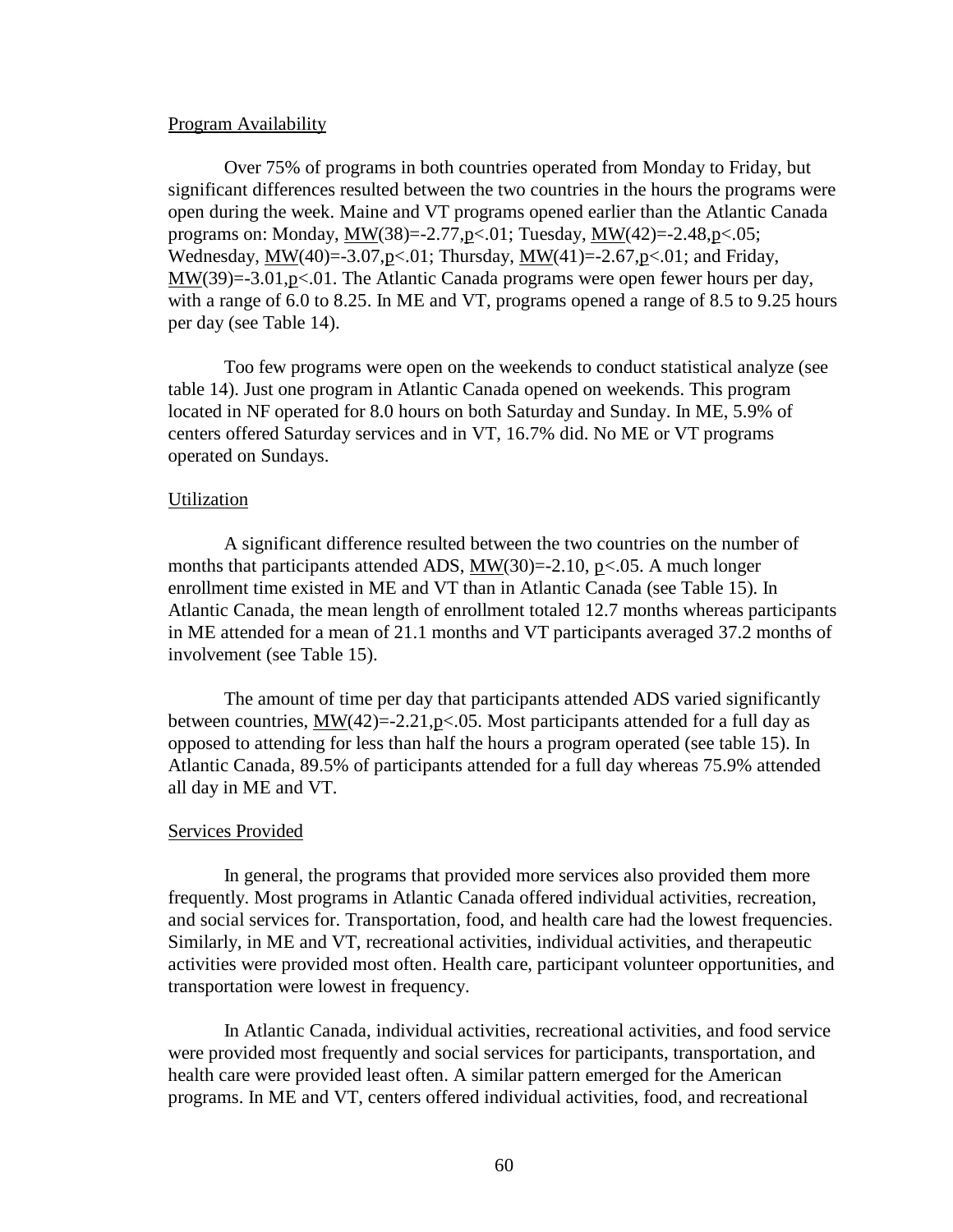activities most frequently and transportation, social services for participants, and health care least frequently.

A maximum total service provision score of 100 could be achieved if every program offered each of the 100 services  $(1 = yes \times 100 \text{ services})$ . The maximum service frequency score of 400 could be achieved if each program offered each service daily (4=daily x 100 services). See table 11 for the total scores and the means for the two countries. Programs in ME and VT provided more services than in Atlantic Canada, MW(47)=-2.86,p<.01. In Atlantic Canada, the service provision score totaled 57.4% whereas in ME and VT, this score totaled 66.9%. In addition to providing a broader range of services, programs in ME and VT provided these services more frequently,  $MW(47)=2.60$ ,  $p<.01$ . In Atlantic Canada, the total service frequency score was 123.8 (31.0%), whereas in the United States it was 154.2 (38.6%).

### Participant Characteristics

A statistically significant difference resulted in the educational level of participants in the two countries,  $MW(37) = -3.45$ ,  $p < .001$ . Only 20.3% of Atlantic Canada participants completed grade 12 (see Table 16). However, 63% of participants completed grade 12 in ME and VT. Even though educational levels varied between countries, income levels remained similar. This similarity resulted as most evident in the extremely high proportion of participants in both countries with incomes of fewer than \$20,000 per year.

In terms of functional characteristics of participants, programs in ME and VT served a more frail population than Atlantic Canadian programs (see Table 16). Significant differences resulted between the two countries on cognitive impairments, MW(44)=-3.54,p<.001; constant supervision, MW(44)=-2.44,p<.05; and general supervision,  $\text{MW}(44)=2.13,\text{p}lt 0.05$ . Maine and VT programs served approximately three times as many participants with cognitive impairments (64.5%), twice as many participants that required constant supervision (38.4%), and a third more participants that required general supervision (61.6%) than participants in Atlantic Canada programs.

#### Summary of Comparison of ADS Between Provinces and States

Many differences resulted in both structural and participant characteristics of ADS programs between the two countries in this study. Differing background characteristics consisted of town population, center affiliation, and center location. Significant differences in financial aspects resulted in the amount of funding from participant fees and government support, the amount of fees that participants paid, organizational structure, and the percentage of participants that paid the same fees as all the other participants in the same program. Program availability differed in the hours that programs in the two countries operated each day. Utilization of ADS between the two countries differed in the number of hours of attendance per day and the number of months of attendance. Service provision and service frequency varied significantly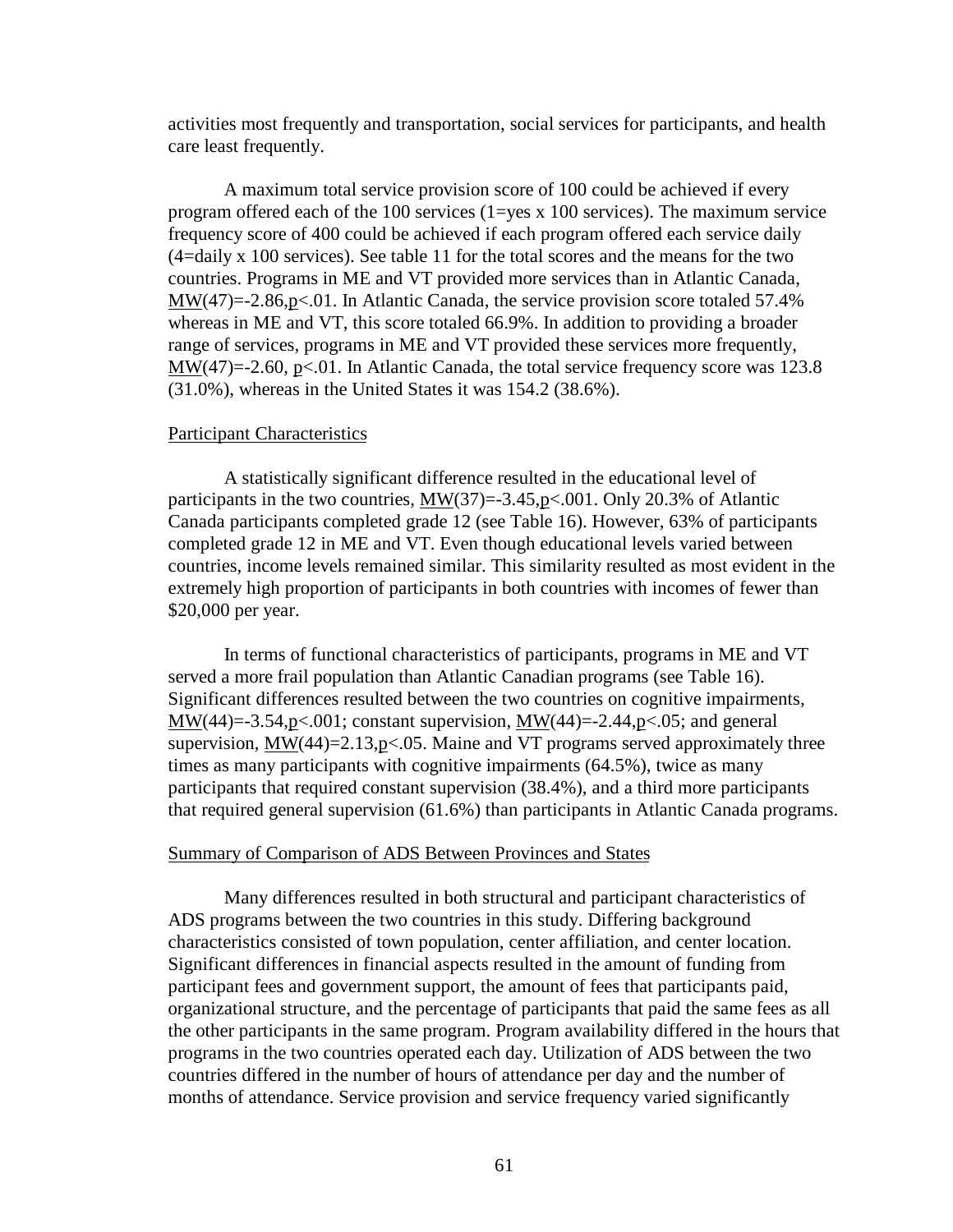between the two countries. Finally, the significantly different participant characteristics between the two countries consisted of education level and functional characteristics including cognitive impairments, participants requiring general supervision, and participants requiring constant supervision. I now turn to responding to the remaining research questions dealing with the NADSA classification system.

## NADSA Classification System

Utilizing the NADSA classification system, I first examined the level of participant needs and the services provided in each province and state. This involved aggregating data to determine general patterns. Second, I examined individual program data to determine if a match existed between participants and services at the individual program level.

### Participant Needs and Services Provided

As shown in Table 17, most programs in both countries provided care for participants with the highest level of need. In fact, with the exception of NF, over 75% of all programs provided care for participants with intensive level needs. Almost all of the remaining programs provided services to participants with core needs. Very few programs in Canada and none in the United States provided care for participants with enhanced needs. However, in NF one-third of the programs provided care for intensive level participants, and the remaining two-thirds of the programs provided care for core level participants.

More distinct patterns resulted in the examination of services provided than participants served (see Table 18). In Canada, ADS programs in each province exhibited a balance between services in the core, enhanced, and intensive categories. However, more programs provided enhanced services followed by core services and then intensive services. In the United States, enhanced services also resulted as the most common category of services provided. However, many programs also provided intensive services whereas only a few programs provided only core services.

### Congruence Between Participants and Services: Individual Program Level

Three possibilities resulted when using the NADSA model. These involved (a) participant needs matching the services provided, (b) participant needs not being met by the services provided, and (c) programs having the capability of providing services to participants with more intensive needs than their current participants have. I first present the results on individual programs and then compare the results within provinces and states, between provinces and states, and between countries in each of the three categories.

Match between participants and services. A match between participants needs and services offered is the best case scenario as the programs in this category are the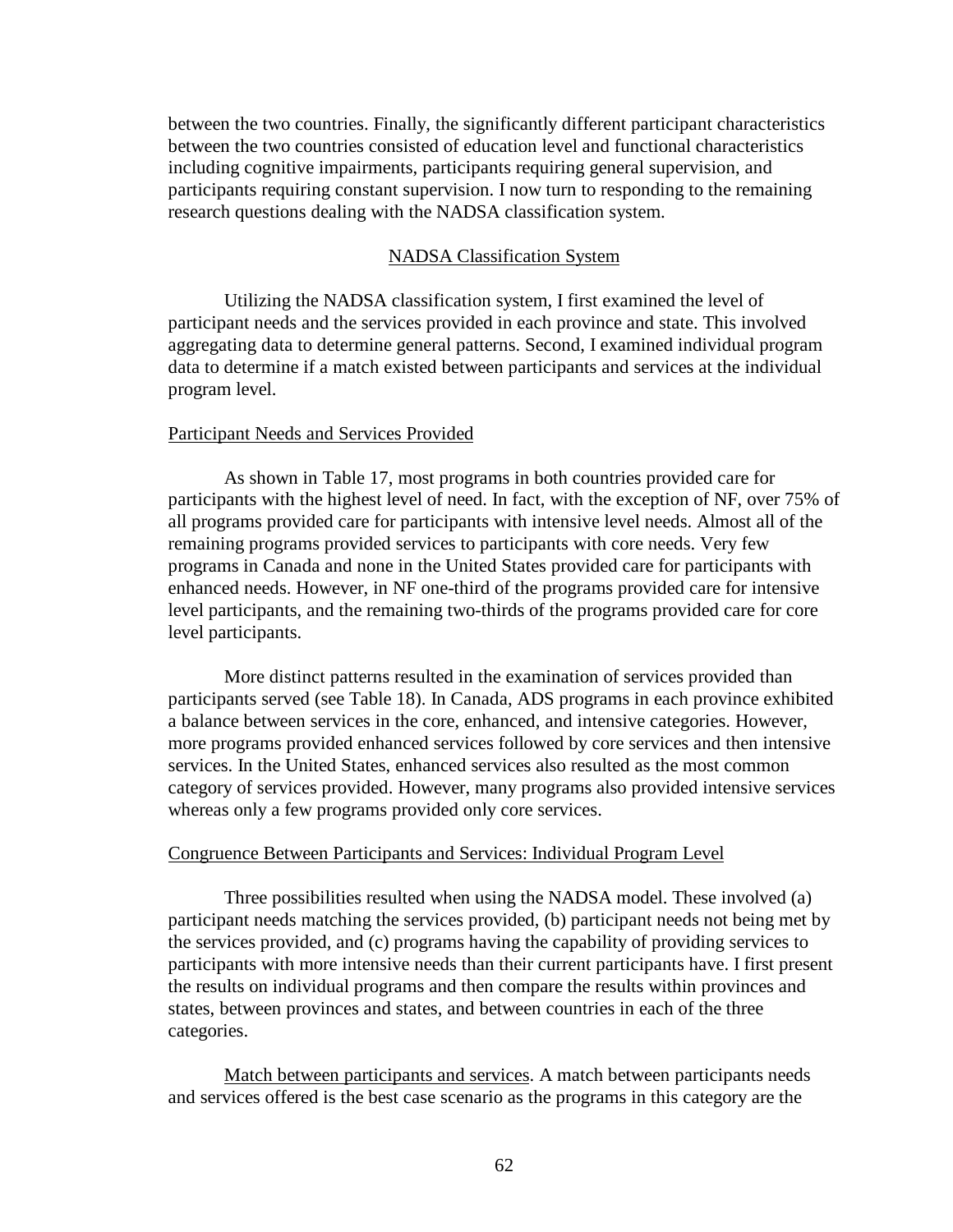Table 17





■ Core **图 Enhanced** ■ Intensive **■ Missing**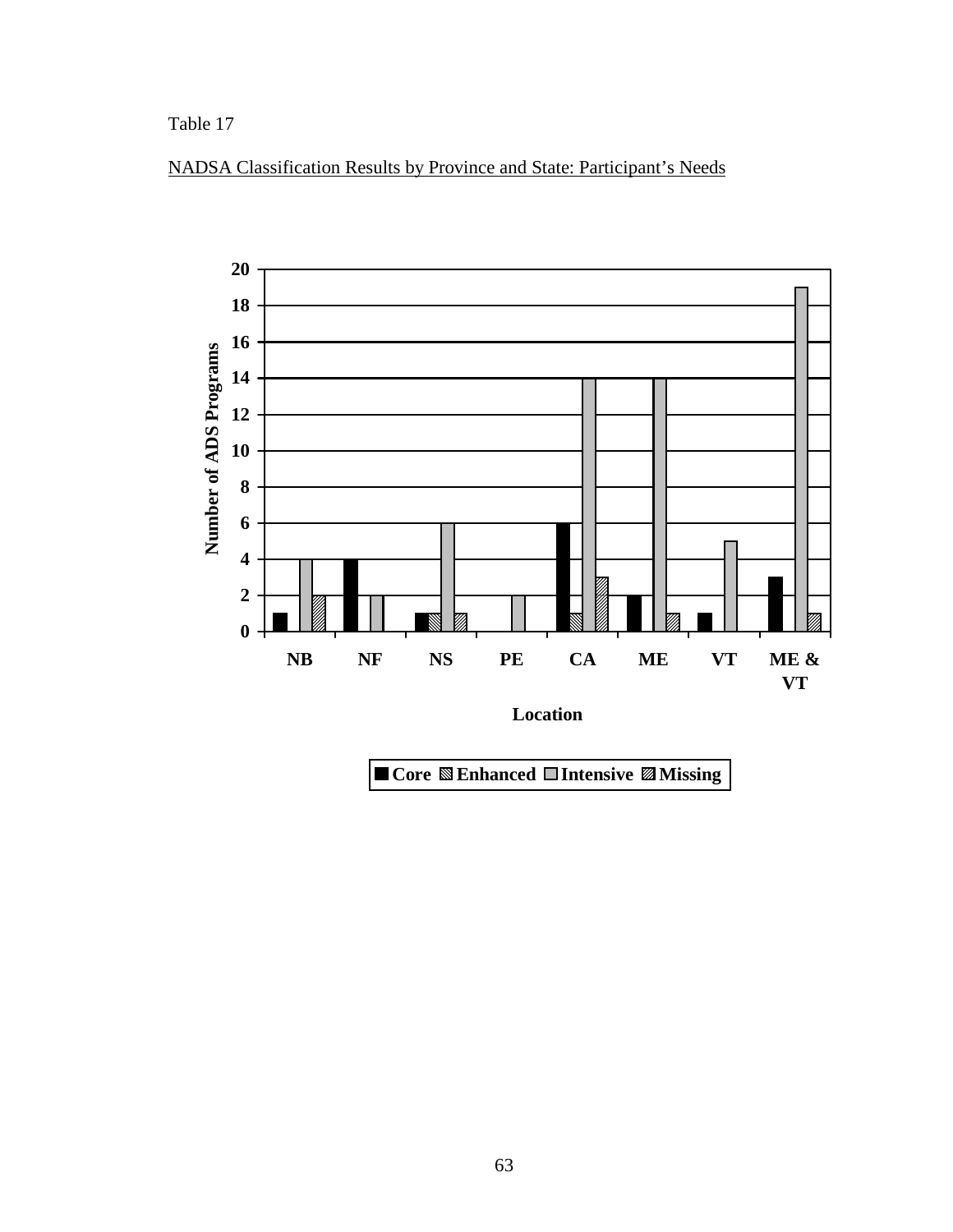Table 18



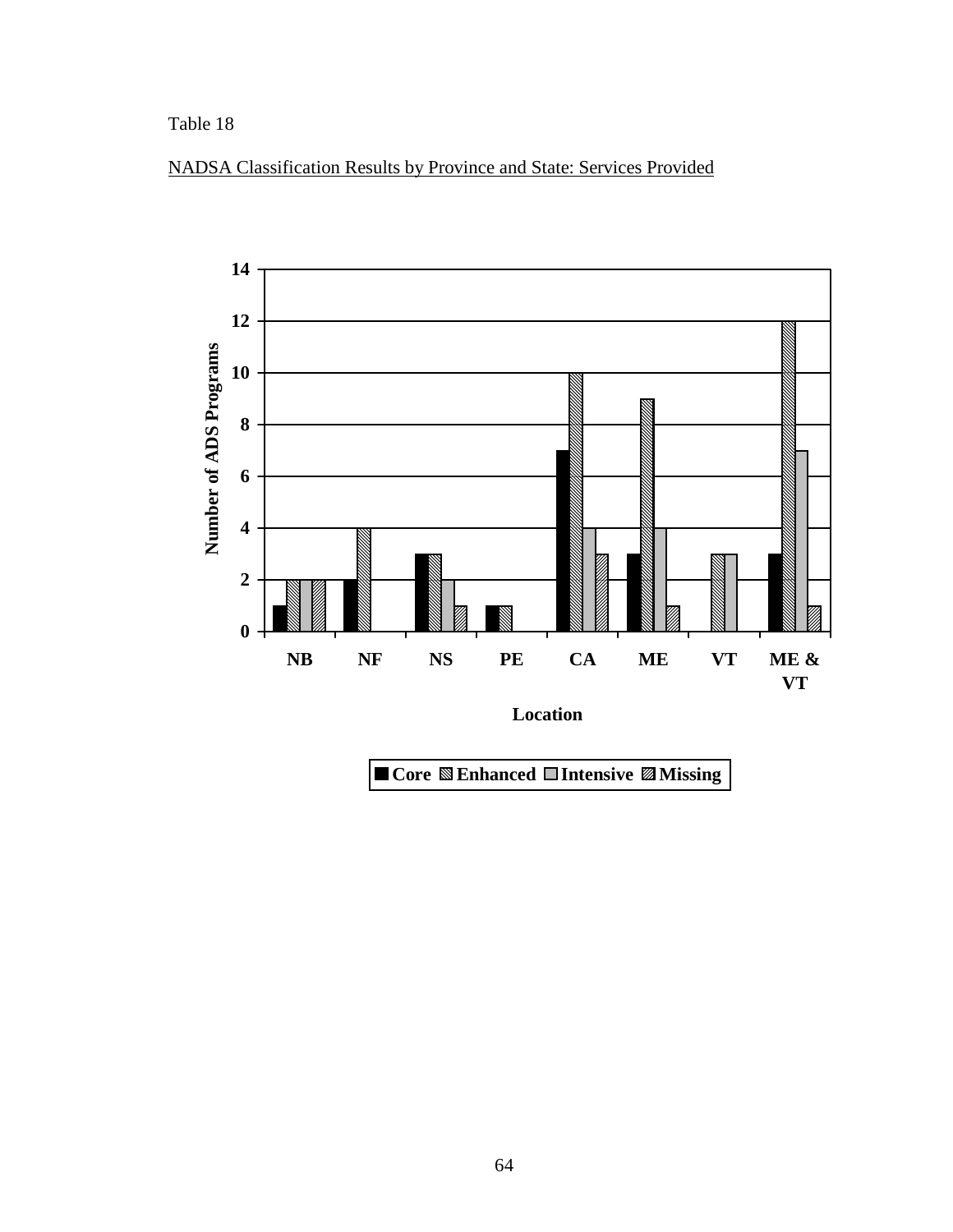## Table 19

# NADSA Classification Results: Match of Participants and Services

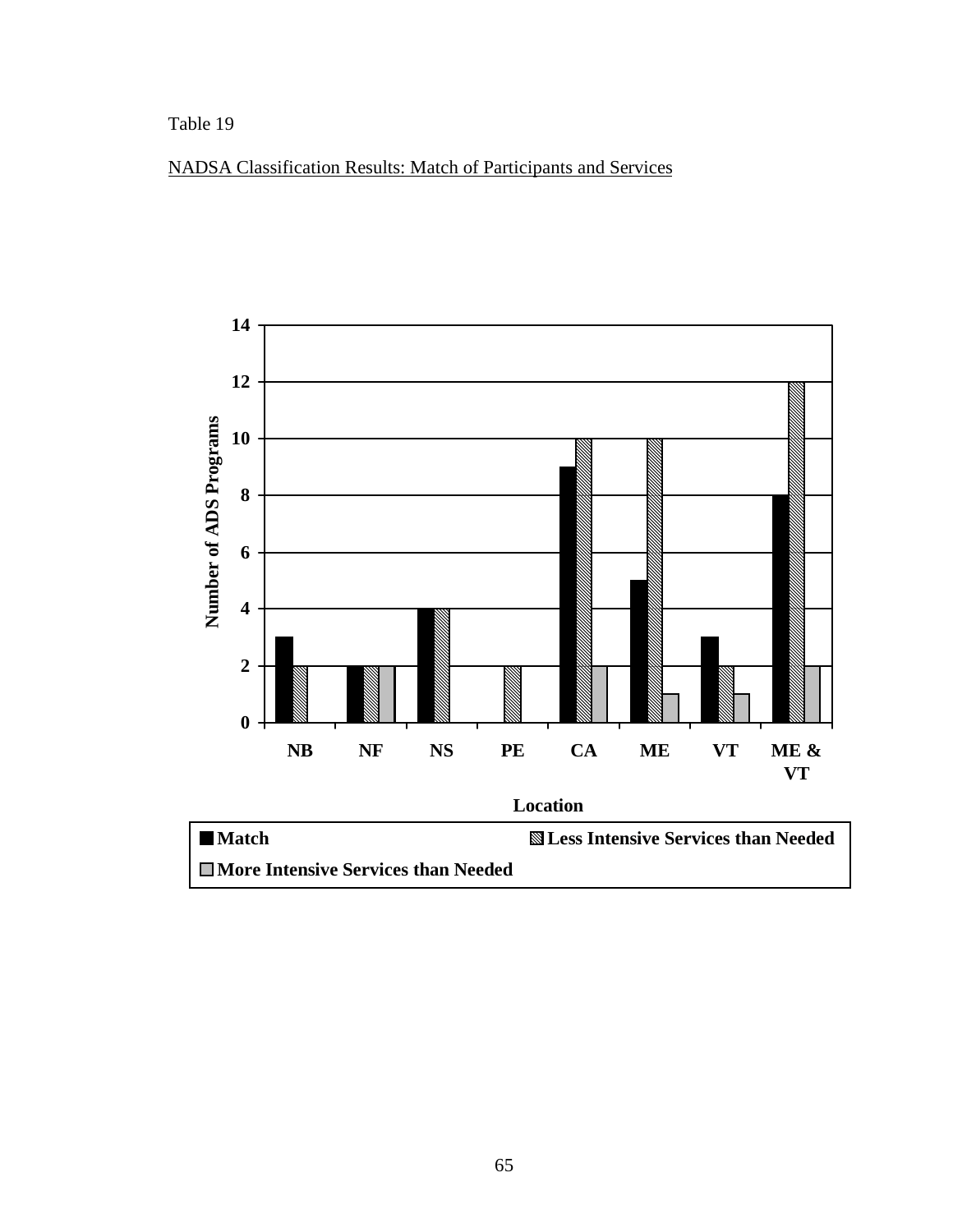most likely to be useful to participants and their families. Of the 43 program directors who provided responses to both components of the NADSA model, a match between services and participants resulted in 17 programs (40%) (see Table 19). Three types of matches consisted of core services and core participants (5), enhanced services and enhanced participants (1), and intensive services and intensive participants (11).

The programs in ME and VT included 7 of the 11 matches of intensive services and intensive participants. Programs in Atlantic Canada made up 4 of the 5 core level matches of services and participants. Thus, for those programs that exhibited a match between participants and services, intensive levels predominated in ME and VT whereas core levels predominated in Atlantic Canada.

Less intensive services than needed. The provision of less intensive services than are needed by the participants is the most critical resulting category in the NADSA model. Essentially, these programs did not provide appropriate services for the participants they enrolled. The biggest concern is in those programs that enrolled intensive level participants but provide only core level services. A total of 5 (11%) of the programs belonged to this most critical category (see Table 19).

Two other scenarios can result in the category of programs providing less intensive services than are needed. None of the responding programs provided core level services to enhanced level participants. However, 17 (40%) provided enhanced level services to intensive level participants.

No clear patterns resulted between countries as programs in both countries provided less intensive services than the participants required. The five programs of biggest concern (core services and intensive participants), operated in ME (2), NS (2), and PE (1). Seventeen programs located in each province and state provided enhanced services to intensive level participants. The location of these programs were 2 in NB, 2 in NF, 2 in NS, 1 in PE, 8 in ME, and 2 in VT.

More intensive services than needed. The third category in the NADSA model resulted when directors indicated that their programs had the capability of providing higher levels of services than the participants required. A total of 4 (9%) programs belonged to this category (see Table 19). Each of these four programs provided enhanced services to core level participants only. Only programs in ME (1), VT (1), and NF (2) belonged to this category. No programs in NB, NS, or PE provided more services than the participants required. No programs provided intensive services to core or enhanced level participants.

## Summary of NADSA Classification System

Most of the ADS programs in this study provided care for participants with the highest, or intensive, level of need. The programs in Canada provided a balance of services at all three levels. In ME and VT, enhanced and intensive services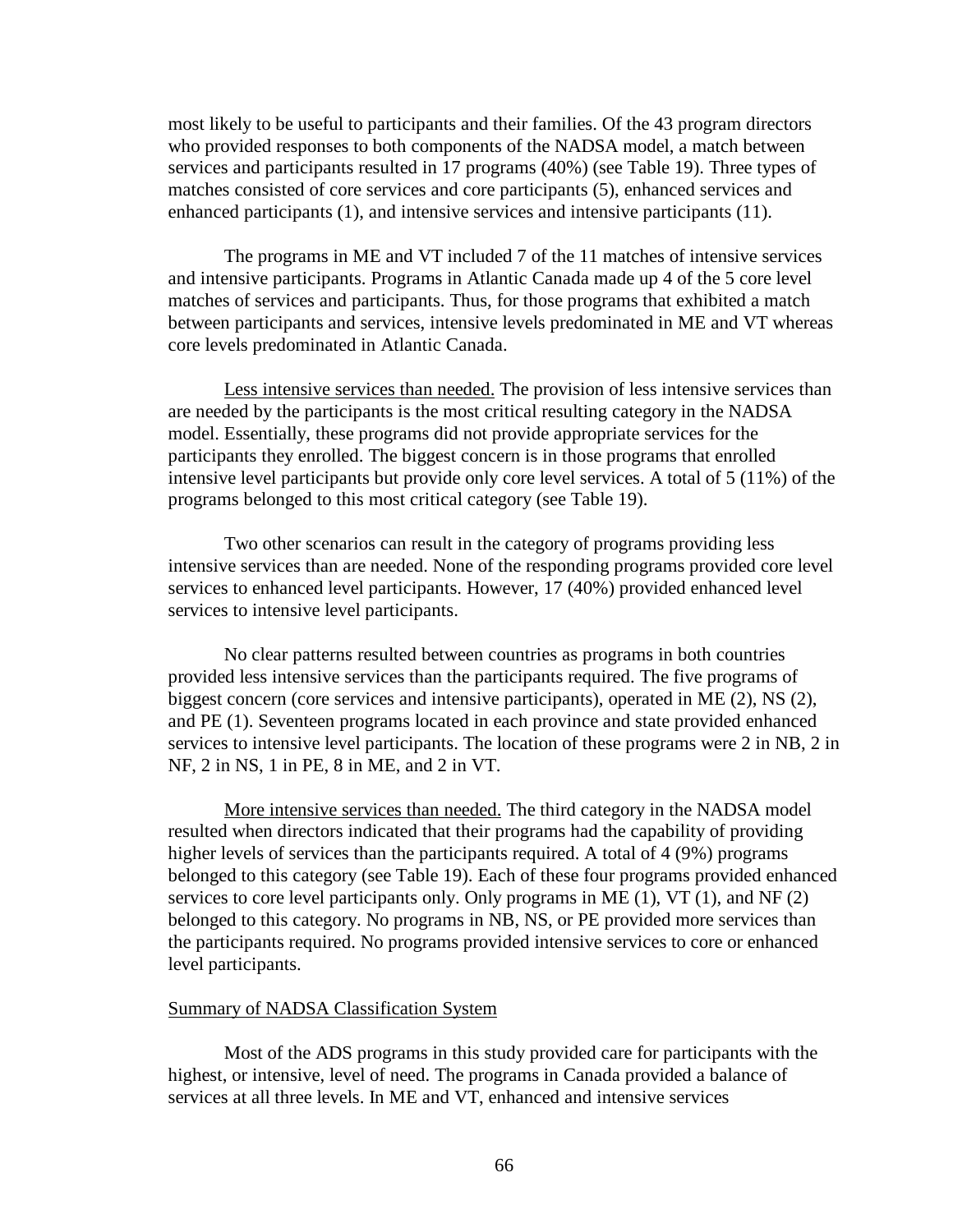predominated. A perfect match of participant needs and services provided existed in 40% of programs. Approximately one half of programs provided less intensive services than needed by the participants. Very few programs provided more intensive services than participants required.

#### Summary of Results

Adult day services programs in each province and state exhibited some unique structural and participant characteristics. Statistically significant differences emerged between ADS programs in the two countries on the following structural variables: town population, center affiliation, center location, levels of government support, participant fees, organizational structure, hours of operation, months of attendance, hours attended per day, service frequency, and service provision. Participant characteristics that significantly varied between the two countries involved educational level and functional characteristics. Forty percent of programs exhibited a match between participant needs and services provided. However, very few programs belonged to the most critical category of providing core services to intensive level participants.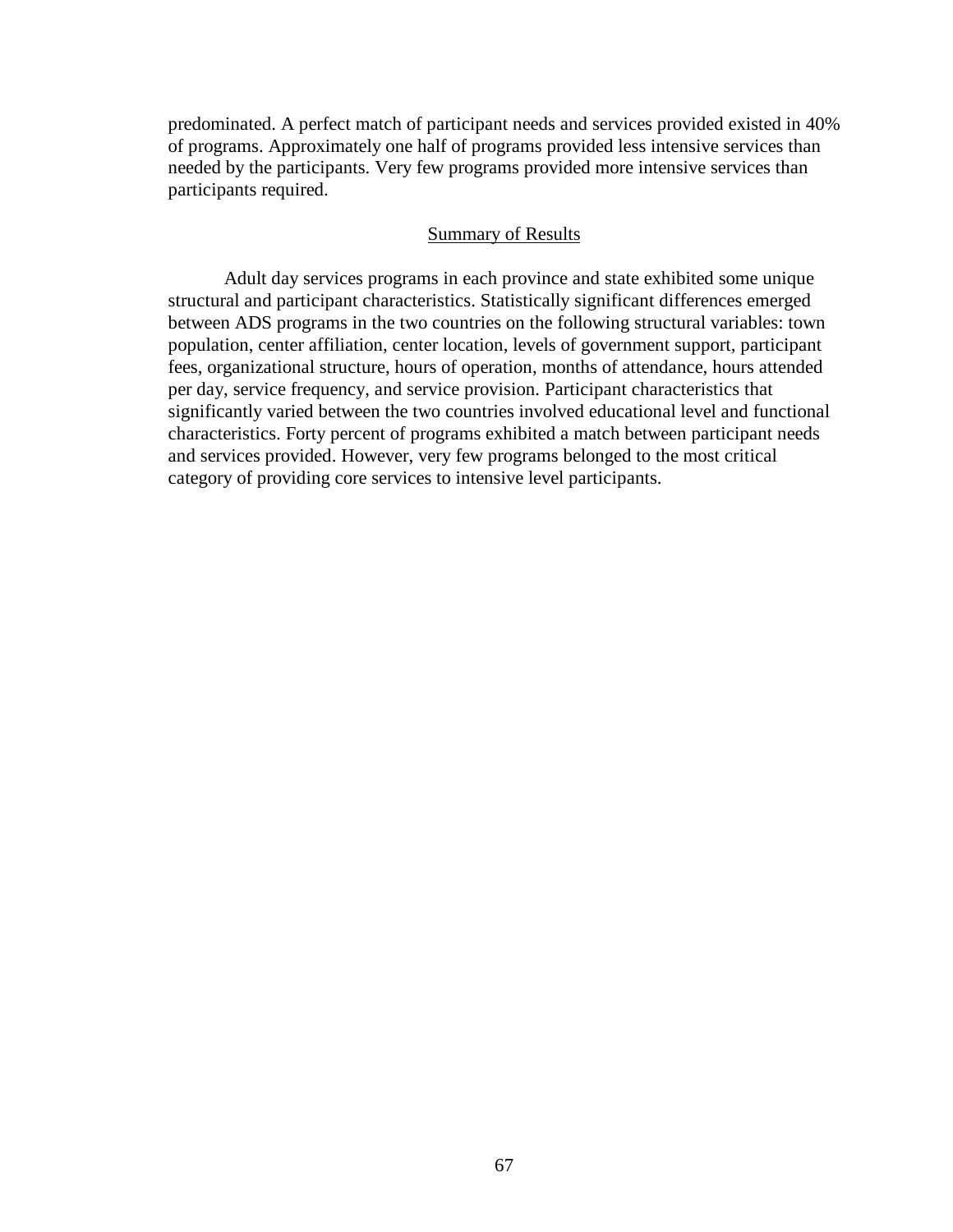#### **Chapter V: Discussion**

In this chapter, I discuss the three main areas of this study. First, I discuss the trends of ADS programs at the provincial and state level. Second, I discuss the differences in ADS programs between the two countries. Third, I examine the NADSA classification system. Finally, I close with conclusions and suggestions for future research.

#### Overview of ADS in each Province and State

Results showed that ADS programs in each province and state exhibit unique characteristics. In NB, the private non-profit organizational structure more closely resemble those located in ME and VT than in the other Canadian provinces. In addition, the NB programs cater to a very large percentage of persons under age 59 with developmental disabilities. The NF and PE programs appear to be very entrenched and a stable government service. In contrast, NS ADS programs are still striving to become a government-supported service. High participant fees characterize the ME and VT programs in comparison with programs in the Atlantic Canada provinces. New and underutilized programs characterize Maine programs. Most VT programs operate without an affiliation to an organization and exhibit high utilization rates.

As ADS is generally regulated at the state and provincial level, it is not surprising that within province and state similarities emerge. At the same time, the history, development, and level of government support of ADS varies greatly between provinces and states making ADS in each province and state unique. Although differences at the provincial and state level emerge, many significant differences also emerge between the two countries.

#### Comparison of ADS Between Provinces and States

The results indicate several differences in ADS between the two countries examined in this study. I discuss these differences in both structural characteristics of the programs and participant characteristics.

#### Background Information

Of the various background variables examined, several aspects relating to the location of ADS differ between the two countries. The provinces and states included in this study exhibit a similar proportion of rural and urban residents, and they include some of the most rural provinces and states in the two countries. Even though similar population demographics exist between Atlantic Canada, ME, and VT, more programs in Atlantic Canada operate in rural locations than in ME and VT. Potential problems of rural ADS programs in Atlantic Canada involve lower enrollments and fewer available services (Conrad, Hughes, et al., 1993).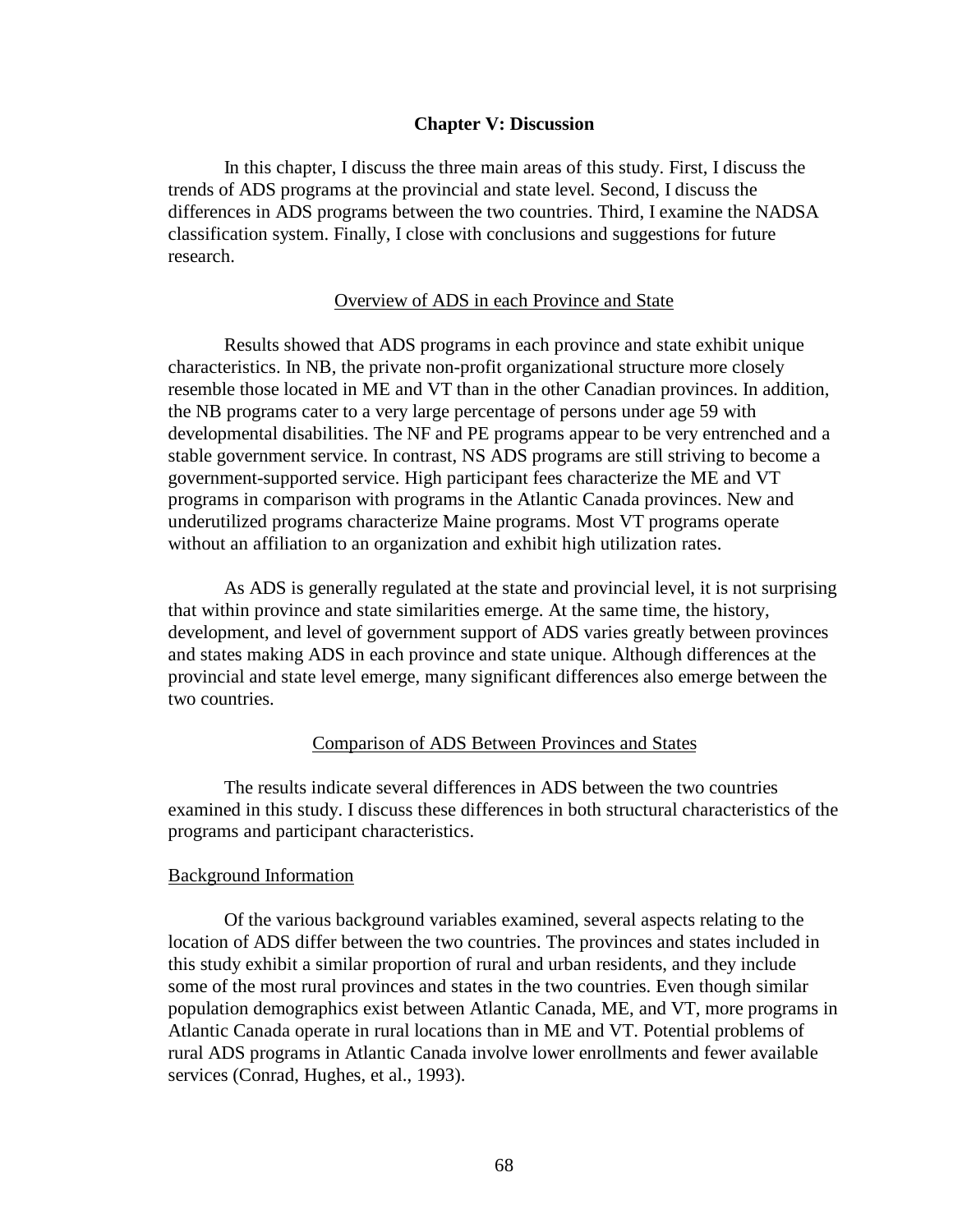Results indicated that twice as many programs in Atlantic Canada operate from within nursing homes than in ME and VT. As found in previous studies conducted in both countries (Kerr et al., 1995; Von Behren, 1986), nursing homes are the most common location for ADS programs. Nursing homes are a rather logical location for ADS as the government sponsors both ADS and nursing homes in some capacity in both countries. Shared physical and staff resources and shared programming are some benefits of ADS programs being located in nursing homes. Thus, it is not surprising that ADS programs often are found operating in nursing homes.

Although many structural and financial reasons exist to support the co-location ADS and nursing homes, many social and perceptual barriers exist. Adult day services participants are a distinctly different population from nursing home residents. In particular, ADS participants are younger, more likely to be married, less dependent, and less frequently mentally impaired than nursing home residents (Weissert, et al., 1990). These two distinctly different groups may not mesh well socially in the same environment. In addition, potential ADS participants may be more hesitant to attend a program in a nursing home for fear that it is a first step towards institutionalization. Because of these factors, the nursing home location of ADS programs may play a part in the utilization levels of ADS programs, particularly in Atlantic Canada.

#### Financial Aspects

Government support of ADS influences all of the financial aspects that differ in the ADS programs between the two countries. One of the most salient findings in this study involves the very low daily fees ADS participants in Atlantic Canada pay in comparison with the fees paid by participants in ME and VT. Previous researchers also documented similar findings in other parts of Canada and the United States (Gutman et al., 1991; Kerr et al., 1995; Reifler et al., 1992; Von Behren, 1986).

Although other forms of financial support for ADS exist in both countries, participant fees and government support total the two largest and approximately equivalent sources of funding for ADS in the United States (Bradsher et al., 1995; Von Behren, 1988), whereas government funding predominates in Canada over income from participant fees (Kerr et al., 1995; Patashnick, 1982). In this study, government funding for ADS programs in ME and VT approximates the level of government support found in previous American studies (Von Behren, 1988; Weissert et al., 1990). By determining the amount of funding allotted for ADS at the federal and provincial/state levels, the outof-pocket fees paid by participants can be estimated. This inverse relationship between government support and participant fees is important in that it shows how policies that support government funding of ADS directly influence individual experiences of old age in the amount that participants and their families directly pay for ADS (Estes, 1991).

The public versus private operation of ADS in the two countries exemplifies the normative core societal values of collectivism in Canada and individualism in the United States (Clark, 1995). In Atlantic Canada, most programs operate as public organizations.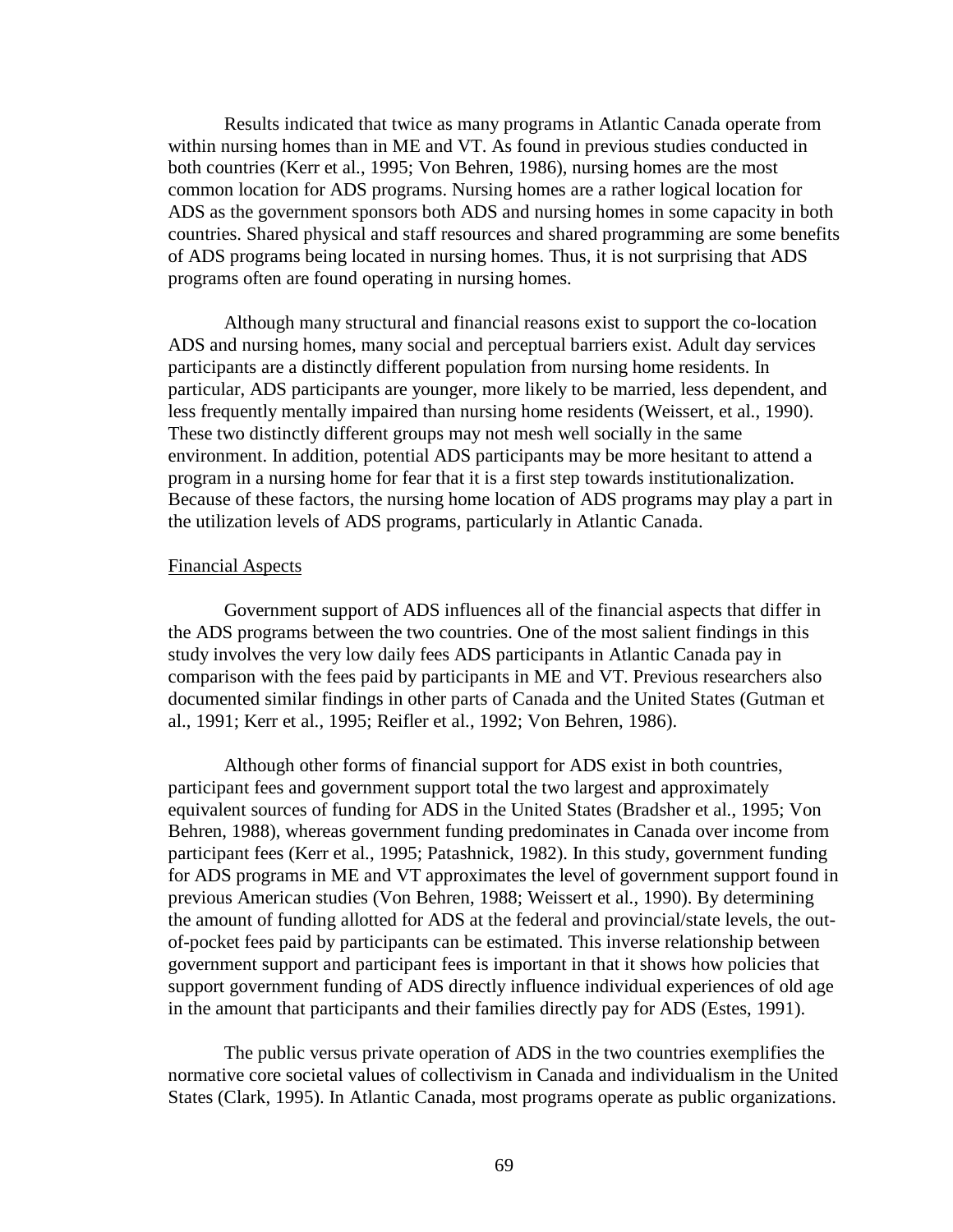As the government provides a large portion of funding, it is understandable that most programs in Atlantic Canada operate as public organizations. Similar to previous findings (Conrad et al., 1990), private non-profit programs predominate in ME and VT. Although ADS in Canada is not a component of the Canada Health Act as it is noninstitutional and community-based, these programs receive high levels of public funds. Equal access to services is valued in Canada whereas access to services in the United States is not generally considered a right of citizenship.

#### Program Availability

Programs in ME and VT operate more hours than in Atlantic Canada. Specifically, ADS programs in ME and VT open earlier in the morning than programs in Atlantic Canada. Previous research indicates that programs in Canada open fewer hours per day than programs in the United States (Conrad et al., 1990; Kerr et al., 1995; Gutman et al., 1991; Sherrill, et al., 1992; Von Behren, 1986).

This difference in the hours of operation suggest that the American programs are designed to meet the needs of working caregivers better by opening earlier in the morning and staying open later in the day. As the Atlantic Canada programs open a range of 6.0 to 8.25 hours, this amount of time probably does not accommodate caregivers with full-time employment. Very few programs in either country operate on weekends. Even though the programs in ME and VT could accommodate caregivers who work traditional hours, many people work outside of these hours. The hours of operation in either country exclude all those who do not work in traditional weekday jobs and those who work beyond typical business hours of a traditional 8 a.m. to 5 p.m. schedule. If adult day services is to be a viable option for working caregivers in any of the provinces or states examined in this study, programs must remain open more hours that also include the weekends.

#### **Utilization**

Significant differences did not occur in the number of empty ADS slots in the two countries. Even though participants pay relatively low fees to attend ADS in Atlantic Canada, even small out-of-pocket fees for ADS may be enough to deter participants from using ADS, as Canadians are not used to paying for health care services out-of-pocket. In a study conducted in California, researchers introduced a small co-payment for those utilizing Medicaid (Roemer, 1993). Even though the co-payment initiated a reduction in physician visits, prescriptions, and diagnostic tests, the hospital admission rate increased a few months later. In essence, the co-payment discouraged utilization of preventive services in the short-term, which resulted in more expensive treatment services in the long-term. Although participants pay much lower fees in Atlantic Canada than in ME and VT, a simple inverse relationship does not exist in Atlantic Canada between the fees paid and utilization as found ADS in the United States (Weissert et al, 1990).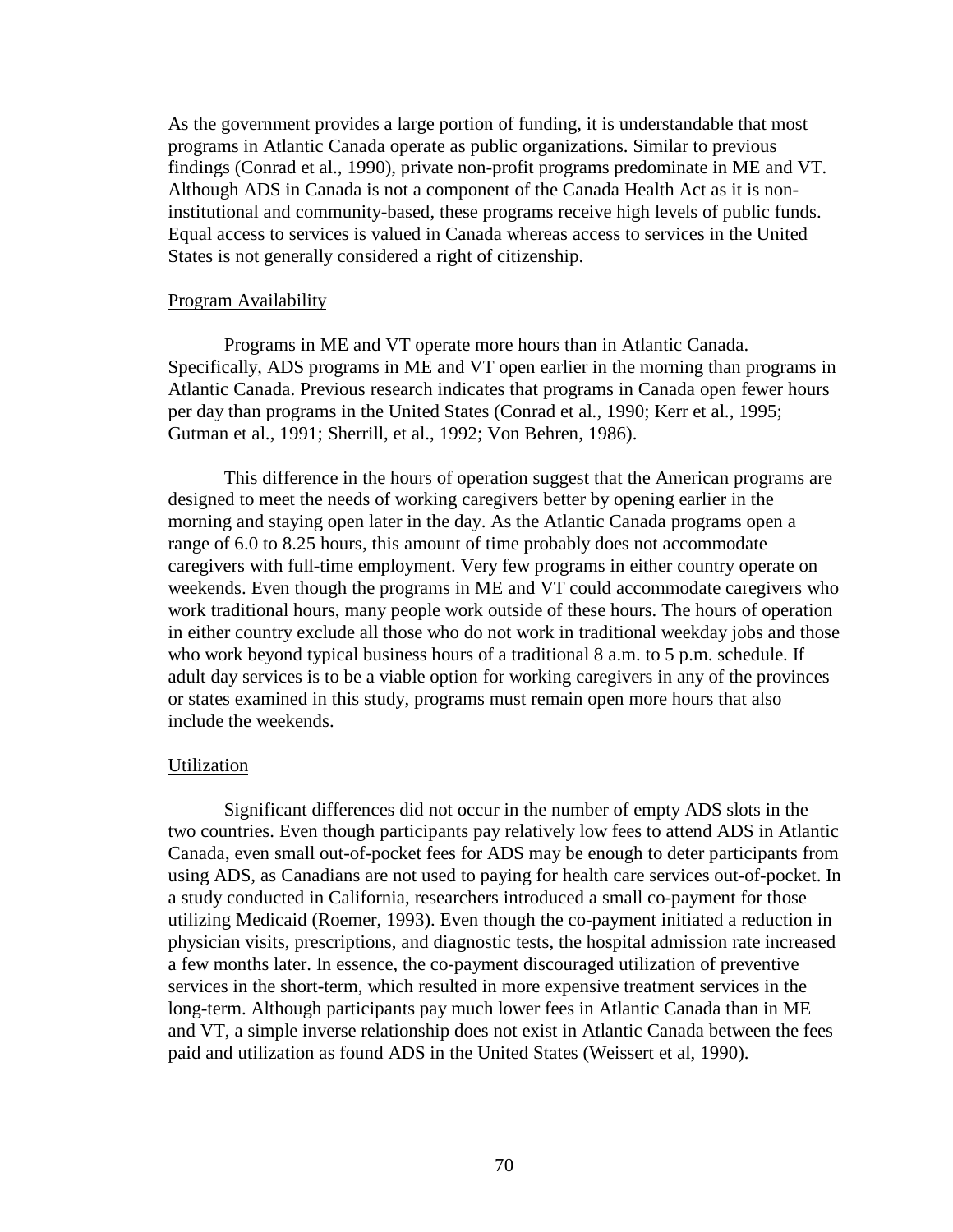Currently, Medicaid provides an important source of funding for ADS in the United States. However, problems exist within this system as not all participants are Medicaid eligible, Medicaid reimbursement is not available in all states, and Medicaid often reimburses programs at lower rates that it costs to provide ADS. Thus, examination of the Medicare system as a source of funding for ADS is needed. Policy makers should endeavor to reduce financial barriers in attending ADS because of the many benefits to participants and their family members (Hall, 1989; Kaye & Kirwin, 1990; Kerr et al., 1995; Mace & Rabins, 1984). In addition, some researchers suggest that ADS can delay or eliminate institutionalization that is a more costly form of long-term care (Conrad, Hanrahan, et al., 1993). Even though there are a multitude of reasons to make ADS a Medicare benefit, it is highly unlikely that this will occur as reduced public spending and increased privatization of services in the United States result from predominant individualistic as opposed to collectivistic values.

#### NADSA Classification System

Previous researchers classified ADS programs into various categories based primarily upon the services provided by the programs (Bradsher, et al., 1995, Conrad, Hughes, et al., 1993, Neustadt, 1985, Weissert, 1976; Weissert et al., 1990). The distinction between social and medical types of programs formed a common thread of this model research. A few major problems arise with this line of research, however, adult day programs generally offer a wide variety of services rather than one type of service. Also, simply categorizing ADS programs by the types of services provided does not take into account the needs of participants utilizing the service. By examining the multifaceted services provided and the corresponding needs of participants, the NADSA model (Murphy,1997) is very useful in examining ADS programs.

Through examining aggregate trends at the provincial and state level regarding the levels of participant needs and services provided, it is evident that the majority of programs enroll participants with the highest level of needs. However, relatively few programs appear equipped to provide the services necessary to meet their needs. These aggregate data should alert those overseeing ADS at the provincial and state levels that participants may be under-served and new services should be developed. This type of aggregate data is useful to a degree, but the most important utilization of the NADSA model is at the individual program level. The individual program data provides the best indicators of whether a program can meet the needs of participants who enroll.

Analysis of programs at the individual level yields three types: (a) those that exhibit a match between the level of services provided and the needs of participants who enroll, (b) those wherein the level of services does not meet the needs of participants, and (c) those capable of providing services to participants with higher levels of needs. Ideally, a match results between the services and participants who enroll, but just 40% of the programs in the sample achieved this match. Most of these matches occur at the intensive level. However, the level that the match occurs is less important than the existence of a match. As the NADSA model of matching services and participants is not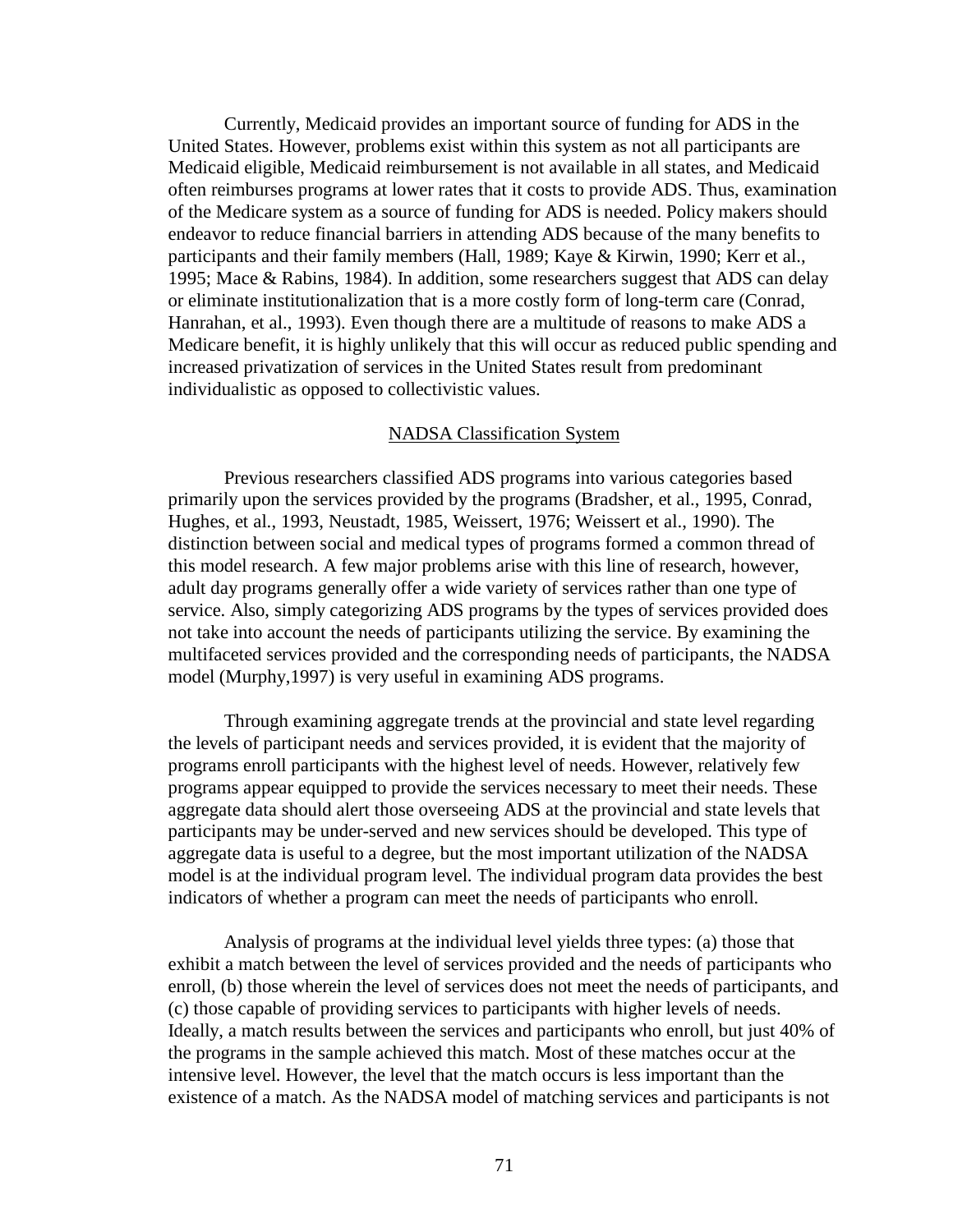yet implemented, it is not surprising that just 40% of the programs in this study exhibit a match. As most of the matches occur at the intensive level, these programs should be able to respond to the needs of any participant who is an appropriate candidate for attending ADS.

A total of 51% of the programs do not provide services that meet the needs of participants. However, the largest disparity, namely intensive level participants and core level services, exists in just 11% of the programs. The remainder of the programs in this group provide enhanced level services to intensive level participants. Thus, many of the programs that did not achieve a match between participants and services provide the adjoining level of services. These programs are lacking in some, but not all areas of service provision. The high percentages of programs in this category clearly indicate that many programs need to become more responsive to participant needs. Services need to be developed that can provide adequately for the multiple needs of participants in attendance.

A third group of 9% of the programs provide more intensive services than the participants require. All of these programs provide enhanced services to core level participants. The participants in these programs are not at risk for having unmet needs. However, participant needs within these programs need to be analyzed to determine whether the current participants require some additional services or whether some services could be deleted. The availability of services not required by participants may increase the cost of ADS unnecessarily. Also, providing services that are not needed may contribute to increased dependency of participants. As the difference between services and participants in this category differ by just one level, major programs changes are probably not necessary.

#### Conclusions and Suggestions for Future Research

In this study, the sample consisted of a region of Canada and two states in the United States. It would be advantageous to conduct a comparison of ADS between the two countries that is representative of all ADS programs in both countries. In particular, no national study of ADS in Canada is available and such a study would provide insights into previously unexplored differences between provinces. In addition, Canada has no equivalent organization to NADSA in the United States. The feasibility of developing a similar organization in Canada should be examined as such an organization can provide broad policy directions and guidelines to aid in the development of ADS Canada.

In ADS programs in Atlantic Canada, ME, and VT, programs are commonly located in nursing homes. Utilization of ADS is rather low in both countries and colocation with nursing homes may be a contributing factor. Research that compares the positive and negative aspects of co-locating ADS and nursing homes could provide insights into the positive and negative aspects of co-location. Research may show that although benefits exist, the negative stigma that most adults have towards nursing homes has a significant negative impact on utilization rates.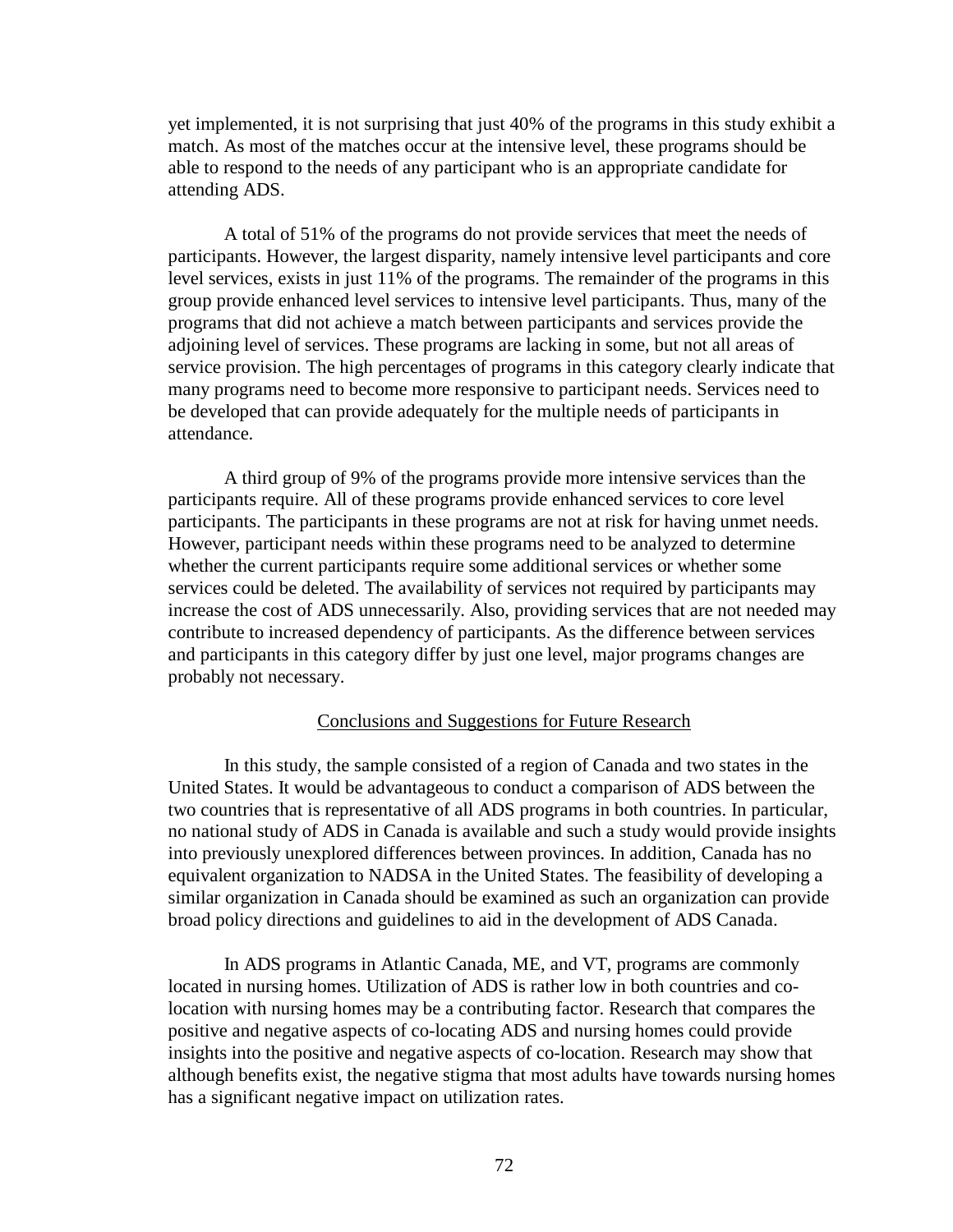Even though fees for ADS are very low in Atlantic Canada in comparison to ADS in ME and VT, differences in utilization patterns did not emerge. The connections between utilization and fees are more apparent in the United States. As Canadians have access to universal health insurance, any payment for services such as ADS may appear high. If sudden changes occur in the cost of ADS in either country, changes in participation could result. If public support for ADS in Canada were greatly reduced, very few participants would probably be willing to pay more for services. If Medicare began to cover ADS in the United States and the out-of-pocket costs greatly decrease, utilization may increase, but the Atlantic Canada results show that this might not occur. There appear to be more variables involved in utilization other than simply the amount of fees that are charged. Without further research on the effects of either greatly reducing or increasing public support within countries, it is difficult to predict the impact of changes in the fee structure on service utilization.

It will be prudent for ADS policy makers to monitor the development of managed care ADS programs such as those provided by the PACE program (Ansel, 1996; Gold, 1997) in the United States. As it does not appear likely that there will be drastically higher levels of public support for ADS in the United States, managed care may become an increasingly important factor in the provision of ADS. These programs strive to provide high quality services at lower costs but tend to be based on a medical model as opposed to a social model because of the provision of Medicare reimbursable medical services (Gold, 1997). It does appear that the development of ADS in the United States will be in a more medical direction.

Very few programs exhibit severe variations between the participants needs and services provided. Further research is needed to aid ADS directors in developing and integrating processes that will enable them to adapt services to provide for current and future participant needs. As each new participant is enrolled, the level of participant needs should be determined through a needs assessment to determine if adequate services are available or need to be arranged.

This is the first research project to utilize the NADSA classification system. The NADSA classification system is in essence a tool to measure the needs of participants and to adapt services to meet these needs. However, the NADSA classification system needs to be more detailed and explicit to allow researchers to accurately categorize services and participant needs into the three levels. The current tool is a very useful starting point, but requires further refining and testing to establish whether it is both reliable and valid. In the future, the NADSA classification system should greatly aid in ensuring that ADS programs are providing high quality care to participants.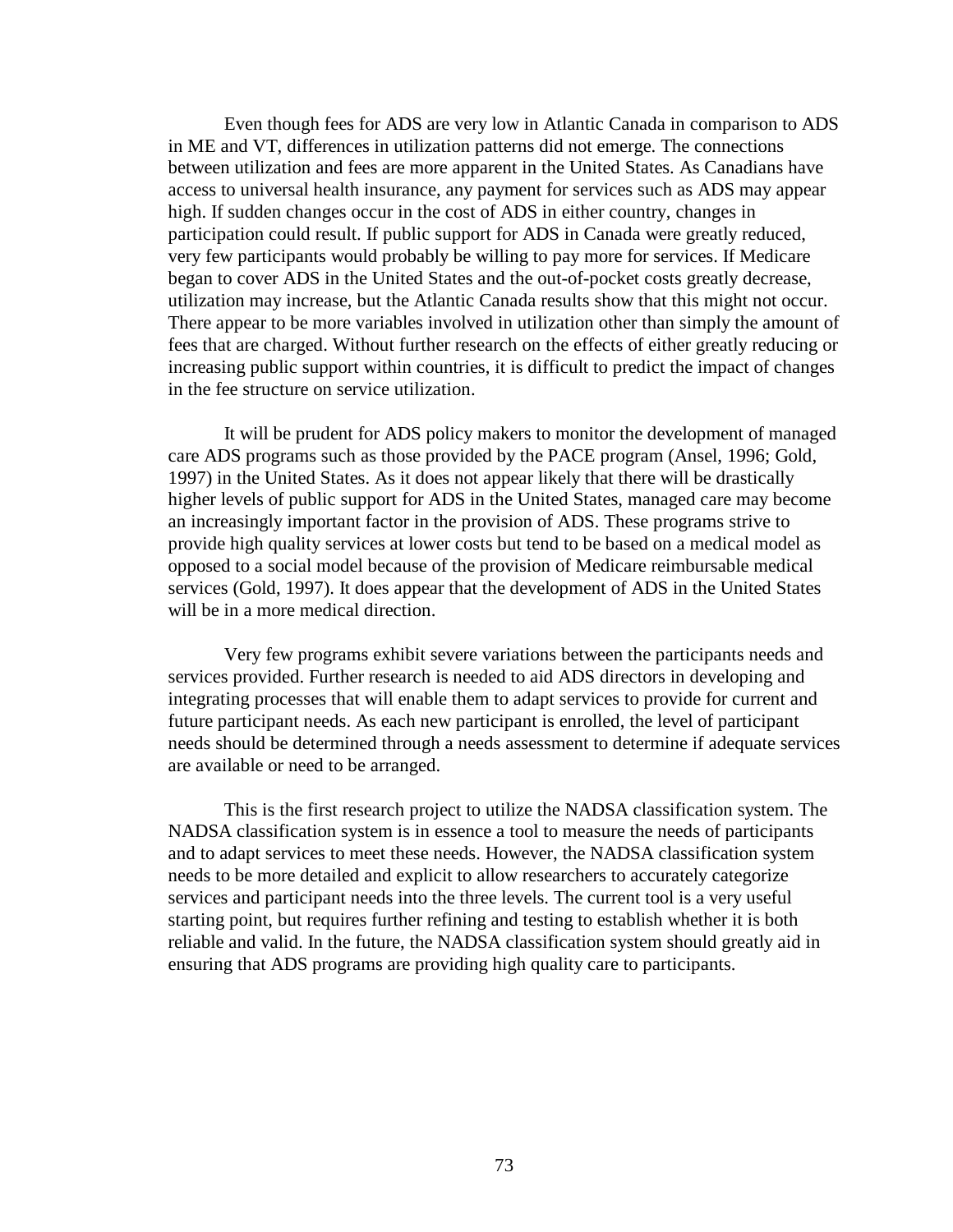#### **References**

American Association of Retired Persons (1996). Medicare: What it covers, what it doesn't [Brochure]. Washington, DC: Author.

Ansel, D. E. (1996, October). Managed care nitty gritty. Paper presented at the Adult Day Services Conference, Cincinnati, OH.

Bradsher, J. E., Estes, C. L., Stuart, M. H. (1995). Adult day care: A fragmented system of policy and funding streams. Journal of Aging and Social Policy, 7(1), 17-38.

Cavanaugh, J. C. (1993). Adult development and aging (2nd ed.). Pacific Grove, CA: Brooks/Cole.

Chappell, N. L. (1983). Who benefits from adult day care? Changes in functional ability and mental functioning during attendance. Canadian Journal on Aging, 2(1), 9- 26.

Chappell, N. L., & Blandford, A. A. (1983). Adult day care and medical and hospital claims. The Gerontologist, 27, 773-779.

Chappell, N. L., Strain, L. A., & Blandford, A. A. (1986). Aging and health care, a societal perspective. Toronto: Holt, Reinhart and Winston.

Clark, P. G. (1991). Ethical dimensions of quality of life in aging: Autonomy vs. collectivism in the United States and Canada. The Gerontologist, 31, 631-639.

Clark, P. G. (1995). The moral economy of health and aging in Canada and the United States. Canadian-American Public Policy, 23, 1-47.

Cogswell, B. E., & Sussman, M. B. (1972). Advances in comparative family research. In M. B. Sussman & Cogswell, B. E. (Eds.). Cross-national family research (pp. 1-10). Leiden, Netherlands: E. J. Brill.

Conrad, K. J., Hanrahan, P., & Hughes, S. L. (1990). Survey of adult day care in the United States: National and regional findings. Research on Aging, 12, 36-56.

Conrad, K. J., Hanrahan, P., Wang, S., & Hughes, S. L. (1993). A Medicare adult day care model: Proposed criteria and available supply. Journal of Aging and Social Policy, 5(4), 51-75.

Conrad, K. J., Hughes, S. L., Hanrahan, P., & Wang, S. (1993). Classification of adult day care: A cluster analysis of services and activities. Journal of Gerontology: Social Sciences, 48, S112-122.

Dillman, D. A. (1978). Mail and telephone surveys: The total design method. New York, NY: John Wiley & Sons.

Engelmann, M. W. (1988). Canada's aging population: Implications for policy and practice. Canadian Home Economics Journal, 38, 121-124.

Estes, C. L. (1991). The new political economy of aging: Introduction and critique. In M. Minkler, & Estes, C. L. (Eds.). Critical perspectives on aging: The political and moral economy of growing old (pp. 19-36). Amityville, NY: Baywood.

Evashwick, C. J., Rundall, T., & Goldiamond, B. (1985). Hospital services for older adults. The Gerontologist, 25, 631-637.

Fry, C. L. (1995). Age, aging, and culture. In R. H. Binstock, & L. K. George, (Eds.). Handbook of Aging and the Social Sciences (pp. 117-136). San Diego, CA: Academic Press.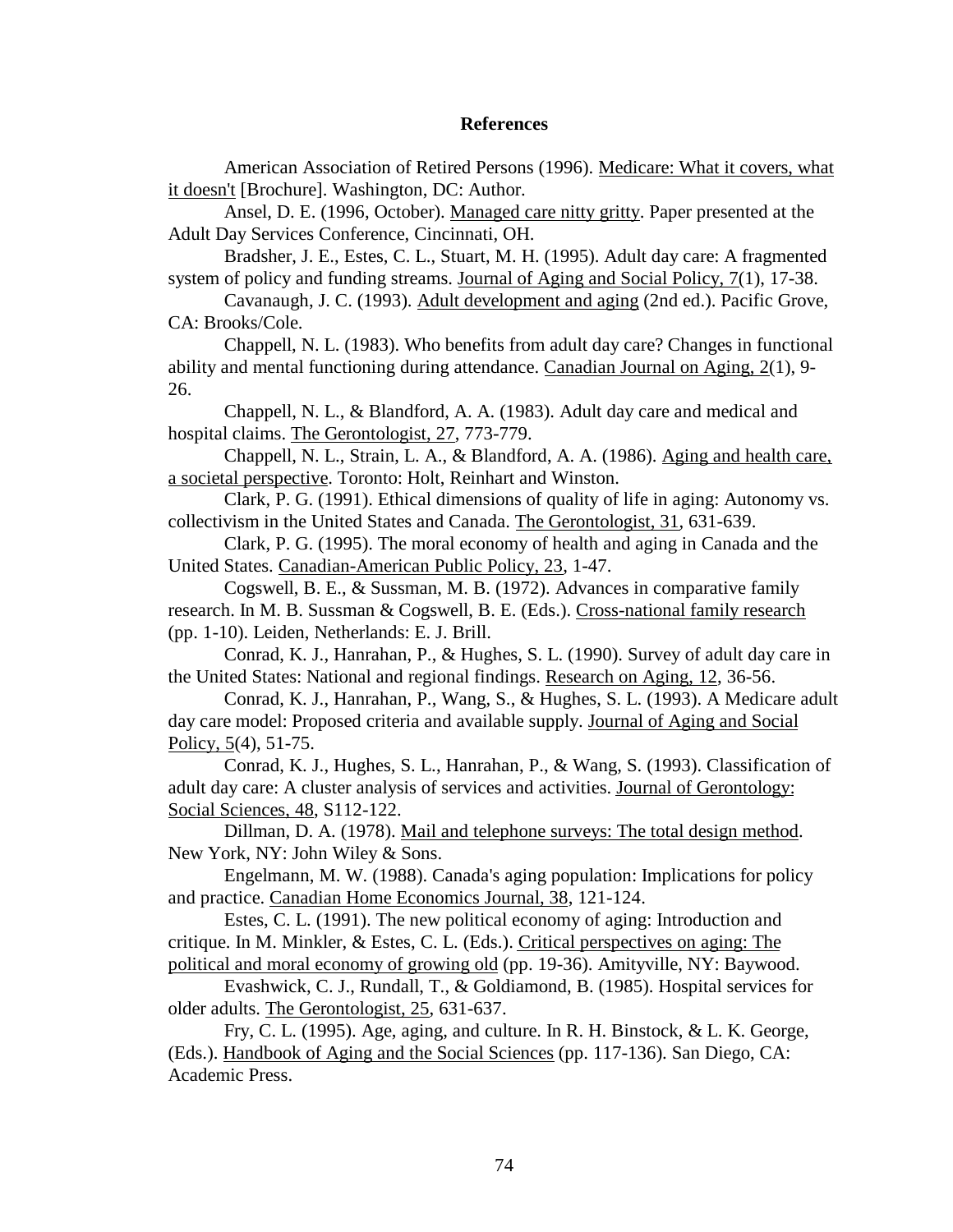Gold, S. A. (1997). What's new in long-term care: Learning about PACE and other types of managed care. Workshop presented at the meeting of the Southern Gerontological Society, Norfolk, VA.

Gutman, G. M., Milstein, S., Killam, J., & Lewis, D. (1991). Adult day care centres in British Columbia: Their operating characteristics, activities and services, clients, and interface with the long-term care program. Vancouver, British Columbia, Canada: Gerontology Research Center.

Gutman, G. M., Milstein, S., Killam, J., Lewis, D., & Hollander M. J. (1993). Adult day care centres in British Columbia: Models, characteristics and services. Health Reports, 5(2), 189-207.

Hall, B. (1989). Adult day care: A viable community option. Community Alternatives, 1(2), 65-77.

Hall, G. E. & Gaquin, D. A. (Eds.). (1997). 1997 County and city extra: annual metro, city and county data book. Lanham, MD: Bernan Press.

Hantrais, L., & Mangen, S. (1996). Method and management of cross-national social research. In L. Hantrais & S. Mangen (Eds.). Cross-national research methods in the social sciences (pp. 1-12). London, England: Pinter.

Henry, M. E., & Capitman, J. A. (1995). Finding satisfaction in adult day care: Analysis of a national demonstration of dementia care and respite services. Journal of Applied Gerontology, 14, 302-320.

International Marketing Data and Statistics (20th ed.). (1996). London, England: Euromonitor Pic.

Iseegobin, I. (Ed.). (1997-1998). Guide to Canadian healthcare facilities (Vol. 5). Ottawa, Ontario, Canada: Canadian Healthcare Association Press.

Jarrott, S. E., Leitsch, S. A., Zarit, S. H., Berg, S., & Johansson, L. (1996, November). International comparison of day cares: Programs in Sweden and the USA. Poster session presented at the annual meeting of the Gerontological Society of America, Washington, DC.

Kane, R. L., & Kane, R. A. (1985). A will and a way: What the United States can learn from Canada about caring for the elderly. New York, NY: Columbia University Press.

Kaye, L. W., Kirwin, P. M. (1990). Adult day care services for the elderly and their families: Lessons from the Pennsylvania Experience. Journal of Gerontological Social Work, 15(1/2), 167-183.

Kerr, J. R., Warren, S., & Godkin, D. (1995). Adult day programs: Maintaining the health status and quality of life of Alberta's elderly people in the community. Edmonton, Alberta, Canada: Alberta Health.

Kirwin, P. M. (1986). Adult day care: An integrated model. Journal of Gerontological Social Work, 9(2), 59-71.

Kirwin, P. M. (1991). Adult day care: The relationship of formal and informal systems of care. New York, NY: Garland Publishing.

Liebig, P. S. (1993). The effects of federalism on policies for care of the aged in Canada and the United States. In S. A. Bass, & R. Morris (Eds.). International Perspectives on State and Family Support for the elderly (pp. 13-37). Haworth Press.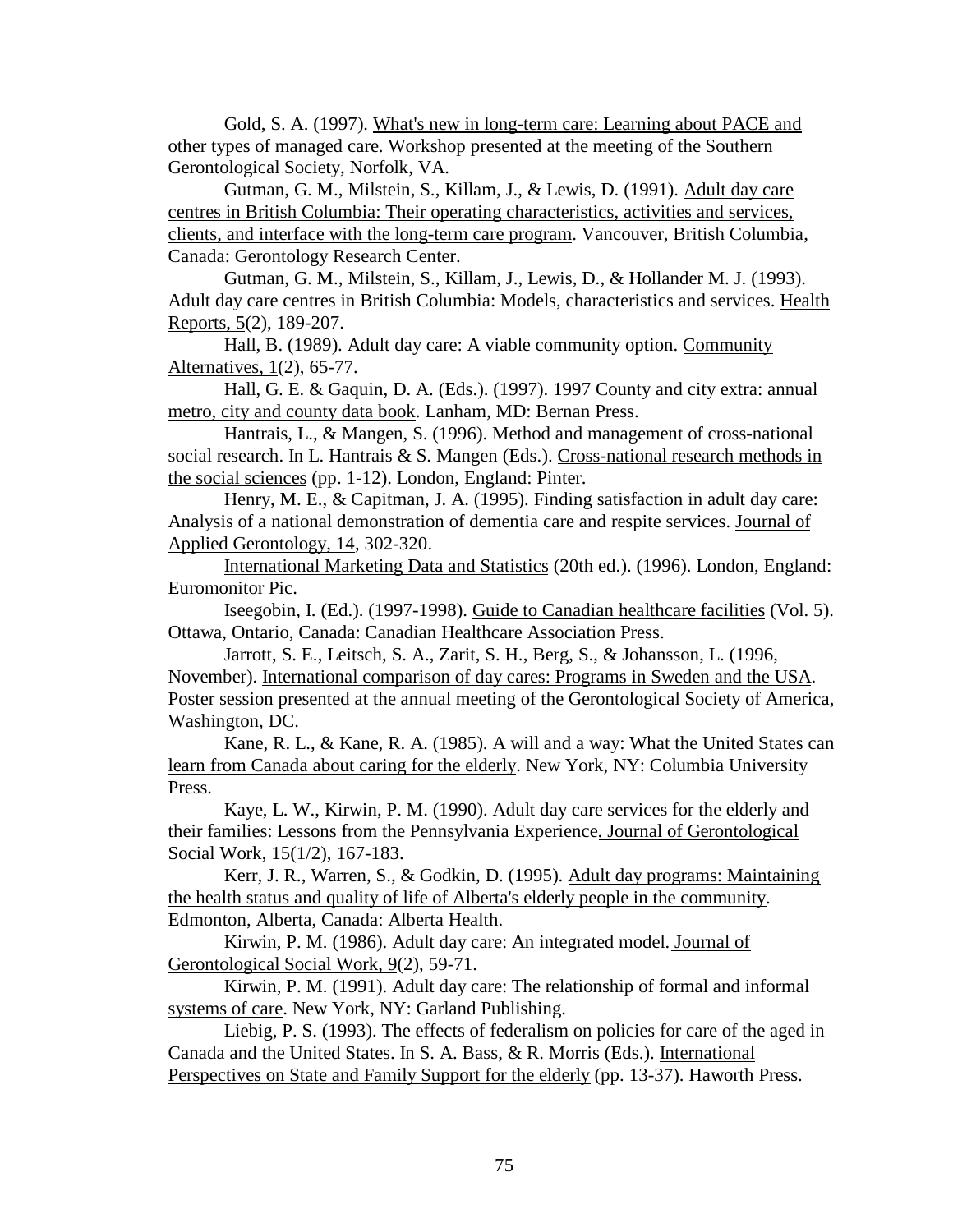Lutz, S. (1995). For real reform, watch the states. Modern Healthcare, January 23, 31-35.

Mace, N. L., & Rabins, P. V. (1984). A survey of day care for the demented adult in the United States. Washington, DC: National Council on the Aging, Inc.

McCloskey, A., & Holahan, D. (1995). Medicaid acute care [Brochure]. Washington, DC: American Association of Retired Persons.

Mitchell, S. J. (1993). Adult day care: A means of enhancing quality of life. Unpublished master's thesis, University of Calgary, Alberta, Canada.

Murphy, M. B. (1997). Standards and Guidelines for Adult Day Services. Washington, DC: National Council on the Aging.

National Adult Day Services Association (1996, February). Adult day services fact sheet. Washington, DC.: Author.

Neufeld, A., & Strang, V. (1992). Issues in the evaluation of small-scale adult day care programs. International Journal of Nursing Studies, 29(3), 261-273.

Neustadt, L. E. (1985). Adult day care: A model for changing times. Physical  $\&$ Occupational Therapy in Geriatrics 4(1), 53-66.

Neysmith, S. M. (1994). Canadian long-term care: Its escalating costs for women. In L. K. Olson (Ed.). The graying of the world: Who will care for the elderly? (pp. 163- 188). New York: The Haworth Press.

Nies, H., Tester, S., & Nuijens, J. M. (1991). Day care in the United Kingdom and the Netherlands: A comparative study. Ageing and Society, 11, 245-273.

Nowak, S. (1972). The strategy of cross-national survey research for the development of social theory. In A. Szalai, & R. Petrella (Eds.), Cross-National Comparative Survey Research: Theory and Practice (pp. 3-47). Oxford, England: Permagon Press Ltd.

Patashnick, M. (1982). Adult day care: A mutual support community. In P. Moffatt (Ed.), Proceedings of social work clinic day: June 10 and 11, 1982 (pp. 22-36). Toronto, Ontario, Canada: Baycrest Center for Geriatric Care.

Reifler, B. V., Henry, R. S., Sherrill, K. A., Asbury, C. H., & Bodford, J. S. (1992). A national demonstration program on dementia day centers and respite services: An interim report. Behavior, Health, and Aging, 2(3), 199-206.

Roemer, M. I. (1993). Primary health care and hospitalization: California and Cuba. American Journal of Public Health, 83, 317-318.

Sands, D., & Suzuki, T. (1983). Adult day care for Alzheimer's patients and their families. The Gerontologist, 23, 21-23.

Shapera, L. E. (1990). Meeting the nursing care needs of the elderly in the community: Clients' perspectives on adult day care. Unpublished master's thesis, University of British Columbia, Vancouver, British Columbia, Canada.

Sherrill, K. A., Reifler, B. V., Henry, R. S., Myers, A., K. (1992). Characteristics of dementia-specific day programs. Pride Institute Journal of Long Term Home Health Care, 11(3), 14-19.

Stevens-Long, J., & Commons, M. J. (1992). Adult life. (4th ed.). Mountain View, CA: Mayfield Publishing Company.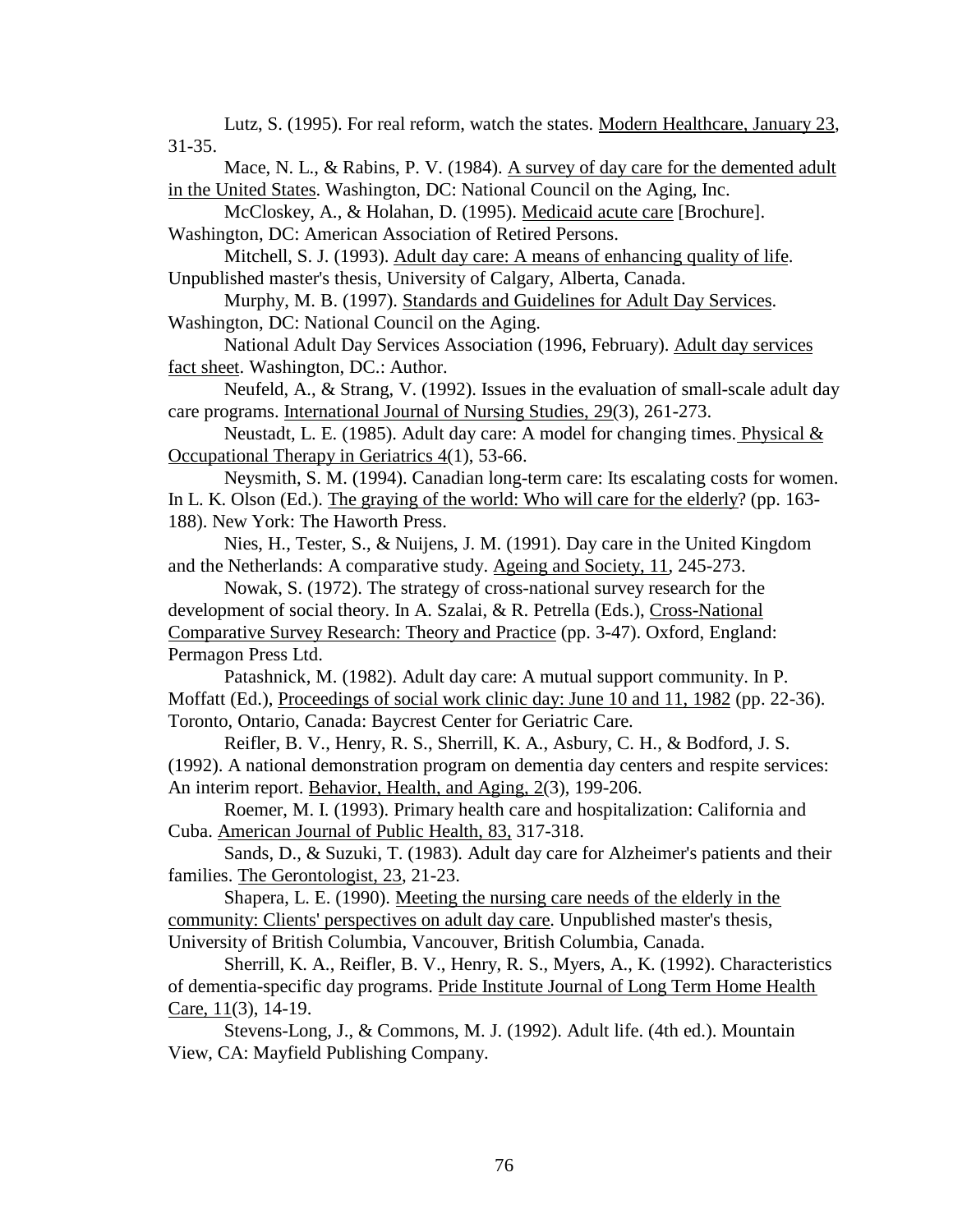Strain, L. A., Payne, B. J., Dunn, N. J., Kampen, K. A., B, Blandford, A. A. (1997). An evaluation of adult day care in Manitoba: Final report. Center on Aging, University of Manitoba, Winnipeg, Manitoba, Canada.

Travis, S. S. (1993). Commonwealth adult day care technical assistance manual. U.S. Senate (1989). Medicare adult day health care amendments of 1989. Washington, DC: Senate Bill S.524, 101st Congress.

Von Behren, R. (1986). Adult day care in America: Summary of a National Survey. Washington, DC: The National Council on the Aging Inc., National Institute on Adult Daycare.

Von Behren, R. (1988). Adult day care: A program of services for the functionally impaired. Washington, DC: The National Council on the Aging Inc., National Institute on Adult Daycare.

Wallace, S. P., Ingman, S. R., Snyder, J. L., Planning, M., & Walker, G. K. (1991). The evolving status of adult day care: Evidence from Missouri. Pride Institute Journal of Long Term Home Health Care, 10(4), 30-37.

Weiner, J. M., & Illston, L. H. (1996). The financing and organization of health care for older Americans. In R. H. Binstock & L. K. George (Eds.), Handbook of Aging and the Social Sciences (4th ed.) (pp. 427-445). San Diego, CA: Academic Press.

Weissert, W. G. (1976). Two models of geriatric day care: Findings from a comparative study. The Gerontologist, 16, 420-427.

Weissert, W. G. (1977). Adult day care programs in the United States: Current research projects and a survey of 10 centers. Public Health Reports, 92, 49-56.

Weissert, W. G., Elston, J. M., Bolda, E. J., Zelman, W. N., Mutran, E., & Mangum, A. B. (1990). Adult day care: Findings from a national survey. Baltimore, MD: The Johns Hopkins University Press.

Wiatr, J. (1972). The role of theory in the process of cross-national survey research. In A. Szalai & R. Petrella (Eds.). Cross-national comparative survey research: Theory and practice (pp. 347-372). Elmsford, NY: Permagon.

Zawadski, R., & Stuart, M. (1990). ADC growth uneven, but impressive. NCOA Networks, 2, 9.

Zelman, W. M., Elston, J. M., Weissert, W. G. (1991). Financial aspects of adult day care: National survey results. Health Care Financing Review, 12(3), 27-36.

Zimmerman, S. L. (1986). Adult Day Care: Correlates of its coping effects for families of an elderly disabled member. Family Relations, 35, 305-311.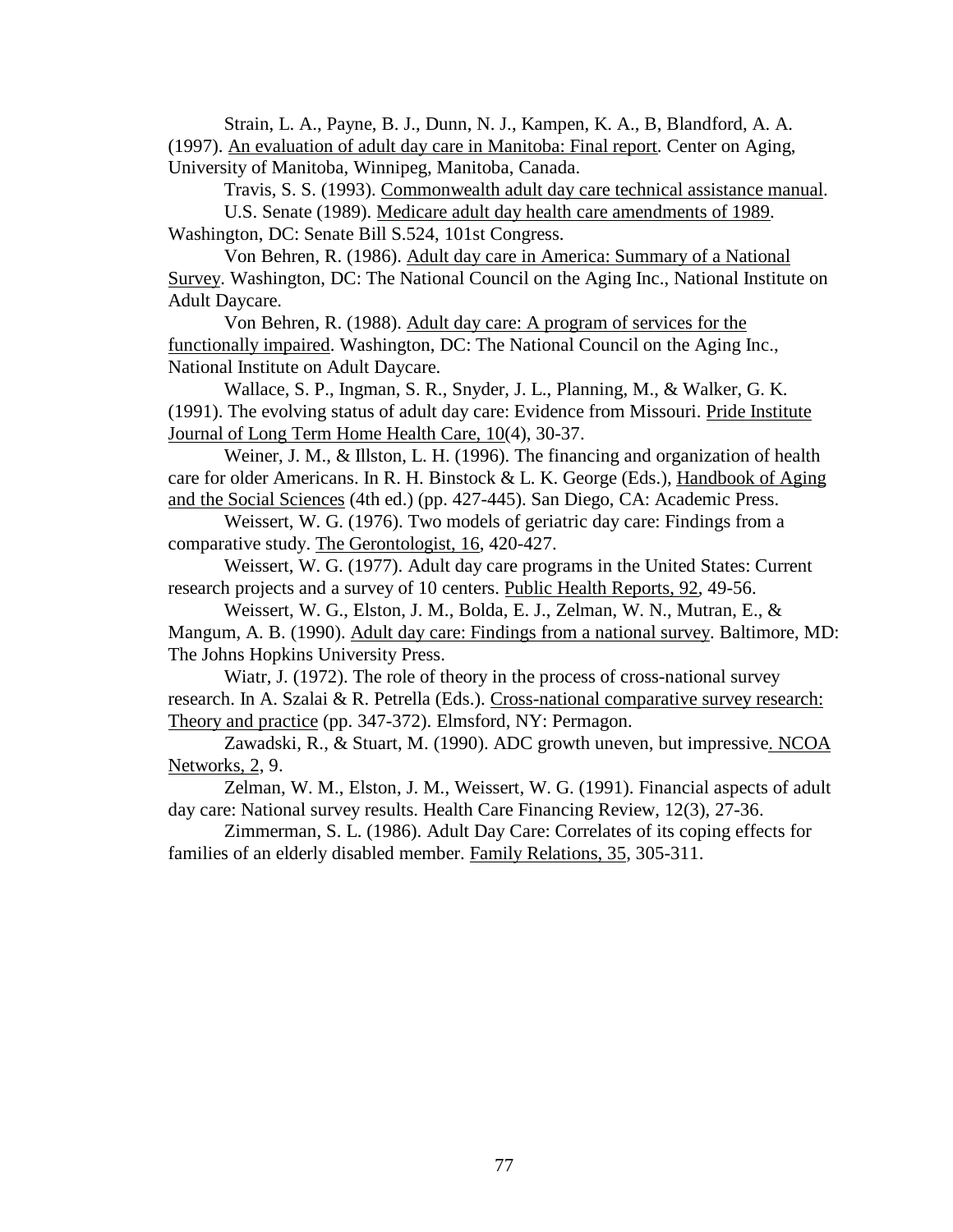**Appendix A**

**Instrument**

# **Survey of Adult Day Services in Canada and the United States**

## **Participating States and Provinces:**

**Maine Vermont New Brunswick Newfoundland Nova Scotia Prince Edward Island**

**Lori E. Weeks 1201A Lakewood Drive Blacksburg, Virginia, USA, 24060-2004 Phone: 540-961-2534, Fax: 540-231-7012 E-mail: Lhatvany@vt.edu**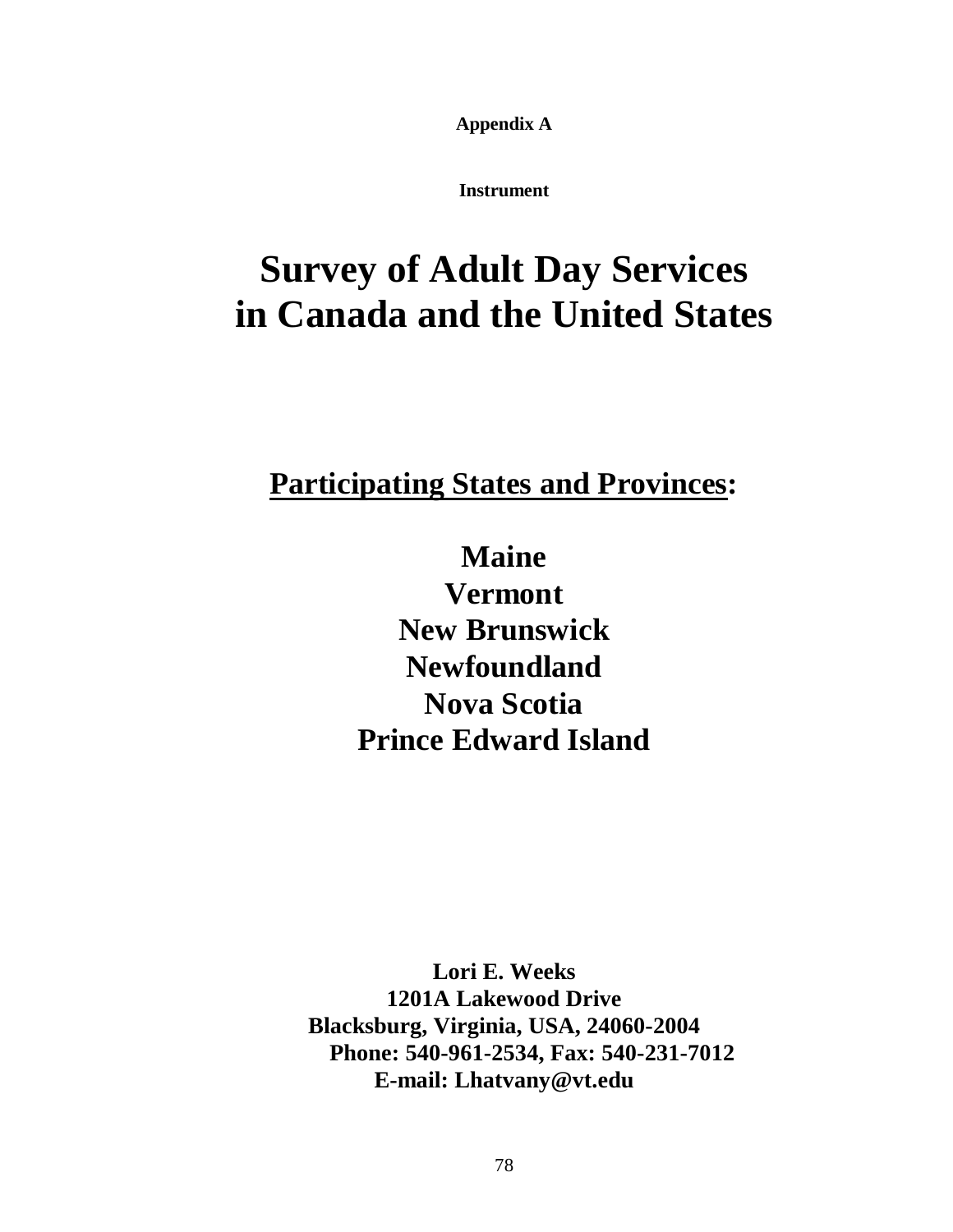|  |  | <b>I. Center Information</b> |
|--|--|------------------------------|
|--|--|------------------------------|

| Center Name:                                                                                                                                                              |                                                                                        |
|---------------------------------------------------------------------------------------------------------------------------------------------------------------------------|----------------------------------------------------------------------------------------|
| <b>Street Address:</b>                                                                                                                                                    |                                                                                        |
| City or Town:                                                                                                                                                             | Population of City or Town:<br><u> 1989 - Johann Barbara, martin amerikan basar da</u> |
| Province or State:                                                                                                                                                        |                                                                                        |
| <b>Phone Number</b>                                                                                                                                                       | ( ) Fax ( ) E-mail Address:                                                            |
|                                                                                                                                                                           |                                                                                        |
| Are you willing to answer follow-up questions in the future?<br>1 Yes<br>$2$ No                                                                                           |                                                                                        |
| Center affiliation or sponsor:                                                                                                                                            |                                                                                        |
| 1 Nursing home                                                                                                                                                            | 5 No affiliation/freestanding                                                          |
| 2 Hospital                                                                                                                                                                | 6 Government                                                                           |
| 3 Church                                                                                                                                                                  |                                                                                        |
| 4 Community/senior center                                                                                                                                                 |                                                                                        |
| Physical location of your center:                                                                                                                                         |                                                                                        |
| 1 Nursing home                                                                                                                                                            | 4 Community/senior center                                                              |
| 2 Hospital                                                                                                                                                                | 5 Freestanding                                                                         |
| 3 Church                                                                                                                                                                  |                                                                                        |
|                                                                                                                                                                           | <b>II. Structural Characteristics of Programs</b>                                      |
| A. Financial Information                                                                                                                                                  |                                                                                        |
| 1.<br>1 Yes: If yes, what amount? $\frac{\$}{\$}$                                                                                                                         | Are all participants at your adult day services center charged the same daily fees?    |
| 2                                                                                                                                                                         |                                                                                        |
|                                                                                                                                                                           |                                                                                        |
|                                                                                                                                                                           |                                                                                        |
| What is the standard rate that your participants are charged:<br>2.<br>\$_____________ per day <u>and/or</u> \$___________ per hour                                       |                                                                                        |
| Do participants pay daily fees on a sliding scale?<br>3.<br>$2$ No                                                                                                        | 1 Yes: If yes, please give the range of fees paid: $\frac{1}{2}$ to : $\frac{1}{2}$    |
| How many participants at your center:<br>4.<br>__ pay the full cost of the service<br>__ pay the partial cost of the service<br>pay no out-of-pocket fees for the service |                                                                                        |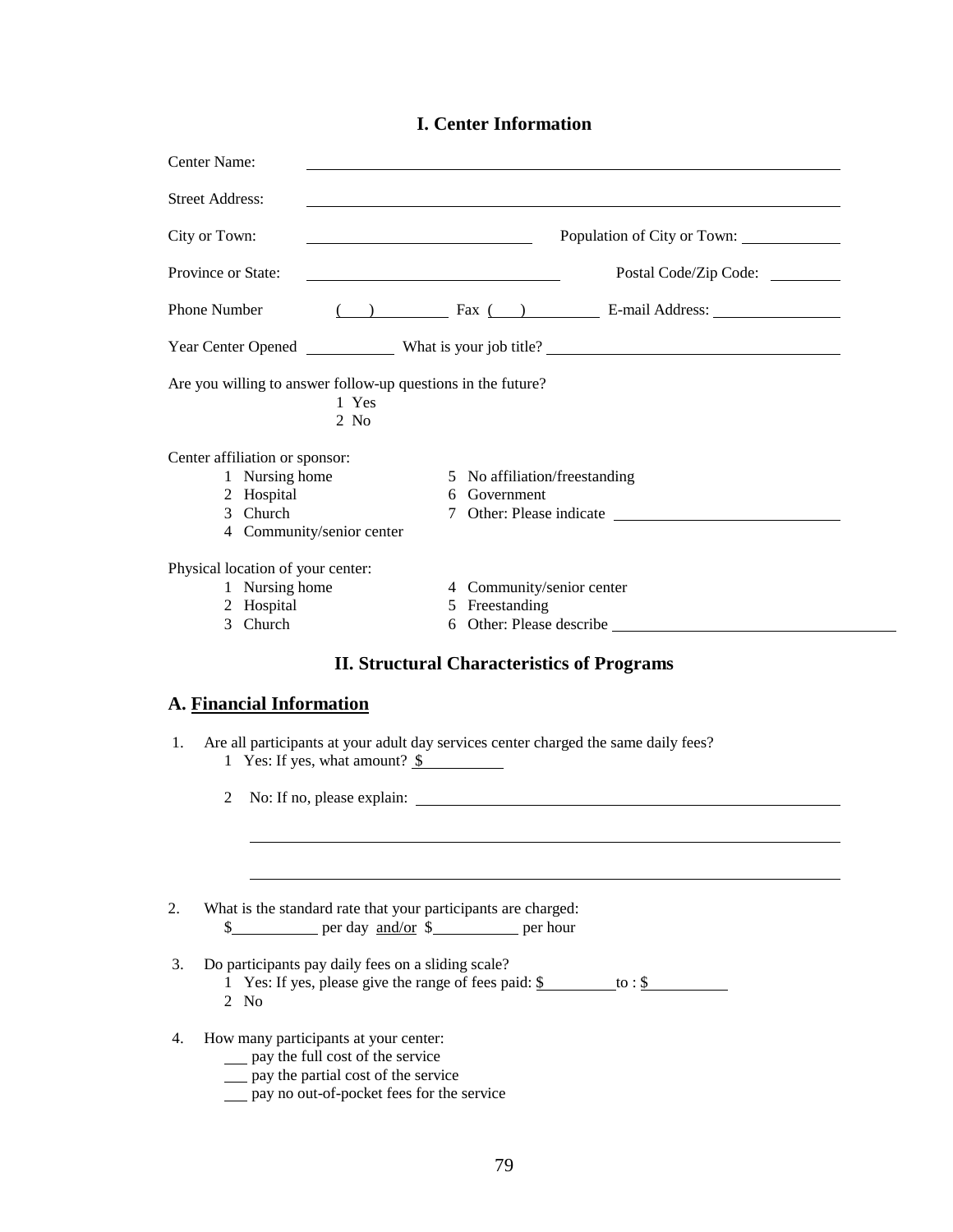- 5. Do you feel that the amount of out-of-pocket fees participants pay are:
	- 1 too expensive
	- 2 about right
	- 3 too little
- 6. What is your total operating budget, including in-kind support?
	- $S$

7. Please indicate the percentage of funds for your program that comes from each source.

| %<br>Canada              | <b>United States</b><br>%             |
|--------------------------|---------------------------------------|
| Government support       | Medicaid                              |
| Participant fees         | Participant fees                      |
| Fund raising/grants      | Title III: Older Americans Act        |
| United Way               | Title XX: Social Services Block Grant |
| Private donations        | United Way                            |
| Long-term care insurance | Long-term care insurance              |
| Other:                   | Veterans Administration               |
|                          | Fund raising/grants                   |
|                          | Medicare                              |
|                          | Other:                                |
| $100\% = Total$          |                                       |
|                          |                                       |
|                          |                                       |
|                          | $100\% = Total$                       |

- 8. Which of the following phrases best fits the organizational structure of your center?
	- 1 Public
	- 2 Private For-Profit
	- 3 Private Not-For-Profit
	- 4 Other:

#### **B. Services**

**Below is a list of services provided by some centers. Please indicate how frequently, if ever, your center presently offers these services by circling the most appropriate number. Circle number 4 if you do not regularly provide a service, but do provide it for participants on an individual basis as needed. If you do not provide a service, circle number 5. If you offer any services not listed, add them in the space provided at the bottom of each section.**

| 1=daily, 2=weekly, 3=monthly, 4=provided as needed, 5=not provided<br>1. Health Services Provided at Your Center |                                  |   |   |
|------------------------------------------------------------------------------------------------------------------|----------------------------------|---|---|
|                                                                                                                  |                                  |   |   |
| Review participant medications                                                                                   | 2 3<br>$1 \quad$                 | 4 | 5 |
| Administer medications                                                                                           | $1 \t2 \t3$                      | 4 | 5 |
| Monitor compliance with medication schedule                                                                      | 2 3<br>1                         | 4 | 5 |
| Nutrition counseling                                                                                             | $2 \overline{3}$<br>$\mathbf{1}$ | 4 | 5 |
| Podiatry/foot care                                                                                               | 2 3<br>1                         | 4 | 5 |
| Dental care                                                                                                      | 2 3<br>1                         | 4 | 5 |

**1=daily, 2=weekly, 3=monthly, 4=provided as needed, 5=not provided**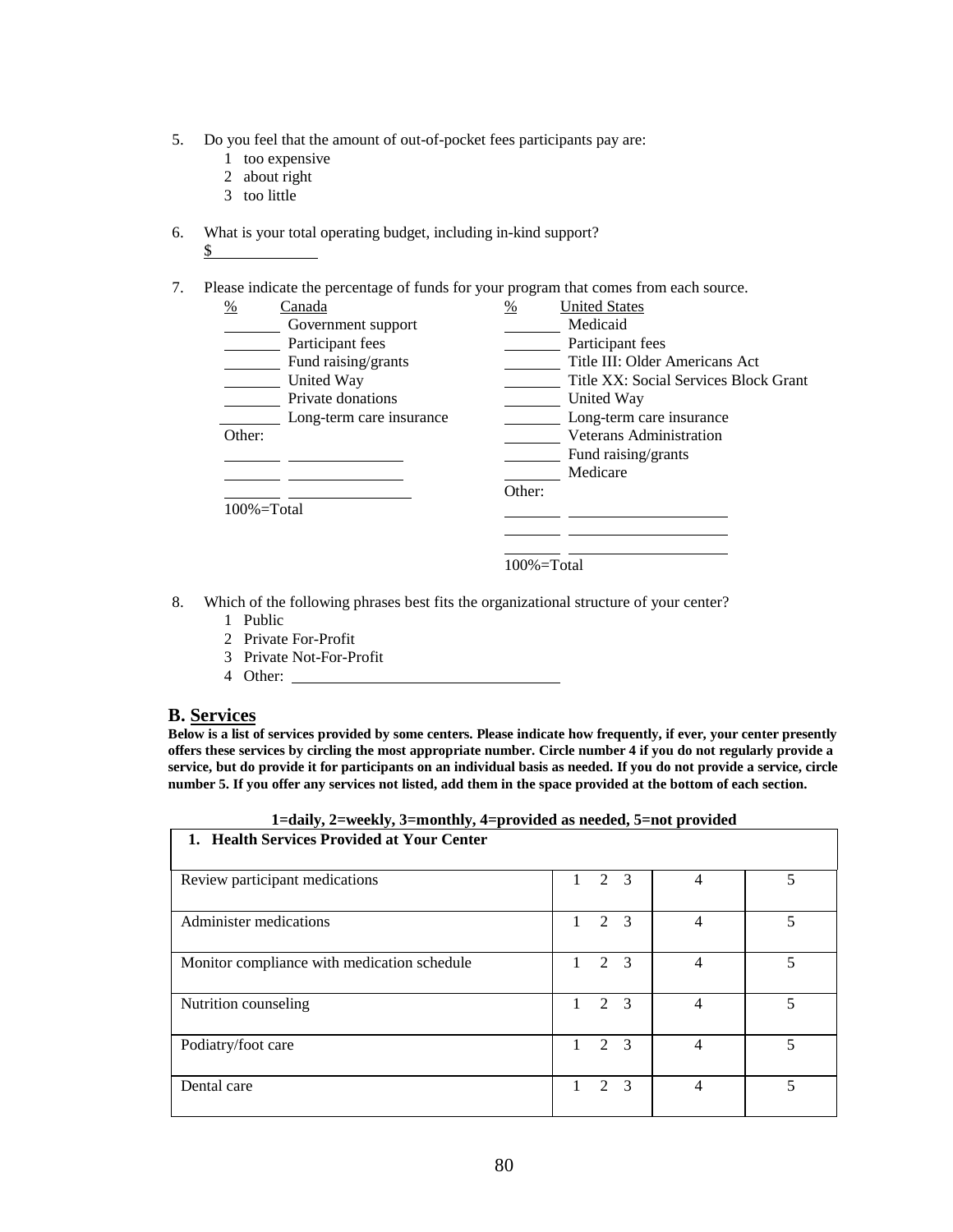| 1=daily, 2=weekly, 3=monthly, 4=provided as needed, 5=not provided         |              |                             |                |                |   |
|----------------------------------------------------------------------------|--------------|-----------------------------|----------------|----------------|---|
| Vision screening                                                           |              | $\mathcal{D}_{\mathcal{L}}$ | 3              | 4              | 5 |
| Hearing screening                                                          | $\mathbf{1}$ | 2                           | 3              | $\overline{4}$ | 5 |
| Change medical dressings                                                   | $\mathbf{1}$ | 2                           | 3              | $\overline{4}$ | 5 |
| Arrange medical appointments                                               | $\mathbf{1}$ | 2                           | 3              | $\overline{4}$ | 5 |
| Provide emergency alert services (e.g. life line)                          | $\mathbf{1}$ | $\overline{2}$              | $\overline{3}$ | $\overline{4}$ | 5 |
| Provide/arrange for Medic Alert bracelet or necklace                       | $\mathbf{1}$ | 2                           | 3              | $\overline{4}$ | 5 |
| Obtain equipment for participants (e.g. eye glasses,<br>adaptive clothing) | $\mathbf{1}$ | 2                           | 3              | $\overline{4}$ | 5 |
| Maintain participant equipment (e.g. eye glasses,<br>adaptive clothing)    | $\mathbf{1}$ | $\overline{2}$              | $\overline{3}$ | $\overline{4}$ | 5 |
| Other health care services: Please specify                                 | $\mathbf{1}$ | 2                           | $\overline{3}$ | $\overline{4}$ | 5 |
| 2. Personal Care Services Provided at Your Center                          |              |                             |                |                |   |
| <b>Bathing</b>                                                             | $\mathbf{1}$ | $\overline{2}$              | 3              | $\overline{4}$ | 5 |
| Personal Grooming                                                          | $\mathbf{1}$ | $\overline{2}$              | $\overline{3}$ | $\overline{4}$ | 5 |
| Mending or altering participants' clothes                                  | $\mathbf{1}$ | 2                           | 3              | $\overline{4}$ | 5 |
| Taking participants on shopping trips (e.g.) groceries or<br>clothing      | 1            | 2                           | $\overline{3}$ | $\overline{4}$ | 5 |
| Other personal care services: Please specify                               | $\mathbf{1}$ |                             | $2 \quad 3$    | $\overline{4}$ | 5 |
| 3. Transportation Services Provided at Your Center                         |              |                             |                |                |   |
| Transportation for medical appointments                                    | $\mathbf{1}$ |                             | $2 \quad 3$    | $\overline{4}$ | 5 |
| Transportation for shopping                                                | $\mathbf{1}$ | $\overline{2}$              | 3              | $\overline{4}$ | 5 |
| Transportation for social/recreational events                              | $\mathbf{1}$ | $\overline{2}$              | $\overline{3}$ | $\overline{4}$ | 5 |
| Transportation to and from the center                                      | $\mathbf{1}$ | 2                           | $\overline{3}$ | $\overline{4}$ | 5 |
| Other transportation services: Please specify                              | $\mathbf{1}$ | $\overline{2}$              | $\mathfrak{Z}$ | $\overline{4}$ | 5 |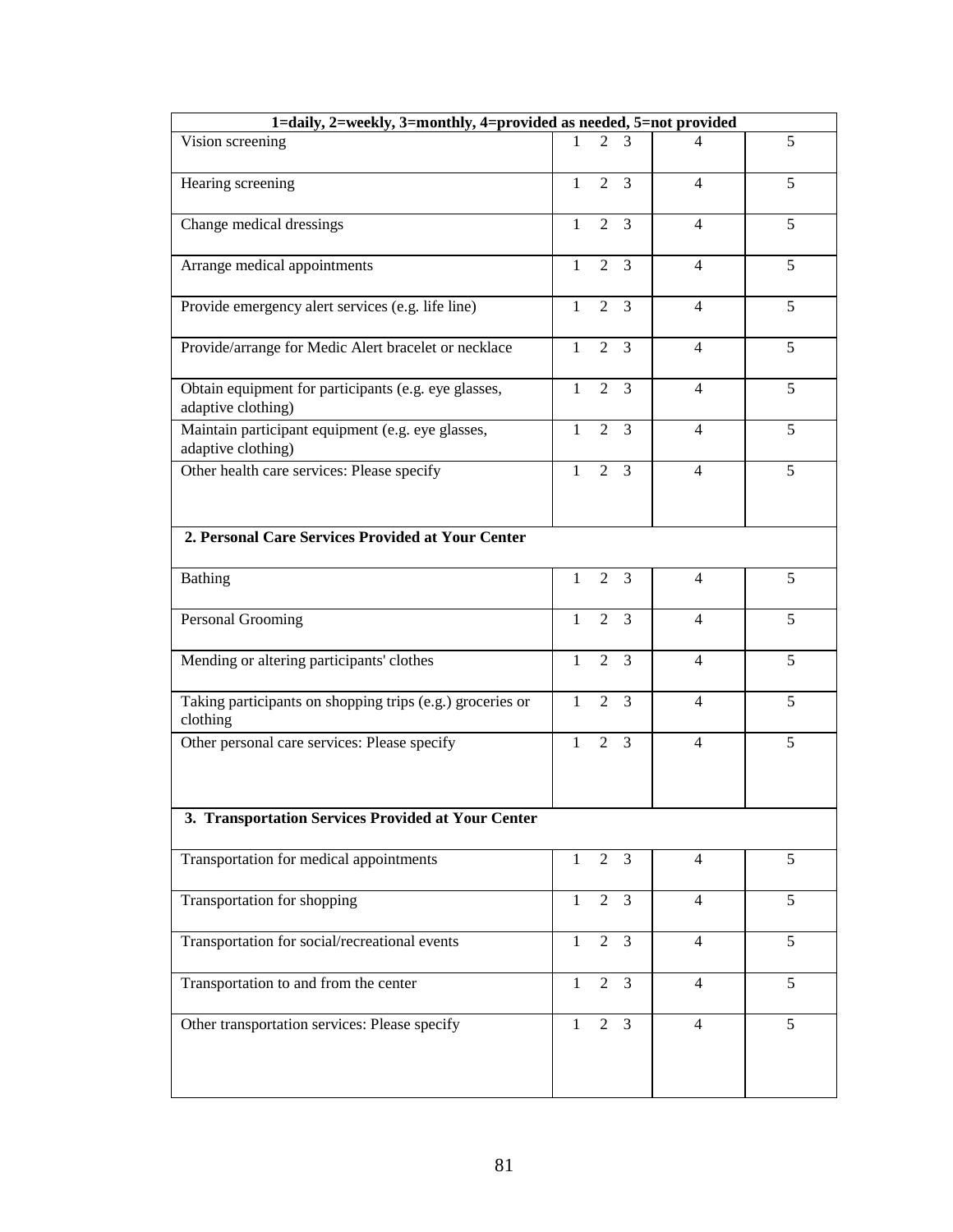| 1=daily, 2=weekly, 3=monthly, 4=provided as needed, 5=not provided |                                                  |                |   |  |
|--------------------------------------------------------------------|--------------------------------------------------|----------------|---|--|
| 4. Volunteer Opportunities for Participants                        |                                                  |                |   |  |
| Doing volunteer work for the community                             | $\mathbf{1}$<br>2<br>3                           | $\overline{4}$ | 5 |  |
| Doing volunteer work for other participants                        | $\mathbf{1}$<br>$\overline{2}$<br>3              | $\overline{4}$ | 5 |  |
| Participant input in running the center                            | $\mathbf{1}$<br>$\overline{2}$<br>$\overline{3}$ | $\overline{4}$ | 5 |  |
| Other participant volunteer activities, please specify:            | $\overline{3}$<br>$\mathbf{1}$<br>$\overline{2}$ | $\overline{4}$ | 5 |  |
| 5. Social Services Provided to Participants                        |                                                  |                |   |  |
| Counseling                                                         | $\mathbf{1}$<br>$\overline{2}$<br>3              | $\overline{4}$ | 5 |  |
| Telephone check for participants                                   | $\mathbf{1}$<br>$\overline{2}$<br>3              | $\overline{4}$ | 5 |  |
| Set up participant telephone network                               | 3<br>$\mathbf{1}$<br>2                           | $\overline{4}$ | 5 |  |
| Participant advocacy                                               | $\mathbf{1}$<br>$\overline{2}$<br>3              | $\overline{4}$ | 5 |  |
| Visit participant in his/her own home                              | $\overline{2}$<br>3<br>$\mathbf{1}$              | $\overline{4}$ | 5 |  |
| Follow-up participant after hospitalization                        | 3<br>$\mathbf{1}$<br>$\overline{2}$              | $\overline{4}$ | 5 |  |
| Discharge planning                                                 | 3<br>$\mathbf{1}$<br>2                           | $\overline{4}$ | 5 |  |
| Pastoral services                                                  | $\overline{2}$<br>3<br>$\mathbf{1}$              | $\overline{4}$ | 5 |  |
| Operate special interest groups (e.g. stroke, diabetes)            | $\mathbf{1}$<br>$\overline{3}$<br>$\overline{2}$ | $\overline{4}$ | 5 |  |
| Letter reading and/or writing for participants                     | $\mathbf{1}$<br>$\overline{2}$<br>$\mathfrak{Z}$ | $\overline{4}$ | 5 |  |
| Other social services: Please specify                              | 3<br>$\mathbf{1}$<br>2                           | 4              | 5 |  |
| 6. Social Services Provided to Families and<br><b>Caregivers</b>   |                                                  |                |   |  |
| Counseling                                                         | $\overline{2}$<br>$\mathbf{1}$<br>3              | $\overline{4}$ | 5 |  |
| Caregiver support group                                            | $\overline{2}$<br>$\overline{3}$<br>1            | 4              | 5 |  |
| Information and referral to other services                         | $2 \quad 3$<br>$\mathbf{1}$                      | $\overline{4}$ | 5 |  |
| Coordinate various agencies involved with participant              | $\overline{2}$<br>$\overline{3}$<br>$\mathbf{1}$ | $\overline{4}$ | 5 |  |
| Locate suitable housing for participants                           | $\mathbf{1}$<br>$\overline{2}$<br>3              | $\overline{4}$ | 5 |  |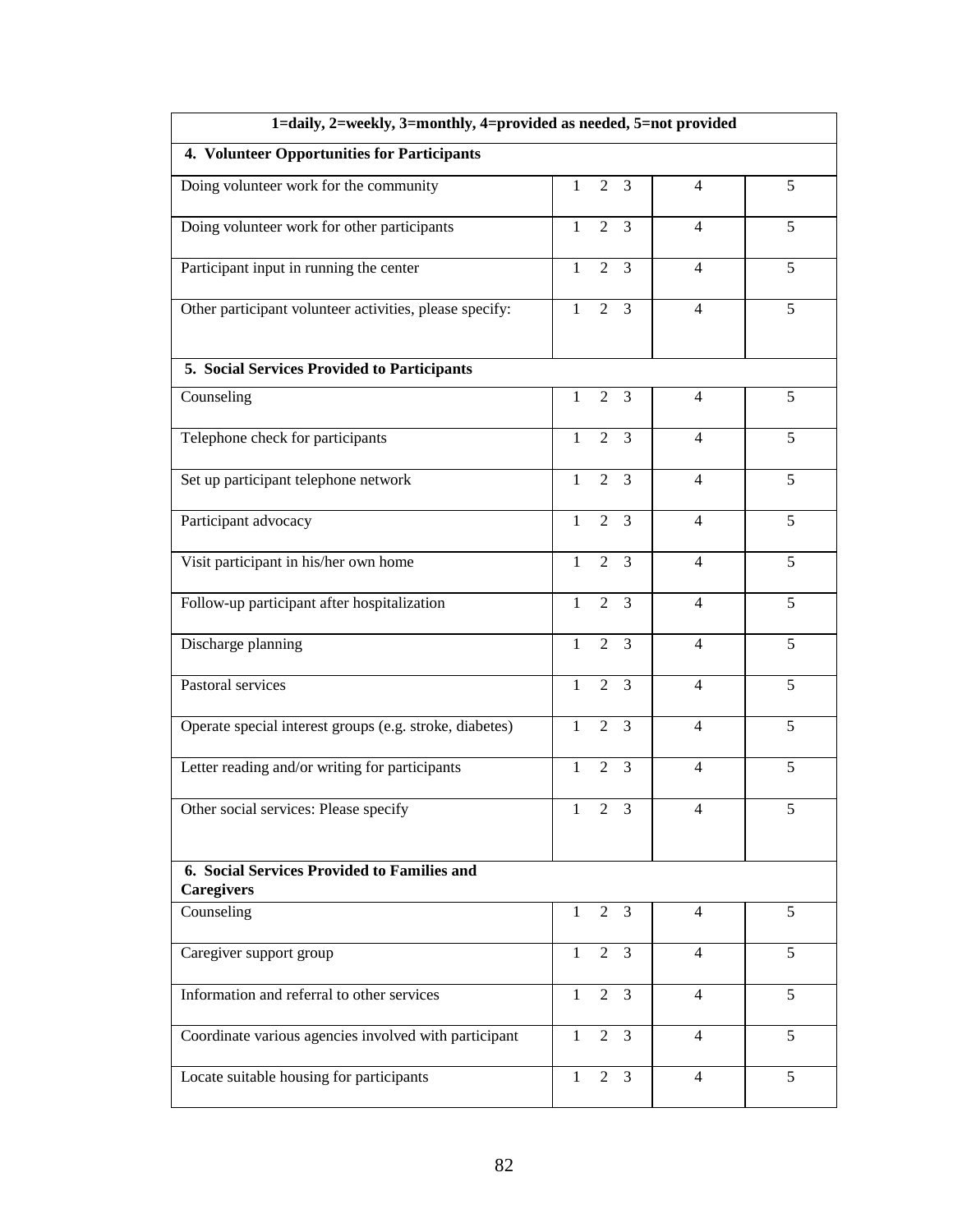| 1=daily, 2=weekly, 3=monthly, 4=provided as needed, 5=not provided       |                                                  |                |   |  |
|--------------------------------------------------------------------------|--------------------------------------------------|----------------|---|--|
| Liaise between participant and other social services                     | $\mathbf{1}$<br>2<br>3                           | $\overline{4}$ | 5 |  |
| Social opportunities                                                     | $\mathbf{1}$<br>2<br>$\overline{3}$              | $\overline{4}$ | 5 |  |
| Education                                                                | $\overline{3}$<br>$\overline{2}$<br>$\mathbf{1}$ | $\overline{4}$ | 5 |  |
| Represented on center's advisory board                                   | $\mathbf{1}$<br>$\overline{2}$<br>3              | $\overline{4}$ | 5 |  |
| Discharge planning                                                       | $\overline{2}$<br>$\overline{3}$<br>$\mathbf{1}$ | $\overline{4}$ | 5 |  |
| Other social services provided to families/caregivers:<br>Please specify | $\overline{2}$<br>$\overline{3}$<br>$\mathbf{1}$ | $\overline{4}$ | 5 |  |
| 7. Therapeutic Activities Provided at Your Center                        |                                                  |                |   |  |
| Training/retraining in activities of daily living                        | $\mathbf{1}$<br>2<br>3                           | $\overline{4}$ | 5 |  |
| Physiotherapy (e.g. rehabilitation, assisting in mobility)               | $\overline{3}$<br>2<br>1                         | 4              | 5 |  |
| Art therapy                                                              | $\mathbf{1}$<br>$\overline{2}$<br>3              | $\overline{4}$ | 5 |  |
| Music therapy                                                            | 3<br>$\mathbf{1}$<br>2                           | $\overline{4}$ | 5 |  |
| Sensory stimulation                                                      | $\mathbf{1}$<br>2<br>3                           | $\overline{4}$ | 5 |  |
| Reminiscence therapy                                                     | $\overline{3}$<br>$\mathbf{1}$<br>2              | 4              | 5 |  |
| Reality orientation                                                      | $\overline{3}$<br>$\mathbf{1}$<br>$\overline{2}$ | 4              | 5 |  |
| Management of incontinence/toileting                                     | $\mathbf{1}$<br>$\overline{2}$<br>$\overline{3}$ | $\overline{4}$ | 5 |  |
| Teach menu planning and cooking skills                                   | $\overline{2}$<br>3<br>1                         | $\overline{4}$ | 5 |  |
| Exercise class                                                           | $\overline{2}$<br>3<br>$\mathbf{1}$              | $\overline{4}$ | 5 |  |
| Whirlpool therapy                                                        | $2 \quad 3$<br>$\mathbf{1}$                      | $\overline{4}$ | 5 |  |
| Stress management                                                        | $2 \quad 3$<br>$\mathbf{1}$                      | $\overline{4}$ | 5 |  |
| Swimming                                                                 | $\mathbf{1}$<br>$2 \quad 3$                      | $\overline{4}$ | 5 |  |
| Other therapeutic activities: Please specify                             | $2 \quad 3$<br>$\mathbf{1}$                      | $\overline{4}$ | 5 |  |
| 8. Recreational and Social Activities Provided at<br><b>Your Center</b>  |                                                  |                |   |  |
| Arts and crafts                                                          | $\mathbf{1}$<br>$\overline{2}$<br>$\overline{3}$ | $\overline{4}$ | 5 |  |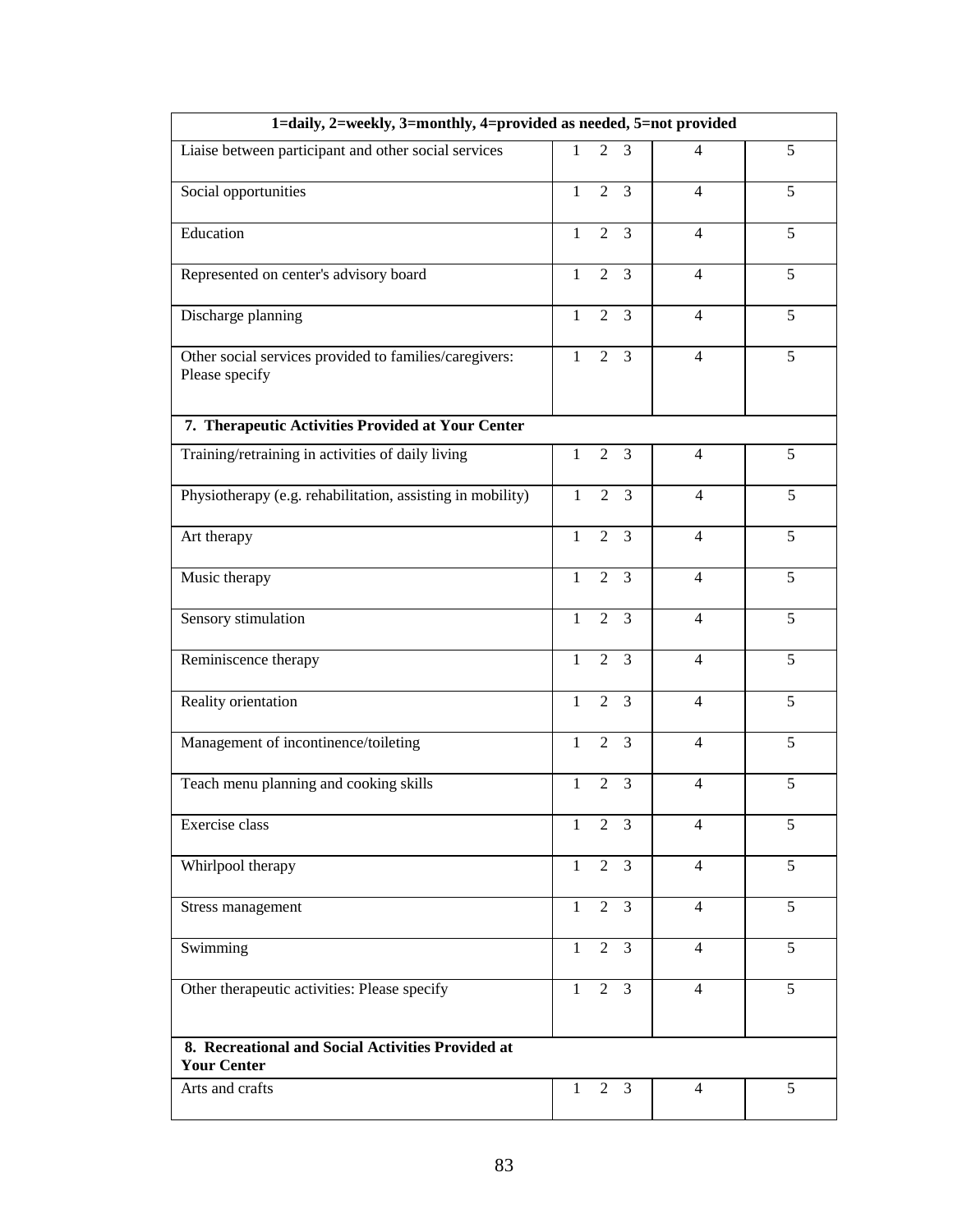| 1=daily, 2=weekly, 3=monthly, 4=provided as needed, 5=not provided |              |                |                 |                |   |
|--------------------------------------------------------------------|--------------|----------------|-----------------|----------------|---|
| Baking and cooking as a social activity                            | $\mathbf{1}$ | 2              | 3               | $\overline{4}$ | 5 |
| Games                                                              | $\mathbf{1}$ | 2              | 3               | $\overline{4}$ | 5 |
| <b>Intergenerational Activities</b>                                | $\mathbf{1}$ | $\overline{2}$ | $\overline{3}$  | $\overline{4}$ | 5 |
| Visiting entertainment at the center                               | $\mathbf{1}$ | $\overline{2}$ | 3               | $\overline{4}$ | 5 |
| Pet visits to the center                                           | $\mathbf{1}$ | $\overline{2}$ | $\overline{3}$  | $\overline{4}$ | 5 |
| Pet care at the center                                             | $\mathbf{1}$ | 2              | 3               | $\overline{4}$ | 5 |
| Physical recreation (e.g. bowling, recreation)                     | $\mathbf{1}$ | 2              | $\mathfrak{Z}$  | $\overline{4}$ | 5 |
| Gardening                                                          | $\mathbf{1}$ | 2              | 3               | $\overline{4}$ | 5 |
| Computer activities                                                | $\mathbf{1}$ | $\overline{2}$ | $\overline{3}$  | $\overline{4}$ | 5 |
| Outdoor activities (e.g. walks, picnics, barbecues)                | $\mathbf{1}$ |                | $2 \quad 3$     | $\overline{4}$ | 5 |
| Special meals (e.g. holidays, birthdays)                           | $\mathbf{1}$ | $\overline{2}$ | $\overline{3}$  | $\overline{4}$ | 5 |
| Participant socials                                                | $\mathbf{1}$ | $\overline{2}$ | $\overline{3}$  | $\overline{4}$ | 5 |
| Social activities involving family members                         | $\mathbf{1}$ | 2              | $\overline{3}$  | $\overline{4}$ | 5 |
| Day trips                                                          | $\mathbf{1}$ | $\overline{2}$ | $\overline{3}$  | $\overline{4}$ | 5 |
| Activities involving community groups                              | $\mathbf{1}$ | $\overline{2}$ | 3               | $\overline{4}$ | 5 |
| Other recreational and social activities: Please specify           | $\mathbf{1}$ | $\overline{2}$ | $\overline{3}$  | $\overline{4}$ | 5 |
| 9. Food Provided at Your Center                                    |              |                |                 |                |   |
| <b>Breakfast</b>                                                   | $\mathbf{1}$ | $\overline{2}$ | $\overline{3}$  | $\overline{4}$ | 5 |
| Lunch (noon)                                                       | $\mathbf{1}$ |                | $2 \quad 3$     | $\overline{4}$ | 5 |
| Dinner (evening)                                                   | $\mathbf{1}$ | $\overline{2}$ | $\mathfrak{Z}$  | $\overline{4}$ | 5 |
| <b>Snacks</b>                                                      | $\mathbf{1}$ |                | $2 \quad 3$     | $\overline{4}$ | 5 |
| Take-home meals                                                    | $\mathbf{1}$ |                | $2\overline{3}$ | $\overline{4}$ | 5 |
| 10. Educational Programs Provided at Your Center                   |              |                |                 |                |   |
| Current events                                                     | $\mathbf{1}$ | $\overline{2}$ | $\overline{3}$  | $\overline{4}$ | 5 |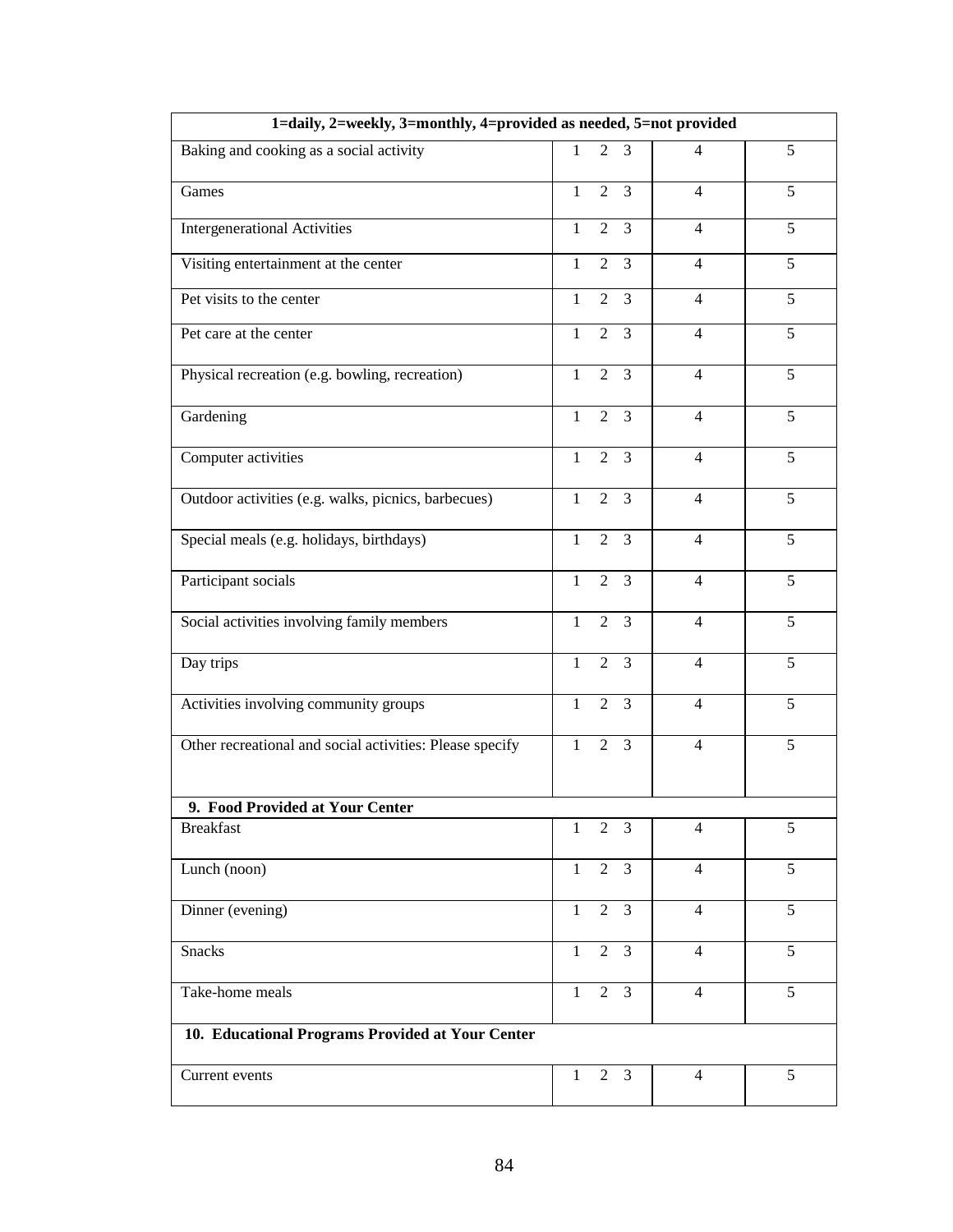|                                                   | 1=daily, 2=weekly, 3=monthly, 4=provided as needed, 5=not provided |                |                |                |   |  |
|---------------------------------------------------|--------------------------------------------------------------------|----------------|----------------|----------------|---|--|
| Information about community resources             | $\mathbf{1}$                                                       | $\overline{2}$ | 3              | $\overline{4}$ | 5 |  |
| Preventive health measures                        | $\mathbf{1}$                                                       | $\overline{2}$ | $\overline{3}$ | $\overline{4}$ | 5 |  |
| Safety in the home                                | $\mathbf{1}$                                                       | $\overline{2}$ | $\overline{3}$ | $\overline{4}$ | 5 |  |
| Financial planning                                | $\mathbf{1}$                                                       | $\overline{2}$ | $\overline{3}$ | $\overline{4}$ | 5 |  |
| <b>Wills</b>                                      | $\mathbf{1}$                                                       | $\overline{2}$ | $\overline{3}$ | $\overline{4}$ | 5 |  |
| Living wills                                      | $\mathbf{1}$                                                       | $\overline{2}$ | 3              | $\overline{4}$ | 5 |  |
| Other educational programs: Please specify        | $\mathbf{1}$                                                       | $\overline{2}$ | 3              | $\overline{4}$ | 5 |  |
| 11. Quiet Time Activities Provided at Your Center |                                                                    |                |                |                |   |  |
| Rest                                              | $\mathbf{1}$                                                       | 2              | $\overline{3}$ | $\overline{4}$ | 5 |  |
| Conversation                                      | $\mathbf{1}$                                                       | $\overline{2}$ | $\overline{3}$ | $\overline{4}$ | 5 |  |
| Reading                                           | $\mathbf{1}$                                                       | $\overline{2}$ | 3              | $\overline{4}$ | 5 |  |
| Watching TV/videos                                | $\mathbf{1}$                                                       | $\overline{2}$ | $\overline{3}$ | $\overline{4}$ | 5 |  |
| Other quiet time activities, please specify:      | $\mathbf{1}$                                                       | $\overline{2}$ | 3              | $\overline{4}$ | 5 |  |

#### **Check the category your program best fits into. Select only one.**

- Level of Care 1: Provide assessment and care planning, assistance with activities of daily living, health related services, social services, therapeutic activities, nutrition, transportation, and emergency care. Do not provide direct nursing, rehabilitative, or psychosocial services.
- Level of Care 2: Provide assessment and care planning, assistance with activities of daily living, health related services, social services, therapeutic activities, nutrition, transportation, and emergency care. Also provide restorative, supportive, or rehabilitative nursing care on a moderate basis, assessment and referral for psychosocial services and follow through with recommended treatments in the plan of care. Provide physical, occupational, and speech therapy at a aintenance level.
- Level of Care 3: Provide assessment and care planning, assistance with activities of daily living, health related services, social services, therapeutic activities, nutrition, transportation, and emergency care. Also provide intensive nursing services necessary for unstable medical onditions, therapies at a restorative or rehabilitative level, intense psychosocial services, and specialized supportive services as needed.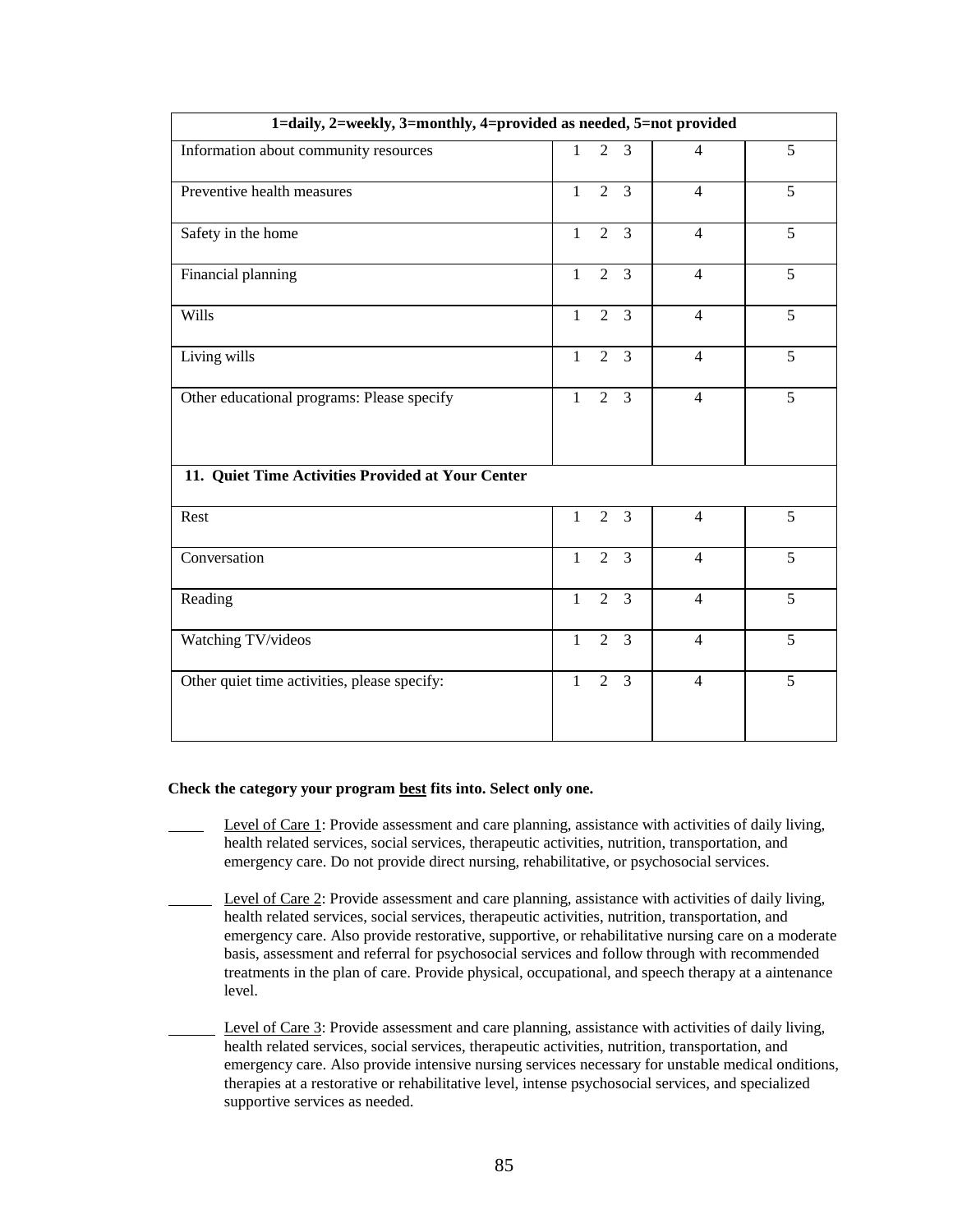## **C. Staff to Participant Ratio**

 1. How many persons in the following categories do you have working at your center? Include approved but unfilled positions.

| full-time paid           |  |
|--------------------------|--|
| permanent part-time paid |  |
| temporary paid/casual    |  |
| volunteers (non-student) |  |
| students                 |  |

- 2. What is the average number of total staff members, volunteers, and consultants **present** at your center each **day**?
- 3. At any given time, what is the average number of staff members, volunteers, and consultants who **work directly with** participants at your center?
- 4. What is the average number of participants that attend your center each **day**?

#### **D. Staff Qualifications**

**Please indicate the number of hours per week that paid staff members, volunteers/in-kind, and consultants work at your center in the following positions:**

| <b>Position</b>                    | <b>Staff</b> | Volunteer/<br><b>In-Kind</b> | <b>Consultant</b> |
|------------------------------------|--------------|------------------------------|-------------------|
| Administrator                      |              |                              |                   |
| Coordinator and/or Director        |              |                              |                   |
| <b>Assistant Director</b>          |              |                              |                   |
| Program Worker (Attendant)         |              |                              |                   |
| <b>Activity Director</b>           |              |                              |                   |
| <b>Transportation Worker</b>       |              |                              |                   |
| <b>Registered Nurse</b>            |              |                              |                   |
| <b>Certified Nursing Assistant</b> |              |                              |                   |
| Dietitian/Nutritionist             |              |                              |                   |
| Cook/Dietary Aide                  |              |                              |                   |
| Social Worker                      |              |                              |                   |
| Secretary/Bookkeeper/Receptionist  |              |                              |                   |
| <b>Education/Training Provider</b> |              |                              |                   |
| Art Therapist                      |              |                              |                   |
| Music Therapist                    |              |                              |                   |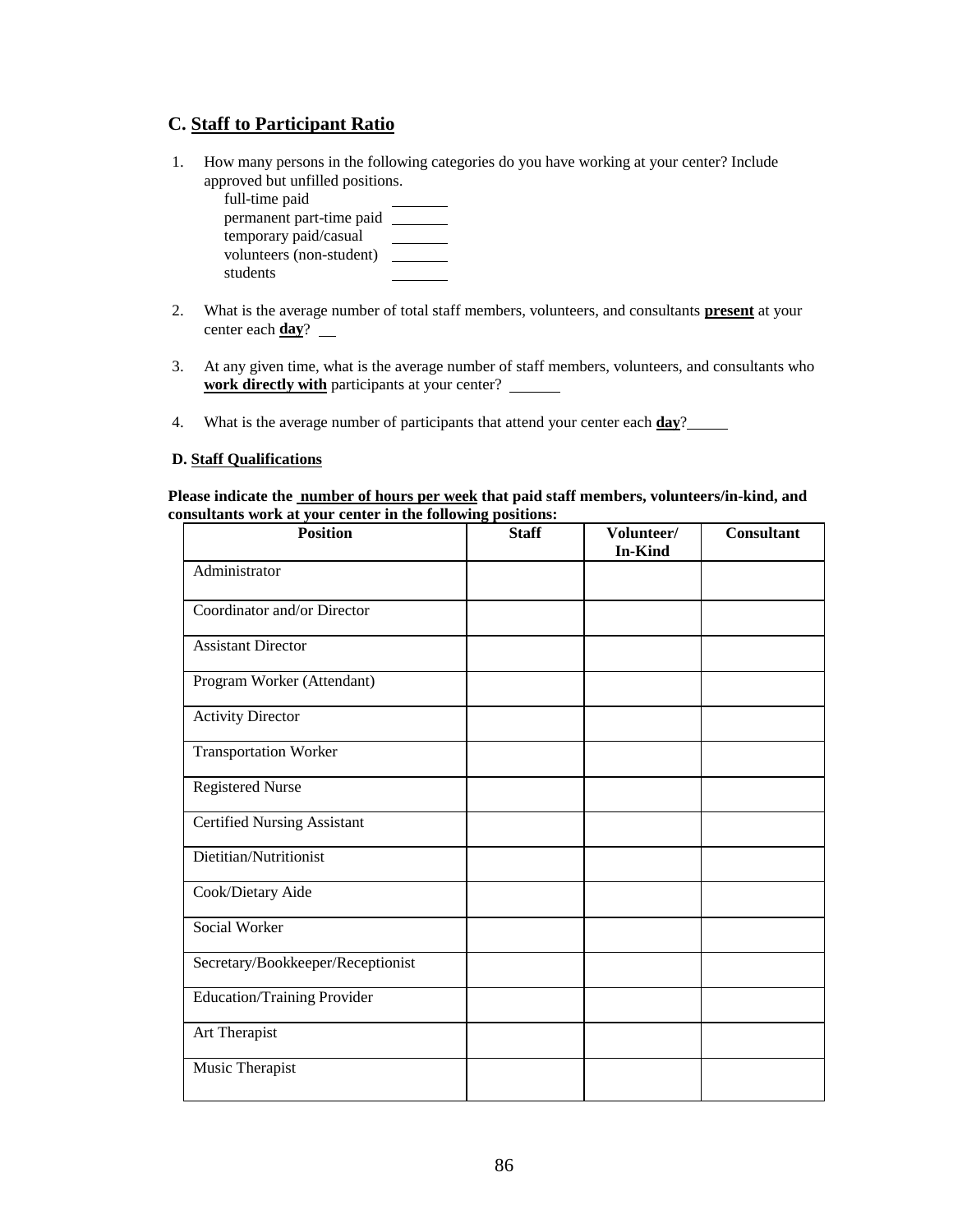| <b>Position</b>             | <b>Staff</b> | <b>Volunteer</b> | <b>Consultant</b> |
|-----------------------------|--------------|------------------|-------------------|
| Occupational Therapist      |              |                  |                   |
| Physiotherapist             |              |                  |                   |
| <b>Recreation Therapist</b> |              |                  |                   |
| Speech Therapist            |              |                  |                   |
| <b>Medical Doctor</b>       |              |                  |                   |
| Psychiatrist/Psychologist   |              |                  |                   |
| Pharmacist                  |              |                  |                   |

## **E. Hours and Days of Center Operation**

- 1. What is the approximate number of **days** your center is open each **year**?
- 2. Write in the hours your center is regularly open each day:

|   |           | From AM | To<br><b>PM</b> |
|---|-----------|---------|-----------------|
|   | Monday    |         |                 |
| 2 | Tuesday   |         |                 |
| 3 | Wednesday |         |                 |
| 4 | Thursday  |         |                 |
| 5 | Friday    |         |                 |
| 6 | Saturday  |         |                 |
|   | Sunday    |         |                 |

3. In addition to your regular hours, do you offer additional times such as evening, weekend, or overnight

hours? 1 No

l

2 Yes: If yes, please describe

## **F. Capacity and Waiting Lists**

- 1. Does your center have a waiting list? 1 No
	- 2 Yes a) How many people are currently on the list?
- b) What is the average waiting time before a space becomes open?

 $\ddot{\phantom{a}}$ 

 $\ddot{\phantom{a}}$ 

2. What is the maximum number of participants you can serve per day?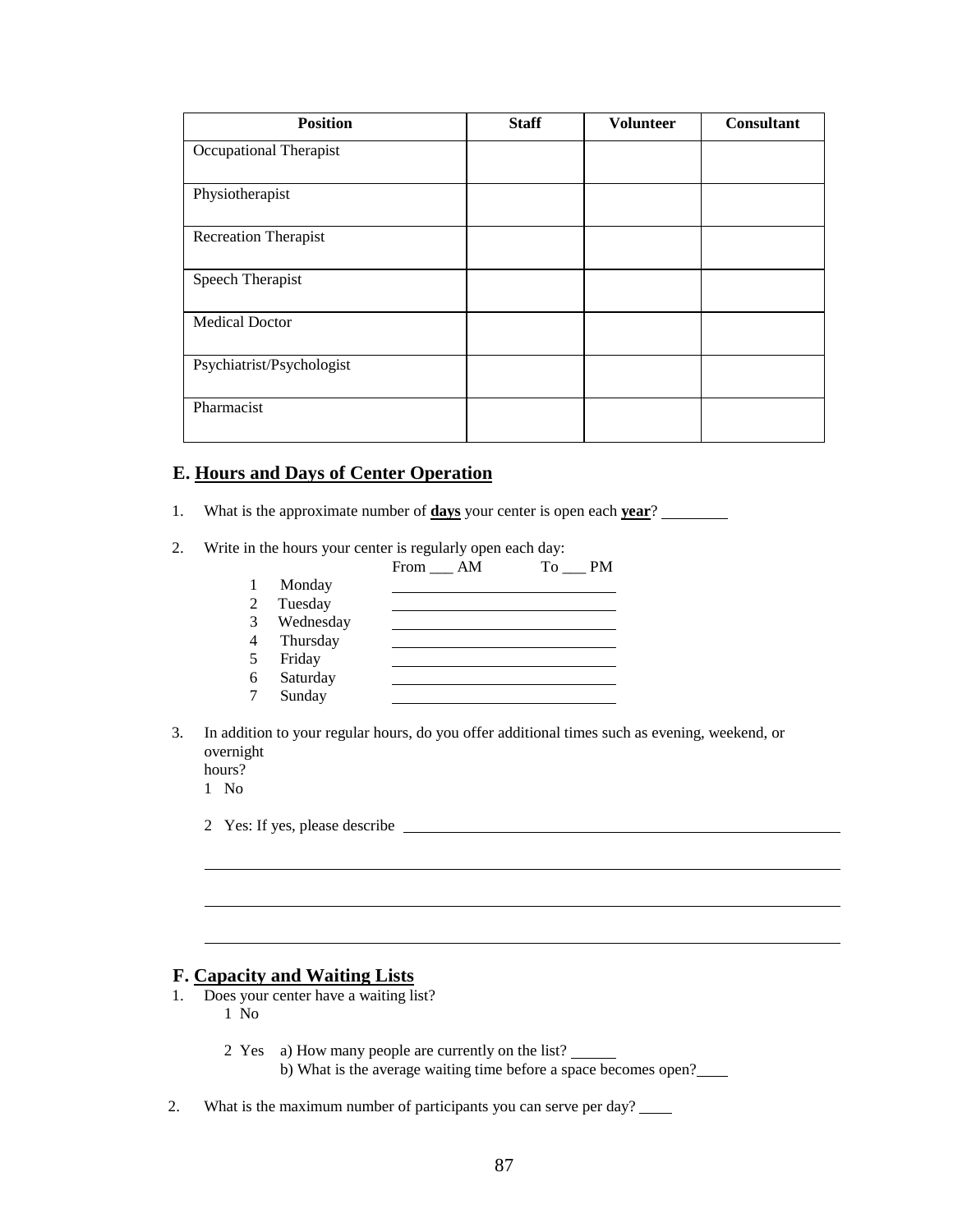#### **G. Participant Attendance**

- 1. On average, how many per week do participants attend your center?
- 2. What is the minimum number of days participants attend your center each **week**?
- 3. What is the maximum number of days participants attend your center each **week**?
- 4. What is the average length of time in **months** that participants attend your center?
- 5. How many participants attend your center a: full day partial day (less than half the hours your center is open)
- 6. How many participants attend:
	- 3 or more days a week
	- 1-2 days per week
	- Less than one day per week
- 7. Do certain groups of participants attend on certain days? For example, do participants with dementia attend certain days?

1 No

 $\ddot{\phantom{a}}$ 

- 2 Yes: If yes, please explain:
- 8. When participants are discharged from your center, approximately what percent are discharged to the following:

 $\ddot{\phantom{a}}$ 

% 1 Hospital 2 Nursing home **3** Boarding home 4 Senior housing 5. Own private home 6. Other: Please specify  $100\% = \text{Total}$ 

#### **III. Participant Characteristics**

**A. Enrollment** How many participants do you currently have enrolled?

#### **B. Age**

- 1. Based on your total number of participants enrolled, how many participants at your center belong to the following age groups?
	- 1 under age 49 4 70-70  $\frac{2}{50-59}$  $\frac{-}{3}$  60-69  $\frac{360-69}{6}$  6 90+
- 2. What is the age of the oldest participant currently attending your center? wears

3. What is the age of the youngest person currently attending your center? vears

**C. Gender:** What number of participants at your center are female? vears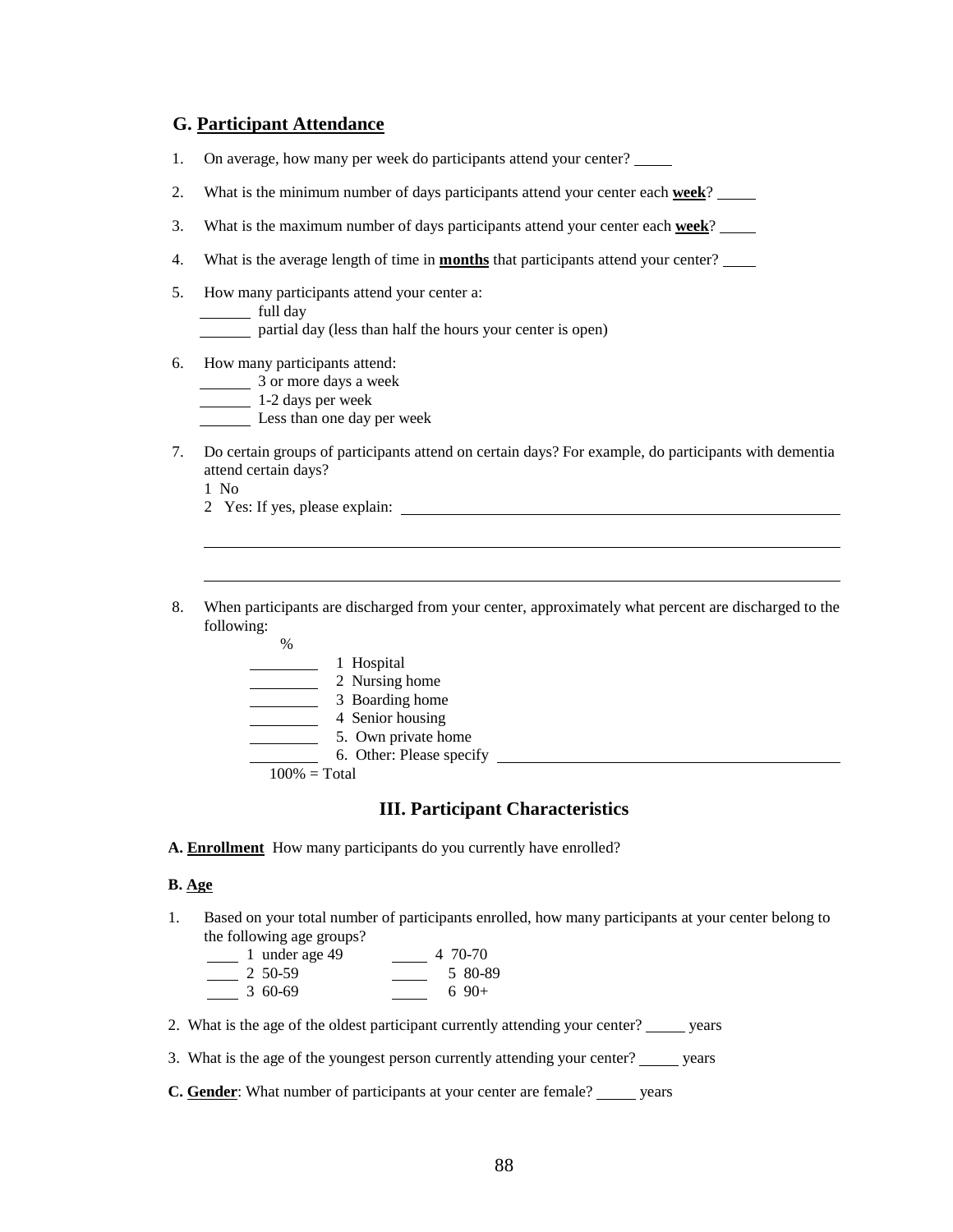**D. Marital Status** How many participants at your center are currently married? years

#### **E. Education**

To the best of your knowledge, how many of participants at your center completed the following education levels

 $\frac{1}{2}$  < grade 8  $\frac{1}{2}$  4 some college 2 completed grade 8-11 5 completed at least a four year degree 3 completed high school

#### **F. Income**

To the best of your knowledge, indicate the number of participants at your center that have the following amounts of income per year.

| 1 0-\$4,999         | 5 \$20,000-\$29,000 |
|---------------------|---------------------|
| 2 \$5,000-\$9,000   | 6 \$30,000-\$39,000 |
| 3 \$10,000-\$14,999 | 7 \$40,000 or more  |
| 4 \$15,000-\$19,000 |                     |

#### **G. Caregivers**

- 1. How many participants at your center currently have a primary caregiver, that is a person who provides the majority of care for a participant outside your center?
- 2. Indicate the number of primary caregivers of participants at your center that belong to the following categories:

| 1 Spouse      | 3 Friend                                         |
|---------------|--------------------------------------------------|
| 2 Adult Child | 4 Other, please indicate relation to participant |
|               |                                                  |

- 3. How many primary caregivers are employed
	- 1 Full-time
	- $\frac{1}{2}$  2 Part-time
	- 1 3 Not employed

#### **H. Living Arrangements**

What number of participants at your center currently live

1 Alone in the community<br>
2 With family members in the community<br>
<sup>3 In senior housing</sup><br>
<sup>4</sup> In an institutional setting  $\frac{1}{2}$  With family members in the community

#### **I. Functional Characteristics of Participants**

- 1. What number of participants at your center: 1 Are incontinent (require changing 5 Have a developmental disability during attendance) 6 Are behaviorally disruptive<br>
2 Are cognitively impaired<br>
<sup>7</sup> Are reliant on a cane or wal 7 Are reliant on a cane or walker<br>8 Use a wheelchair<br>9 Need assistance to transfer
	- $\frac{1}{2}$  3 Require general supervision
	- **4 Require constant supervision**
- 2. How many participants at your center have the following levels of need?
	- Socialization, some supervision, supportive service, and minimal assistance with activities of daily living
	- 2 Moderate assistance
	- 3 Maximum assistance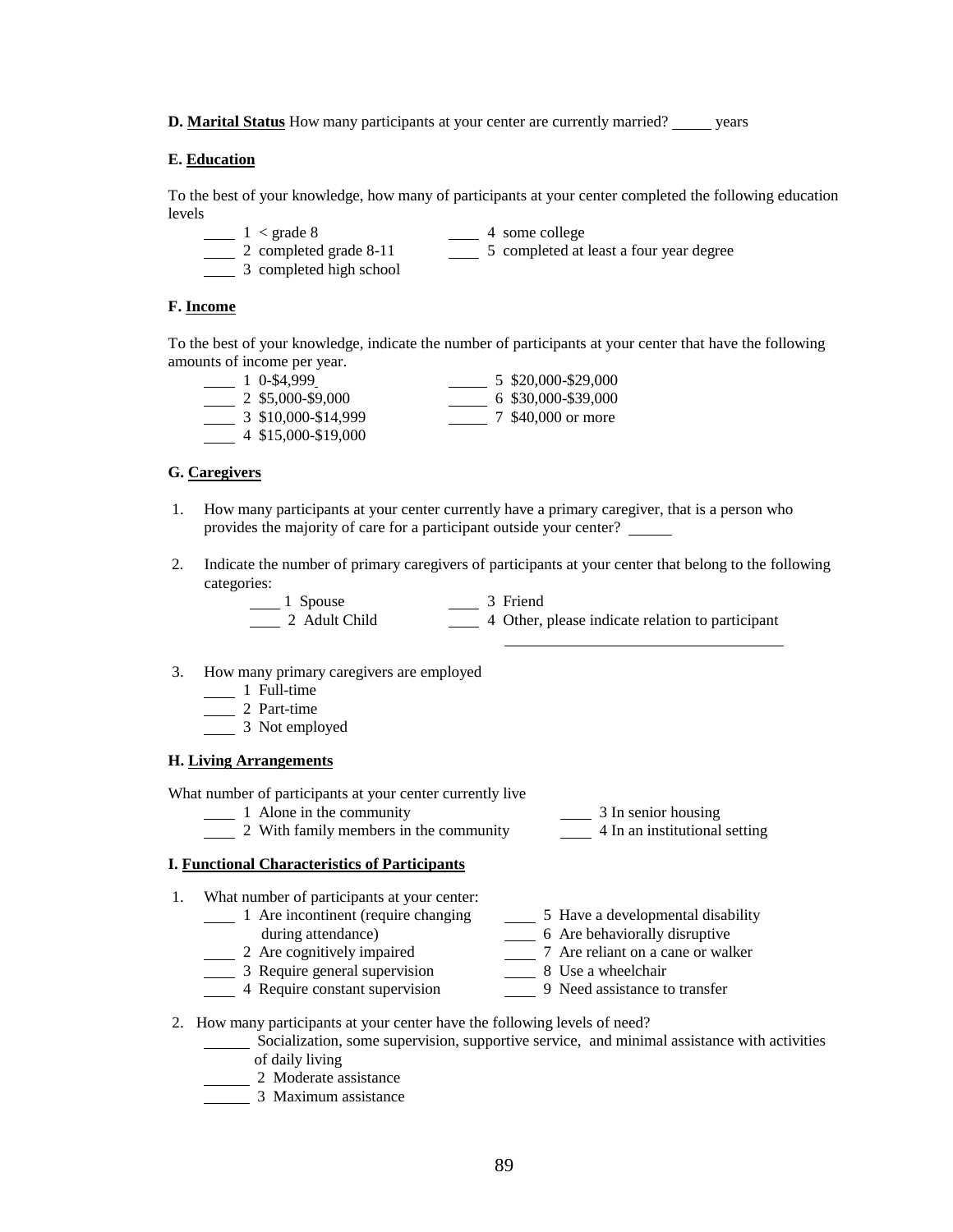#### **J. Other Services Utilized**

How many of your participants currently use the following services in addition to those connected to your center?<br>1 Home health care

- 1 Home health care  $\frac{1}{\sqrt{5}}$  Transportation (other than for adult day services)
- 2 Homemaker/chore services \_\_\_\_\_ 6 Area Agency on Aging (United States)
- 3 Nursing home 7 Other, please specify:
- 4 Therapies (e.g. physical, occupational, speech)

## **IV. Purposes**

**What are the purposes of your center? Of the purposes you circled yes, please rank them from the most important to the least important with 1 indicating the most important and 11 indicating the least important.**

| <b>Purpose</b>                                                     | Yes No                         | <b>Rank</b> |
|--------------------------------------------------------------------|--------------------------------|-------------|
| 1 Provide respite for caregivers                                   | $\mathbf{1}$<br>$\overline{2}$ |             |
| 2 Allow participants time away from caregivers                     | $\mathbf{1}$<br>$\overline{2}$ |             |
| 3 Allow caregivers to remain in the workforce                      | $\overline{2}$<br>1            |             |
| 4 Increase social opportunities of participants                    | $\mathbf{1}$<br>$\mathfrak{D}$ |             |
| 5 Rehabilitation of participants                                   | $\mathbf{1}$<br>2              |             |
| 6 Decrease the rate of decline of participants                     | $\overline{2}$<br>$\mathbf{1}$ |             |
| 7 Extend the length of time participants can live in the community | $\mathbf{1}$<br>$\overline{2}$ |             |
| 8 Make a profit                                                    | $\overline{2}$<br>$\mathbf{1}$ |             |
| 9 Train personnel to work in ADS                                   | $\mathbf{1}$<br>$\mathfrak{D}$ |             |
| 10 Conduct research                                                | $\overline{2}$<br>1            |             |
| 11 Other: Please specify                                           | $\mathbf{1}$<br>$\overline{2}$ |             |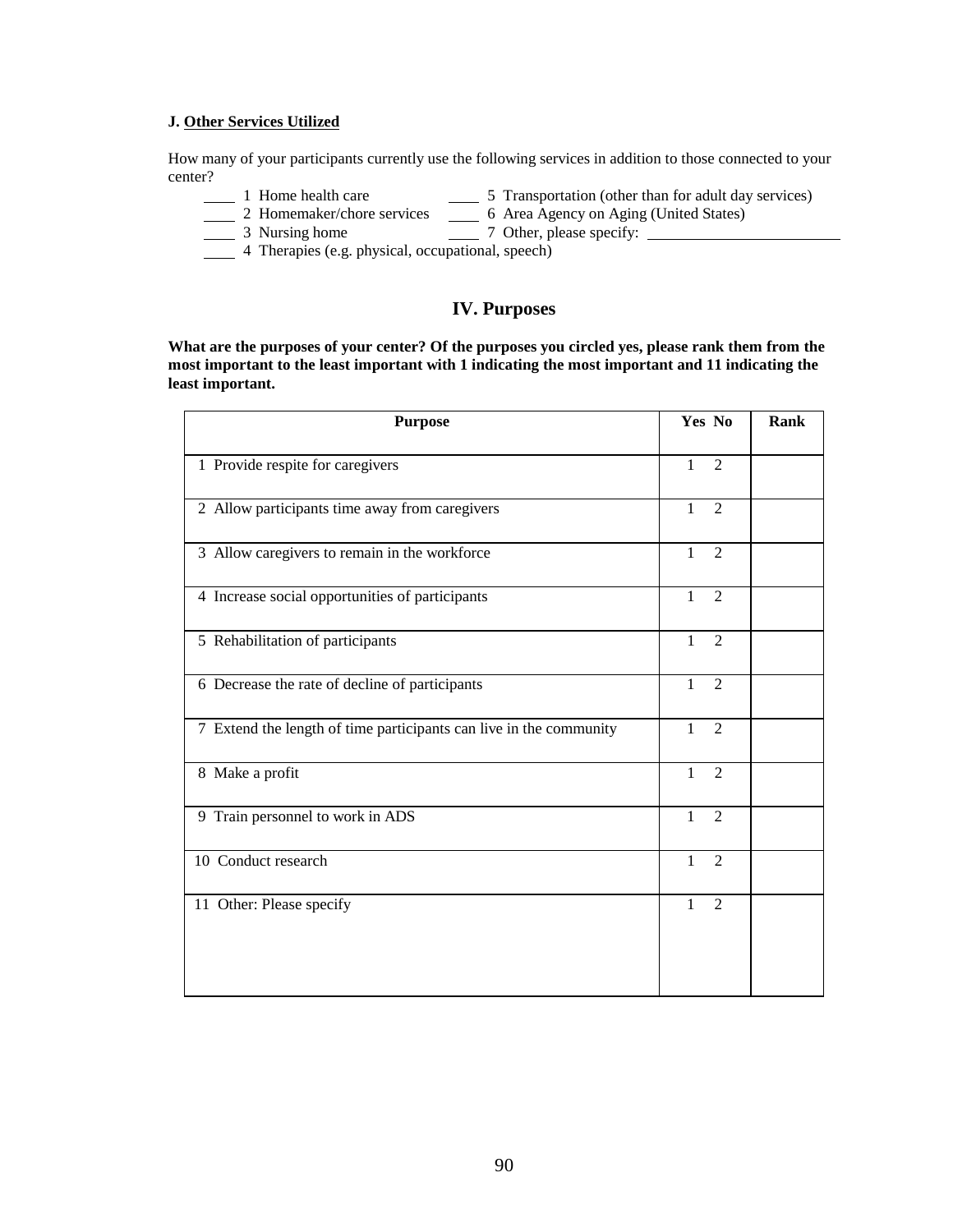#### **V. Policies**

**Please send me copies of any written policies that exist for your center, such as an operations manual. If the written policies answer the following questions, you do not have to write in the answer. If you are not able to send written policies, please answer the following questions to the best of your knowledge about your center. If you do not know the answer, or no policy exists, please state this.**

 $\ddot{\phantom{a}}$ 

 $\ddot{\phantom{a}}$ 

 $\ddot{\phantom{a}}$ 

 $\ddot{\phantom{a}}$ 

 $\ddot{\phantom{a}}$ 

 $\ddot{\phantom{a}}$ 

 $\ddot{\phantom{a}}$ 

 $\ddot{\phantom{a}}$ 

 $\ddot{\phantom{a}}$ 

 $\ddot{\phantom{a}}$ 

 $\ddot{\phantom{a}}$ 

 $\ddot{\phantom{a}}$ 

 $\ddot{\phantom{a}}$ 

**1. What is the purpose and/or mission of your program? Describe your program.**

#### **2. Eligibility**

l

l

l

a) Who is eligible to receive adult day services?

 b) If more persons are eligible for services than available spaces, how are admission decisions made? Are participants ranked according to some criteria? If so, please state the criteria. If another selection process is used, please explain.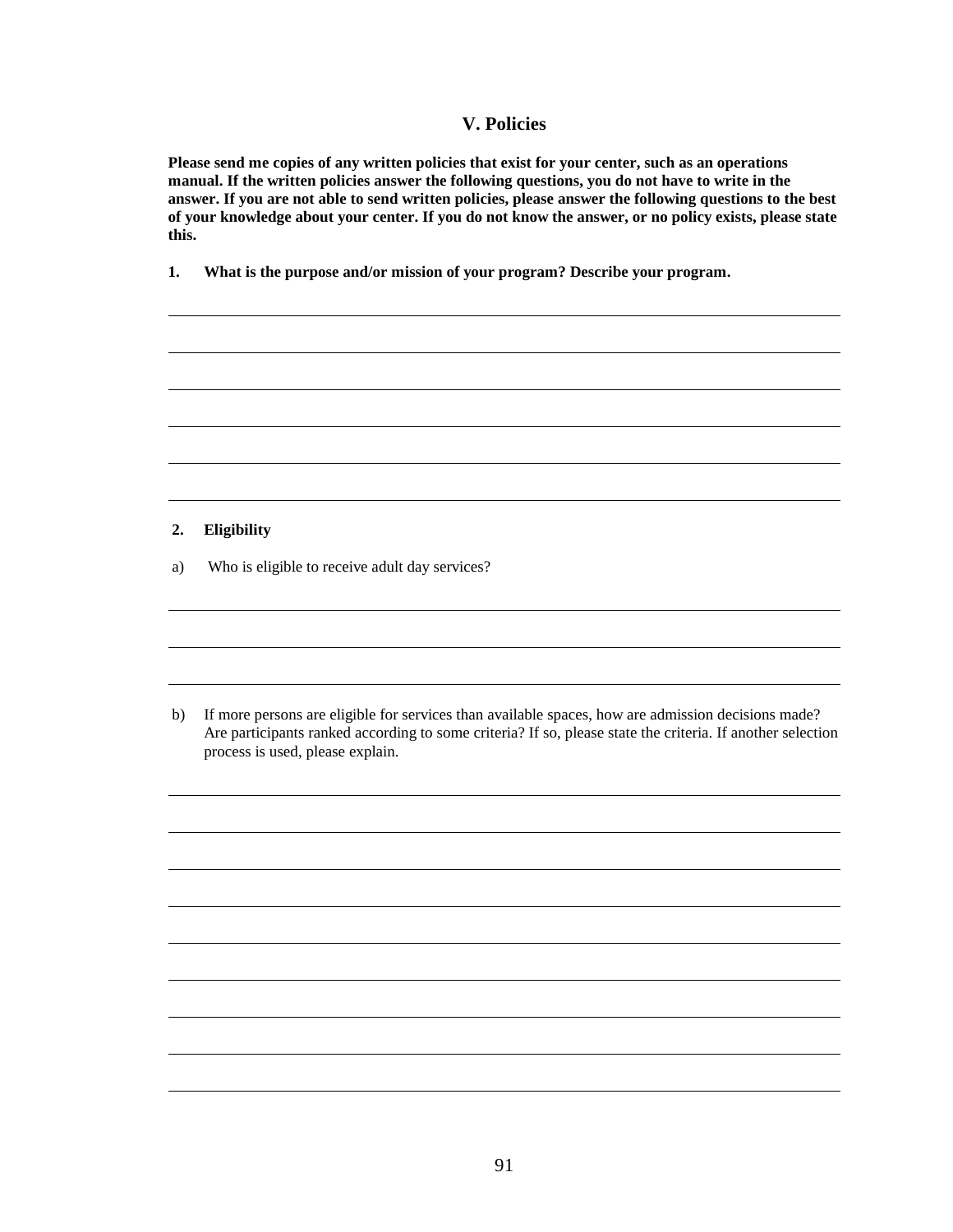c) Please describe any other policies regarding participant eligibility in your program.

#### **3. Referral**

l

l

l

a) Who can refer potential participants to adult day services? Circle all that apply.

- 1 Self referral
- 2 Medical personnel
- 3 Social services personnel
- 4 Family members
- 5 Other:
- b) For participants who need to be certified for reimbursement prior to admission, how much time lapses between referral and admission?

 $\ddot{\phantom{a}}$ 

 $\ddot{\phantom{a}}$ 

 $\ddot{\phantom{a}}$ 

 $\ddot{\phantom{a}}$ 

 $\ddot{\phantom{a}}$ 

 $\ddot{\phantom{a}}$ 

 $\ddot{\phantom{a}}$ 

 $\ddot{\phantom{a}}$ 

 $\ddot{\phantom{a}}$ 

 $\ddot{\phantom{a}}$ 

 $\ddot{\phantom{a}}$ 

 $\ddot{\phantom{a}}$ 

 $\ddot{\phantom{a}}$ 

 $\ddot{\phantom{a}}$ 

l

c) Please describe any other referral policies your program has.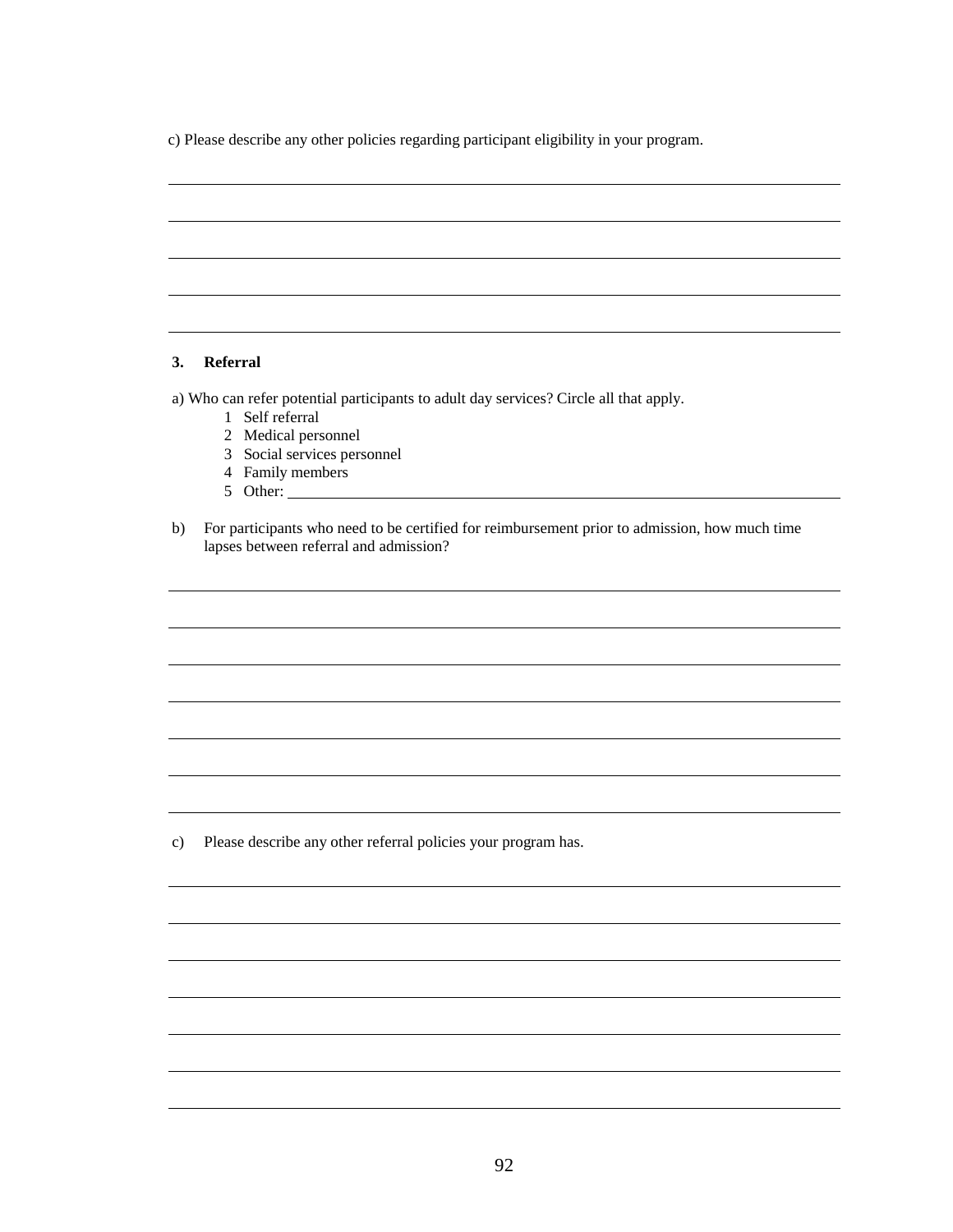#### **4. Admission**

l

l

l

l

l

a) What types of assessments are conducted for participants to be admitted to adult day services?

 $\ddot{\phantom{a}}$ 

 $\ddot{\phantom{a}}$ 

 $\ddot{\phantom{a}}$ 

 $\ddot{\phantom{a}}$ 

 $\ddot{\phantom{a}}$ 

 $\ddot{\phantom{a}}$ 

 $\ddot{\phantom{a}}$ 

 $\ddot{\phantom{a}}$ 

 $\ddot{\phantom{a}}$ 

 $\ddot{\phantom{a}}$ 

 $\ddot{\phantom{a}}$ 

 $\ddot{\phantom{a}}$ 

 $\ddot{\phantom{a}}$ 

 $\ddot{\phantom{a}}$ 

 b) What information is needed for admission? For example, medical or financial information or availability of caregivers.

c) Please describe any other admission policies at your center.

 **5. Describe the regulations that you have to adhere to at the local level.**

 **6. What are some of the problems you have experienced in dealing with the regulatory system? Do these problems hamper your ability to provide services?**

#### **THANK YOU FOR YOUR ASSISTANCE WITH THIS PROJECT!**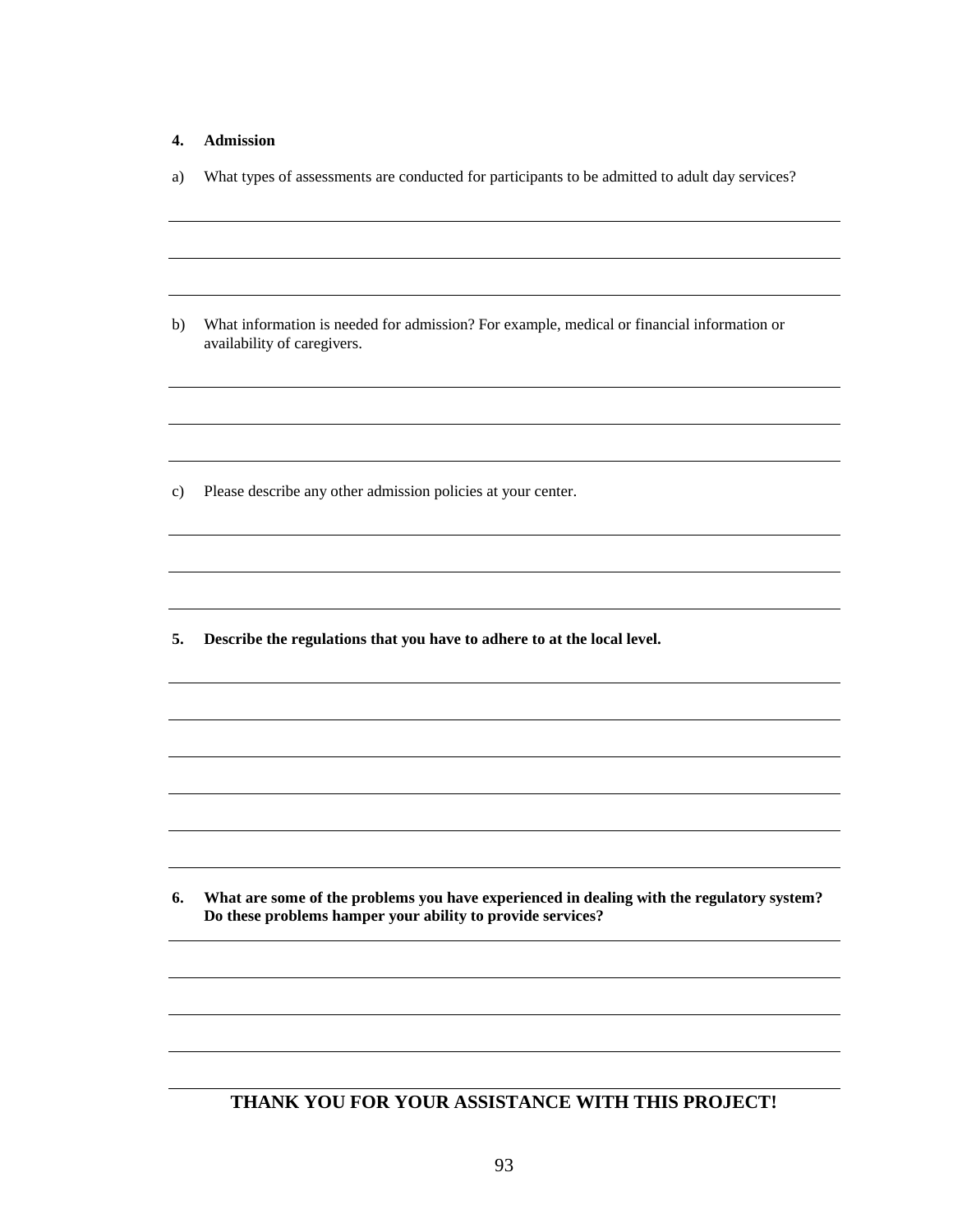## **Appendix B**

## **NADSA Classification Coding Sheet**

### Participants

(combination of questions I.1 and I.2, survey page 11)

Using this coding scheme, I divided the participants into the three levels. The highest level of participant needs with any percentage of participants determines the level. For example, if one program has one-third of the participants in each level, the final level is intensive. The rationale for this is that if any participants in a center have maximum needs, maximum services need to be available, even if the services are needed for just a few participants.

| Core:      | percent of participants that directors indicated needing socialization, some<br>supervision, supportive services, and minimal assistance with activities of<br>daily living |
|------------|-----------------------------------------------------------------------------------------------------------------------------------------------------------------------------|
| Enhanced:  | $percent$ intensive - percent core = percent enhanced                                                                                                                       |
| Intensive: | the higher percentage of:<br>- Require maximum supervision<br>- Maximum assistance                                                                                          |

#### Services

(Combination of questions B.1, B.5, and B.7, survey pages 2-5)

In each service category, each program is classified based on the number of individual services provided. The frequency of the service provision is not part of this analysis, only if the program provides the service or not. Because the NADSA classification system takes into account each of these three areas, the lowest level of services provided determines the level. For example, if one program provided intensive level health services and therapeutic activities, but enhanced social services, the resulting level is enhanced.

| <b>Service Category</b> | Core    | Enhanced | Intensive |
|-------------------------|---------|----------|-----------|
|                         |         |          |           |
| <b>Health Services</b>  | $0 - 5$ | $6-9$    | 10-14     |
| <b>Social Services</b>  | $0 - 3$ | 4-6      | $7-10$    |
| (participant)           |         |          |           |
| Therapeutic Activities  | ()-4    | $5 - 8$  | $9 - 13$  |